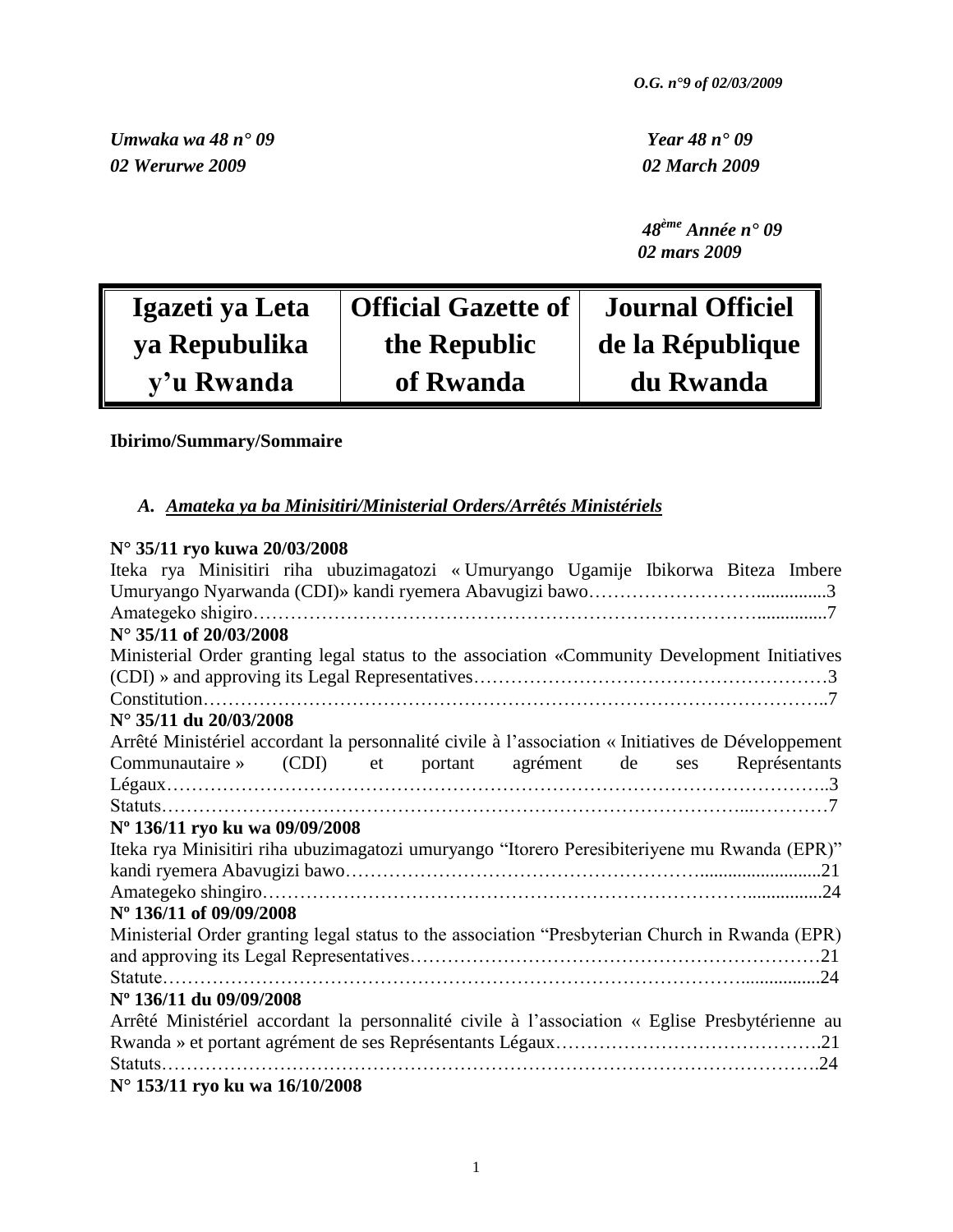| Iteka rya Minisitiri riha ubuzimagatozi ishyirahamwe « NEW HOPE HOMES » kandi ryemera     |  |
|-------------------------------------------------------------------------------------------|--|
|                                                                                           |  |
|                                                                                           |  |
| N° 153/11 of 16/10/2008                                                                   |  |
| Ministerial Order granting legal status to the association "NEW HOPE HOMES" and approving |  |
|                                                                                           |  |
|                                                                                           |  |
| N° 153/11 du 16/10/2008                                                                   |  |
| Arrêté Ministériel accordant la personnalité civile à l'association « NEW HOPE HOMES » et |  |
|                                                                                           |  |
|                                                                                           |  |

# *B. Amasosiyete y'ubucuruzi/Sociétés Commerciales*

| <b>GREAT LAKES MEDICAL CONSORTIUM LTD:</b>                                               |  |
|------------------------------------------------------------------------------------------|--|
|                                                                                          |  |
|                                                                                          |  |
| <b>SHEMA FRUITS S.A.R.L : Proces - Verbal de l'Assemblee Generale Extraordinaire des</b> |  |
|                                                                                          |  |
|                                                                                          |  |
| <b>URWEGO OPPORTUNITY MICROFINANCE BANK S.A: Resolution of the General</b>               |  |
|                                                                                          |  |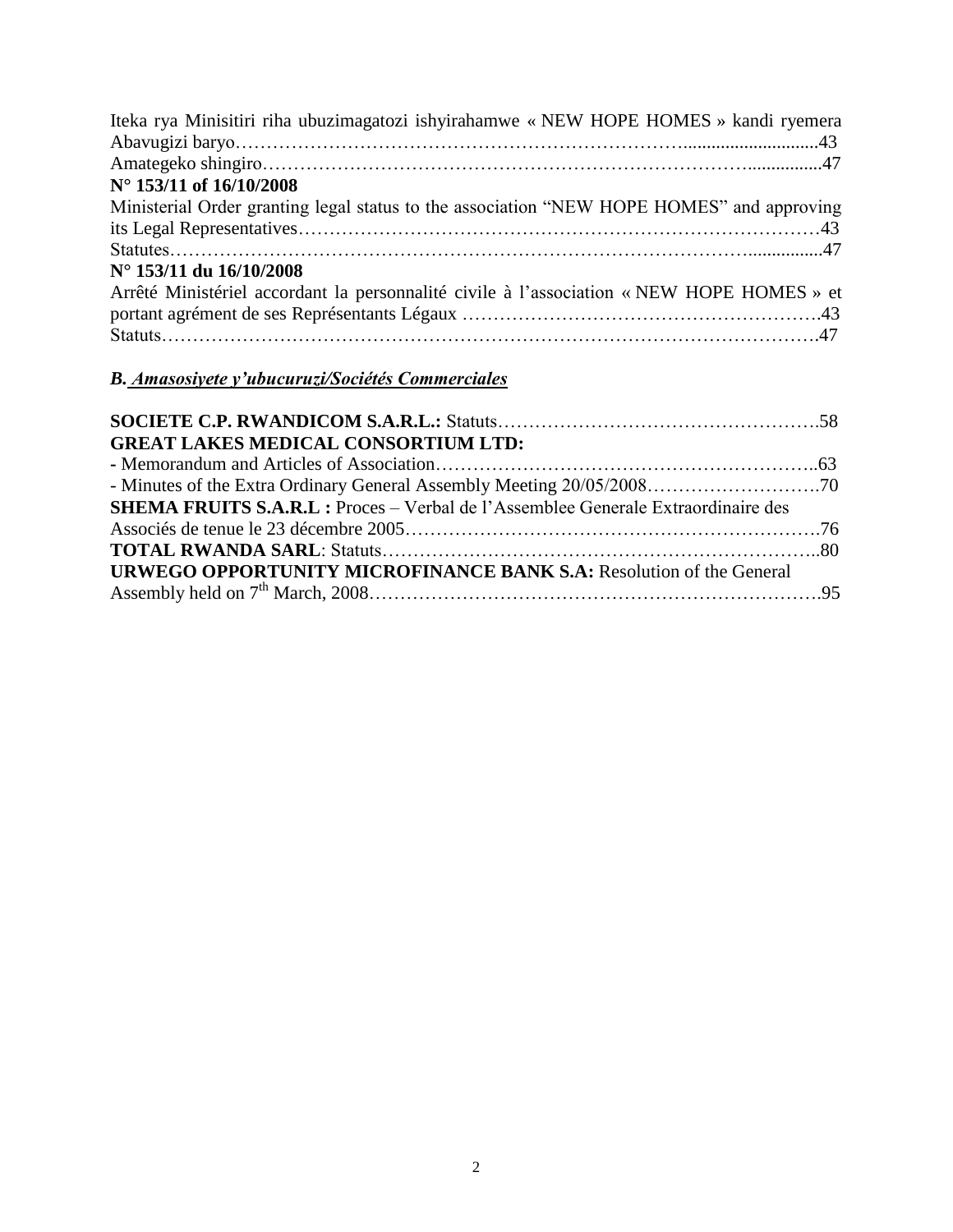**ITEKA RYA MINISITIRI Nº 35/11 RYO MINISTERIAL ORDER N° 35/11 OF ARRETE MINISTERIEL Nº 35/11 DU KU WA 20/03/2008 RIHA**  $URUZIMAGATOZI$ **UGAMIJE IBIKORWA BITEZA IMBERE UMURYANGO NYARWANDA INITIATIVES (CDI)» AND (CDI)» KANDI RYEMERA ABAVUGIZI APPROVING ITS LEGAL BAWO**

**20/03/2008 GRANTING LEGAL REPRESENTATIVES**

**STATUS TO THE ASSOCIATION PERSONNALITE CIVILE A «COMMUNITY DEVELOPMENT L"ASSOCIATION « INITIATIVES DE 20/03/2008 ACCORDANT LA AND DEVELOPPEMENT COMMUNAUTAIRE » (CDI) ET PORTANT AGREMENT DE SES REPRESENTANTS LEGAUX**

| Minisitiri w'Ubutabera/Intumwa Nkuru ya                                                                                                                          | The Minister of Justice/Attorney | Le Ministre de la Justice/Garde des |
|------------------------------------------------------------------------------------------------------------------------------------------------------------------|----------------------------------|-------------------------------------|
| Leta.                                                                                                                                                            | General,                         | Sceaux,                             |
| $\Lambda$ -1.1. The Hotel of McLines and Department Le Democratic and $\Lambda$ are the decomposited in $\Lambda$ . Me Le Department and $\Lambda$ and $\Lambda$ |                                  |                                     |

9, 10 and 20;

Ashingiye ku Itegeko Nshinga rya Repubulika y"u Rwanda ryo ku wa 04 Kamena 2003, nk"uko ryavuguruwe kugeza ubu, cyane cyane mu ngingo zaryo iya 120 n"iya 121 ;

Ashingiye ku Itegeko nº 20/2000 ryo ku wa 26/07/2000 ryerekeye imiryango idaharanira inyungu, cyane cyane mu ngingo zaryo iya 8, iya 9, iya 10 n'iya 20;

120 and 121;

Pursuant to the Constitution of the Vu la Constitution de la République du Republic of Rwanda of 04 June 2003, as Rwanda du 04 juin 2003, telle que révisée amended to date, especially in Articles à ce jour, spécialement en ses articles 120 et 121 ;

Pursuant to Law n° 20/2000 of 26 July Vu la Loi nº 20/2000 du 26/07/2000 2000, relating to Non Profit Making relative aux associations sans but lucratif, Organisations, especially in Articles 8, spécialement en ses articles 8, 9,10 et 20 ;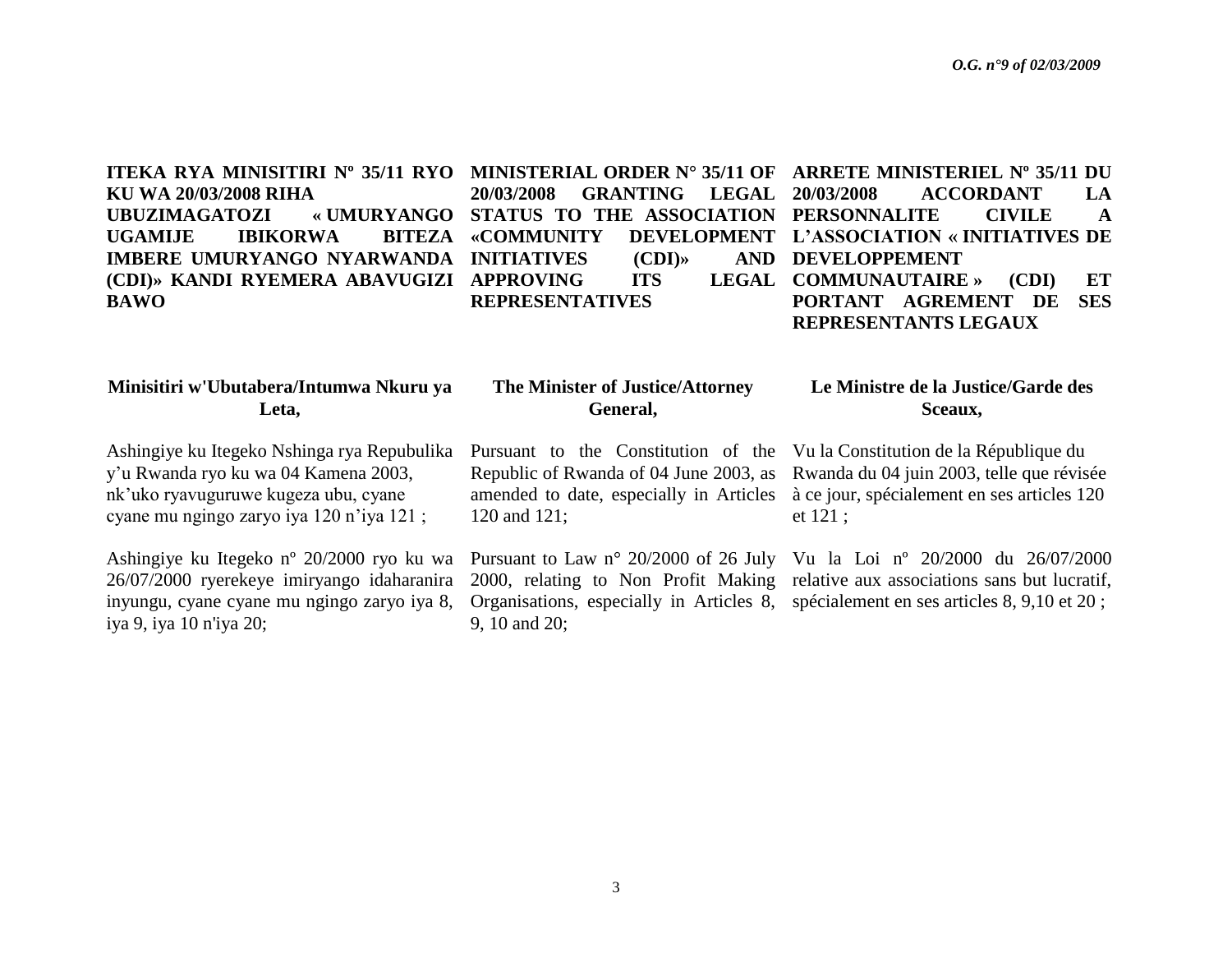Amaze kubona Iteka rya Perezida n° 27/01 Pursuant to the Presidential Order Vu l"Arrêté Présidentiel n° 27/01 du ryo ku wa 18/07/2004 rigena amwe mu mateka y"Abaminisitiri yemezwa atanyuze mu Nama y"Abaminisitiri, cyane cyane mu ngingo yaryo ya mbere ;

Abisabwe n"Umuvugizi w"« UMURYANGO UGAMIJE IBIKORWA BITEZA IMBERE UMURYANGO NYARWANDA (CDI)» mu rwandiko rwe rwakiriwe ku wa 15 INITIATIVES (CDI) » on 15 November COMMUNAUTAIRE » (CDI**)** reçu le 15 Ugushyingo 2008 ;

Cabinet, especially in Article One;

Representative of the Association l'Association «COMMUNITY DEVELOPMENT DEVELOPPEMENT 2008;

n° 27/01 of 18/07/2004, determining 18/07/2004 déterminant certains Arrêtés certain Ministerial Orders which are Ministériels qui ne sont pas adoptés par le adopted without consideration by the Conseil des Ministres, spécialement en son article premier ;

Upon request lodged by the Legal Sur requête du Représentant Légal de l"Association « INITIATIVES DE Novembre 2008;

### **ATEGETSE :**

### **HEREBY ORDERS :**

### **ARRETE** :

### **Ingingo ya mbere: Izina n"Icyicaro by"Umuryango**

Ubuzimagatozi buhawe Umuryango "« UMURYANGO UGAMIJE IBIKORWA BITEZA IMBERE UMURYANGO DEVELOPMENT INITIATIVES NYARWANDA (CDI)»**,** ufite icyicaro cyawo mu Karere ka Kicukiro, Umujyi wa Kigali.

#### **Ingingo ya 2 : Intego z"umuryango**

Umuryango wihaye intego yo guteza imbere imibereho myiza ya rubanda:

Legal status is hereby granted to the La personnalité civile est accordée à «COMMUNITY l'Association (CDI) » that shall be situated in COMMUNAUTAIRE » (CDI**)**, dont le Kicukiro District, Kigali City. l"Association « INITIATIVES DE DEVELOPPEMENT siège est dans le District de Kicukiro, Ville

de Kigali.

**Article one: Name and Head Office of Article premier: Dénomination et siège**

**de l"Association**

### **Article 2: Objectives of the Association**

**the Association.**

being by:

#### **Article 2 : Objet de l"Association**

The Organization's purpose is to invest L'Association a pour but de mobiliser ses its resources for the community well-ressources pour le bien-être de la communauté :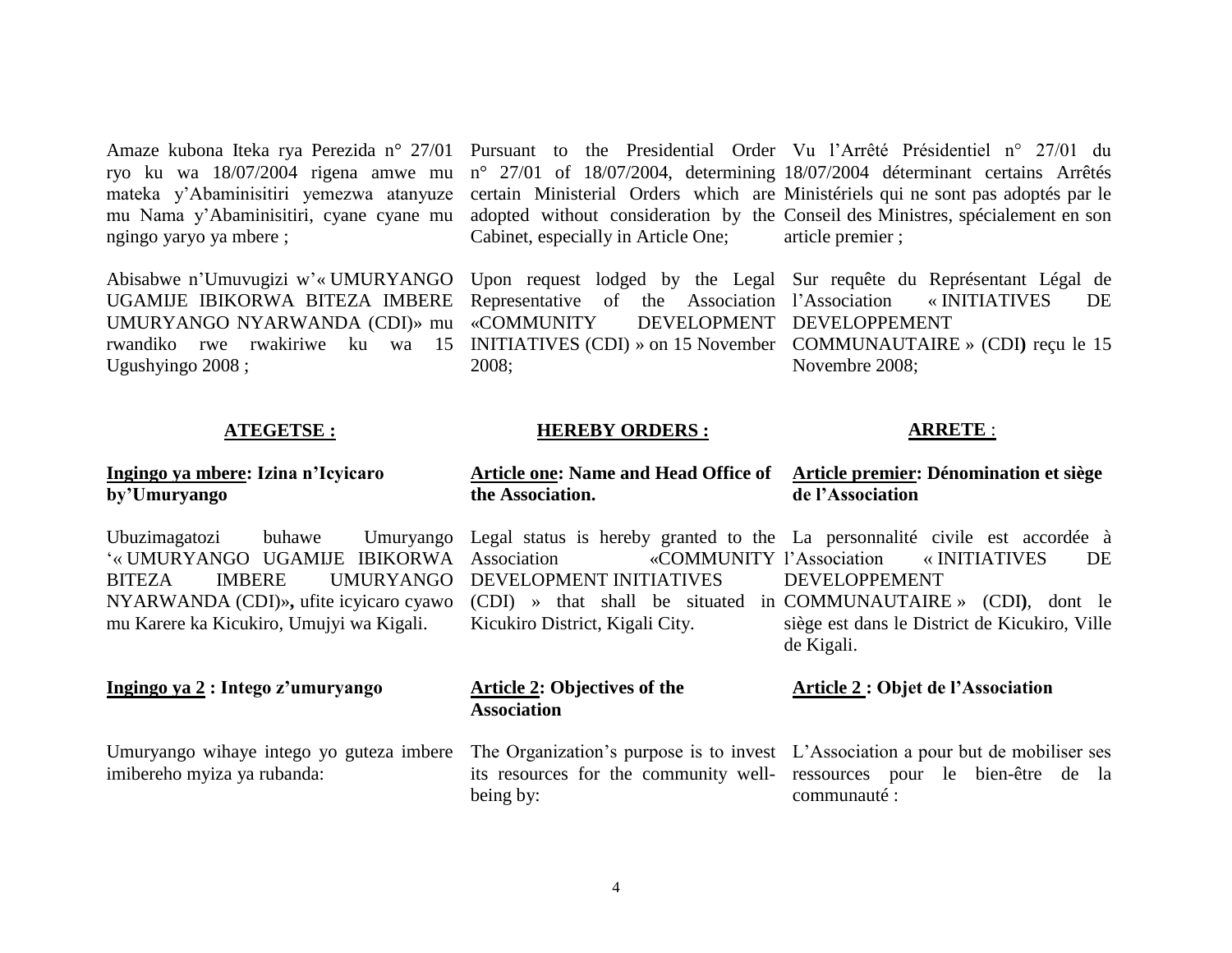- wubaka umuryango nyarwanda hashingiwe - Building community through unity, - Construire la communauté sur les ku bumwe, umurimo ukoze neza no gushyira hamwe;

- Ukurikirana imikorere y'abantu bakora - Monitoring, evaluation and recognition - Suivi et évaluation des institutions qui imirimo ifitiye imyungu rubanda abarusha abandi gukora neza bagahabwa ibikombe;

- Ubungabunga amateka n"umuco gakondo;

**-** Ukora ubushakashatsi unongerera ubushobozi abantu bakorera mu mirimo igamije imibereho myiza y"abaturarwanda.

#### **Ingingo ya 3: Abavugizi b"Umuryango**

Uwemerewe kuba Umuvugizi w'Umuryango ni Dr MUGARURA Aimable, umunyarwanda uba mu Murenge wa Gikondo, Akarere ka Kicukiro, Umujyi wa Kigali.

Uwemerewe kuba Umuvugizi Wungirije Mr TWAGIRAMUNGU Fabien of Est agréée en qualité de la Représentant w'Umuryango ni Bwana Rwandan TWAGIRAMUNGU Fabien, Umunyarwanda Remera Sector, Gasabo District, Kigali Monsieur TWAGIRAMUNGU Fabien, de uba i Murenge wa Remera, Akarere ka City is authorised to be the Deputy Gasabo, Umujyi wa Kigali.

responsibility;

community service sector;

- Preserving the Rwandan history and - La Préservation du patrimoine historique culture;

-Processing by research and capacity reinforcement in the community development sectors.

#### **Article 3: The Legal Representatives**

Dr MUGARURA Aimable, of Rwandan Kicukiro District, Kigali City, is DEVELOPPEMENT authorised to be the Representative of the (CDI)»

nationality, residing in Association.

excellence in service, and collective valeurs d'unité, l'excellence des services et la responsabilité collective.

to the best organizations involved in travaillent dans le secteur communautaire et décerner les prix aux meilleures d"entre elles.

et culturel ;

- Recherche et renforcement des capacités dans les différents secteurs du développement communautaire.

## **Article 3 : Les représentants légaux**

Nationality, residing in Gikondo Sector, de l"Association « INITIATIVES DE Est agréé en qualité de Représentant Légal

Association «COMMUNITY rwandaise, résidant dans le Secteur de DEVELOPMENT INITIATIVES Gikondo, District de Kicukiro, Ville de Legal COMMUNAUTAIRE » (CDI) Dr MUGARURA Aimable, de nationalité Kigali.

Legal Representative of the same Secteur Remera, District de Gasabo, Ville Légal Suppléant de la même Association, nationalité rwandaise, résidant dans le de Kigali.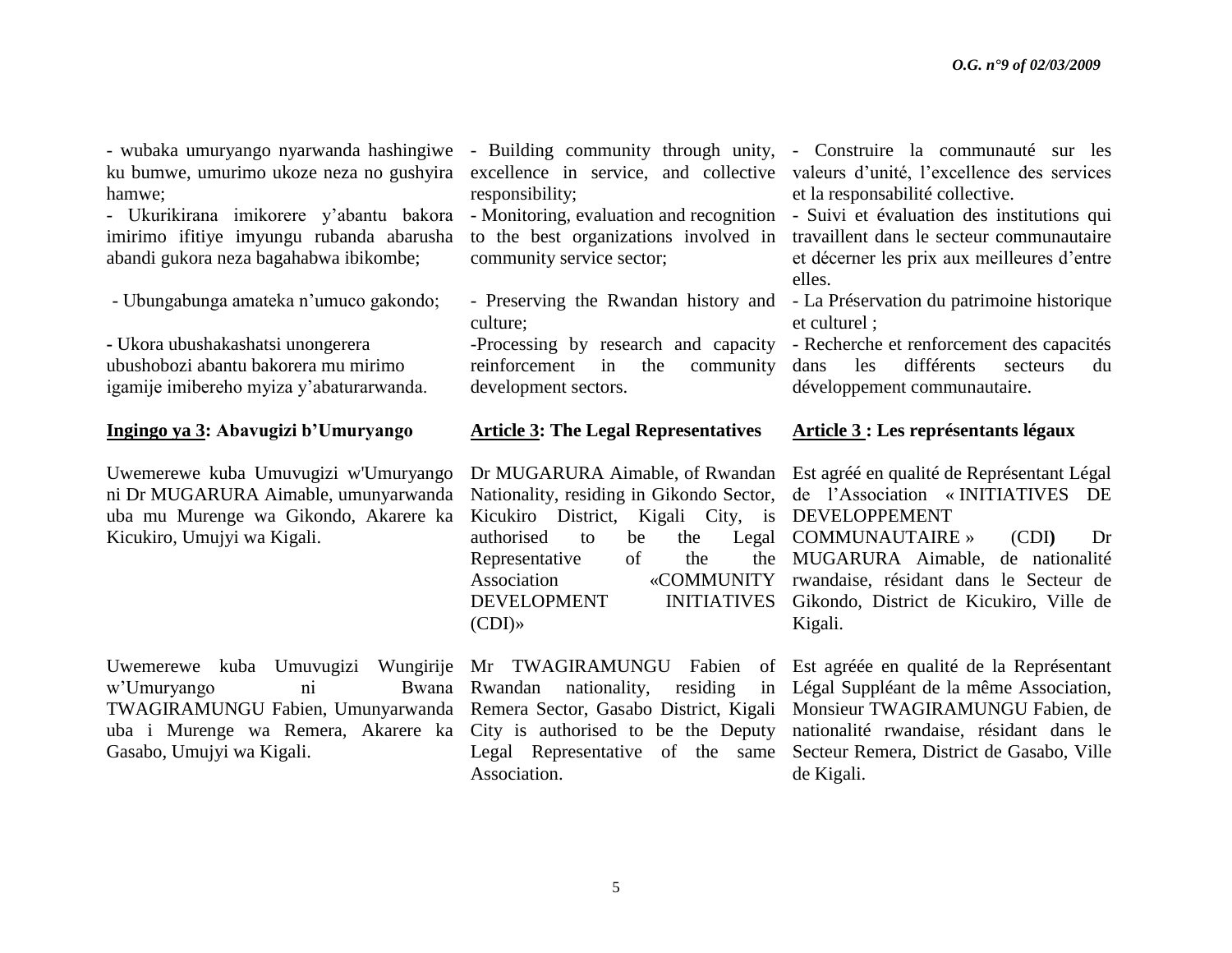| Ingingo ya 4: Igihe Iteka ritangira<br>gukurikizwa | <b>Article 4: Commencement</b>          | Article 4 : Entrée en vigueur               |
|----------------------------------------------------|-----------------------------------------|---------------------------------------------|
| Iri teka ritangira gukurikizwa umunsi              | This Order shall come into force on the | Le présent arrêté entre en vigueur le jour  |
| ritangarijweho mu Igazeti ya Leta ya               | date of its publication in the Official | de sa publication au Journal Officiel de la |
| Repubulika y' u Rwanda.                            | Gazette of the Republic of Rwanda.      | République du Rwanda.                       |
| Kigali, ku wa 20 Werurwe 2008                      | Kigali, on 20 March 2008                | Kigali, le 20 mars 2008                     |
| Minisitiri w'Ubutabera/Intumwa Nkuru ya            | The Minister of Justice/Attorney        | Le Ministre de la Justice/Garde des         |
| Leta                                               | General                                 | Sceaux                                      |
| <b>KARUGARAMA Tharcisse</b>                        | <b>KARUGARAMA Tharcisse</b>             | <b>KARUGARAMA Tharcisse</b>                 |
| (sé)                                               | (sé)                                    | (sé)                                        |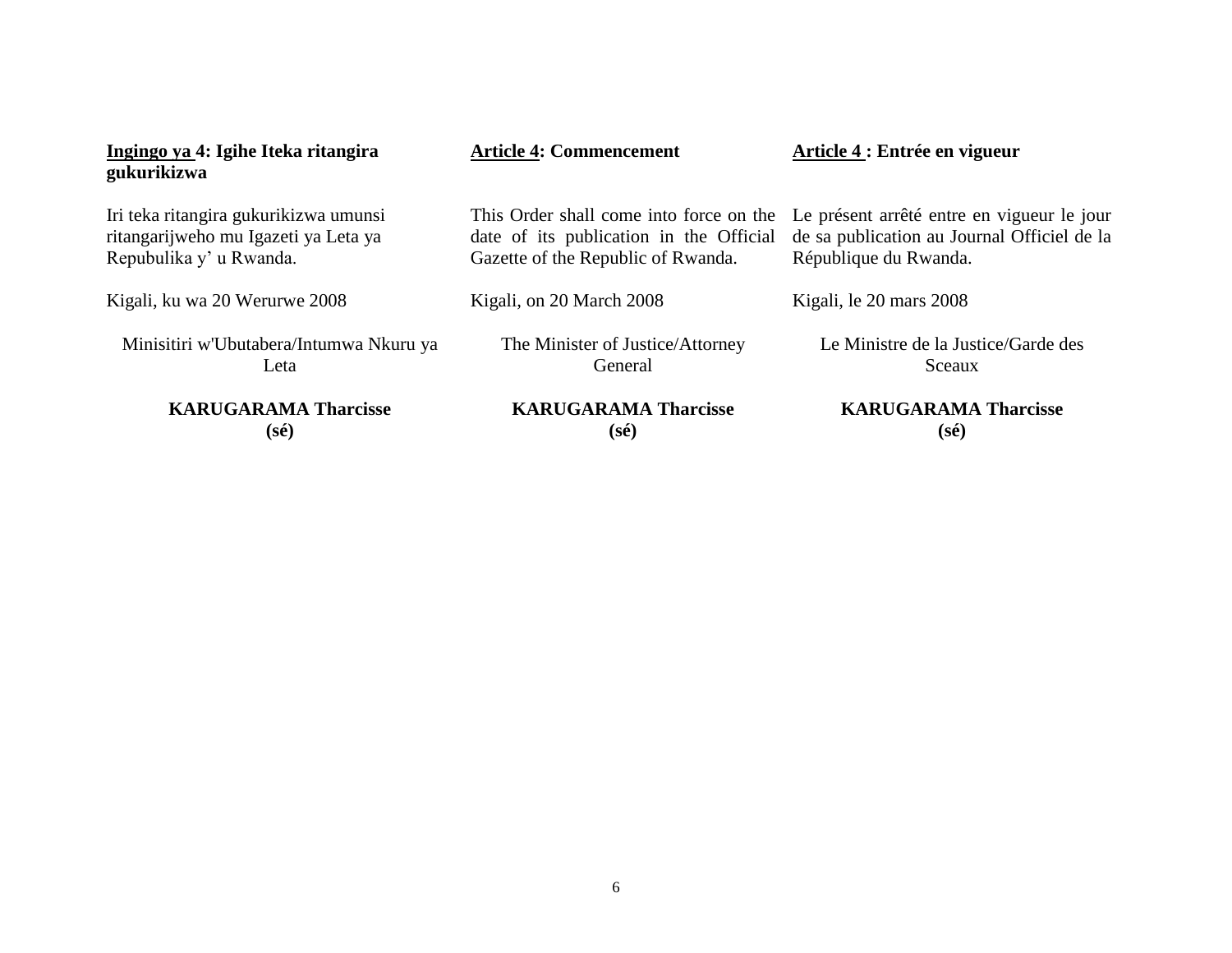submitted to the present constitution.

## **UMURYANGO UDAHANIRA INYUNGU ASSOCIATION SANS BUT LUCRATIF NON PROFIT MAKING ORGANIZATION UMURYANGO UGAMIJE IBIKORWA BITEZA IMBERE UMURYANGO NYARWANDA (CDI) INITIATIVES DE DEVELOPPEMENT COMMUNAUTAIRE (CDI) COMMUNITY DEVELOPMENT INITIATIVES (CDI) AMATEGEKO SHINGIRO STATUTS CONSTITUTION UMUTWE WA MBERE CHAPITRE PREMIER CHAPTER ONE IZINA ICYICARO IGIHE N"INTEGO DENOMINATION SIEGE, DUREE ET NAME, HEAD OFFICE, OBJET DURATION AND OBJECTIVES Ingingo ya mbere** : **Article premier Article One :** Abashyize umukono kuri iyi nyandiko Il est constitué entre les soussignés, une The undersigned people convene to bashinze umuryango witwa « **Umuryango**  association dénommée **«Initiatives de**  create a non-profit making organization **ugamije ibikorwa biteza imbere umuryango nyarwanda, (CDI)** » mu (CDI) en sigle en anglais, régie par les Initiatives», (CDI) in English magambo ahinnye y'icyongereza ugengwa dispositions de la loi N° 20/2000 DU abbreviation, governed by the Law N° n'aya mategeko shingiro hamwe n'itegeko 26/07/2000 relative aux associations sans 20/2000 of 26/07/2000, relating to non N° 20/2000 ryo kuwa 26/07/2000 ryerekeye but lucratif et soumise aux présent statuts. profit making organizations and **Développement Communautaire »,**  named **« Community Development**

imiryango idaharanira inyungu.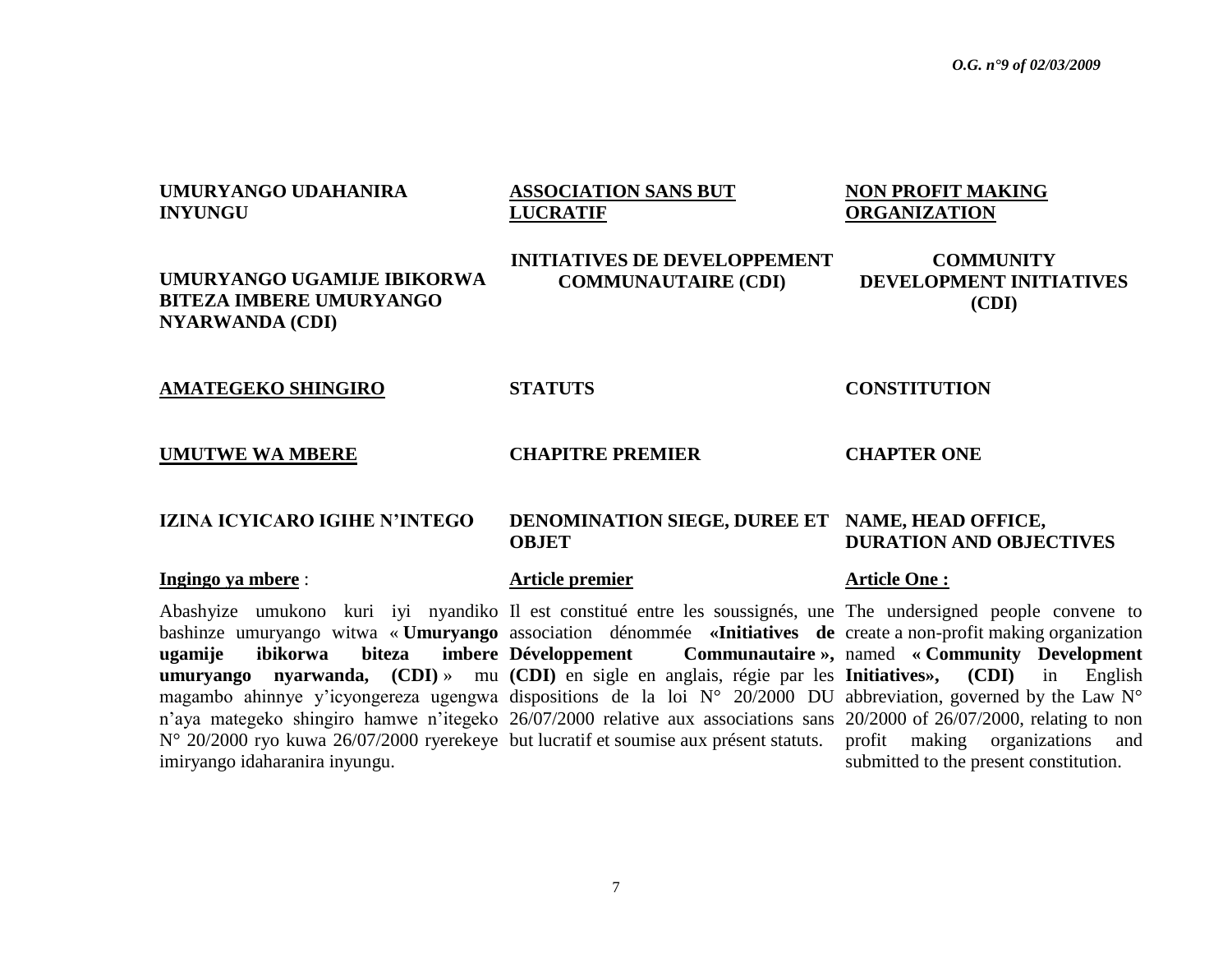#### **Ingingo ya 2** : **Article 2** : **Article 2** : **Article 2** : **Article 2** :

Icyicaro cy"umuryango gishyizwe i Kigali, Le siège de l"association est établi à Kigali, The registered office of the Akarere ka Kicukiro, Umujyi wa Kigali. District de Kicukiro, Ville de Kigali. Il organization is located at Kigali, Gishobora ariko kwimurirwa ahandi mu peut néanmoins être transféré ailleurs au Kicukiro District, Kigali City. It may Rwanda byemejwe n"Inteko Rusange.

#### **Ingingo ya 3** : *Article 3 :**Article 3 :**Article 3 :**Article 3 :**Article 3 :**Article 3 :**Article 3 :**Article 3 :**Article 3 :**Article 3 :**Article 3 :**Article 3 :**Article 3 :**Article 3 :**Article*

Umuryango ukorere imirimo yawo mu L"association exerce ses activités sur tout Rwanda hose Igihe uzamara ntikigenwe.

#### **Ingingo ya 4** : **Article 4: Article 4: Article 4: Article 4: Article 4: Article 4: Article 4: Article 4: Article 4: Article 4: Article 4: Article 4: Article 4: Article 4: Article 4: Article 4**

Umuryango wihaye intego yo guteza imbere L'Association a pour but de mobiliser ses The Organization's purpose is to invest imibereho myiza ya rubanda:

• Kubaka umuryango nyarwanda hashingiwe • Construire la communauté sur les valeurs • Building community through unity, ku bumwe, umurimo ukoze neza no gushyira d'unité, l'excellence des services et la excellence in service, and collective hamwe.

▪ Gukurikirana imikorere y"abantu bakora ▪ Suivi et évaluation des institutions qui abandi gukora neza bagahabwa ibikombe.

Rwanda sur décisions de l"Assemblée however be shifted to any other place Générale.

le territoire rwandais. Elle est créée pour une durée indéterminée.

ressources pour le bien-être de la its resources for the community wellcommunauté :

responsabilité collective.

imirimo ifitiye imyungu rubanda abarusha travaillent dans le secteur communautaire recognition to the best organizations et décerner les prix aux meilleures d"entre involved in community service sector. elles.

• Kubungabunga amateka n'umuco gakondo: • La Préservation du patrimoine Historique • Historical and Cultural Preservation: byaragaragaye ko dushobora kubaka ejo et Culturel : le passé aide à construire un the lessons from the past provide hazaza duhereye ku muco no ku mateka. futur meilleur. Donc, la préservation du direction for the future; thus the Niyo mpamvu umuco n'amateka ari inkingo patrimoine participe à la construction de la preservation of the past is an avenue

being:

responsibility.

Monitoring, evaluation and

in Rwanda on decision of the General Assembly.

The organization shall carry out its activities all over the Rwandan territory. It is created for an undetermined duration.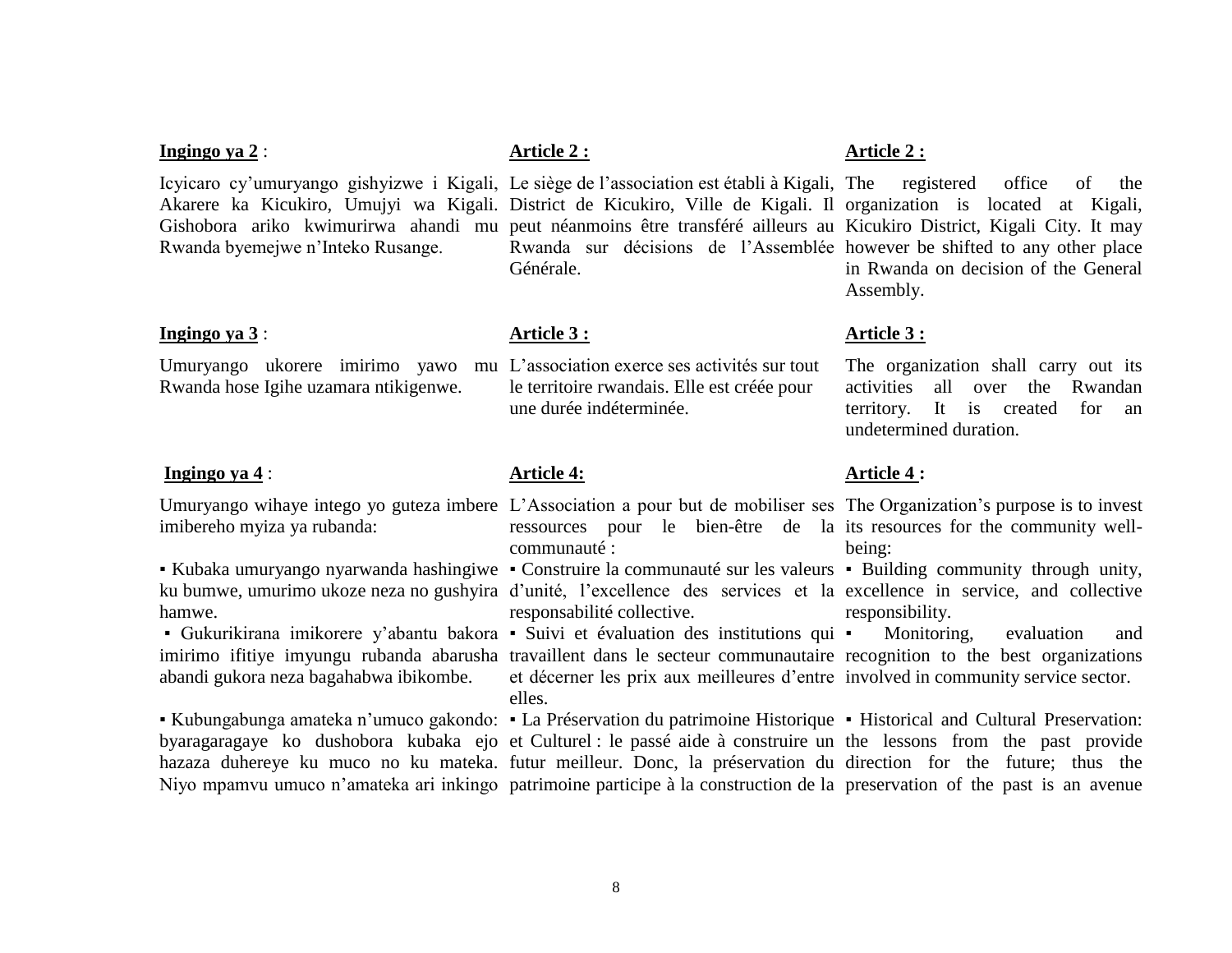y"umuryango nyarwanda.

Abashinze umuryango ni

ntibatora mu nama z"Inteko Rusange.

• Gukora ubushakashatsi no kongerera • Recherche et renforcement des capacités • Research and capacity reinforcement ubushobozi abantu bakorera mu mirimo igamije imibereho myiza y"abaturarwanda.

communauté.

les différents secteurs développement communautaire.

for community building

du in the community development sectors.

#### UMUTWE WA II **ABANYAMURYANGO CHAPITRE II : DES MEMBRES CHAPTER II : MEMBERSHIP**

#### **Ingingo ya 5: Article 5 : Article 5 : Article 5 : Article 5 : Article 5 :**

Umuryango ugizwe n'abanyamuryango L'association se compose des membres The organization is composed of bawushinze, abawinjiramo n'ab'icyubahiro. fondateurs, des membres adhérents et des founder members, adherent members abashyize membres d'honneur.

umukono kuri aya mategeko shingiro. Sont membres fondateurs les signataires Founder members are the signatories of Abawinjiramo ni abantu babisaba bamaze des présents statuts. Sont membres this constitution. Adherent members kwiyemeza gukurikiza aya mategeko adhérents les personnes physiques qui, sur are physical persons who, upon request shingiro bakemerwa n"inteko Rusange. demande et après avoir souscrit aux and after subscription to this Abanyamuryango b"icyubahiro ni abantu présents statuts, sont agréées par cyangwa imiryango bemerwa n"Inteko l"Assemblée Générale. Les membres General Assembly. Honorary members Rusange kubera inkunga ishimishije batera d"honneur sont des personnes physiques ou are physical or moral persons that are umuryango. Bagishwa inama gusa ariko morales auxquelles l'Assemblée Générale awarded that title by the General décerne cette qualité pour leur soutien Assembly due to appreciable support appréciable apporté à l"association. Ils rendered to the organization. They play jouent un rôle consultatif mais n"ont pas le a consultative role, but have no right to droit de vote lors des réunions de vote in the General Assembly"s l"Assemblée Générale.

and honorary members.

agrées par constitution, shall be agreed by the meetings.

#### **Ingingo ya 6** : **Article 6 : <b>Article 6** : **Article 6 : Article 6 :** *Article 6 :*

Abashinze umuryango n"abawinjiramo ni Les membres fondateurs et les membres Fonder members and adherent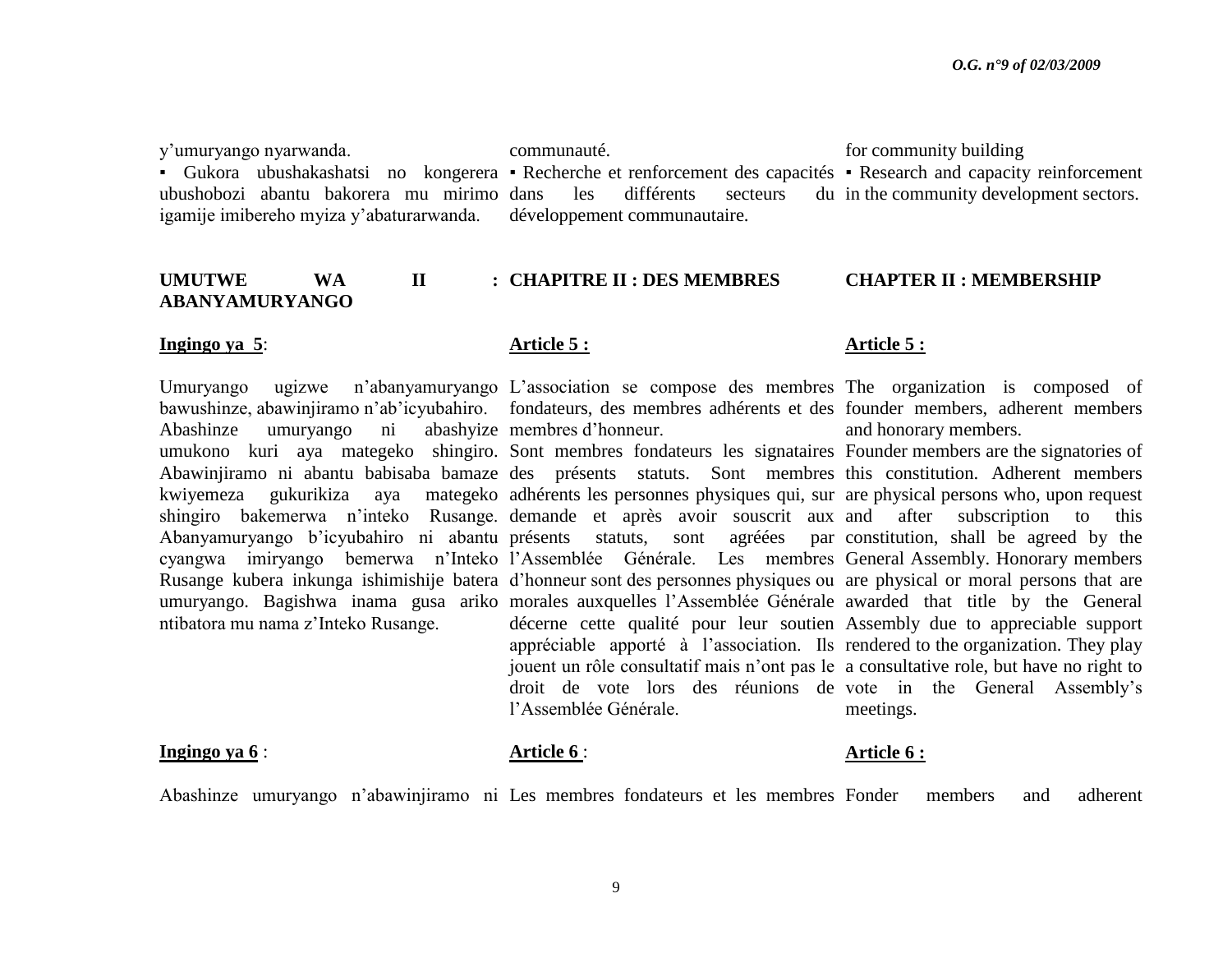abanyamuryango nyakuri. Biyemeza kugira adhérents constituent les membres effectifs members constitute the effective uruhare mu ibikorwa byose by'umuryango. de l'association. Ils prennent l'engagement membership of the organization. They Baza mu nama z'inteko Rusange, bafite de participer à toutes les activités de are committed to actively participate in uburenganzira bwo gutora kandi bagomba l'association. Ils assistent aux réunions de all the activities of the organization. gutanga umusanzu ugenwa n"Inteko l"Assemblée Générale avec voix Rusange.

#### **Ingingo ya 7** : **Article 7 : Article 7 : Article 7 : Article 7 : Article 7 :**

bikemezwa n"Inteko Rusange.

### **Ingingo ya 8** : **Article 8: Article 8 :**

Gutakaza ubunyamuryango n'urupfu, gusezera ku bushake, kwirukanwa le retrait volontaire, l'exclusion ou la death, voluntary resignation, exclusion cyangwa iseswa ry"umuryango.

Usezeye ku bushake yandikira Perezida wa Le retrait volontaire est adressé par écrit au Voluntary resignation is written and is Komite Nyobozi, bikemezwa n"Inteko Président du Comité Directeur et soumis à approved by the General Assembly. Rusange.

gifatwa n"Inteko Rusange. 2/3 by"amajwi iyo atacyubahiriza aya intérieur de l"association.

délibérative et doivent verser une General Assembly with the right to cotisation fixée par l"Assemblée Générale. vote and have to give a contribution

They attend the meetings of the decided by the General Assembly.

Inzandiko zisaba kwinjira mu muryango Les demandes d"adhésion sont adressées Applications for membership are zohererezwa Perezida wa Komite Nyobozi, par écrit au président du Comité Directeur addressed to the President of the Board et soumises à l"approbation de l"Assemblée Directors and submitted to the approval Générale.

of the General Assembly.

La qualité de membre se perd par le décès, Loss of membership is caused by or dissolution of the organization.

Icyemezo cyo kwirukana umunyamuryango L"exclusion et prononcée par l"Assemblée Exclusion is adopted by the General Icyemezo cyo kwirukana umunyamuryango contre un membre qui ne se conforme plus against any member who no longer gifatwa n"Inteko Rusange ku bwiganze bwa aux présents statuts et au règlement d"ordre conforms to this constitution and the Générale à la majorité de  $2/3$  des voix Assembly upon the  $2/3<sup>rd</sup>$  majority votes

internal regulations of the organization.

dissolution de l"association.

l"approbation de l"Assemblé Générale.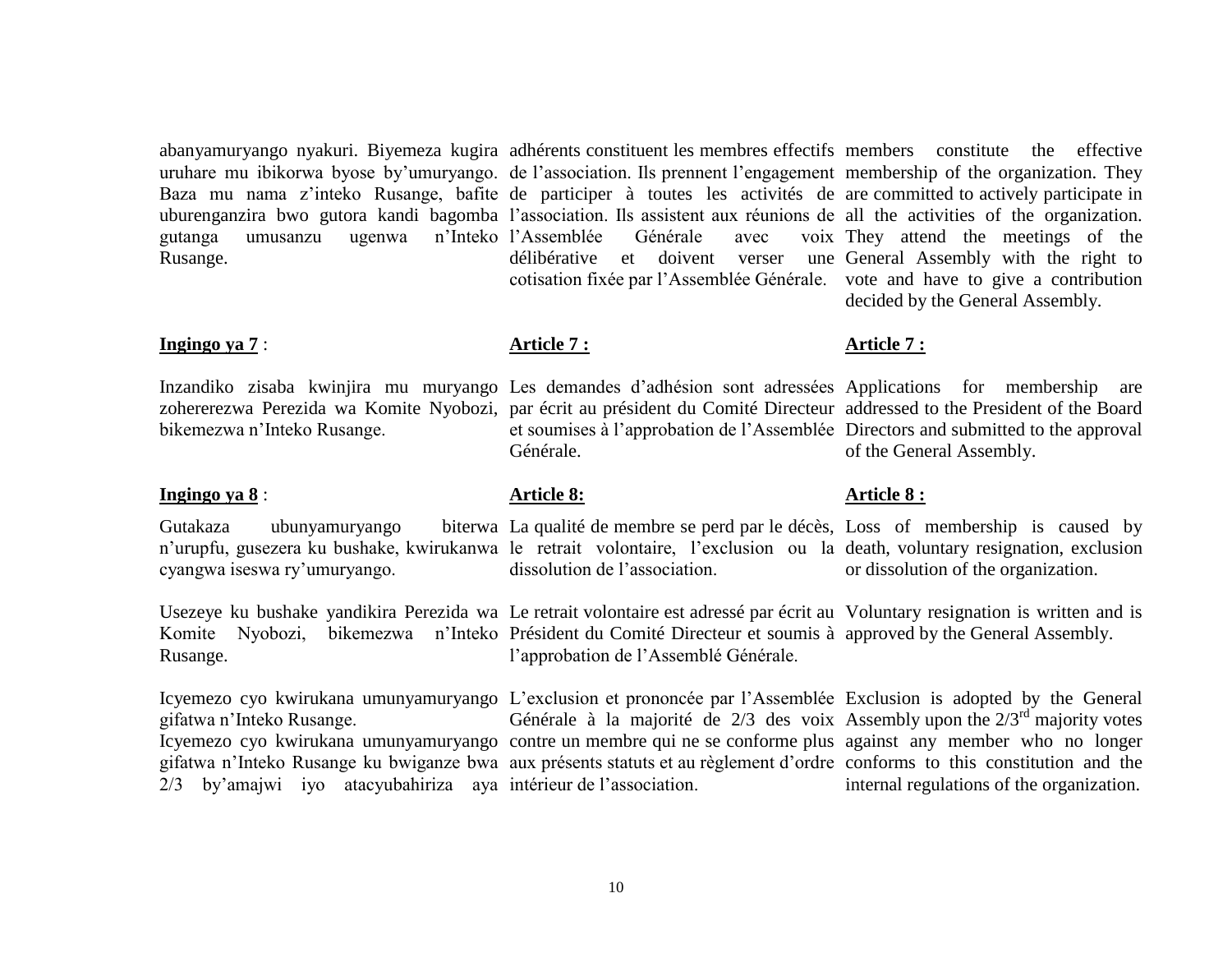mategeko shingiro n"amabwiriza mbonezamikorere y"umuryango.

#### **UMUTWE WA III: BYEREKEYE INZEGO CHAPITRE III : DES ORGANES CHAPTER III : THE ORGANS**

### **Ingingo ya 9: Article 9** : **Article 9** : **Article 9** : **Article 9** :

Inzego z"umuryango ni Inteko Rusange, Les organes de l"association sont Komite Nyobozi n"Ubugenzuzi bw"Imari.

# **Igice cya mbere : Ibyerekeye Inteko Rusange**

#### **Ingingo ya 10** : **Article 10** : **Article 10 :**

Inteko Rusange nirwo rwego rw"ikirenga rw"umuryango. Igizwe n"abanyamuryango nyakuri bose.

#### **Ingingo ya 11**: **Article 11: Article 11:**

Inteko rusange ihamagazwa ikayoborwa na Perezida wa Komite dirigée par le Président du Comité chaired by the President of the Board Nyobozi, yaba adahari cyangwa atabonetse Directeur ou en cas d'absence ou of Directors or by the Vice-President in bigakorwa na Visi-Perezida.

Igihe Perezida na Visi-Pperezida badahari, En cas d'absence, d'empêchement ou de In case both the President and the Vicebatabonetse cyangwa banze, Inteko Rusange défaillance simultanés du Président et du president are absent of fail to convene ihamagazwa mu nyandiko isinyweho na Vice-président, l"Assemblée Générale est it, the General Assembly is called upon

l'Assemblée Générale, le Comité Directeur General Assembly, the Board of et le Commissariat aux comptes.

# **Section première : De l"Assemblée Générale**

L"Assemblée Générale est l"organe suprême de l"association. Elle est composée de tous les membres effectifs de composed of all the effective members l'association.

L"Assemblé Générale est convoquée et The General Assembly is convened and d"empêchement, par le Vice-président.

The organs of the organization are the Directors and the Auditing Committee.

#### **Section one : The General Assembly**

The General Assembly is the supreme body of the organization. It is of the organization.

case of absence.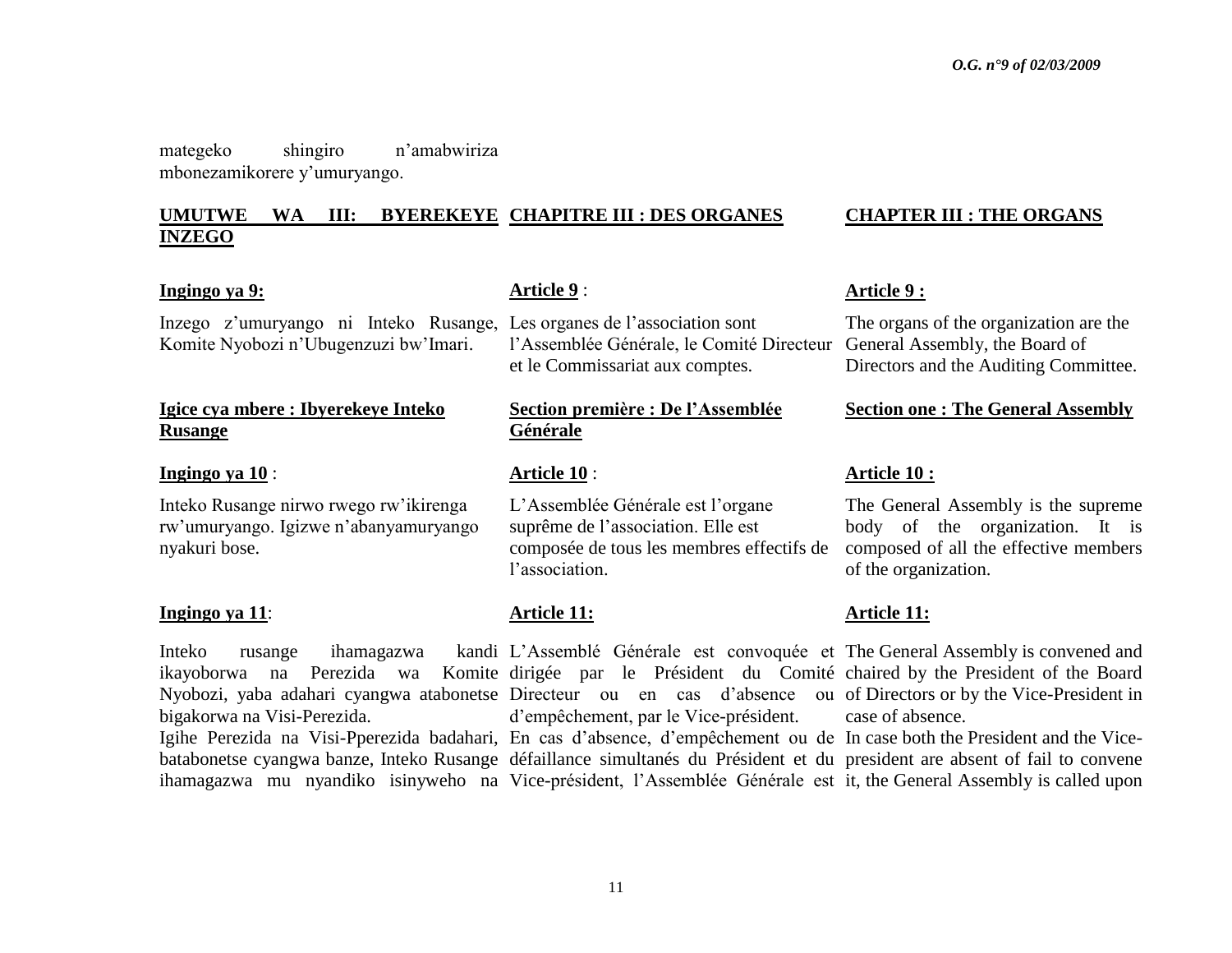kimwe cya kabiri cy"abanyamuryango convoquée par écrit par la moitié des by the half of effective membership. In nyakuri. Icyo gihe, abagize Inteko bitoramo membres effectifs. Dans ce cas, that case, the present members elect Perezida w"inama.

#### **Ingingo ya 12** : **Article 1 2 : Article 1 2 : Article 1 2 : Article 1 2 : Article 1 2 :**

Inteko Rusange iterana nimwe mu mwaka L"Assemblée Générale se réunit une fois The General Assembly gathers once a mu nama isanzwe. Inzandiko z'ubutumire par an en session ordinaire. Les invitations year in ordinary session. Invitation zikubiyemo ibiri ku murango w'ibyigwa contenant l'ordre du jour sont remises aux letters containing the agenda are zishyikirizwa abanyamuryango nibura mbere membres au moins trente jours avant la transmitted to members at least thirty y"iminsi mirongo itatu.

# **Ingingo ya 13 : Article 13** : **Article 13 :**

Inteko Rusange iterana kandi igafata L"Assemblée Générale siège et délibère The General Assembly legally meets ibyemezo iyo  $2/3$  by'abanyamuryango valablement lorsque les  $2/3$  des membres when it gathers the  $2/3^{rd}$  effective nyakuri bahari.

itumizwa mu minsi cumi n"itanu. Icyo gihe lancée dans un délai de quinze jours. A within fifteen days. On that occasion, Inteko Rusange iraterana kandi igafata cette occasion, l'Assemblée-Générale-siège the General Assembly gathers and ibyemezo bifite agaciro ititaye ku mibare et délibère valablement quel que soit le w"abaje.

#### **Ingingo ya 14** : **Article 14: Article 14 :**

ikayoborwa mu buryo nk"ubw"Inteko Rusange isanzwe.

l'Assemblée élit en son sein un Président among themselves a Chairman for the de la session.

réunion.

Iyo uwo mubare utuzuye, indi nama pas atteint, une nouvelle convocation est attained, a second meeting is convened effectifs sont présents. Si ce quorum n'est membership. In case quorum is not nombre de participants.

Inteko Rusange idasanzwe iterana buri gihe L"Assemblée Générale extraordinaire se The extraordinary General assembly is bibaye ngombwa. Ihamagazwa kandi tient autant de fois que de besoin. Les convened as often as it deems Igihe cyo kuyitumiza gishyizwe ku minsi l'Assemblée Générale ordinaire. Les délais for the ordinary one. The deadline to modalités de sa convocation et de sa necessary. The modalities in which it is présidence sont les mêmes que celles de convened and chaired are the same as

session.

days before the meeting.

valuable resolutions irrespectively to the number of participants.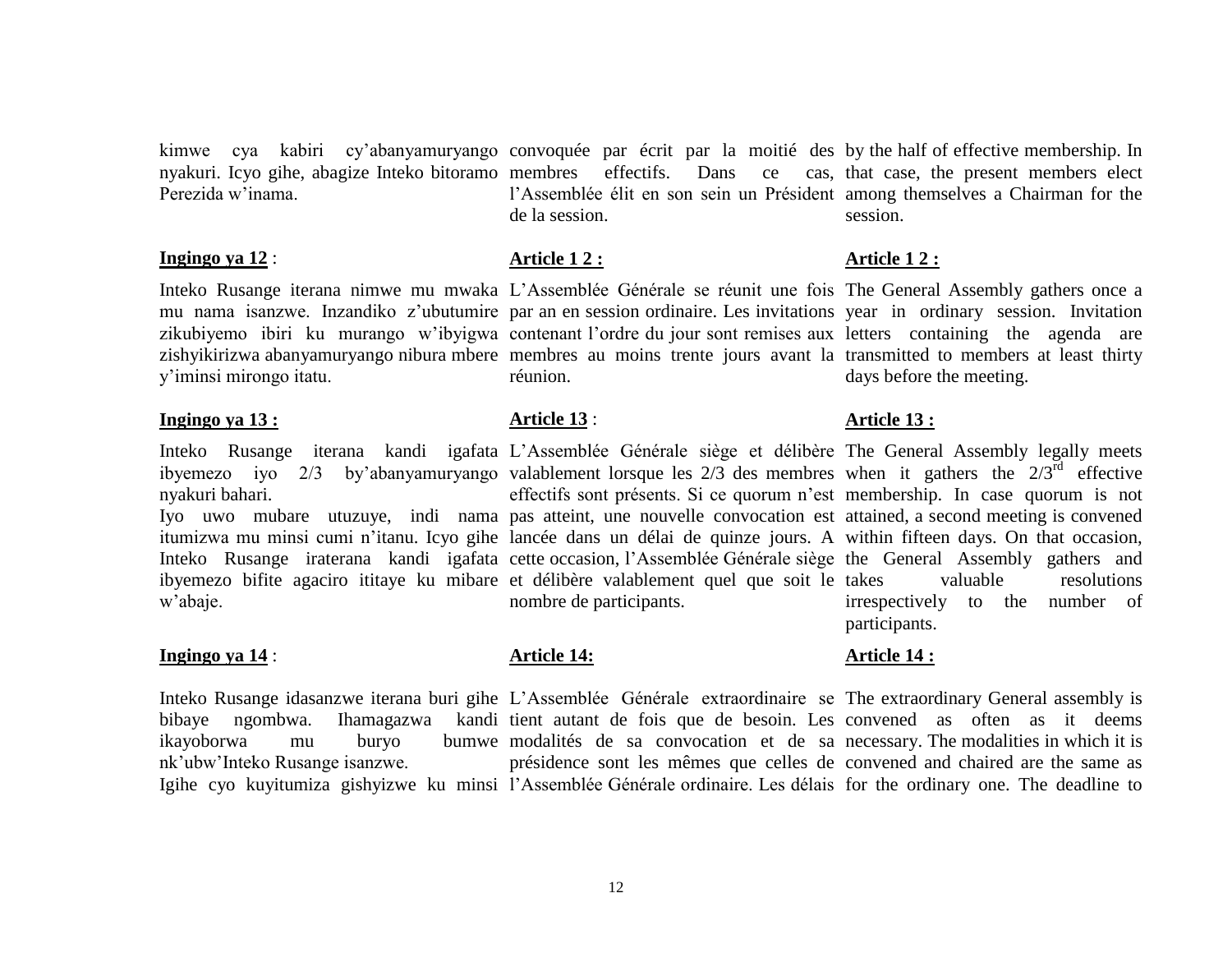cumi n"itanu, ariko gishobora kumanurwa ku de sa convocation sont fixés à quinze jours, convene it is fifteen days, but can be minsi irindwi iyo hari ikibazo cyihutirwa mais peuvent être réduits à sept jours en reduced to seven days in case of cyane. Impaka zigibwa gusa ku kibazo cas d'extrême urgence. Les débats ne extreme emergency. Debates shall deal cyateganyijwe mu butumire. portent que sur la question à l"ordre du only with the matter on the agenda. jour.

#### **Ingingo ya 15**: **Article 15: Article 15 :**

Uretse ibiteganwa ukundi ryerekeye imiryango idaharanira inyungu la loi relative aux associations sans but by the law governing the non-profit hamwe n'aya mategeko shingiro, ibyemezo lucratif et par les présents statuts, les making organizations and the present by"inteko Rusange bifatwa hakurikijwe décisions de l"Assemblée Générale sont constitution, the resolutions of the ubwiganze busesuye bw"amajwi. Iyo amajwi prises à la majorité absolue des voix. angana, irya Perezida rigira uburemere En cas de parité de voix, celle du Président adopted by the absolute majority votes. bw"abiri.

#### **Ingingo ya 16** : **Article 16 : Article 16 :**

Inteko Rusange ifite ububasha bukurikira :

-kwemeza no guhindura amategeko shingiro -adopter et modifier les statuts et le -to adopt and to modify the constitution n"amabwiriza ngengamikorere;

Nyobozi; -kwemeza ibyo umuryango uzakora;

-kwemerera, guhagarika no kwirukana umunyamuryango; -kwemeza buri mwaka imicungire y"imari;

compte double.

pouvoirs ci-après :

règlement d"ordre intérieur ;

-gutora no kuvanaho abagize Komite -élire et révoquer les membres du Comité -to appoint and to dismiss the Board of Directeur : -déterminer les activités de l"association ;

membre ;

-approuver les comptes annuels ;

- L"Assemblée Générale est dotée des The General Assembly has the following powers:
	- and internal regulations of the organization;
		- Directors:
			- -to state on the organization"s activities;
- -admettre, suspendre ou exclure un -to admit, to suspend and to exclude a member:
	- -to approve the yearly accounts of the organization;

Sauf pour les cas expressément prévus par Save for cases willingly provided for General Assembly are valuable when In case of equal votes, the President has the casting vote.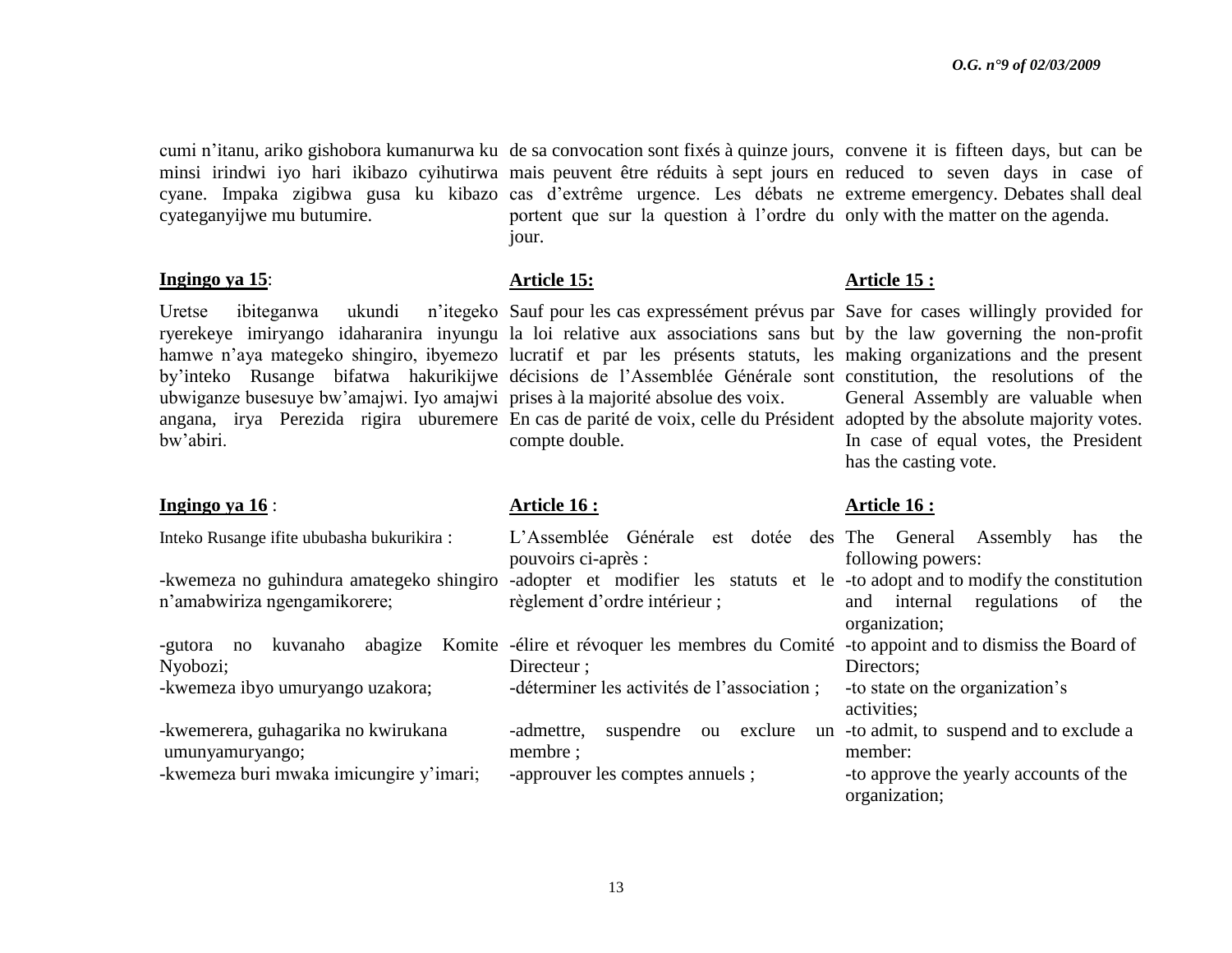-kwemera impano n"indagano; -gusesa umuryango.

# **Igice cya kabiri ibyerekeye Komite Nyobozi**

### **Ingingo ya 17 : Article 17** : **Article 17 :**

Komite Nyobozi igizwe na **:** -Perezida : Umuvugizi w'umuryango;

-Visi Perezida : Umuvugizi Wungirije;

-Umunyamabanga; -Umubitsi.

#### **Ingingo ya 18** : **Article 18** : **Article 18 :**

Abagize Komite Nyobozi batorwa n"Inteko Les membres du Comité Directeur sont Rusange mu banyamuryango nyakuri ku élus parmi les membres effectifs par bwiganze busesuye. Manda yabo imara imyaka itanu ishobora

kongerwa.

### **Ingingo ya 19** :

Komite Nyobozi iterana igihe cyose bibaye ngombwa, ariko byanze bikunze rimwe mu gihembwe, ihamagawe kandi iyobowe na Perezida, yaba adahari cyangwa atabonetse, bigakorwa na Visi-Perezida.

-accepter les dons et legs ; -dissoudre l"association.

# **Section deuxième : Du Comité Directeur Section Two : The Board of**

Le Comité Directeur est composé : -du Président : représentant Légal de l'association : -du Vice Président : Représentant Légal Suppléant ; -du Secrétaire ; -du Trésorier.

l'Assemblée Générale à la majorité absolue Assembly to the absolute majority pour un mandat de cinq ans renouvelables.

### **Article 19** :

Le Comité Directeur se réunit autant de fois que de besoin, mais obligatoirement une fois par trimestre, sur convocation et sous la direction de son Président, ou à défaut, du Vice-Président.

-to accept grants and inheritances; -to decide upon the dissolution of the organization.

# **Directors**

Board of Directors is composed of : -The President: Legal Representative;

-The Vice-President: Deputy Legal Representative; -The secretary; -Treasurer.

The Directors are elected among the effective membership by the General votes for a five years renewable term.

# **Article 19** :

The Board of Directors gathers as often as necessary but obligatorily once in three months. It is convened by the President or in case of absence, by the Vice-President.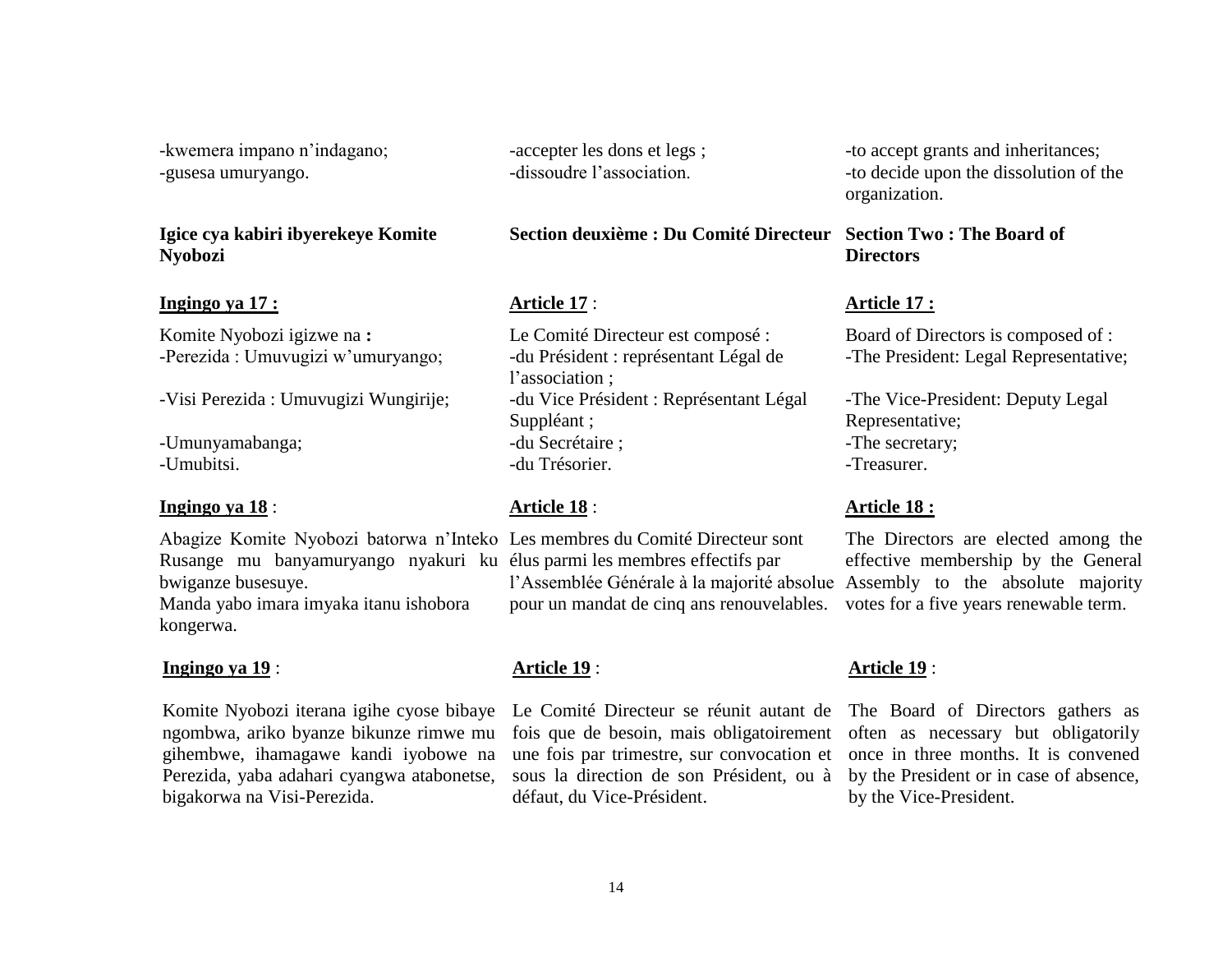Iterana mu buryo bwemewe iyo hari 2/3 Il siège valablement à la majorité de 2/3 by'abayigize. Ibyemezo hakurikijwe ubwiganze busanzwe iyo la majorité simple des voix lorsqu"il n"y a hatabayeho ubwumvikane. Iyo amajwi pas de consensus. En cas de parité de angana, irya Perezida rigira uburemere voix, celle du Président compte double. bw"abiri.

### **Ingingo ya 20** :

Komite Nyobozi ishinzwe :

- gushyira mu bikorwa ibyemezo n"ibyifuzo by"Inteko Rusange ;

- kwita ku micungire ya buri munsi y"umuryango ;

- gukora raporo y"ibyakozwe mu mwaka urangiye ;

- gutegura ingengo y"imari igomba gushyikirizwa Inteko Rusange ;

- gushyikiriza Inteko Rusange ingingo z"amategeko n"amabwiriza ngengamikorere zigomba guhindurwa ;

- gutegura inama z"Inteko Rusange ;

- gushakisha inkunga y"amafaranga mu bagiraneza;

- gushaka, gushyiraho no gusezerera abakozi bo mu nzego z"imirimo zinyuranye z'umuryango.

des membres. Ses décisions sont prises à

# **Article 20** :

Le Comité Directeur est chargé de :

- exécuter les décisions et les recommandations de l"Assemblée Générale ;
- s"occuper de la gestion quotidienne de l'association :

- rédiger le rapport annuel d"activités de l"exercice écoulé ;

- élaborer les prévisions budgétaires à soumettre à l"Assemblée Générale ;

- proposer à l"Assemblée Générale les modifications aux statuts et au règlement d"ordre intérieur ;

- préparer les sessions de l"Assemblée Générale ;

- négocier les financements avec des partenaires ;

- recruter, nommer et révoquer le personnel de divers services de l"association.

It legally meets when if gathers the 2/3 of the members. Its resolutions are valuable when voted by the simple majority in case of lack of consensus. In case of equal votes, the President has the casting vote.

### **Article 20** :

The Board of Directors has the following duties :

- to execute the decisions and recommendations of the General Assembly;

- to deal with the day to day management of the organization;

- to elaborate annual reports of activities;

- to elaborate budget provisions to submit to the approval of the General Assembly;

- to propose to the General Assembly all the amendments to the constitution and the internal regulations;

- to prepare the sessions of the General Assembly;
- to negotiate funding with partners;

- to recruit, appoint and dismiss the staffs.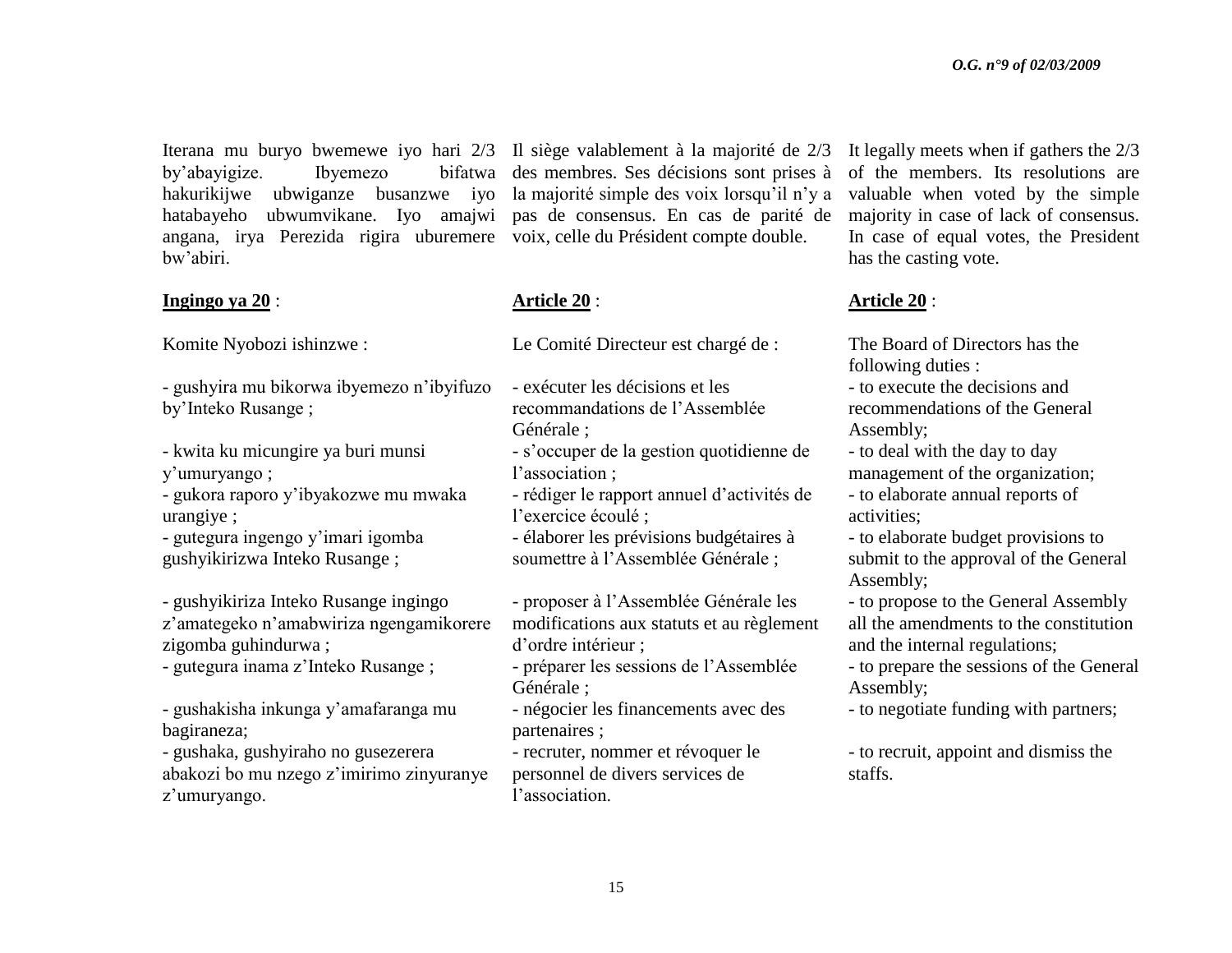#### **Igice cya gatatu : Ubugenzuzi bw"imari**

#### **Ingingo ya 21** :

Inteko Rusange ishyiraho buri mwaka Abagenzuzi b'imari babiri bafite inshingano yo kugenzura buri gihe imicungire y"imari n"indi mitungo by"umuryango no kubikorera raporo.

Bafite uburenganzira bwo kureba mu bitabo n"inyandiko by"ibaruramari by"umuryango ariko batabijyanye hanze y"ububiko

#### **UMUTWE WA IV : IBYEREKEYE UMUTUNGO**

#### **Ingingo ya 22** :

byimukanwa n"ibitimukanwa ukeneye kugirango ugere ku ntego zawo.

#### **Ingingo ya 23** :

Umutungo w"umuryango ukomoka ku misanzu y"abanyamuryango, impano, imirage, imfashanyo zinyuranye n"umusaruro ukomoka ku bikorwa by"umutungo.

# **Section troisième : Du Commissariat aux comptes**

#### **Article 21** :

L"Assemblée Générale nomme annuellement deux Commissaires aux comptes ayant pour mission de contrôler en tout temps la gestion des finances et autre patrimoine de l"association et lui en faire rapport.

Ils ont l"accès, sans les déplacer, aux livres et aux écritures comptables de l"association.

### **CHAPITRE IV : DU PATRIMOINE**

#### **Article 22** :

Umuryango ushobora gutira no gutunga ibintu L"association peut posséder, soit en jouissance, soit en propriété, les biens meubles et immeubles nécessaires à la needed to realize its objectives. réalisation de ses objectifs.

#### **Article 23** :

Les ressources de l'association proviennent des contributions des membres, des dons, des legs, des subventions diverses et des revenus générés par les activités de l"association.

#### **Section Three : Auditing Committee**

#### **Article 21** :

The General Assembly appoints annually two Auditors committed to control at any time the management of financial accounts and other properties of the organization and give report.

They have access, without carrying them outside, to the books and accounting documents of the organization.

### **CHAPTER IV : THE ASSETS OF THE ORGANIZATION**

#### **Article 22** :

soit en The organization may hire or own movable and immovable properties

#### **Article 23** :

The assets come from the contributions of the members, donations, legacies, various subsidies and revenues generated activities of the organization.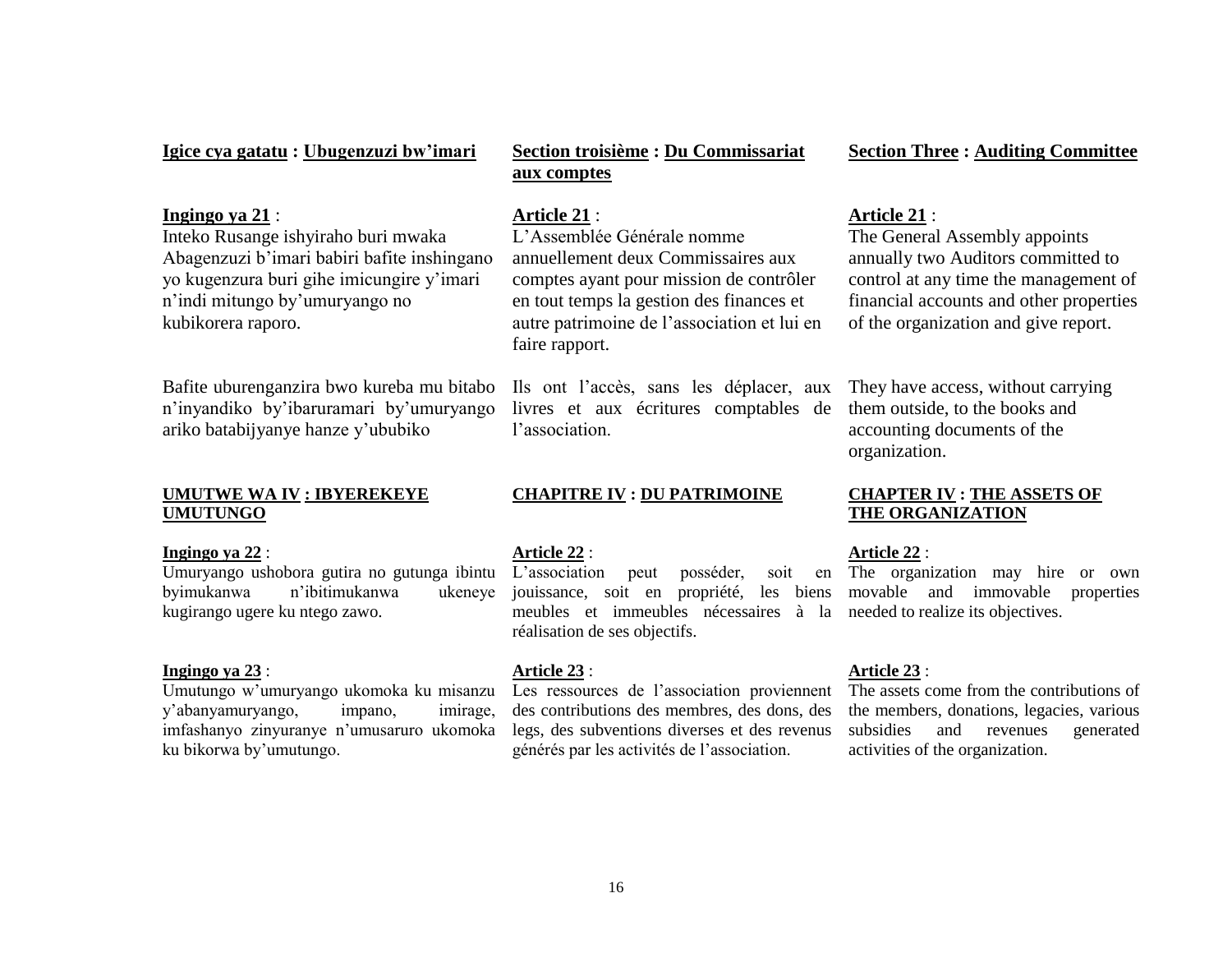#### **Ingingo ya 24** :

Umuryango ugenera umutungo wawo ibikorwa byose byatuma ugera ku ntego zawo ku buryo buziguye cyangwa butaziguye.

Nta munyamuryango ushobora kuwiyitirira cyangwa ngo agire icyo asaba igihe asezeye ku bushake, iyo yirukanywe cyangwa iyo umuryango usheshwe.

#### **Ingingo ya 25** :

Igihe umuryango usheshwe, hamaze gukorwa ibarura ry"ibintu byimukanwa n"ibitimukanwa by"umuryango no kwishyura imyenda, umutungo usigaye uhabwa undi muryango nyarwanda bihuje intego.

#### **UMUTWE WA V**  $RY'AMATEGEKO$ **RY"UMURYANGO**

#### **Ingingo ya 26** :

n"Inteko Rusange ku bwiganze busesuye modifications sur décision de l"Assemblée bw"amajwi, bisabwe na Komite Nyobozi Générale prise à la majorité absolue des voix, cyangwa na kimwe cya cy"abanyamuryango nyakuri.

#### **Ingingo ya 27** :

Byemejwe ku bwiganze bwa bibiri bya gatatu (2/3) by"amajwi, Inteko Rusange ishobora gusesa umuryango.

#### **Article 24** :

L"association affecte ses ressources à tout ce qui concourt directement ou indirectement à la réalisation de ses objectifs.

Aucun membre ne peut s"en arroger le droit No member has the right to own it or de possession ni en exiger une part quelconque en cas de démission, d"exclusion ou de dissolution de l"association.

#### **Article 25** :

En cas de dissolution, après inventaire des biens meubles et immeubles de l"association et apurement du passif, l"actif du patrimoine est cédé à une association rwandaise poursuivant des objectifs similaires.

### **CHAPITREIV : DES MODIFICATIONS AUX STATUTS ET DE LA DISSOLUTION DE L"ASSOCIATION**

#### **Article 26** :

Aya mategeko ashobora guhindurwa byemejwe Les présents statuts peuvent faire objet de soit sur proposition du Comité Directeur, soit à la demande de la moitié de membres effectifs.

#### **Article 27** :

L"Assemblée Générale, sur décision de la majorité de deux tiers (2/3) de voix, peut prononcer la dissolution de l"association.

#### **Article 24** :

The organization designs its assets to all that can directly or indirectly contribute to the realization of its objectives.

claim any share in case of voluntary resignation, exclusion or dissolution of the organization.

#### **Article 25** :

In case of dissolution, after inventory of movable and immovable properties and payment of debts, the remaining assets shall be transferred to a Rwandan organization pursuing similar objectives.

### **CHAPTER V : AMENDMENTS OF THE CONSTITUTION AND DISSOLUTION OF THE ORGANIZATION**

#### **Article 26** :

The present constitution may be amended by the General Assembly upon absolute majority. Votes, on proposal from the Board of Directors or upon request from half of the effective membership.

#### **Article 27** :

Upon decision of the two third (2/3) majority votes, the General Assembly may dissolve the organization.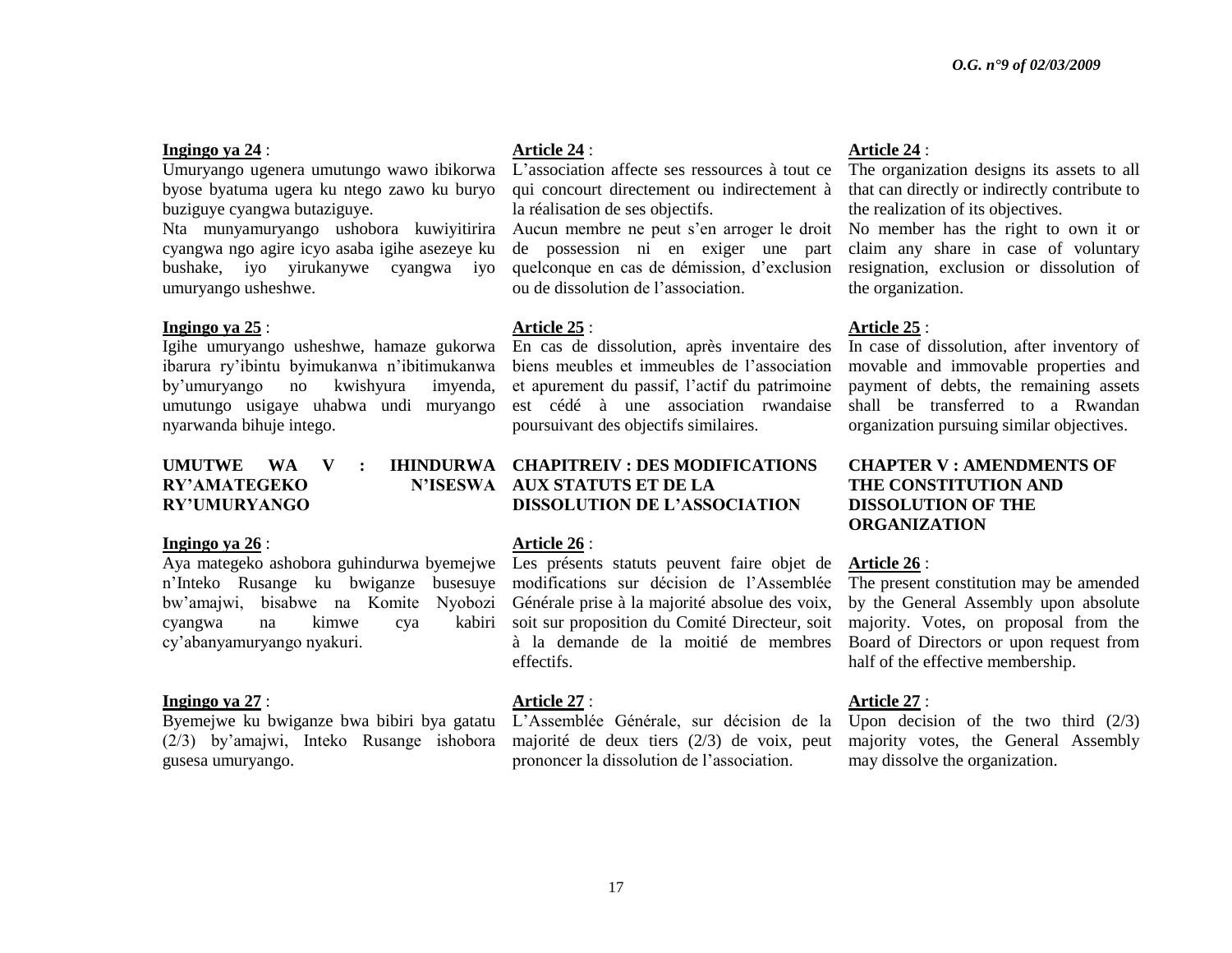#### **UMUTWE WA VI: IBYEREKEYE INGINGO ZISOZA CHAPITRE VI : DES DISPOSITIONS FINALES**

#### **Article 28** :

Les modalités d"exécution des présents statuts et tout ce qui n"y est pas prévu seront déterminés dans un règlement d'ordre intérieur de l"association adopté par l"Assemblée Générale.

#### **Article 29** :

Les présents statuts sont approuvés et adoptés par les membres fondateurs de l"association dont la liste est en annexe.

Fait à Kigali, le 30/06/2007

**Dr. MUGARURA Aimable : Président (sé) Dr. TWAGIRAMUNGU Fabien : Vice Président (sé) Dr. NYIRAHABIMANA Jeanne : Trésorière (sé) Mlle NYAMPINGA Gisèle : Secrétaire (sé)**

#### **Article 28** :

The modalities of implementing the present constitution and any lacking provision shall be determined in the internal regulations of the organization adopted by the General Assembly.

#### **Article 29** :

The present constitution is hereby approved and adopted by the founder members of the organization whose list is hereafter attached.

Done in Kigali, on 30/06/2007

**Dr. MUGARURA Aimable : President (sé) Dr. TWAGIRAMUNGU Fabien : Vice President (sé) Dr. NYIRAHABIMANA Jeanne : Treasurer (sé) Mlle NYAMPINGA Gisèle : Secretary (sé)**

### **Ingingo ya 28** :

Uburyo aya mategeko shingiro azubahirizwa kimwe n"ibindi bidateganyijwe nayo bizasobanurwa ku buryo burambuye mu mabwiriza ngengamikorere y"umuryango yemejwe n"Inteko Rusange.

#### **Ingingo ya 25** :

Aya mategeko yemejwe kandi ashyizweho umukono n"abashinze umuryango bari ku ilisiti iyometseho

Bikorewe i Kigali, kuwa 30/06/2007

**Dr. MUGARURA Aimable : Perezida (sé) Dr. TWAGIRAMUNGU Fabien : Visi Perezida (sé) Dr. NYIRAHABIMANA Jeanne : Umubitsi (sé) Mlle NYAMPINGA Gisèle : Umunyamabanga (sé)**

#### **CHAPTER VI : FINAL PROVISIONS**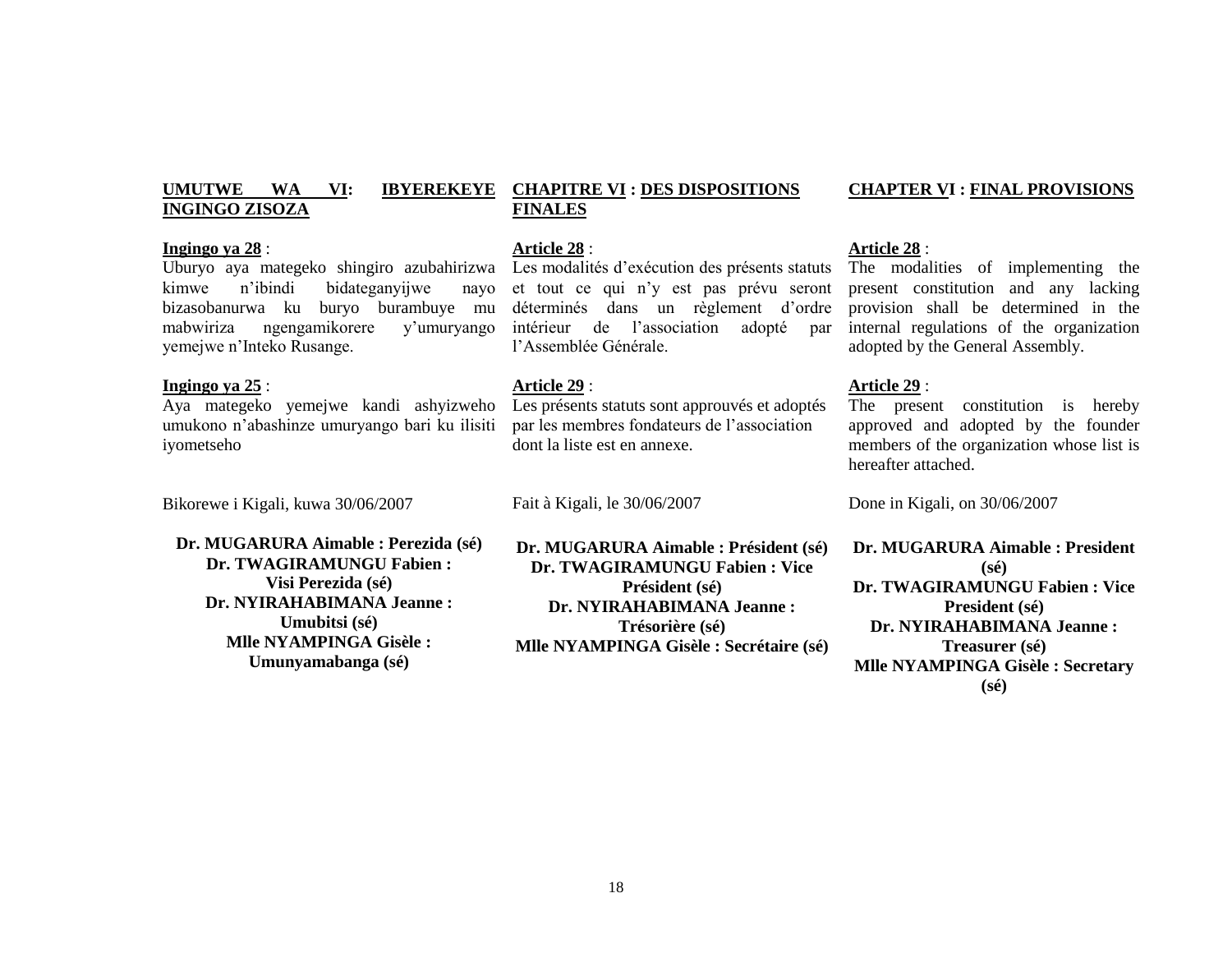# **PROCES VERBAL DE L" ASSEMBLEE GENERALE CONSTITUTIVE DE L"ASSOCIATION**

# **COMMUNITY DEVELOPMENT INITIATIVES (C.D.I.)**

L"an deux mille sept, le trentième jour du mois de juin, s"est tenue à Kigali, depuis 9 heures du matin, l"Assemblée Générale Constitutive de l"association sans but lucratif **Community Development Initiatives, C.D.I.** en sigle, sous la direction du Dr MUGARURA Aimable.

## **A l"ordre du jour figuraient trois points :**

- Création de l"association.
- Adoption des statuts devant régir l"association
- Nomination des membres du Comité Directeur de l"association.

### **Première résolution :**

Les participants à la réunion ont convenu de créer une association sans but lucratif dénommée « Community Development Initiatives », C.D.I. en sigle.

### **Seconde résolution :**

Les membres fondateurs ont examiné les statuts, article par article, et les ont enfin adoptés.

### **Troisième résolution :**

Les membres ont procédé à la nomination des membres du Comité Directeur de manière ciaprès :

- Dr MUGARURA Aimable : Président et Représentant légal de l"association.
- Dr TWAGIRAMUNGU Fabien : Vice-Président et Représentant Légal Suppléant.
- Dr NYIRAHABIMANA Jeanne : Trésorière.
- Mlle NYAMPINGA Gisèle : Secrétaire.

La réunion a clos ses travaux à 12 heures

**Le président de la réunion Le Rapporteur Dr MUGARURA Aimable NYAMPINGA Gisèle (sé) (sé)**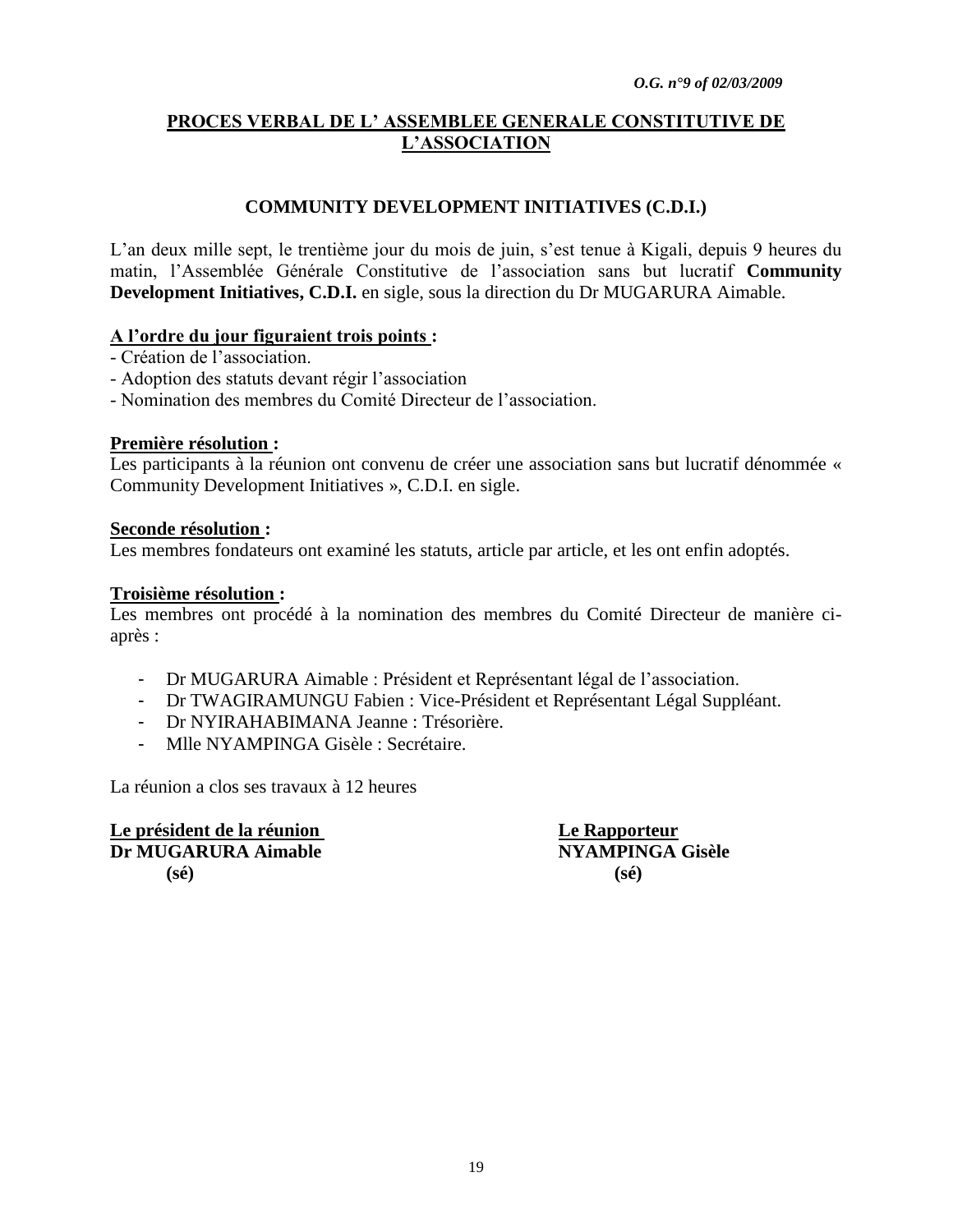# **DECLARATION DESIGNANT LES REPRESENTANTS LEGAUX DE L"ASSOCIATION COMMUNITY DEVELOPMENT INITIATIVES (C.D.I.)**

Nous, soussignés, Dr MUGARURA Aimable et Dr TWAGIRAMUNGU Fabien, membres fondateurs de l"association **Community Development Initiatives (C.D.I),** réunis à Kigali en Assemblée Générale Constitutive, déclarons avoir été nommés, respectivement comme Représentant Légal et Représentant Légal Suppléant de notre association et acceptons librement d"assumer ces responsabilités.

Fait à Kigali, le 30/06/2007

 $(s\acute{e})$  (sé)

**Dr MUGARURA Aimable Dr TWAGIRAMUNGU Fabien** Représentant Légal Représentant Légal Suppléant

# **LISTE DES MEMBRES FONDATEURS**

# **COMMUNITY DEVELOPMENT INITIATIVES (C.D.I.)**

| <b>NOMS ET PRENOMS</b>               | <b>FONCTIONS</b>                                  | <b>SIGNATURES</b> |
|--------------------------------------|---------------------------------------------------|-------------------|
| Dr MUGARURA Aimable                  | Président et Représentant Légal                   | (sé)              |
| TWAGIRAMUNGU<br>Dr<br>Fabien         | Vice-Président et Représentant Légal<br>Suppléant | (sé)              |
| <b>NYIRAHABIMANA</b><br>Dr<br>Jeanne | Trésorière                                        | (sé)              |
| Mlle NYAMPINGA Gisèle                | Secrétaire                                        | (sé)              |
| Mr RUGIRA Emmanuel                   | Membre                                            | (sé)              |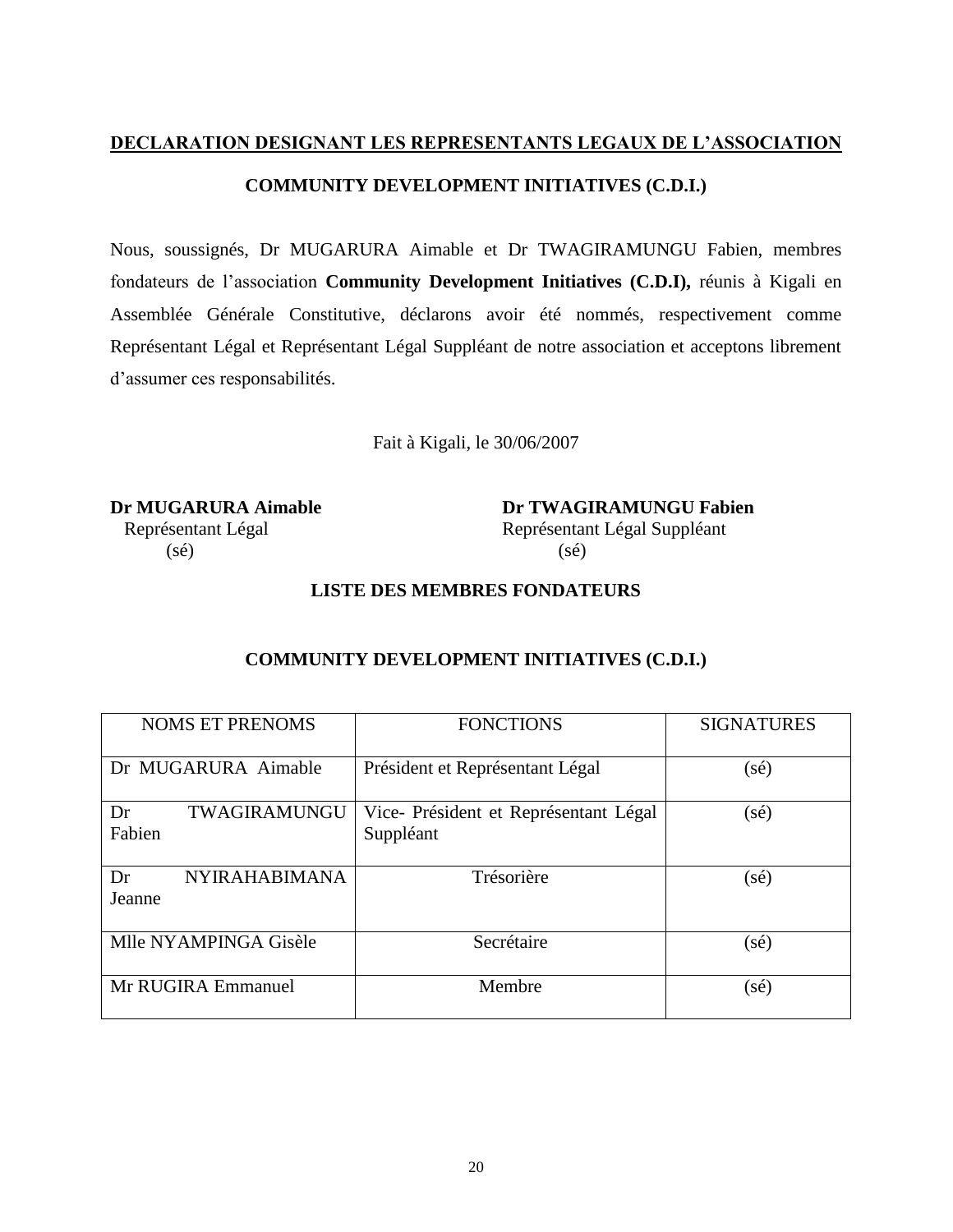| ITEKA RYA MINISITIRI N° 136/11 MINISTERIAL ORDER N° 136/11 ARRETE MINISTERIEL N° 136/11 |                                               |                                                         |
|-----------------------------------------------------------------------------------------|-----------------------------------------------|---------------------------------------------------------|
| <b>RYO KUWA 09/09/2008 RIHA</b>                                                         |                                               | OF 09/09/2008 GRANTING LEGAL DU 09/09/2008 ACCORDANT LA |
| UBUZIMAGATOZI UMURYANGO                                                                 | STATUS TO THE ASSOCIATION PERSONNALITE CIVILE | $\mathbf A$                                             |
| "ITORERO PERESIBITERIYENE MU "PRESBYTERIAN CHURCH IN L'ASSOCIATION                      |                                               | <b>EXECLISE</b>                                         |
| RWANDA (EPR)" KANDI RYEMERA RWANDA (EPR)"                                               |                                               | AND PRESBYTERIENNE AU RWANDA »                          |
| <b>ABAVUGIZI BAWO.</b>                                                                  | APPROVING ITS                                 | LEGAL ET PORTANT AGREMENT DE SES                        |
|                                                                                         | <b>REPRESENTATIVES.</b>                       | REPRESENTANTS LEGAUX.                                   |
|                                                                                         |                                               |                                                         |

**General,**

# **ya Leta,**

Ashingiye ku Itegeko Nshinga rya Pursuant to the Constitution of the Vu la Constitution de la République du Repubulika y'u Rwanda ryo ku wa 04 Republic of Rwanda of 4 June 2003, Rwanda du 04 juin 2003, telle que révisée Kamena 2003, nk'uko ryavuguruwe kugeza as amended to date, especially in à ce jour, spécialement en ses articles 120 ubu, cyane cyane mu ngingo zaryo iya 120 Articles 120 and 121; n"iya 121 ;

Ashingiye ku Itegeko nº 20/2000 ryo ku wa Pursuant to Law n° 20/2000 of Vu la loi nº 20/2000 du 26/07/2000 26/07/2000 ryerekeye imiryango 26/07/2000, relating to Non Profit relative aux associations sans but lucratif, idaharanira inyungu, cyane cyane mu Making Organisations, especially in spécialement en ses articles 8, 9, 10 et 20 ngingo zaryo iya 8, iya 9, iya 10 n'iya 20 ;

Ashingiye ku Iteka rya Perezida n° 27/01 Pursuant to the Presidential Order n° Vu l"Arrêté Présidentiel n° 27/01 du ryo ku wa 18/07/ 2004 rigena amwe mu mateka y"Abaminisitiri yemezwa atanyuze mu Nama y"Abaminisitiri, cyane cyane mu ngingo yaryo ya mbere ;

Abisabwe n' Umuvugizi w' Umuryango **"ITORERO PERESIBITERIYENE MU RWANDA (EPR)"** mu rwandiko rwe rwakiriwe ku wa 28/01/2008;

Articles 8, 9, 10 and 20;

Cabinet, especially in Article One;

**"Presbyterian Church in Rwanda (EPR )"** on 28/01/2008;

**Minisitiri w'Ubutabera/ Intumwa Nkuru The Minister of Justice/ Attorney Le Ministre de la Justice/ Garde des Sceaux,**

et 121 ;

;

27/01 of 18/07/2004, determining 18/07/2004 déterminant certains Arrêtés certain Ministerial Orders which are Ministériels qui ne sont pas adoptés par le adopted without consideration by the Conseil des Ministres, spécialement en son article premier ;

Upon request lodged by the Legal Sur requête du Représentant Légal de Representative of the Association l'Association « **Eglise Presbyterienne au Rwanda"** reçu le 28/01/2008;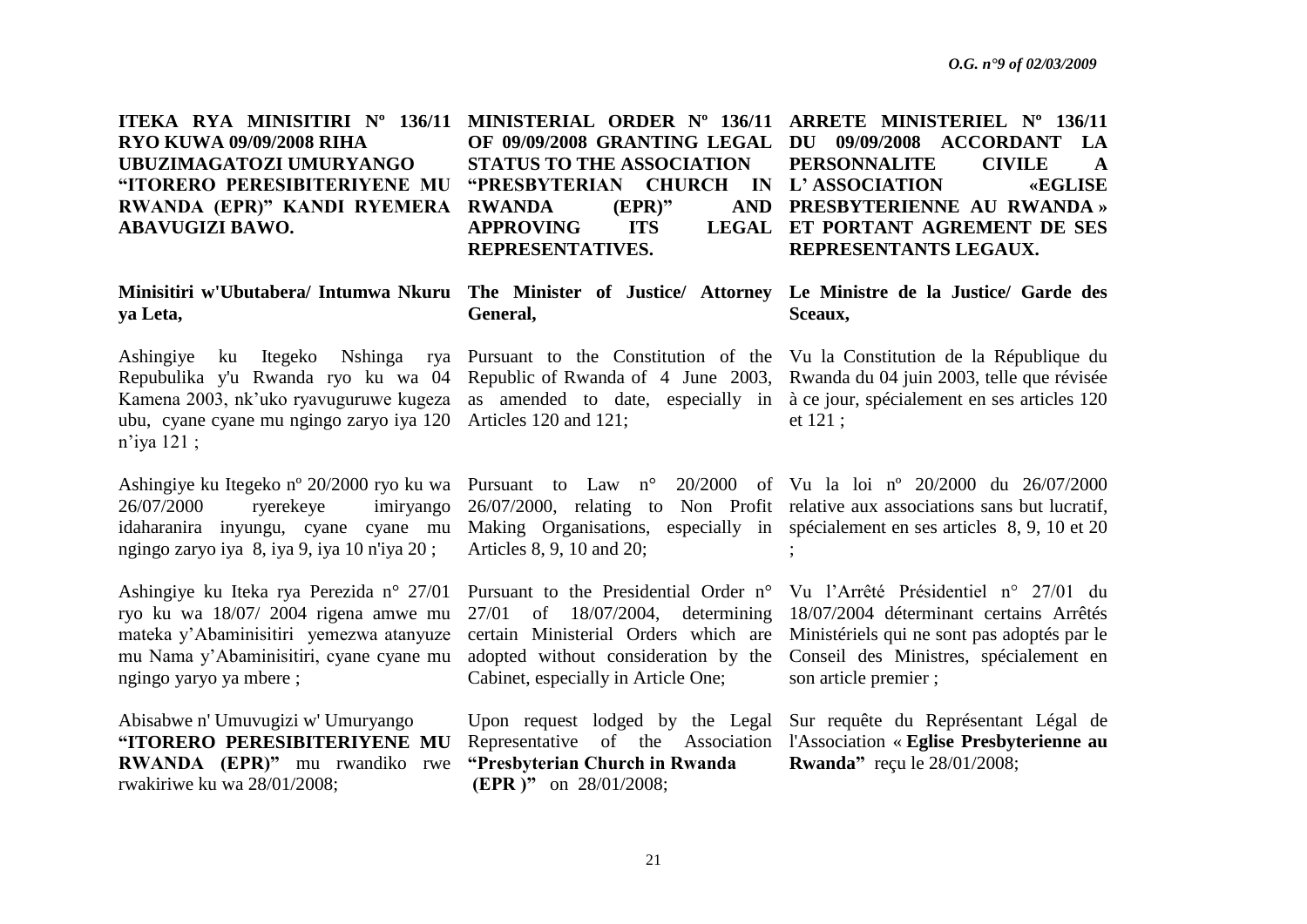### **ATEGETSE :**

**Ingingo ya mbere: Izina n"Icyicaro by"Umuryango**

Ubuzimagatozi buhawe umuryango **"Itorero Peresibiteriyene mu Rwanda (EPR)"**, ufite icyicaro cyawo mu Kiyovu, mu Karere ka Nyarugenge, Umujyi wa Kigali.

#### **Ingingo ya 2 : Intego z"umuryango**

Umuryango ugamije:

-kwamamaza ijambo ry"Imana no kumenyekanisha Yesu Christo; -guteza imbere imibereho y"abaturage;

-gufatanya n"abandi bose baharanira -working with all who fight for peace, -collaborer avec tous ceux qui luttent pour amahoro, urukundo n"ubworoherane bishingiye ku ijambo ry"Imana.

#### **Ingingo ya 3: Abavugizi b"umuryango**

w'Umuryango "ITORERO PERESIBITERIYENE MU RWANDA (EPR)" ni Révérend Dr District, Kigali City, is hereby MUSEMAKWELI Elisée, umunyarwanda authorised to be the Legal

### **HEREBY ORDERS :**

### **ARRETE** :

#### **Article One: Name and Headquarters Article premier: Dénomination et siège of the Association. de l"Association**

Legal status is hereby granted to the La personnalité civile est accordée à Kiyovu, Nyarugenge District, Kigali District de Nyarugenge, Ville de Kigali. City.

# association "**Presbyterian Church in**  l"Association «**Eglise Presbytérienne au Rwanda (EPR)"** that is situated in **Rwanda**» dont le siège est à Kiyovu,

#### Article 2: Objectives of **Association Article 2 : Objet de l"Association**

The Association has the following L"Association a pour objet de : objectives :

-Proclaiming the word of God by -proclamer la parole de Dieu en faisant making Jesus Christ known; -improving the living conditions of the -promouvoir les conditions de vie de la people; love and tolerance based on the word of God. connaître Jésus- Christ ; population ; la paix, l"amour et la tolérance basés sur la parole de Dieu.

#### **Article 3: The Legal Representatives**

**Article 3 : Les Représentants Légaux**

Uwemerewe kuba Umuvugizi Révérend Dr MUSEMAKWELI Elisée, Est agréé en qualité de Représentant Légal uba mu Murenge wa Nyarugenge, Akarere Representative of the "Presbyterian Nyarugenge, District de Nyarugenge, of Rwandan Nationality, residing in de l"association "Eglise Presbytérienne au Nyarugenge Sector, Nyarugenge Rwanda", Révérend Dr is hereby MUSEMAKWELI Elisée, de nationalité Legal rwandaise, résidant dans le Secteur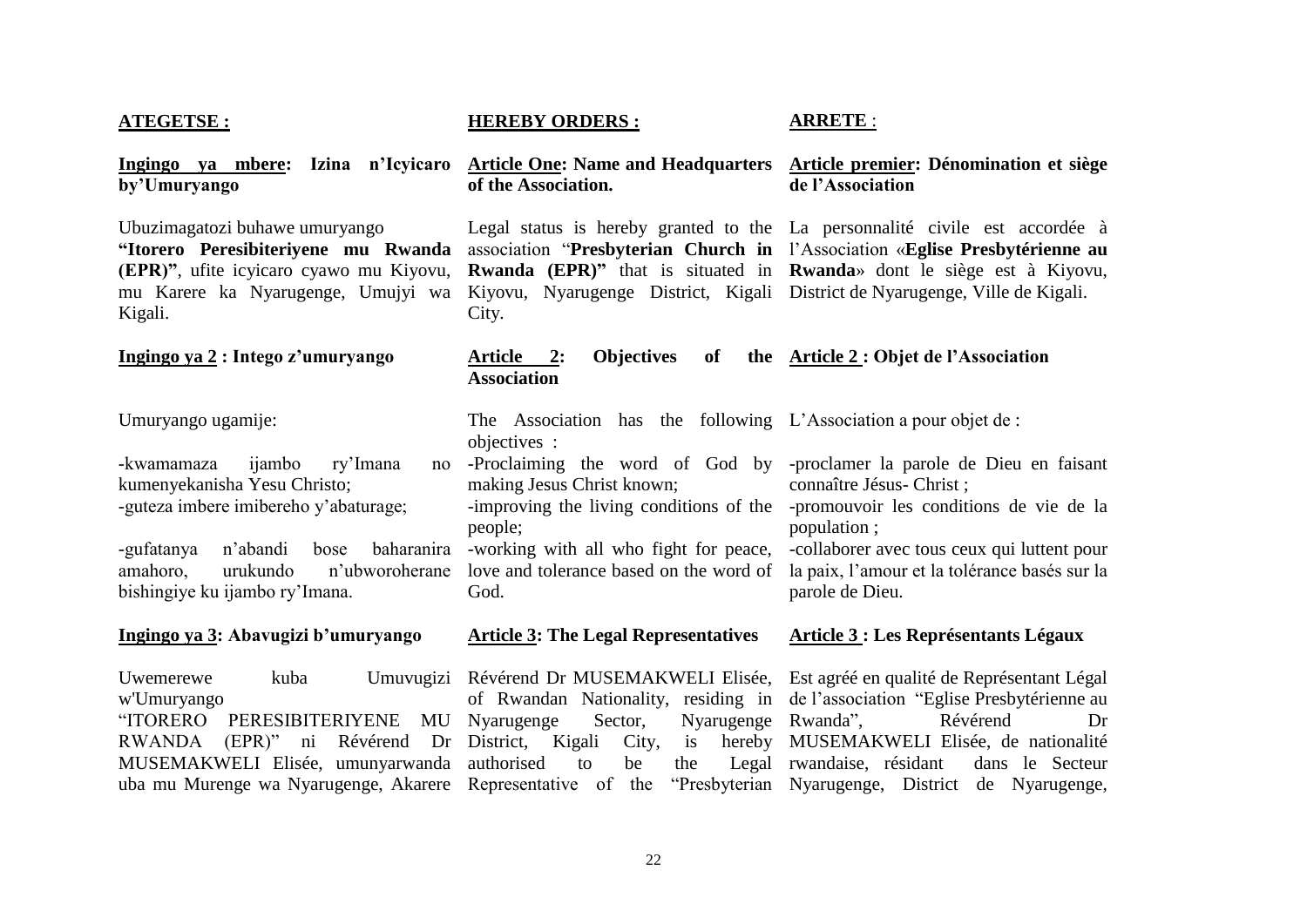| ka Nyarugenge, Umujyi wa Kigali.                                                                                                                                                                                                                                                                                     | Church in Rwanda (EPR)".                                                                                              | Ville de Kigali.                                                                                                                                                                                                                   |
|----------------------------------------------------------------------------------------------------------------------------------------------------------------------------------------------------------------------------------------------------------------------------------------------------------------------|-----------------------------------------------------------------------------------------------------------------------|------------------------------------------------------------------------------------------------------------------------------------------------------------------------------------------------------------------------------------|
| Uwemerewe kuba Umuvugizi Wungirije Révérend NSABIMANA Jean Baptiste<br>w'uwo<br>muryango<br>$\overline{ni}$<br><b>NSABIMANA</b><br>Jean<br>Umunyarwanda uba mu Murenge wa Eastern Province is hereby authorised to<br>Ngeruka, Akarere ka Bugesera, Intara be the deputy Legal Representative of<br>y'Iburasirazuba. | Révérend of Rwandan nationality, residing in<br>Baptiste, Ngeruka Sector, Bugesera District,<br>the same Association. | Est agréé en qualité de Représentant Légal<br>Suppléant de la même Association,<br>Révérend NSABIMANA Jean Baptiste,<br>de nationalité rwandaise, résidant dans le<br>Secteur Ngeruka, District de Bugesera,<br>Province de l'Est. |
| Ingingo ya 4: Igihe Iteka ritangira Article 4: Commencement<br>gukurikizwa                                                                                                                                                                                                                                           |                                                                                                                       | Article 4 : Entrée en vigueur                                                                                                                                                                                                      |
| Iri teka ritangira gukurikizwa umunsi This Order shall come into force on the<br>ritangarijweho mu Igazeti ya Leta ya<br>Repubulika y'u Rwanda.                                                                                                                                                                      | date of its publication in the Official<br>Gazette of the Republic of Rwanda.                                         | Le présent Arrêté entre en vigueur le jour<br>de sa publication au Journal Officiel de la<br>République du Rwanda.                                                                                                                 |
| Kigali, ku wa 09/09/2008                                                                                                                                                                                                                                                                                             | Kigali, on 09/09/2008                                                                                                 | Kigali, le 09/09/2008                                                                                                                                                                                                              |
| Minisitiri w'Ubutabera/Intumwa Nkuru ya<br>Leta                                                                                                                                                                                                                                                                      | The Minister of Justice/ Attorney<br>General                                                                          | Le Ministre de la Justice / Garde des<br>Sceaux                                                                                                                                                                                    |
| <b>KARUGARAMA Tharcisse</b><br>$(s\acute{e})$                                                                                                                                                                                                                                                                        | <b>KARUGARAMA Tharcisse</b><br>(sé)                                                                                   | <b>KARUGARAMA Tharcisse</b><br>$(s\acute{e})$                                                                                                                                                                                      |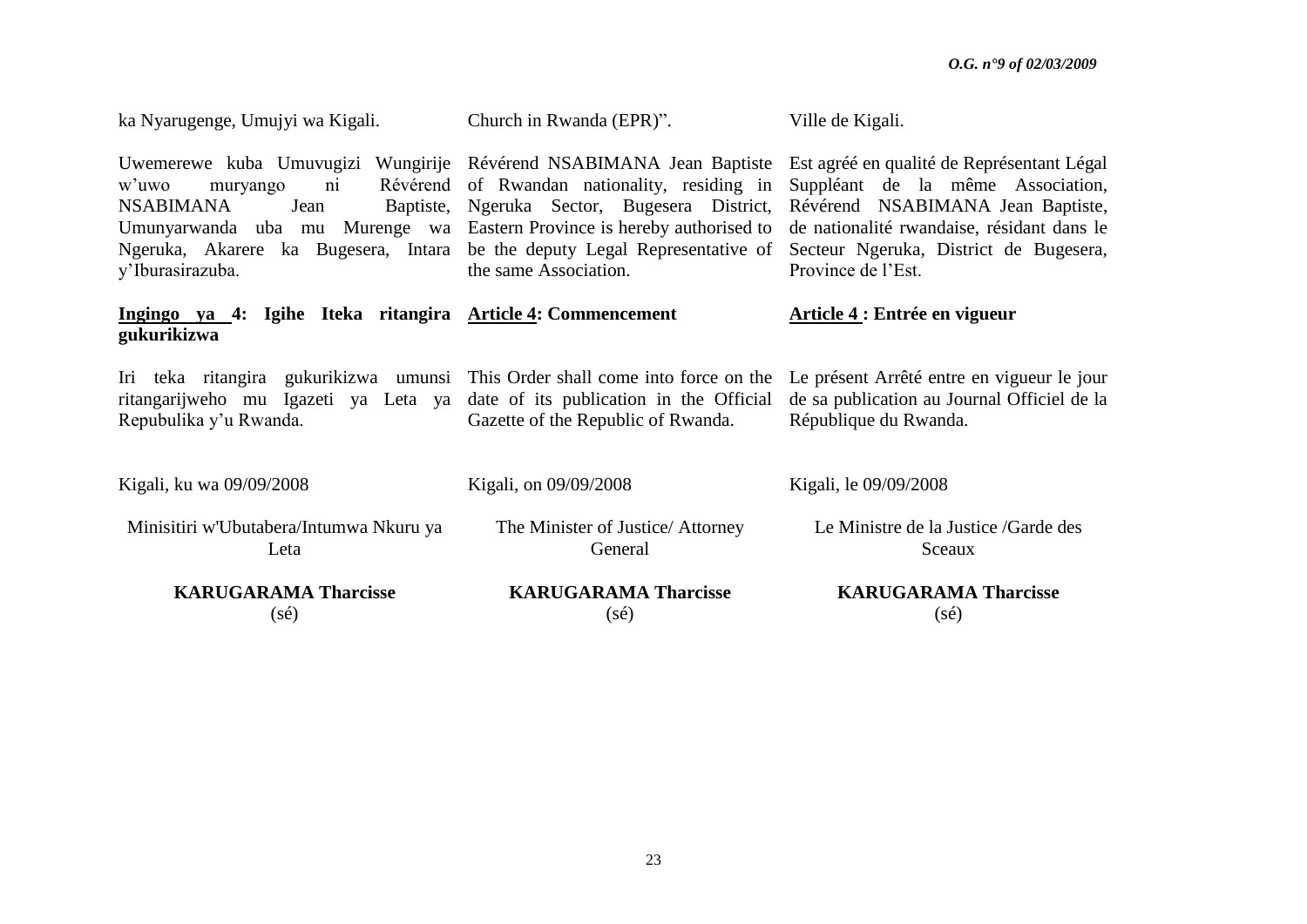ASSOCIATION SANS BUT LUCRATIF

UMURYANGO UDAHARANIRA

A NON PROFIT ASSOCIATION

## **EGLISE PRESBYTERIENNE AU RWANDA (E.P.R.)**

# **ITORERO PERESIBITERIYENE MU RWANDA (E.P.R.)**

INYUNGU

### **THE PRESBYTERIAN CHURCH IN RWANDA (E.P.R)**

## **PREAMBULE**

### **IRIBURIRO**

### **PREAMBLE**

Le Synode Général de l"association « **Eglise**  Inteko Nkuru y"umuryango "**Itorero Presbytérienne au Rwanda** » (**E.P.R.**), réuni **Peresibiteriyene mu Rwanda**" (**E.P.R.**), **Presbyterian church in Rwanda (EPR)"** à Kibuye en date du 10 au 12 décembre 2001; iteraniye ku Kibuye, kuva kuwa 10 kugeza met in Kibuye from on the  $10^{th}$  to the  $12^{th}$ Vu la loi n° 20/2000 du 26 juillet 2000 Imaze kubona itegeko n° 20/2000 ryo kuwa In accordance with legislation n°20/2000 of relative aux associations sans but lucratif, spécialement en ses articles 12, 14 et 42; kuwa 12 Ukuboza 2001; 26 Nyakanga 2000 ryerekeye imiryango  $26<sup>th</sup>$  July 2000 governing non profit idaharanira inyungu, cyane cyane mu ngingo associations especially in articles 12, 14 and yaryo ya 12, iya 14 n"iya 42; The General Synod of the association **"the**  December 2001; 42;

Adopte les modifications apportées aux Yemeje ivugururwa ry"amategeko shingiro Adopts the amendments made for the said statuts de ladite association agréés par Arrêté agenga uwo muryango yemejwe n"Iteka rya association under the ministerial decree Ministériel N° 500/08 du 08 novembre 1962, Minisitiri N° 500/08 ryo kuwa 08 Ugushyingo No.500/08 of 08 November 1962 as follows: comme suit : 1962, mu buryo bukurikira :

#### **STATUTS** CHAPITRE PREMIER **DENOMINATION, SIEGE, DUREE ET IZINA , INTEBE , IGIHE N"INTEGO OBJET AMATEGEKO SHINGIRO** UMUTWE WA MBERE **STATUTES** CHAPTER ONE: **NAME, SEAT, DURATION AND AIM**

**Article premier :** Il est constitué entre les soussignés, une Abashyize umukono kuri aya mategeko The signatories to this document hereby association dénommée «**Eglise Ingingo ya mbere :** bashinze umuryango witwa «**Itorero Article one:** «**Itorero** establish an association namely "the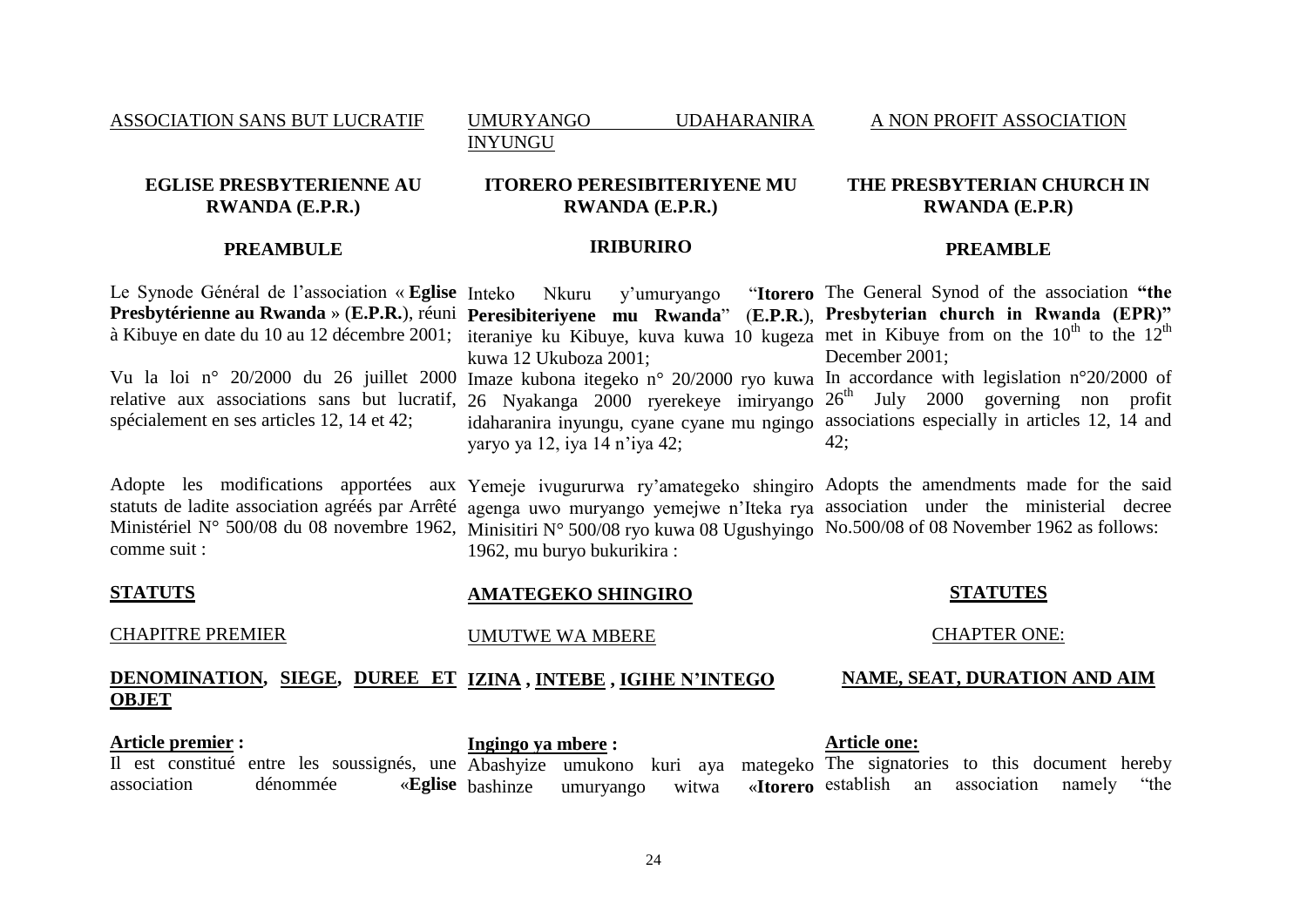**Presbytérienne au Rwanda**», **E.P.R.** en **Peresibiteriyene mu Rwanda** », **E.P.R.** mu **Presbyterian Church in Rwanda**" **E.P.R** in sigle, régie par les présents statuts et soumise magambo ahinnye, ugengwa n"aya mategeko abbreviation, governed by these statutes and aux dispositions de la loi N° 20/2000 du 26 shingiro hamwe n"itegeko N° 20/2000 ryo under the legislation n° 20/2000 of July 2000 lucratif.

#### **Article 2 :**

Le siège de l"association est établi à Kiyovu, Icyicaro cy"umuryango gishyizwe mu décision du Synode Général.

### **Article 3 :**

est créée pour une durée indéterminée.

### **Article 4 :**

L'association a pour objet:

connaître Jésus-Christ;

-promouvoir les conditions de vie de la -guteza imbere imibereho y'abaturage; population ;

paix, l"amour et la tolérance basés sur la urukundo n"ubworoherane bishingiye ku and tolerance based on the word of God. parole de Dieu.

# **CHAPITRE II : DES MEMBRES**

**Article 5 :**

juillet 2000 relative aux associations sans but kuwa 26 Nyakanga 2000 ryerekeye imiryango on non profit associations. idaharanira inyungu. **Ingingo ya 2 :**

District de Nyarugenge, Ville de Kigali. Il Kiyovu, Akarere ka Nyarugenge, Umujyi wa Kigali. The seat could be transferred peut être transféré ailleurs au Rwanda sur Kigali. Gishobora kwimurirwa ahandi mu elsewhere in Rwanda by the decision of the Rwanda byemejwe n"Inteko Nkuru.

## **Ingingo ya 3 :**

uzamara ntikigenwe.

# **Ingingo ya 4 :**

-proclammer la parole de Dieu en faisant -kwamamaza ijambo ry"Imana no Umuryango ugamije: kumenyekanisha Yesu Kristo;

ijambo ry"Imana.

# **Article 2:**

The seat of the association is established at mu Kiyovu in Nyarugenge District, the city of General synod.

# **Article 3:**

L'association exerce ses activités sur toute Umuryango ukorera imirimo yawo mu ifasi The association carries out its activities all l'étendue de la République du Rwanda. Elle yose ya Repubulika y'u Rwanda. Igihe over the Republic of Rwanda. It is created for an indeterminate duration.

# **Article 4:**

The  $\overline{a}$  aim of the association:

- -To proclaim the word of God by making Jesus Christ known;
	- -To improve the living conditions of the people;

-collaborer avec tous ceux qui luttent pour la -gufatanya n'abandi bose baharanira amahoro, -To work with all who fight for peace, love

#### **UMUTWE WA ABANYAMURYANGO CHAPTER II : MEMBERS**

L'association se compose des membres  $\overline{U}$ murvango **Ingingo ya 5 :** Umuryango ugizwe n'abanyamuryango The association consists of founder members, **Article 5:**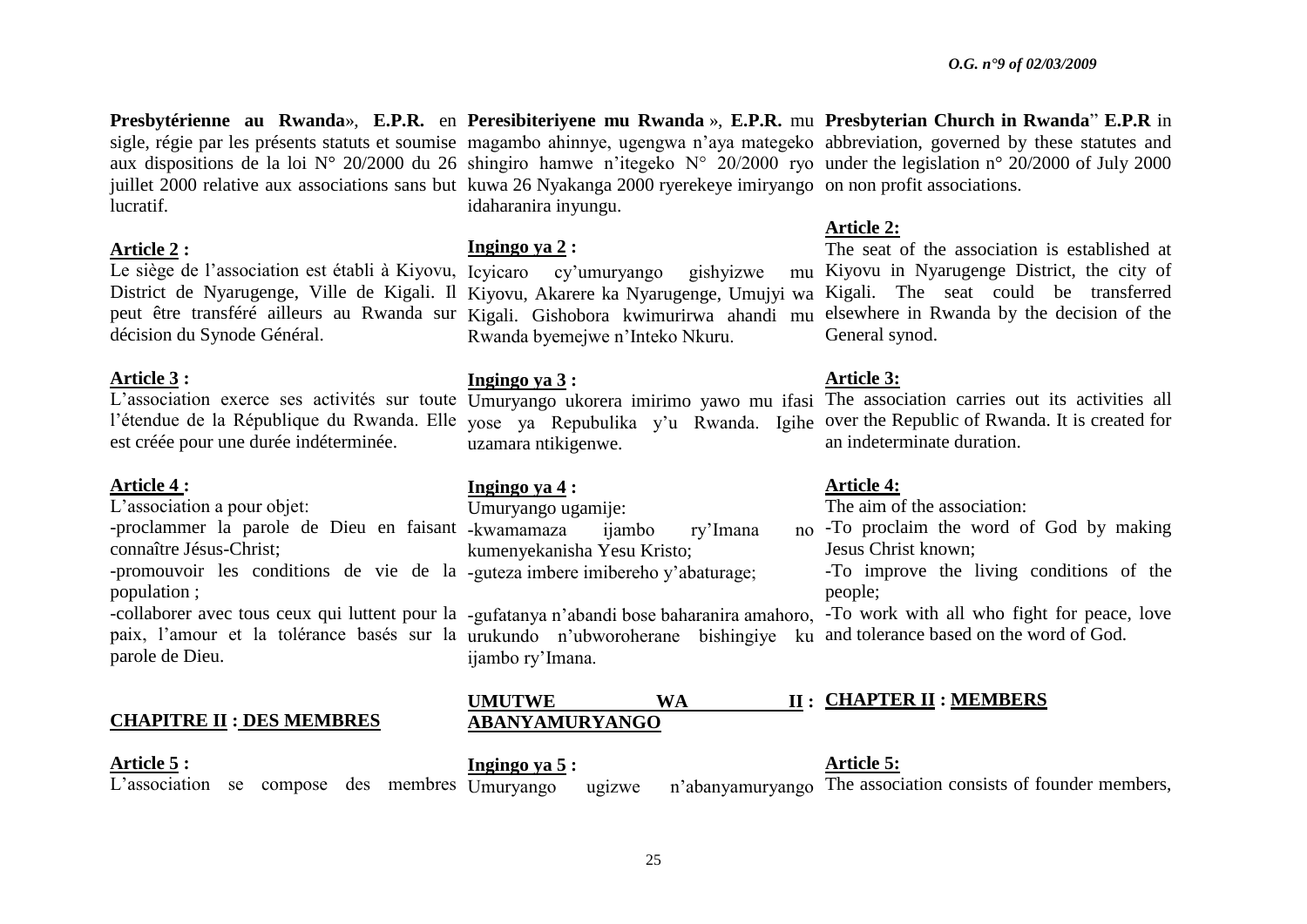fondateurs, des membres adhérents et des bawushinze, abawinjiramo n"ab"icyubahiro. membres d"honneur.

Sont membres fondateurs les signataires des umukono ku mategeko shingiro yemejwe registered under the ministerial decree premiers statuts agréés par l'Arrêté n'Iteka rya Minisitiri n° 500/08 ryo kuwa 08 n° 500/08 of 08<sup>th</sup> November 1962. Ministériel n° 500/08 du 08 novembre 1962. Sont membres adhérents des personnes :

- physiques qui après avoir suivi le cours de catéchisme sont baptisés ;
- ceux qui demandent l"adhésion après être baptisés ailleurs et qui acceptent de souscrire aux présents statuts. Les demandes d"adhésion sont adressées au Pasteur Responsable de la Paroisse qui en informe le Synode Général pour approbation via le Synode Régional.

adhérents constituent les membres effectifs de banyamuryango nyakuri. Bafite devoirs vis-à-vis de l"association. birebana n"umuryango.

Les membres d'honneur sont des personnes Abanyamuryango b'icyubahiro ni abantu The honorary members are persons or physiques ou morales auxquelles le Synode cyangwa imiryango bemerwa n"Inteko Nkuru organizations of whom the general synod Général décerne cette qualité reconnaissance des services spéciaux et umuryango. appréciables rendus à l"EPR. kubera ibyiza by"akarusho bakoreye recognizes for their special services and

Ugushyingo 1962.

Abanyamuryango bawinjiramo ni :

maze bakabatizwa;

mu Nteko y"Ururembo.

- abantu bemera kwigishwa gatigisimu

- abakiriwe barabatirijwe ahandi, kandi bemera no gukurikiza aya mategeko shingiro. Abashaka kwinjira mu muryango babisaba Umushumba wa Paruwasi, nawe akabimenyesha Inteko Nkuru kugirango ibyemeze binyujijwe

Les membres d'honneur sont proposés par le Abanyamuryango b'icyubahiro batangwa The Honorary members are proposed by the Conseil Synodal et agréés par le Synode n'Inama y'ubuyobozi, bakemerwa n'Inteko synodal council and accepted by the General Général. Ils jouent un rôle consultatif mais ne Nkuru. Bagishwa inama gusa ariko ntibatora Synod. They play a consultative role but they peuvent être ni électeurs ni éligibles aux kandi ntibatorwa mu nzego zinyuranye za are neither voters nor eligible to be candidates différents organes de l"EPR. EPR.

Abanyamuryango bawushinze ni abashyize members are signatories to the first statutes adherents and honorary members. Founder Adherents are :

- persons who after receiving catechism training are baptized;
- Those who are baptized elsewhere and accept to subscribe to the current statutes. The application for membership is addressed to the parish pastor who informs the General Synod for approval via the Regional Synod.

Les membres fondateurs et les membres Abashinze umuryango n"abawinjiramo nibo Founder members and adherents constitute l'association. Ils ont les mêmes droits et uburenganzira bumwe n'inshingano zimwe ku have the same rights and responsibilities in Bafite the actual members of the association. They the association.

contribution to the association.

for different posts of the EPR.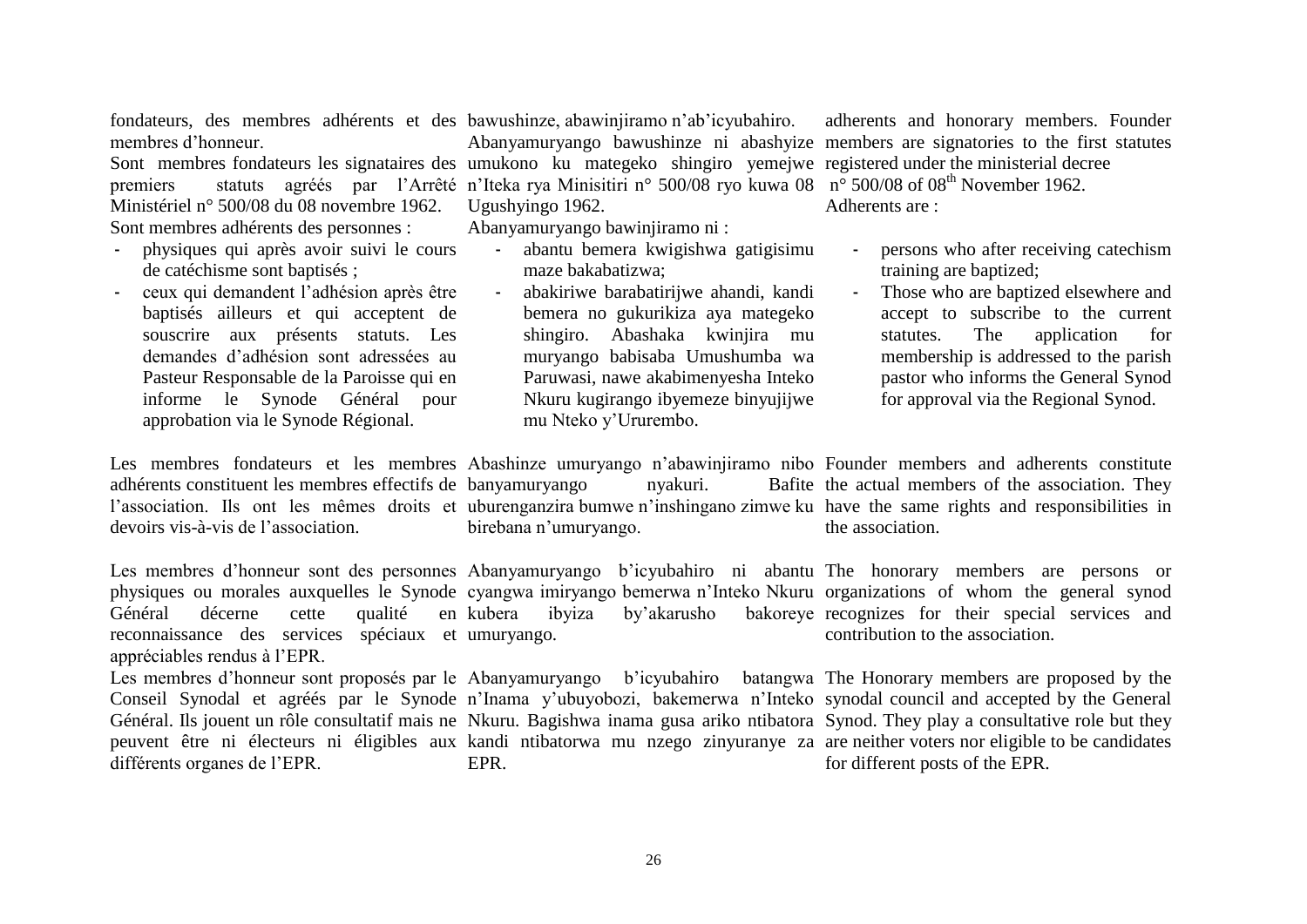| Article 6 :<br>a) les droits des membres effectifs<br>fonction des possibilités existantes.<br>possibilités de l'Eglise;<br>structures qui régissent celle-ci. | Ingingo ya $6:$<br>a) Uburenganzira bw'umunyamuryango<br>Avoir le travail au sein de l'Eglise en - Guhabwa umurimo mu Itorero hakurikijwe<br>ubushobozi bwaryo;<br>Etre aidé en cas de nécessité selon les - Gufashwa igihe ahuye n'ibibazo bikomeye<br>hakurikijwe amikoro y'Itorero;<br>Avoir accès aux sacrements et autres rites - Guhabwa amasakaramentu no gukorerwa<br>conformes à la doctrine de l'EPR; indi mihango ijyanye n'imyemerere ya EPR;<br>Sont électeurs et éligibles aux différents - Gutora no gutorwa mu nzego zitandukanye<br>organes de l'EPR selon les lois et hakurikijwe amategeko n'imiterere ya EPR. | <b>Article 6:</b><br>a) The member's Rights :<br>-Being employed by the Church in<br>accordance with its competence;<br>-Being assisted when the member faces<br>serious problems depending on the Church 's<br>means;<br>-Receiving sacraments and other rites in line<br>with the faith of the EPR;<br>-Electing or being elected for a post in<br>different organs of the EPR in accordance<br>with its governing laws and structures. |
|----------------------------------------------------------------------------------------------------------------------------------------------------------------|-----------------------------------------------------------------------------------------------------------------------------------------------------------------------------------------------------------------------------------------------------------------------------------------------------------------------------------------------------------------------------------------------------------------------------------------------------------------------------------------------------------------------------------------------------------------------------------------------------------------------------------|-------------------------------------------------------------------------------------------------------------------------------------------------------------------------------------------------------------------------------------------------------------------------------------------------------------------------------------------------------------------------------------------------------------------------------------------|
| b) Ses responsabilités :                                                                                                                                       | b) Inshingano z'umunyamuryango :<br>- Chaque membre a l'obligation de travailler - Gushaka icyabeshaho EPR no kuyiteza -Ensuring the sustenance and development                                                                                                                                                                                                                                                                                                                                                                                                                                                                   | b) The member 's Responsibilities :                                                                                                                                                                                                                                                                                                                                                                                                       |
| et de contribuer significativement au imbere;                                                                                                                  |                                                                                                                                                                                                                                                                                                                                                                                                                                                                                                                                                                                                                                   | of the EPR;                                                                                                                                                                                                                                                                                                                                                                                                                               |
| développement de l'EPR ;<br>participer aux réunions de ses organes;                                                                                            | - Soutenir les programmes de l'EPR et - Kwitabira gahunda n'inama za EPR;<br>- Adhering to the programs and meetings of<br>Kurinda ubumwe, ubusugire n'ibikorwa the EPR;                                                                                                                                                                                                                                                                                                                                                                                                                                                          |                                                                                                                                                                                                                                                                                                                                                                                                                                           |
| être des Rwandais<br>de l'EPR.                                                                                                                                 | byayo;<br>- Lutter pour la paix et promouvoir le bien- - Guharanira amahoro n'imibereho myiza -Striving for peace and welfare of the<br>by'abanyarwanda;<br>- Respecter et mettre en application les - Kubahiriza no gushyira mu bikorwa -Respecting and implementing the decisions<br>décisions prises par les organes compétents ibyemezo by inama ziyobora EPR.                                                                                                                                                                                                                                                                | Rwandans;<br>of councils that lead the EPR.                                                                                                                                                                                                                                                                                                                                                                                               |

#### **Article 7 :**

de l"association.

# **Ingingo ya 7 :**

La qualité de membre se perd par le décès, le Umuntu areka kuba umunyamuryango iyo Membership is lost when the member dies, retrait volontaire, l'exclusion ou la dissolution apfuye, iyo asezeye ku bushake, iyo voluntary withdrawal, exclusion or the yirukanywe cyangwa igihe umuryango dissolution of the association. usheshwe.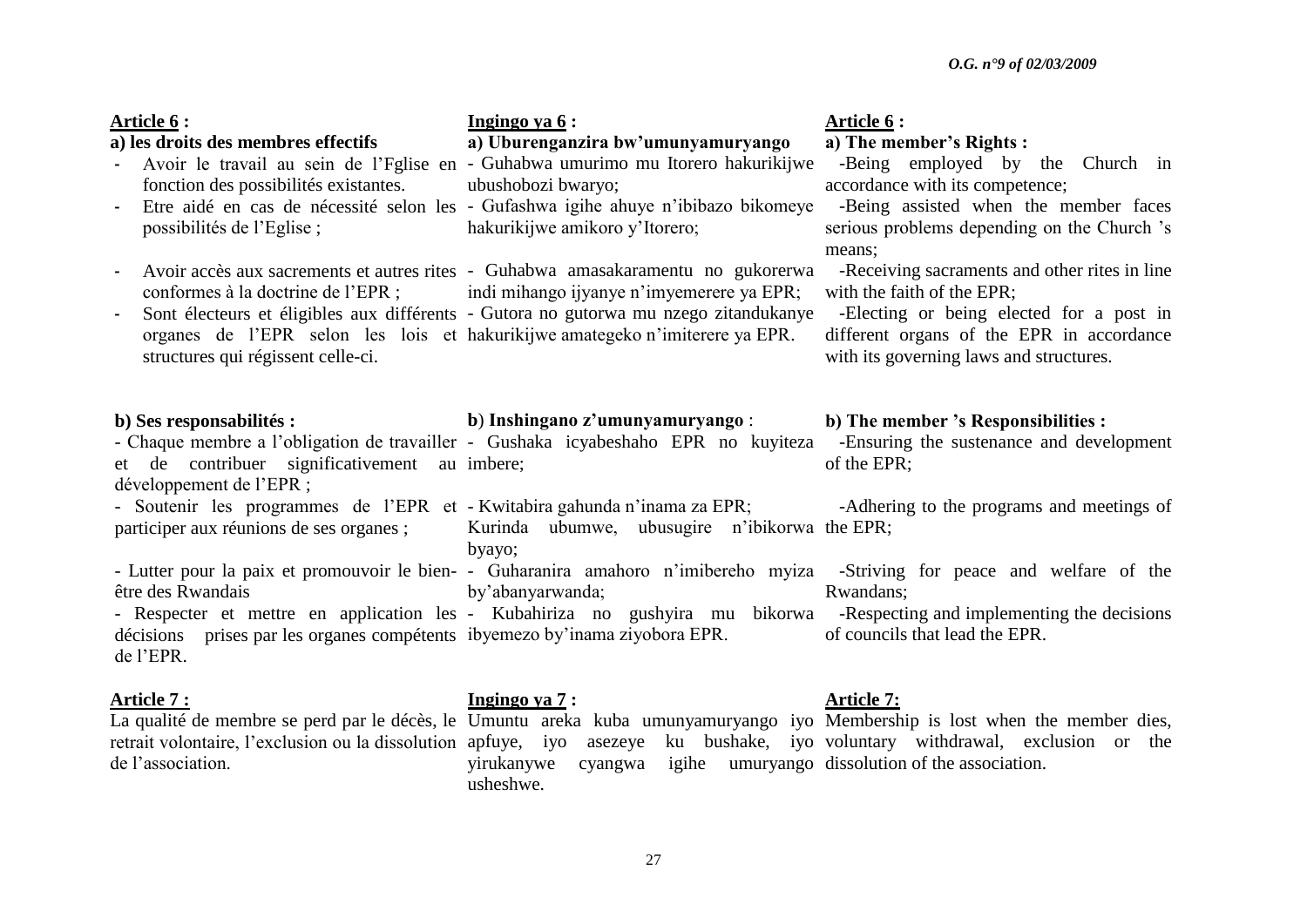Le retrait volontaire est adressé au Pasteur Usezeye Responsable de la Paroisse qui en informe le Umushumba wa Paruwasi, nawe Synode Régional et le Synode Général.

l'exclusion est prononcée par le Synode kwirukana présents statuts, au règlement d"ordre intérieur Conseil Paroissial.

Les modalités d'adhésion, de retrait volontaire Uburyo umuntu yinjira mu muryango n'uko The modalities for adhesion, voluntary ou d"exclusion sont déterminées dans le règlement d"ordre intérieur de l"Eglise.

### **CHPITRE III : DU PATRIMOINE**

#### **Article 8 :**

immeubles nécessaires à la réalisation de ses kugirango rigere ku ntego zaryo. objectifs.

#### **Article 9 :**

Le patrimoine de l'Eglise est constitué par les Umutungo w'Itorero ugizwe n'imisanzu The property of the Church constitutes of cotisations des membres, les dîmes, les y"abanyamuryango, icya cumi, amaturo, contributions from members, offertories gifts, offrandes, les dons, les legs, les subventions impano, imirage, imfashanyo zinyuranye grants as well as revenues from the Church"s diverses ainsi que les revenus issus des n"umusaruro uva mu bikorwa by"Itorero. activités de l"Eglise.

# **Ingingo ya 9 :**

y"Itorero.

**UMUTUNGO**

**Ingingo ya 8 :**

# **Article 8:**

awuvamo cyangwa awirukanwamo withdrawal and exclusion are all clarified in

biteganywa mu mabwiriza ngengamikorere the associations' internal regulations.

**UMUTWE WA III : IBYEREKEYE CHAPTER III : PROPERTY**

L'Eglise peut posséder, soit en jouissance, Itorero rishobora gutira cyangwa gutunga The Church can posses or rent property soit en propriété, des biens meubles et ibintu byimukanwa n'ibitimukanwa rikeneye movable or immovable in order to achieve its objectives.

### **Article 9:**

activities.

Usezeye ku bushake abimenyesha The voluntary withdrawal is addressed to the akabimenyesha Inteko y"Ururembo n"Inteko and general synod. Nkuru. parish pastor who informs the Regional synod

Sur proposition du Synode Régional, Bisabwe n"Inteko y"Ururembo, icyemezo cyo Proposed by the regional synod; the Général à la majorité des 2/3 des voix contre n'Inteko Nkuru ku bwiganze bwa 2/3 with a 2/3 majority votes against a member un membre qui ne se conforme plus aux by"amajwi iyo atacyubahiriza aya mategeko who no longer conforms to the current et à la doctrine de l"Eglise au vu du rapport du n"imyizerere by"Itorero, imaze kubona raporo Church doctrine in accordance with the parish umunyamuryango shingiro, amabwiriza ngengamikorere statutes, to internal regulations and the y"Inama ya Paruwasi. gifatwa exclusion is announced by the general synod council.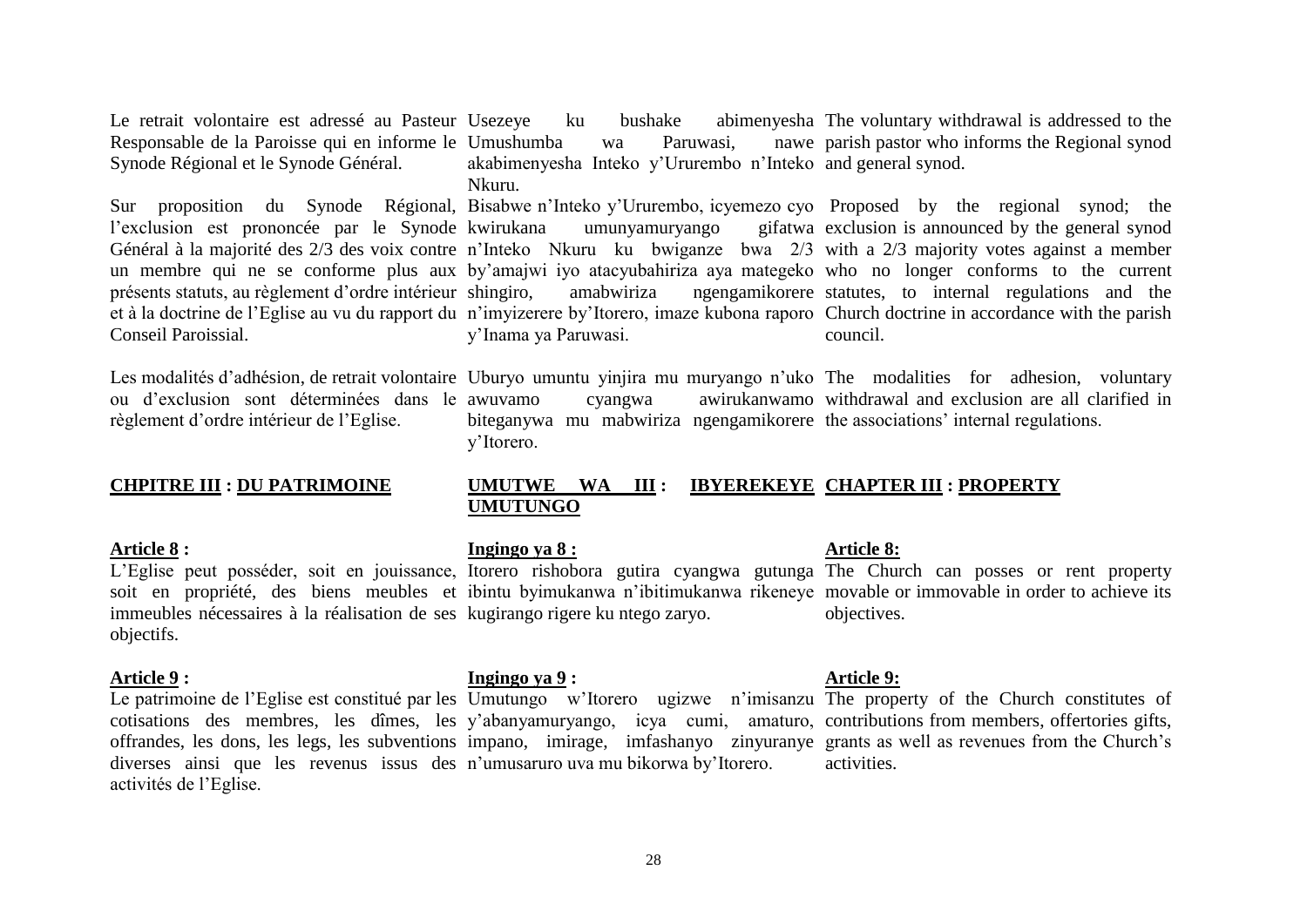### **Article 10 :**

peut s"en arroger le droit de possession ni en volontaire, d"exclusion ou de dissolution de asezeye ku bushake, yirukanywe cyangwa iyo l"association.

### **Article 11 :**

chargés de procéder à sa liquidation. sera cédé à une autre association poursuivant uhabwa undi muryango bihuje intego. des objectifs similaires.

### **CHAPITRE IV : DES ORGANES**

### **Article 12 :**

Les organes de l"EPR sont :

- le Synode Général ;
- le Conseil Synodal ;
- le Comité Exécutif ;
- le Synode Régional, le Conseil Régional et
- le Conseil Paroissial.

# **Ingingo ya 10 :**

exiger une part quelconque en cas de retrait cyangwa ngo agire umugabane asaba igihe exclusion or dissolution of the association. Itorero risheshwe.

# **Ingingo ya 11 :**

En cas de dissolution de l'EPR, le Synode Igihe Itorero risheshwe, Inteko Nkuru In the event of the dissolution of the EPR the Général désigne un ou plusieurs curateurs ishyiraho umuntu umwe cyangwa benshi General Synod will designate a liquidator or Après inventaire des biens meubles et Iyo hamaze gukorwa ibarura ry"ibintu inventory of movable and immovable immeubles de l"association et après byimukanwa n"ibitimukanwa bya EPR no property and payment of debts the remaining apurement du passif, l"actif du patrimoine kwishyura imyenda, umutungo usigaye property will be donated to another bashinzwe kurangiza iryo seswa.

# **Article 10:**

L'Eglise affecte ses ressources à tout ce qui Itorero rigenera umutungo waryo ibikorwa The Church allocates resources directly or concourt directement ou indirectement à la byose byatuma rigera ku ntego zaryo ku indirectly in order to achieve its objectives. réalisation de ses objectifs. Aucun membre ne buryo buziguye cyangwa butaziguye. Nta No member should claim for any property or munyamuryango ushobora kuryiyitirira share in the case of voluntary withdrawal,

# **Article 11:**

liquidators to effect the dissolution. After the association with similar objectives.

# **UMUTWE WA IV : IBYEREKEYE CHAPTER IV** *:* **THE ORGANS INZEGO**

### **Article 12 :**

Inzego za EPR ni:

- Inteko Nkuru:
- Inama Nyobozi;
- Inama Isimbura:
- Inteko y'Ururembo, Inama nyobozi y"Ururembo n"i
- Inama ya Paruwasi.

# **Article 12:**

The organs of the EPR include:

- The General Synod;
- The Synod Council;
- The Executive Committee
- The Regional Synod, The Regional Council and
- The Parish Council.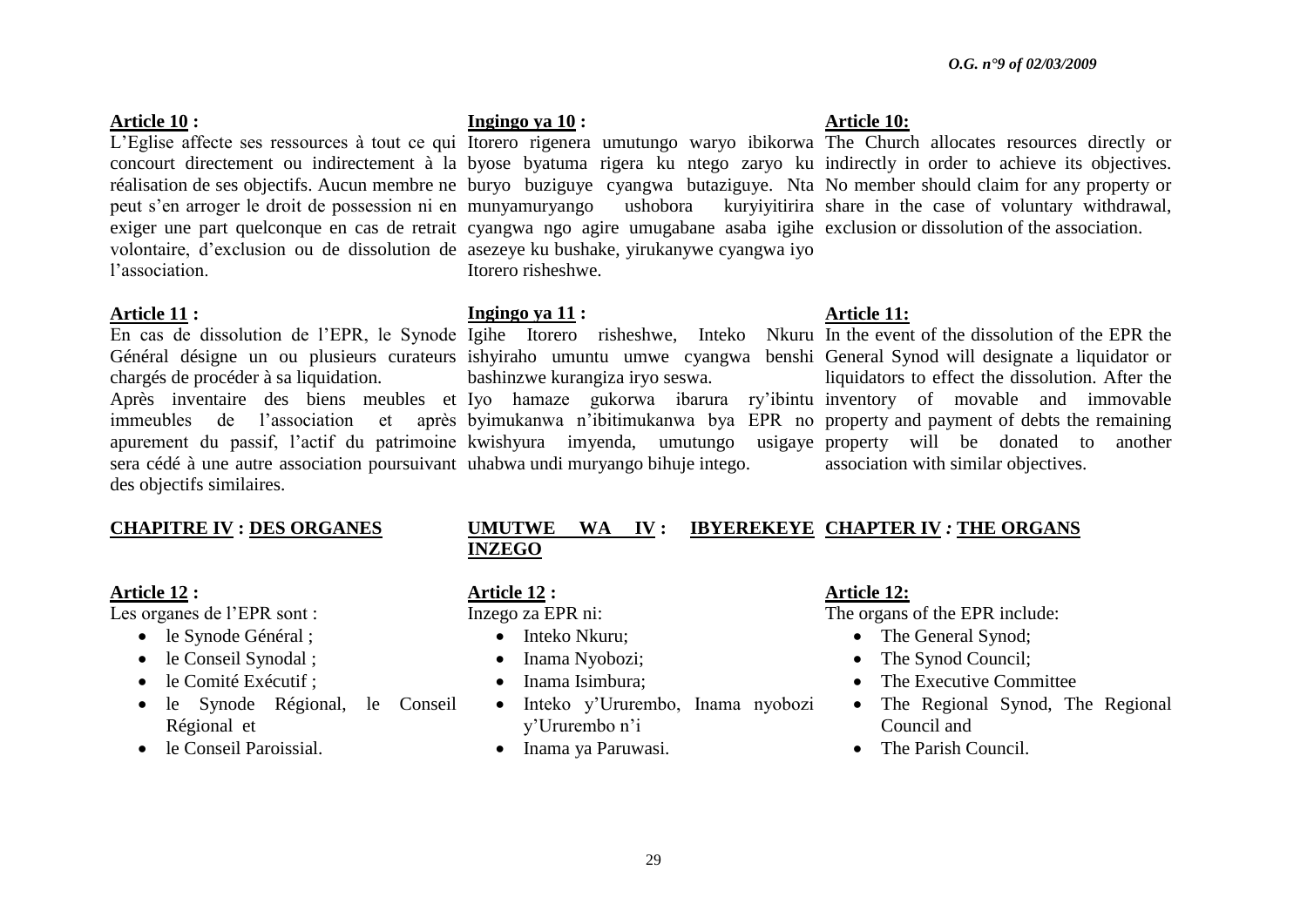**Section première : Du Synode Général**

### **Igice cya mbere : Ibyerekeye Inteko Nkuru Section One: The General Synod**

#### **Article 13 :**

de quota élus par le Synode Régional et dont le nombre correspond à celui des paroisses, y'Ururembo bangana n'umubare des Pasteurs Régionaux et des membres du w"amaparuwasi, Abashumba bayobora Conseil Synodal.

tout observateur qui le demande.

Président, un Vice-président, un Secrétaire et son adjoint pour un mandat de quatre ans.

### **Article 14 :**

d"empêchement, par le Vice-Président.

### **Ingingo ya 13 :**

byombi batorwa Indembo n"abagize Inama Nyobozi.

Peuvent assister aux travaux du Synode Bashobora gukurikirana imirimo y'Inteko Participants in the proceedings of the General Général à titre consultatif, les Chefs des Nkuru ku buryo ngishwanama, abayobozi Synod with the role of consultants include Services ou des Programmes de l'Eglise, les b'imirimo cyangwa aba za gahunda z'Itorero, heads of departments or church programs. responsables des œuvres de l"Eglise tels que abashinzwe ibikorwa by"Itorero nk"abayobozi Heads of church establishments such as les Directeurs d' écoles secondaires, b'amashuri yisumbuye, ab'ibitaro, ab'ibigo Directors of secondary schools, Hospitals, d'hôpitaux, de centres de santé, les Présidents by'ubuzima, abaperezida ba komisiyo Health centers, Presidents of permanent des commissions permanentes, les invités ou zihoraho, abashyitsi cyangwa indorerezi yose commissions invited guests or those who ibisabye.

Le Synode Général élit parmi ses délégués un Inteko Nkuru itora mu ntumwa ziyigize The General Synod elects among delegates a Visi-Perezida. n'umwungirije. Manda yabo imara imyaka deputy secretary for a mandate of four years. ine.

#### **Ingingo ya 14:**

# Le Synode Général est convoqué et présidé Inteko Nkuru ihamagarwa kandi ikayoborwa The General Synod is convened and presided par son Président, ou en cas d"absence ou na Perezida wayo; yaba adahari cyangwa over by its president in case of absence or En cas d"absence, d"empêchement ou de Iyo Perezida na Visi-Perezida badahari, president. In case of absence for the two or défaillance simultanés du Président et du batabonetse, banze cyangwa manda yabo the end of their mandate the general synod is atabonetse, bigakorwa na Visi-Perezida.

### **Article 13:**

Le Synode Général est l'organe suprême de Inteko Nkuru nirwo rwego rw'ikirenga rwa The General Synod is the supreme organ of l'EPR. Il est composé du Représentant Légal, EPR. Igizwe n'Umuvugizi w'Itorero, the EPR; it is composed of the Legal du Représentant Légal adjoint, du secrétaire Umuvugizi wungirije, Umunyamabanga Representative, the Deputy Legal général, des Pasteurs Responsables des mukuru wa EPR Abashumba bayobora Representative, the General Secretary, the Paroisses, des Laïcs des deux sexes à égalité amaparuwasi, umubare ungana w'Abalayiki Parish Pastors, lay persons of the two sexes in n'Inteko equal numbers elected by the Regional Synod n'umubare whose number corresponds with the number bayobora of parishes, regional pastors and members of the Synod Council.

make the request.

president, a vice president, a secretary and a

## **Article 14:**

Vice-président ou d"expiration de leur yarangiye, Inteko Nkuru ihamagarwa convened by the legal representative of the prohibition, its presided over by the vice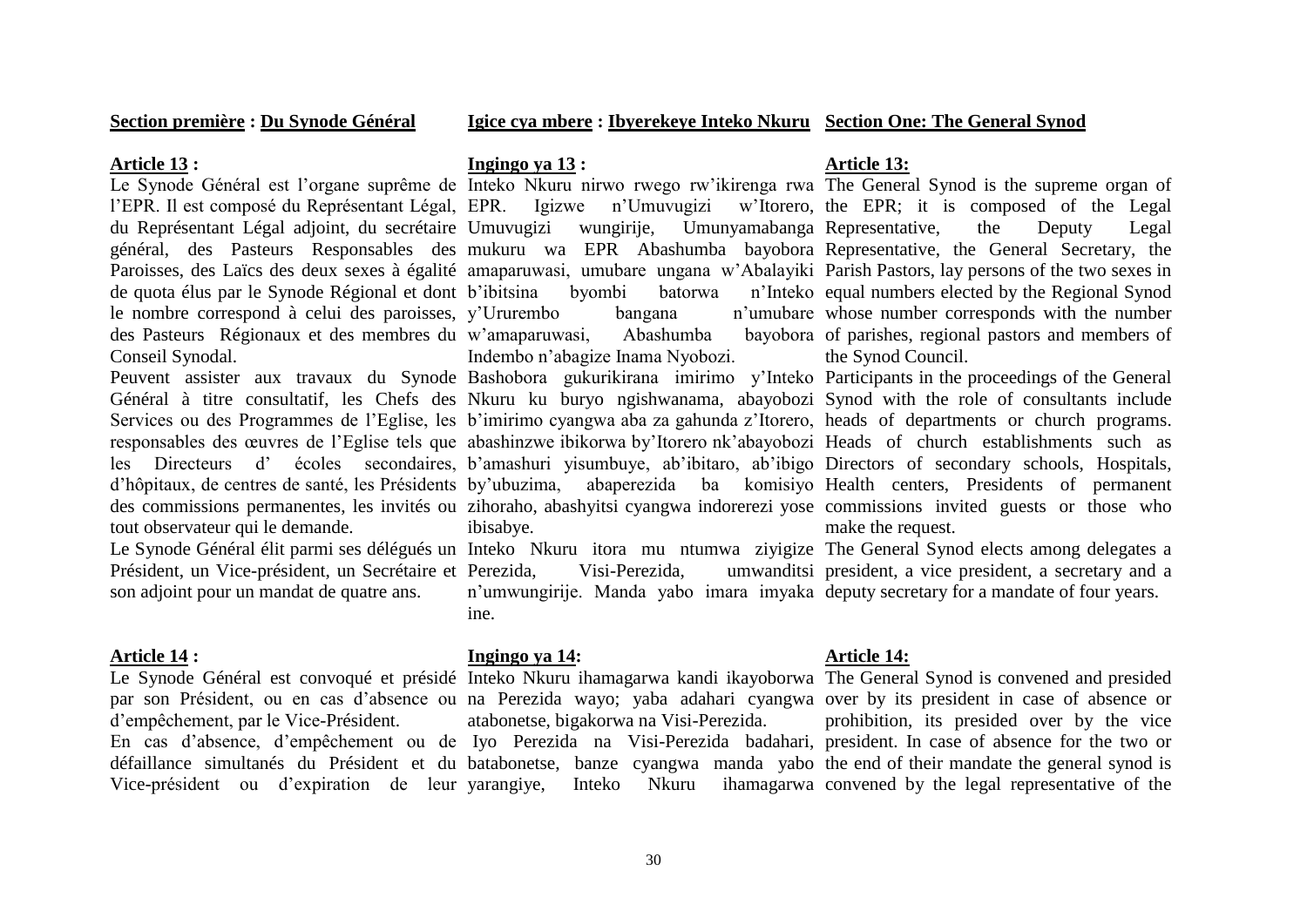mandat, le Synode Général est convoqué par n"Umuvugizi wa EPR. le Représentant Légal de l"EPR.

#### **Article 15 :**

réunion.

### **Article 16 :**

et délibère valablement quel que soit le w"abahari waba ungana kose. nombre de participants.

### **Article 17 :**

Ordinaire. Les débats ne portent que sur la kibazo cyateganyijwe mu butumire. question inscrite à l"ordre du jour de l"invitation.

### **Article 18:**

# **Ingingo ya 15 :**

deux ans en session ordinaire et autant de fois mu nama zisanzwe na buri gihe cyose bibaye years in an ordinary sessions and more times que de besoin en sessions extraordinaires. Les ngombwa mu nama zidasanzwe. Inzandiko if necessary for extraordinary sessions. invitations contenant l'ordre du jour, la date, z'ubutumire zikubiyemo ibiri ku murongo Invitations with the agenda, date, time and l'heure et le lieu sont remises aux membres du w'ibyigwa, itariki, isaha n'aho inama izabera place are sent to members of the General Synode Général au moins 30 jours avant la zishyikirizwa abagize Inteko Nkuru nibura Synod at least 30 days before the meeting. mbere y'iminsi 30.

# **Ingingo ya 16 :**

Le Synode Général siège et délibère Inteko Nkuru iterana kandi igafata ibyemezo The General Synod meets when 2/3 of the valablement lorsque les 2/3 des membres sont bifite agaciro iyo 2/3 by"abayigize bahari. Iyo members are present. If this quorum is not présents. Si ce quorum n'est pas atteint, une uwo mubare utuzuye, indi nama itumizwa mu reached a new meeting has to be called in 15 nouvelle convocation est lancée dans un délai minsi 15. Icyo gihe, Inteko iraterana kandi days. This time the Synod meets whatever the de 15 jours. A cette occasion, le Synode siège igafata ibyemezo bifite agaciro uko umubare number of the participants.

# **Ingingo ya 17 :**

Le Synode Général extraordinaire se tient Inteko Nkuru idasanzwe iterana buri gihe The extraordinary General Synod meets any autant de fois que de besoin. Les modalités de bibaye ngombwa. Ihamagarwa kandi time when there is need. Modalities for its sa convocation et de sa présidence sont les ikayoborwa mu buryo bumwe nk'ubw'Inteko convening are the same for the ordinary mêmes que celles du Synode Général Nkuru isanzwe. Impaka zigibwa gusa ku General Synod. Discussions are held on the

# **Article 15:**

EPR.

Le Synode Général se réunit une fois tous les Inteko Nkuru iterana rimwe mu myaka ibiri The General Synod convenes once every two

# **Article 16:**

# **Article 17:**

issue written in the agenda of the invitation.

Sauf pour les cas expressément prévus par la Uretse ibiteganywa ukundi n'itegeko

**Article 18:**

**Article 18:**

ukundi n'itegeko With the exception of the case as clearly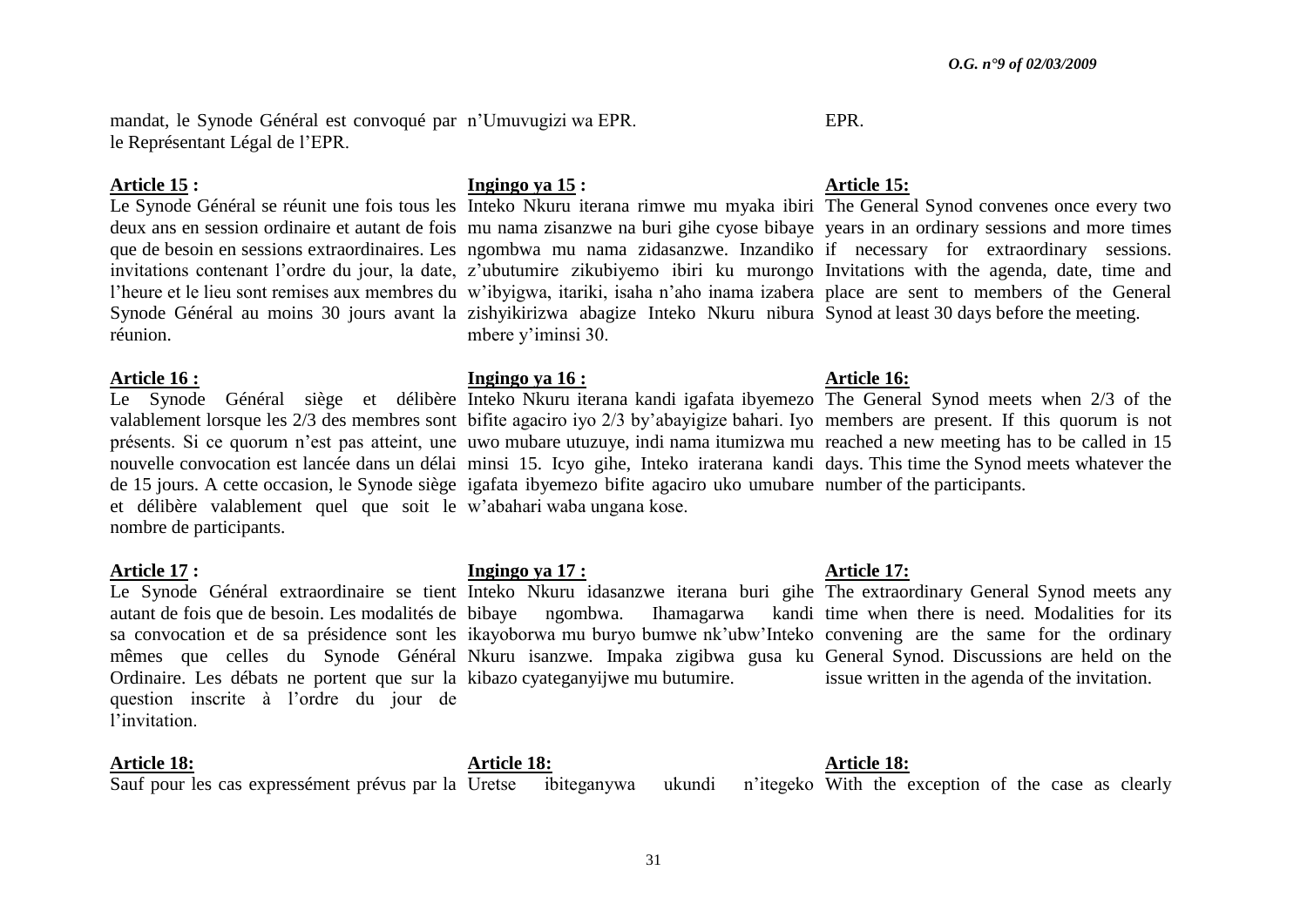et par les présents statuts, les décisions du kimwe n"aya mategeko shingiro, ibyemezo associations and the current statutes, the Synode Général sont prises par consensus. by"Inteko Nkuru bifatwa ku bwumvikane. Iyo decisions of the General Synod will be Faute de consensus, elles sont prises à la ubwumvikane bubuze, bifatwa hakurikijwe reached through general consensus. Where no majorité absolue des voix. En cas de parité de ubwiganze busesuye bw"amajwi. Iyo amajwi consensus, the absolute majority of votes will voix, celle du Représentant Légal compte angana, iry"Umuvugizi rigira uburemere be followed. As for the equal votes, the Legal double. **Article 19 :** Le Synode Général est doté des pouvoirs ci-Inteko Nkuru ifite ububasha bukurikira: après: -adopter et modifier les statuts et le règlement -kwemeza no guhindura amategeko shingiro -To adopt and amend the statutes and internal d"ordre intérieur; -élire et révoquer le Représentant légal, le Représentant légal suppléant et les Présidents w"umuryango, Umwungirije, n"abayobozi Régionaux; -élire les membres du Conseil Synodal et son -gutora abagize Inama Nyobozi na biro yayo; -To elect members of the permanent bureau ; -élire les membres des commissions -gutora Komisiyo zihoraho; permanentes ; -examiner les rapports des activités de -gusuzuma raporo z"ibikorwa by"Itorero; l"Eglise ; -déterminer les activités de l"Eglise; -admettre, suspendre ou exclure un membre ; -Prononcer la suspension et la révocation d'un -Kwemeza ihagarikwa cyangwa iyirukanwa -To approve annual accounts; Pasteur bw"abiri. **Ingingo ya 19 :** n"amabwiriza ngengamikorere ; -gutora no kuvanaho Umuvugizi - To elect or dismiss the Legal Representative, b'indembo : -kwemeza ibyo Itorero rizakora; -kwemerera, guhagarika no umunyamuryango ; Representative"s vote will count double. **Article 19:** The General Synod has the following powers: regulations n'abayobozi the Deputy Legal Representative, and Regional Presidents; commissions; -To examine reports of the Church"s activities; -To determine the activities of the Church; -To admit, suspend or exclude a member; kwirukana -To pronounce suspension or dismissal of a Pastor;

loi relative aux associations sans but lucratif ryerekeye imiryango idaharanira inyungu stated in the legislation for non profit

-approuver les comptes annuels ; -accepter les dons et legs ; ry"Umupasteri; -kwemeza buri mwaka imicungire y"imari ; -kwemera impano n"indagano; -To accept gifts and other contributions; -To approve the establishment of new parishes and regions;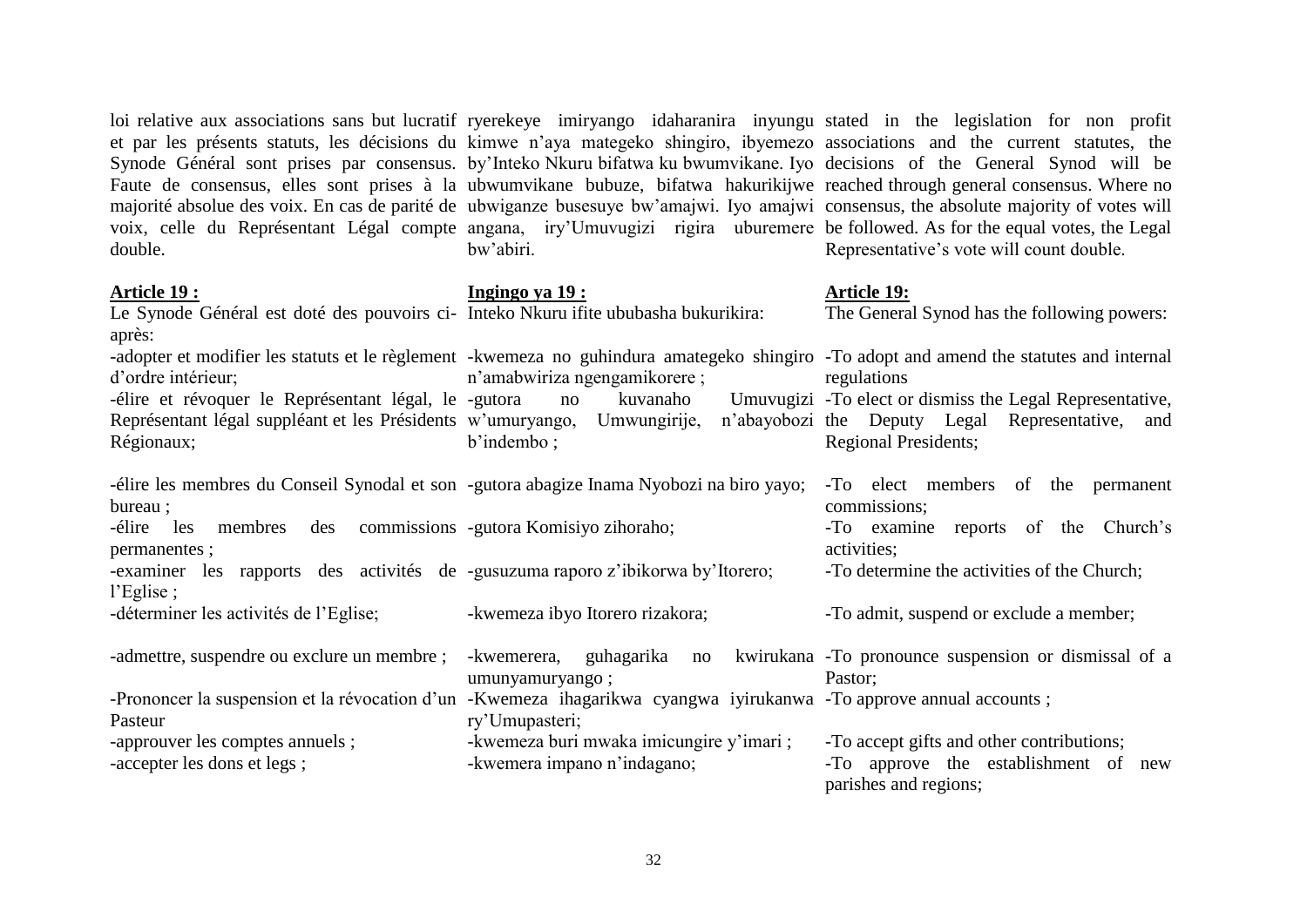-approuver les demandes d'implantation de -kwemeza nouvelles paroisses et régions ; -dissoudre l"association.

#### **Section deuxième : Du Conseil Synodal**

#### **Article 20 :**

Le Conseil Synodal est composé : -du Représentant Légal de l"Eglise; -du Représentant Légal Suppléant ;

-du Président du Synode Général

-du Secrétaire Général;

le Règlement d"ordre intérieur.

### **Article 21 :**

Président.

de parité des voix, celle du Représentant uburemere bw"abiri. Légal compte double.

-kwemeza ishyirwaho ry"amaparuwasi -To dissolve the association n"indembo nshya; -gusesa umuryango.

# **Igice cya kabiri : Ibyerekeye Inama Section two : Synodal Council Nyobozi**

#### **Ingingo ya 20:**

Inama Nyobozi igizwe na: -Umuvugizi w"Itorero;

- -Umuvugizi Wungirije;
- -Prezida w"Inteko Nkuru
- -Umunyamabanga Mukuru;

-des membres élus parmi les délégués au -Abajyanama batorwa n"Inteko Nkuru mu Synode Général pour un mandat de quatre ans ntumwa zayo kumara igihe cy'imyaka ine renouvelable. Leur nombre est déterminé par gishobora kwongerwa. Umubare wabo ugenwa n"amabwiriza ngengamikorere y"Itorero.

#### **Ingingo ya 21 :**

Le Conseil Synodal se réunit autant de fois Inama Nyobozi iterana igihe cyose bibaye que de besoin, mais obligatoirement une fois ngombwa, ariko byanze bikunze rimwe mu par semestre, sur convocation et sous la mezi 6, ihamagawe kandi iyobowe na direction de son Président ou de son Vice-Perezida wayo cyangwa Visi-Perezida wayo. Il siège lorsque les 3/4 des membres sont byayo bifatwa ku bwumvikane. Iyo présents. Ses décisions se prennent par ubwumvikane bubuze, bifatwa hakurikijwe consensus. Faute de consensus, elles sont ubwiganze busesuye bw"amajwi. Iyo amajwi prises à la majorité absolue des voix. En cas angana, iry"Umuvugizi wungirije rigira Iterana iyo hari 2/3 by"abayigize. Ibyemezo

### **Article 20:**

The synod council consists of:

- Legal representative of the Church
- The deputy legal representative
- The President of the General Synod
- The Secretary General
- Members elected among the delegates of the General Synod for a four year term of office renewable. Their number is determined by the internal regulations.

### **Article 21:**

The Synodal Council meets anytime when it is necessary but it is obligatory to meet once every six months. The president or vice president of the council convenes the meeting. They sit when 3/4 of the members are present. Decisions are made by consensus. Without consensus decisions are taken with absolute majority. When votes are equal the Legal Representative"s vote counts double.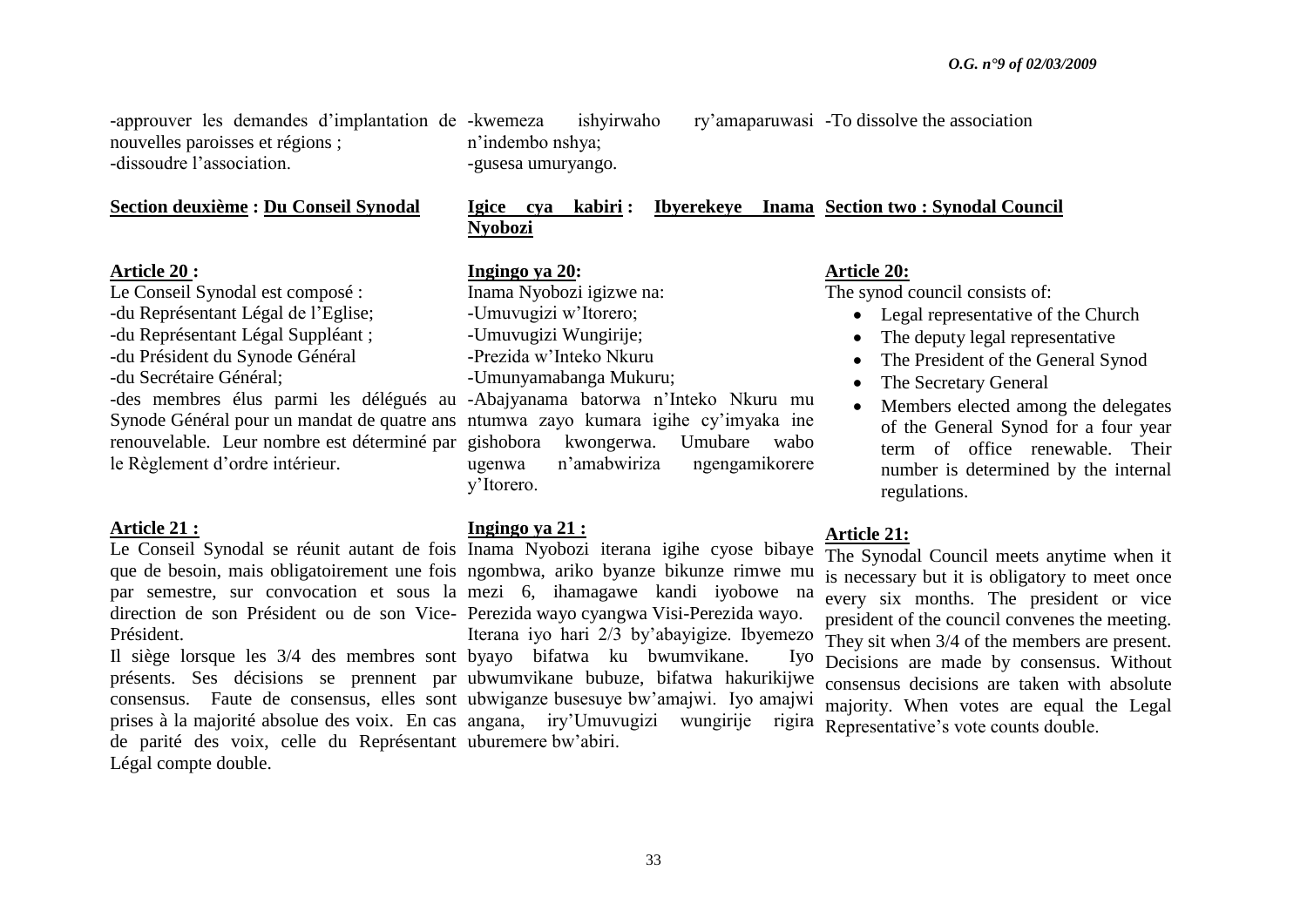| Article 22 :                                                                         | Ingingo ya 22:                                                                                                                | <b>Article 22:</b>                                              |
|--------------------------------------------------------------------------------------|-------------------------------------------------------------------------------------------------------------------------------|-----------------------------------------------------------------|
| Le Conseil Synodal est chargé de:                                                    | Inama Nyobozi ishinzwe:                                                                                                       | The Synodal Council is in charge of :                           |
|                                                                                      | -mettre en exécution les décisions et les -gushyira mu bikorwa ibyemezo n'ibyifuzo -Implementing                              | decisions<br>and                                                |
| recommandations du Synode Général;                                                   | by'Inteko Nkuru;                                                                                                              | recommendations of the general synod,                           |
|                                                                                      | -choisir en son sein les membres du Comité -kwitoramo abagize Inama Nshingwabikorwa -Choosing among themselves the Executive  |                                                                 |
| Exécutif et élire son Président;                                                     | no kuyitorera Prezida;                                                                                                        | Committee members and electing its                              |
|                                                                                      |                                                                                                                               | President:                                                      |
| -s'occuper de la gestion quotidienne de -kwita ku micungire ya buri munsi y'Itorero; |                                                                                                                               | -Engaging in daily running of the association;                  |
| l'Eglise;                                                                            |                                                                                                                               |                                                                 |
|                                                                                      | -rédiger le rapport annuel d'activités de -gukora raporo y'ibyakozwe mu mwaka -Preparing annual report for activities already |                                                                 |
| l'exercice écoulé :                                                                  | urangiye;                                                                                                                     | completed;                                                      |
| -approuver les prévisions budgétaires à Kwemeza                                      |                                                                                                                               | ingengo y'imari igomba -Approving budget plans to submit to the |
| soumettre au Synode Général; gushyikirizwa Inteko Nkuru;                             |                                                                                                                               | General Synod;                                                  |
| Général<br>Synode<br>-proposer<br>au                                                 | les -gushyikiriza<br>Nkuru<br>Inteko                                                                                          | ingingo -Negotiating cooperation agreements and                 |
|                                                                                      | modifications aux statuts et au règlement z'amategeko n'amabwiriza ngengamikorere financing with partners. Hire and dismiss   |                                                                 |
| d'ordre intérieur ;                                                                  | zigomba guhindurwa;                                                                                                           | senior officials for various departments of the                 |
|                                                                                      |                                                                                                                               | Church:                                                         |
| -préparer les sessions du Synode Général;                                            | -gutegura inama z'Inteko Nkuru;                                                                                               | -Exercising oversight for the work of the                       |
|                                                                                      |                                                                                                                               | Church's Legal Representative;                                  |
|                                                                                      | -négocier les accords de coopération et de -kugirana imishyikirano n'indi miryango -Electing the General Secretary among the  |                                                                 |
| financement avec des partenaires ; igamije ubutwererane no gushaka inkunga;          |                                                                                                                               | candidates presented by the President of the                    |
|                                                                                      | -nommer et révoquer les hauts cadres de -gushyiraho no gusezerera abakozi bakuru mu Church.                                   |                                                                 |
| divers services de l'Eglise;                                                         | nzego zose z'umuryango.                                                                                                       |                                                                 |
| -contrôler l'action du Représentant Légal de -Kugenzura                              | imikorere<br>y'Umuvugizi                                                                                                      |                                                                 |
| l'Eglise;                                                                            | w'Itorero.                                                                                                                    |                                                                 |
|                                                                                      | -Elire le Secrétaire Général parmi les -Gutora Umunyamabanga Mukuru w'Itorero                                                 |                                                                 |
| candidats lui présentés par le Président de mu bakandida ishyikirizwa na Prezida     |                                                                                                                               |                                                                 |
| l'Eglise.                                                                            | w'Itorero.                                                                                                                    |                                                                 |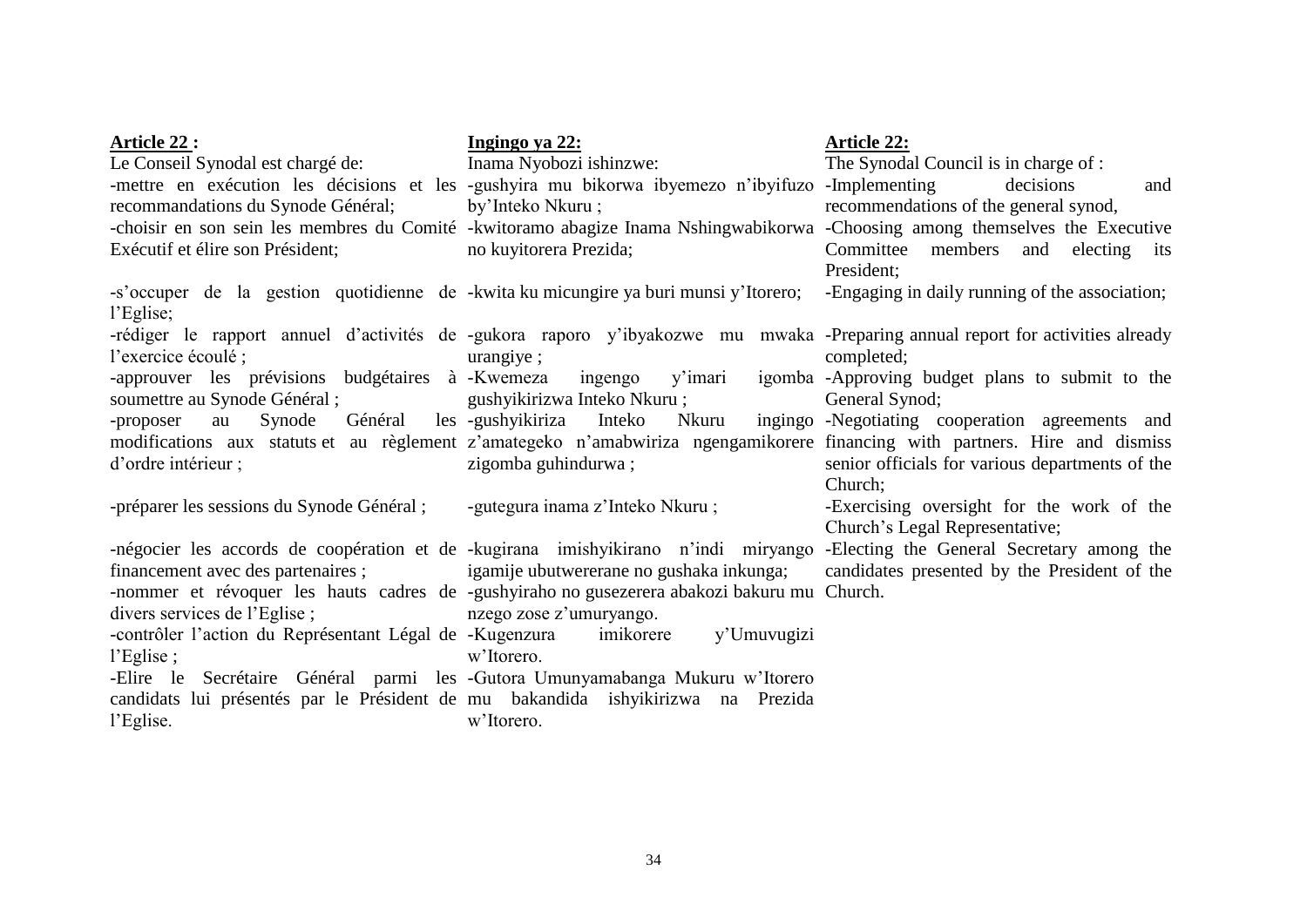#### **Section troisième : Du Comité Exécutif**

#### **Igice cya gatatu : Inama Nshingwabikorwa Section three: The Executive Committee**

#### **Article 23 :**

délibérations chaque fois que dernier se y"imirimo yayo igihe iteranye. réunit.

décisions des organes législatifs.

fois que de besoin. Son mandat est de quatre déterminée par le Règlement d"Ordre ngengamikorere ya EPR. Intérieur de l"EPR

#### **Section quatrième : Du Synode Régional**

### **Article 24 :**

une fois. Le Synode régional se réunit une cy"imyaka ine.

#### **Ingingo ya 23 :**

Le Comité Exécutif remplace le Conseil Inama Nshingwabikorwa isimbura Inama The Executive Committee may work in the Synodal et lui donne le rapport de ses Nyobozi kandi ikayishyikiriza raporo

ans. La composition du Comité Exécutif est Nshingwabikorwa ugenwa n'amabwiriza determined by the Internal regulations.

#### **Igice cya kane : Inteko y"Ururembo**

### **Ingingo ya 24 :**

Une région est une entité qui réunit les Ururembo ni ihuriro ribumbiye hamwe A region is an entity which brings together all paroisses d"une province ecclésiastique en amaparuwasi y"Ururembo hagamijwe vue d'une action harmonieuse de gestion et igikorwa cyo kunoza imikorere n'ubuyobozi. harmonious administrative purpose. The d'administration. Le Synode régional est Inteko y'Ururembo nirwo rwego rukuru Regional Synod is the supreme organ of the l'organe suprême de la Région. Il est composé rw'Ururembo. Igizwe n'intumwa enye Region. Its composed of four delegates from de quatre délégués de chaque Paroisse et de z"ibitsina byombi za buri Paruwase each parish two delegates from each chaque Champ d"évangélisation de la Région n"intumwa ebyiri za buri karere ainsi que le Président de la Région. Le k"ivugabutumwa ziri mu Rurembo Synode Régional élit son Président, son Vice-n"umuyobozi w"Ururembo. Inteko président et un secrétaire. Ils sont tous élus y"Ururembo yitoramo Prezida, Visi-Prezida, secretary. They are all elected for a renewable pour un mandat de quatre ans renouvelable n'umunyamabanga. Manda yayo imara igihe mandate of 4 years once. The Regional Synod

### **Article 23 :**

raporo place of the Synodal Council. It reports its activities to the Synodal Council.

Le Comité Exécutif assiste le Président de Ifasha kandi Prezida w"Itorero gushyira mu It assists the President of the Church to carry l'Eglise dans la mise en exécution des bikorwa ibyemezo by'inzego zifata ibyemezo, out the decisions of the legislative organs. It Il se réunit une fois le trimestre et autant de bibaye ngombwa. Mandat yayo ni imyaka it is necessary. Its members are designated Iterana rimwe mu gihembwe n"igihe cyose meets every three months and any time when ine. Umubare w"abagize Inama for a four year term. Their number is

#### **Section four : Regional Synod**

#### **Article 24:**

hagamijwe parishes in an ecclesiastic province for a karere evangelization field in the Region and the Rurembo President of the Region. The regional synod Inteko elects its president, vice president and meets once in six months and any time when

fois par semestre et autant de fois que de Inteko y"Ururembo iterana rimwe mu mezi it is necessary.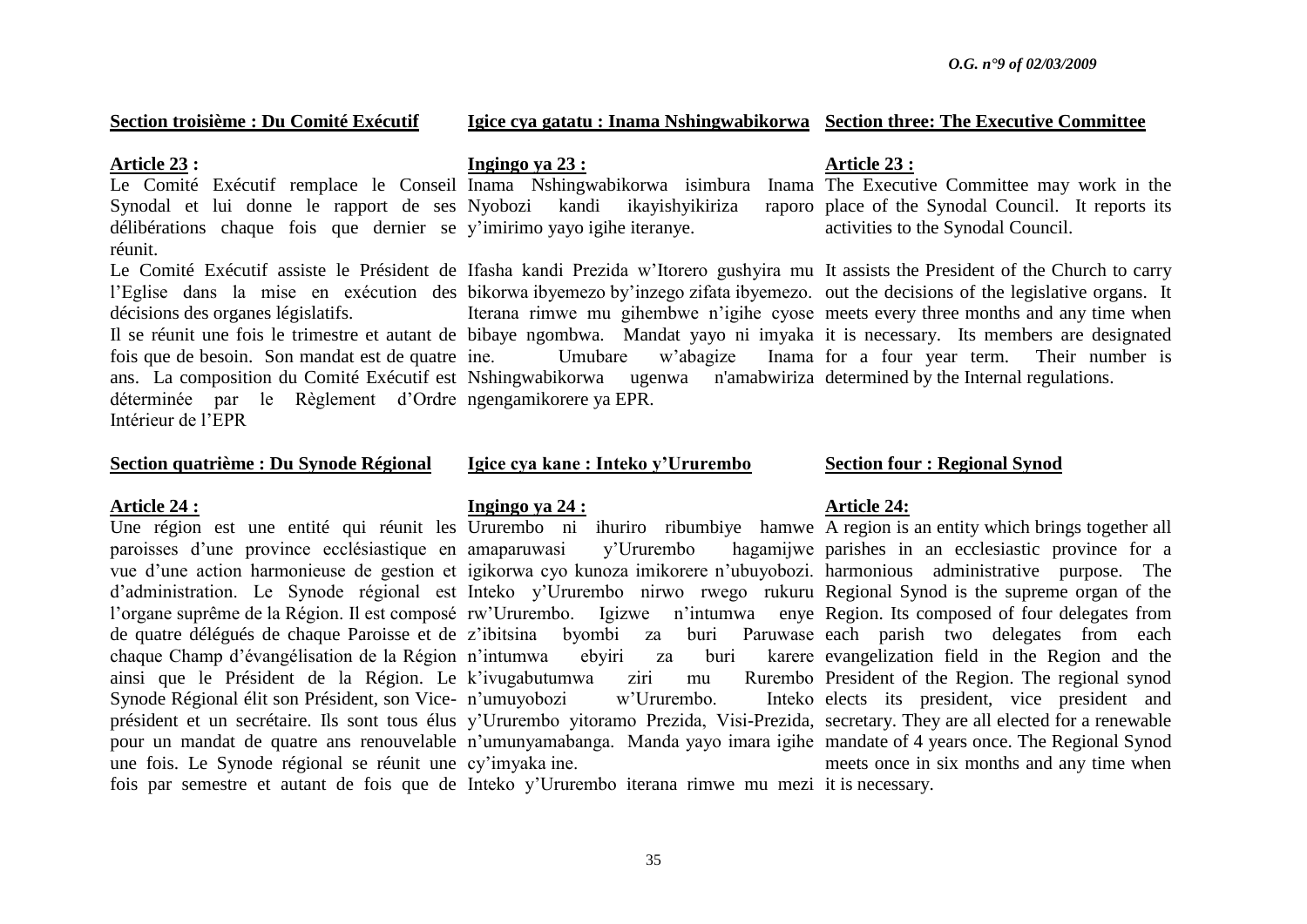besoin.

#### **Article 25 :**

Le Synode Régional est chargé de : -coordonner les activités des paroisses ; paroisses des résolutions et recommandations des organes hiérarchiques ; -assurer la communion et la communication -gutsura itumanaho n'ubumwe hagati entre les paroisses d'une même région : -proposer l'implantation de nouvelles -gusaba ishingwa ry'amaparuwasi mashya ; paroisses ;

-adopter le budget annuel de la région ;

-veiller à son exécution et examiner le rapport raporo y'umwaka ; annuel;

-contrôler l"action du Président régional.

## **Section cinquième : Du Conseil Régional**

#### **Article 27 :**

atandatu n"igihe cyose bibaye ngombwa.

### **Ingingo ya 25 :**

Inteko y"Ururembo ishinzwe : -guhuza ibikorwa by"amaparuwasi ; muri ayo maparuwasi; y"amaparuwasi agize ururembo ; -kwemeza ingengo y'imari y'ururembo; -gukurikirana ikoreshwa ryayo no gusuzuma -Adopting the annual budget of the Region; -kugenzura imikorere y"Umuyobozi annual report;

# w"ururembo.

## **Igice cya gatanu : Inama Nyobozi y"ururembo**

### **Ingingo ya 27 :**

Le Conseil Régional remplace valablement le Inama Nyobozi y"Ururembo isimbura Inteko **Article 27:**

Synode Régional. Il se réunit une fois par y'Ururembo igakoresha ububasha bwayo. The Regional Council may work in the place trimestre et autant de fois que de besoin. Il est Iterana rimwe mu gihembwe cyangwa igihe of a Regional Synod. It meets once in three convoqué et dirigé par son Président ou son cyose bibaye ngombwa. Ihamagarwa kandi months or any other time when it is necessary. Vice-président en cas d"absence ou iyoborwa na Prezida wayo cyangwa It is convened and presided over by its d"empêchement de celui-ci. Il siège à la umwungirije igihe undi adahari cyangwa president or vice president in case of absence majorité des 2/3 des membres. Ses décisions atabonetse. Iterana habonetse 2/3 sont prises par consensus. Faute de consensus, by"abayigize. Ibyemezo byayo bifatwa 2/3 of members. Decisions are made by elles sont prises à la majorité absolue des kubwumvikane. Iyo ubwumvikane bubuze, consensus. Without consensus it is by voix. En cas de parité de voix, celle du bifatwa hakurikijwe ubwiganze busesuye absolute majority votes. In case of equal votes Président compte double. La composition bw'amajwi. Iyo amajwi angana irya Prezida the presidents vote count double. The  $2/3$  or prohibition of the former. The quorum is

# **Article 25:**

-veiller à la mise en application par les -kwita ku ishyirwa mu bikorwa ry'ibyemezo -Ensuring the implementation of resolutions n"ibyifuzo byafashwe n"inzego zisumbuye and recommendations from top organs by The Regional synod is charged with: -Coordinating parish activities ; parishes; hagati -Ensuring the parishes in the Region work together and communicate;

-Proposing the establishment of new parishes;

-Ensure its implementation and examine the

-Oversee the work of the Regional President.

# **Section Five : Regional Council**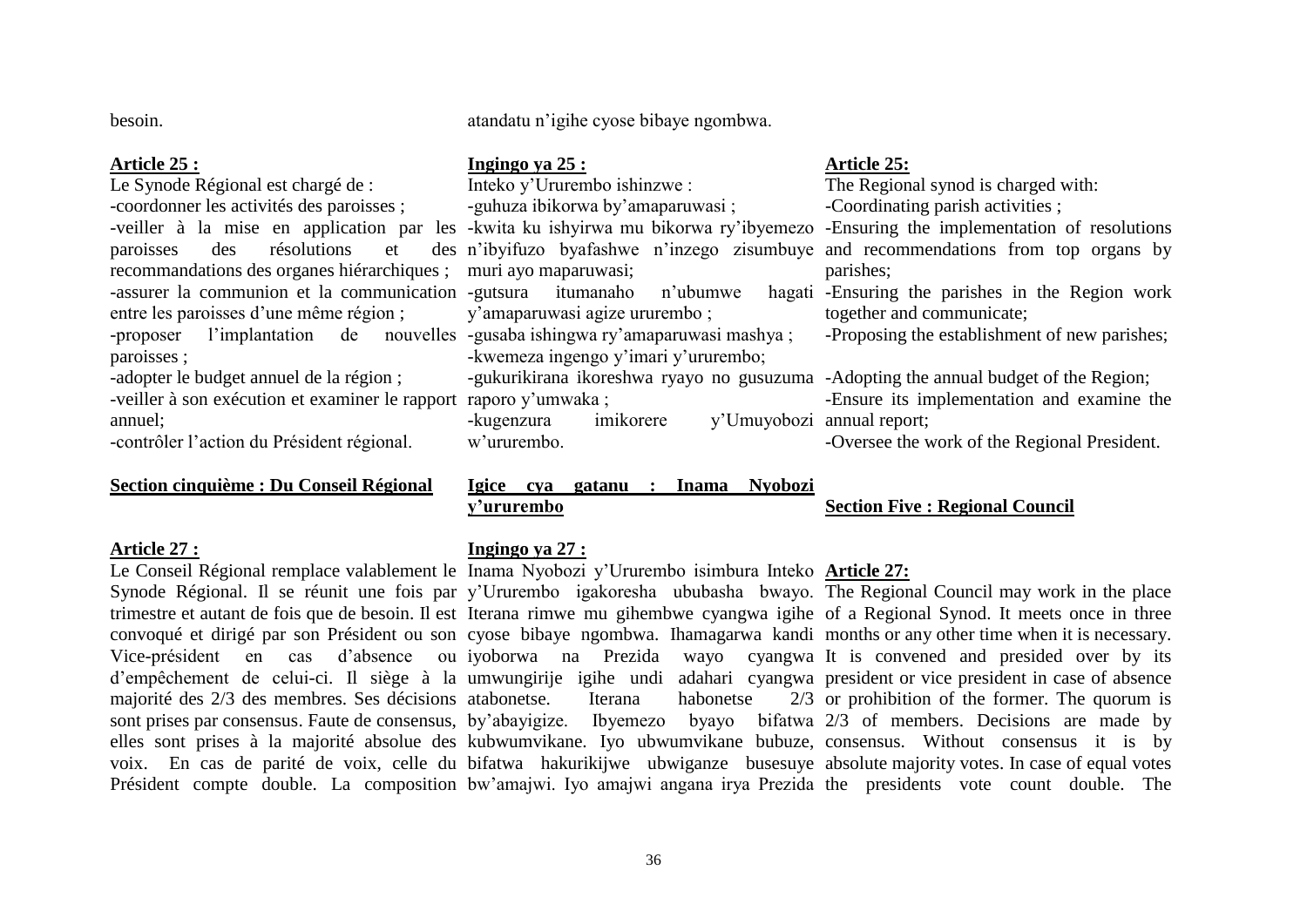ainsi que le nombre des membres du Conseil rigira uburemere bw'abiri. Uko Inama composition as well as the number of Régional sont déterminés par le Règlement Nyobozi y"Ururembo ishyirwaho n"umubare members for the Regional Council is d"ordre intérieur de l"EPR. w"abayigize bigenwa n"amabwiriza determined by the internal Regulations of ngengamikorere ya EPR. EPR.

### **Section sixième : De la Paroisse**

### **Article 28 :**

La Paroisse est une entité ecclésiastique de Paruwasi ni urugingo remezo rw'itorero The Parish is the ecclesiastic entity of the base base chargée de paître, soigner et assurer la rushinzwe kuragira, kuvura no gukuza mu charged with shepherding and to ensure the croissance spirituelle et phyisique des brebis by"Umwuka no mu byo umubiri intama spiritual and body faith in the Lord Jesus du Seigneur Jésus-Christ. Elle est composée z"Umwami Yesu Kristo. Igizwe n"abakristo Christ. It is composed of all Christians of the de tous les chrétiens de l"entité locale. Elle est bose bo mu karere k"itorero. Iyoborwa dirigée par le Conseil des Anciens en N"Inama y"abakuru ifatanije n"Umushumba collaboration with a Pastor approved by the collaboration avec le Pasteur approuvé par le wemerwa n"Inteko Nkuru ibisabwe n"Inteko General Synod from the proposal of the Synode Général sur proposition du Synode y'Ururembo. Régional.

### **Article 29 :**

Le Conseil des anciens a pour mission de : l'affermissement, de l'épanouissement, de la gukomera, kwishyira bakizana no kubigisha grow stronger in their belief; formation de ses membres en vue de leur kugirango bakure mu by"Umwuka ; croissance spirituelle ; -promouvoir des activités d'ordre social et de -guteza imbere ibikorwa bizamura imibereho -Promoting social and development activities; développement; -arrêter le budget et examiner le rapport -gushyiraho no gusuzuma ingengo na raporo -Preparing the budget and to examine the financier de la Paroisse; -contrôler l'action du Pasteur en charge de -kugenzura imikorere y'umushumba wabo; y"abaturage n"iby"iterambere; y"imari bya Paruwase.

# leur Paroisse ;

-exécuter les décisions et souhaits des organes -gushyira mu bikorwa ibyemezo by"inama zo -Implementing the decisions made at higher hiérarchiques. hejuru. echelons.

# **Ingingo ya 28 :**

**Igice cya gatandatu : Ibyerekeye Paruwasi Section six : THE PARISH**

### **Ingingo ya 29 :**

### **Article 29 :**

-gagner les âmes pour Christ, s'occuper de -kuzanira Kristo abayoboke, kubafasha -Winning souls for Christ, helping them to Inama y'Abakuru ifite inshingano zikurikira : The mission of the elder's council is:

-Overseeing the work of the parish Pastor;

financial report of the parish;

# **Article 28:**

local entity. It is led by a council of elders in Regional Synod.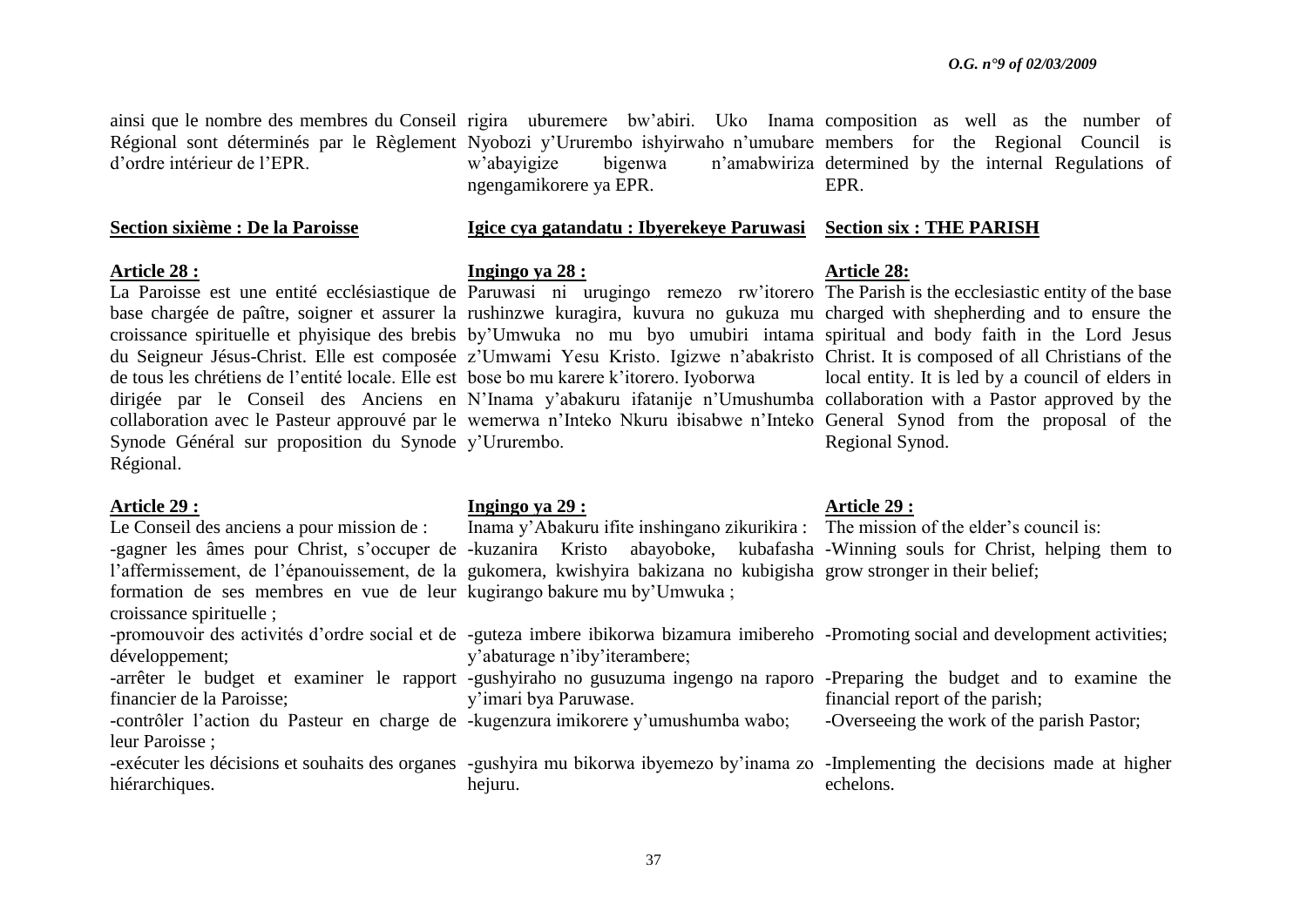### **Article 30 :**

Le Conseil des Anciens se réunit une fois par Inama y'Abakuru iterana rimwe mu The council of elders meets once in a trimestre. Il a un mandat de quatre ans gihembwe. Igira manda y"imyaka ine trimester. They have a mandate of four years renouvelable une fois. L"organisation et le ishobora kunguruzwa inshuro imwe. renewable once. The organization and fonctionnement du Conseil des Anciens sont Imitunganyirize n"imikorere y"Inama déterminés par le Règlement d'ordre intérieur y'Abakuru bisobanurwa n'amabwiriza de l"EPR.

#### **CHAPITRE V : DES RESPONSABLES UMUTWE WA V : ABAYOBOZI CHAPTER V : CHURCH LEADERS DE L"EGLISE B"ITORERO**

### **Section première : De la Paroisse**

### **Article 31 :**

Le Pasteur en charge de Paroisse est nommé Umushumba uyobora Paruwase ashyirwaho The pastor incharge of the parish is appointed d"ordre intérieur de l"EPR.

### **Section deuxième : De la Région**

même Région.

# **Igice cya mbere : Ku rwego rwa Paruwase** : **Sectioon one : At Parish level:**

### **Article 31 :**

**Ingingo ya 30 :**

par le Conseil de Paroisse. Il a un mandat de n"inama nyobozi. Amara imyaka 4 muri iyo by the Synodal Council. He is designated for quatre ans renouvelable une fois. Ses Paruwase ishobora kunguruzwa inshuro 1. four year term renewable once. His tasks are attributions sont décrites dans le Règlement Imirimo ye iri mu mabwiriza ngengamikorere described in the Internal Regulation of the ya EPR.

### **Igice cya kabiri : Ku rwego rw"Ururembo : Section two:At Regional level**

Le Président de la Région Synodale est élu Umushumba uyobora Ururembo atorwa The Pastor incharge of the Region is par le Synode Général parmi les pasteurs de n"inteko nkuru mu bashumba ba EPR bakiri appointed by the General/ synod of the EPR l'EPR encore en fonction. Il a un mandat de mu mirimo. Manda ye n'imyaka 4 ishobora pastors. His/Her mandate is four years quatre ans renouvelable une fois dans cette kunguruzwa inshuro imwe mu Rurembo. renewable once.Imirimo ye iri mu mabwiriza ngengamikorere ya EPR.

# **Article 31 :**

EPR.

mbonezamikorere ya EPR.

# **Article 30:**

v'Inama functioning of the elders council is n'amabwiriza determined by the internal regulations of the EPR.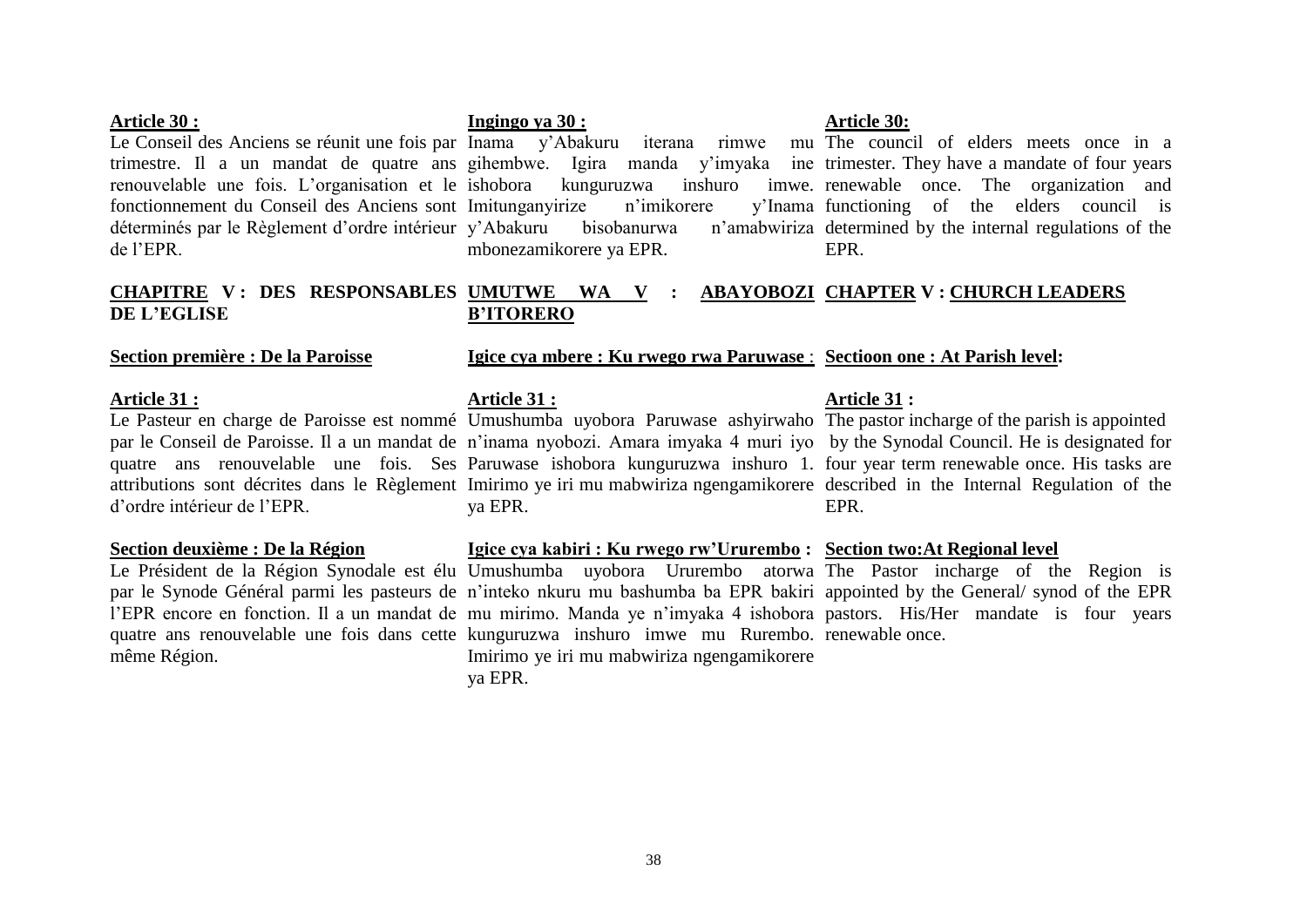|         |  |  |  |                   | Section troisième : Au niveau du Synode Ingingo ya gatatu: Ku rwego rw'ubuyobozi Section three : At The level of the General |                     |  |  |
|---------|--|--|--|-------------------|------------------------------------------------------------------------------------------------------------------------------|---------------------|--|--|
| Général |  |  |  | bukuru bw'Itorero |                                                                                                                              | synod of the Church |  |  |

### **Article 32 :**

la période restante du mandat. Il est élu pour imwe gusa. un mandat de six ans renouvelable une fois.

### -**Le Vice-Président est le Représentant -Umuvugizi wungirije**

Légal suppléant de l'Eglise. Il est élu par le Niwe Muvugizi Wungirije wa EPR. Atorwa appointed by the General Synod among the Synode Général parmi les pasteurs encore en n'inteko nkuru mu bayobozi b'indembo ba EPR Pastors still functioning. He/She is one fonction. Il a le même mandat que le EPR. Président.

### **-Le Secrétaire Général** est élu par le Conseil **-Umunyamabanga Mukuru**

Synodal parmi les candidats lui soumis par le Atorwa n"Inama Nyobozi mu bakandida Synodal Council from the candidates Président de l'EPR Il assiste le Président de ishyikirijwe na Prezida wa EPR. Afasha proposed by the president of EPR. Assists the l'EPR dans ses fonctions. Il a un mandat de Prezida w'Itorero mu mirimo yose. Manda ye President of the church in all aspects of work. quatre ans renouvelable une foi. Il participe à ni imyaka 4 yunguruzwa inshuro imwe. Ajya Has a mandate of four years renewable once. toutes les réunions des organes de l"EPR et a mu nama zose kandi agatora. une voix délibérative.

### **Ingingo ya 32 :**

Général parmi les pasteurs de m"EPR encore bapasteri ba EPR. Niwe Muvugizi waryo mu appointed by the EPR General Synod en fonction. Il représente l"Eglise devant buyobozi bwa Leta, mu yandi matorero ndetse composed of pastors and lay persons. He is l'Etat et auprès des églises sœurs et autres no mu yindi miryango. Iyo habonetse the Legal Representative of the church to the partenaires tant aux niveaux national impamvu ituma adakomeza imirimo yatorewe State, other churches and partners at the qu"international. S"il vient à cesser ses asimburwa n"umuvugizi wungirije w"Itorero national and international levels. In case of activités pour une raison ou une autre, il est akarangiza igihe cyari gisigaye. Manda ye ni reasons preventing him/her to continue with remplacé par son Vice-président qui termine imyaka itandatu ibasha kunguruzwa inshuro his /her duties of which he/she was elected,

### **Article 32 :**

Le Président de l'EPR est élu par le Synode Prezida w'Itorero atorwa n'inteko nkuru mu The President of the EPR is a Pastor the Deputy Legal Representative takes over for the remaining period. Has a mandate of six years renewable once.

> **-The Deputy Legal Representative** is of the Regions" Presidents.

> **-The Secretary General**. Is appointed by the Attends all meetings and votes.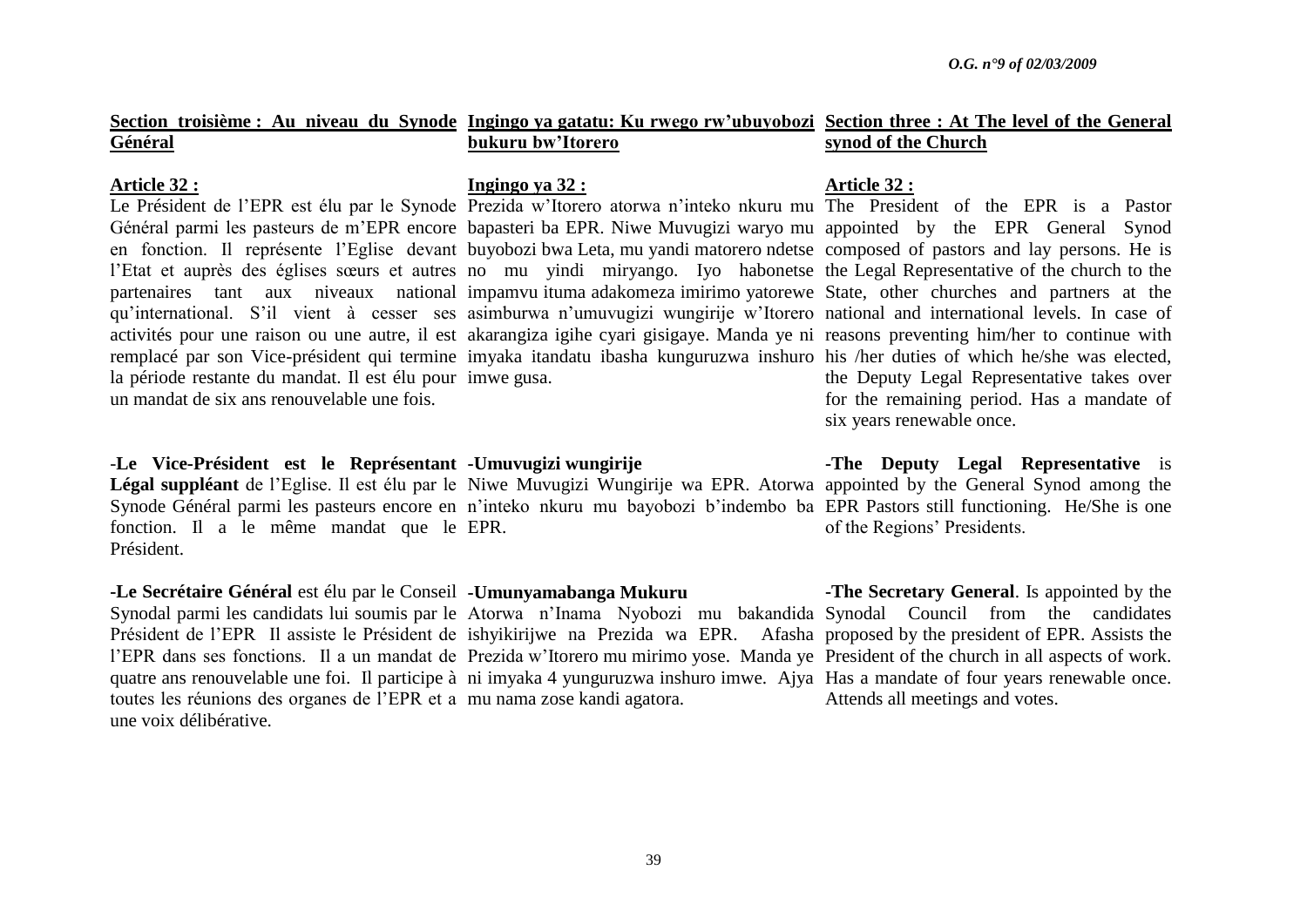#### **CHAPITRE VI : DES MODIFICATIONS UMUTWE WA VI : IBYEREKEYE DES STATUTS ET DE LA DISSOLUTION DE L"ASSOCIATION GUHINDURA AMATEGEKO N"ISESWA STATUTES AND THE DISSOLUTION RY"UMURYANGO IBYEREKEYE CHAPTER VI: AMMENDMENTS OF OFTHE ASSOCIATION**

### **Article 33 :**

Les présents statuts peuvent faire l'objet de Ava modifications sur décision du Synode Général prise à la majorité absolue des voix, soit sur proposition du Conseil Synodal, soit à la demande du tiers des membres du Synode Général.

### **Article 34 :**

Sur décision de la majorité des 2/3 des voix, le Synode Général peut prononcer la dissolution de l"association, sa fusion avec ou son affiliation à toute autre association poursuivant le but analogue.

### **Article 35 :**

Les modalités d'exécution des présents statuts et tout ce qui n"y est pas prévu seront déterminés dans un règlement intérieur de l"association adopté par le Synode Général à la majorité absolue des voix.

### **Ingingo ya 33:**

busesuye bw"amajwi, bisabwe n"Inama Nyobozi cyangwa na 1/3 cy"abagize Inteko Nkuru.

### **Ingingo ya 34:**

Byemejwe ku bwiganze bwa 2/3 by"amajwi, Inteko Nkuru ishobora gusesa umuryango, kuwufatanya n"undi muryango cyangwa kuwomeka ku wundi bihuje intego.

### **Ingingo ya 35:**

Uburyo aya mategeko shingiro azubahirizwa kimwe n"ibindi bidateganyijwe nayo bizasobanurwa ku buryo burambuye mu mabwiriza ngengamikorere y"umuryango yemejwe n"Inteko Nkuru ku bwiganze busesuye bw"amajwi.

### **Article 33 :**

Aya mategeko ashobora guhindurwa The current statutes can be amended with the byemejwe n"Inteko Nkuru ku bwiganze decision of the General Synod taken on absolute majority of votes, or with the proposal of the synod council or else with a vote of 2/3 of the members of the General Synod.

### **Article 34:**

With the decision of a 2/3 majority of votes the General Synod could declare the dissolution of the association or its affiliation, fusion with another association with similar aim.

### **Article 35:**

The modalities of implementing these statutes and everything that is not provided for will be determined in the internal regulations of the association adopted by the General Synod with an absolute majority vote.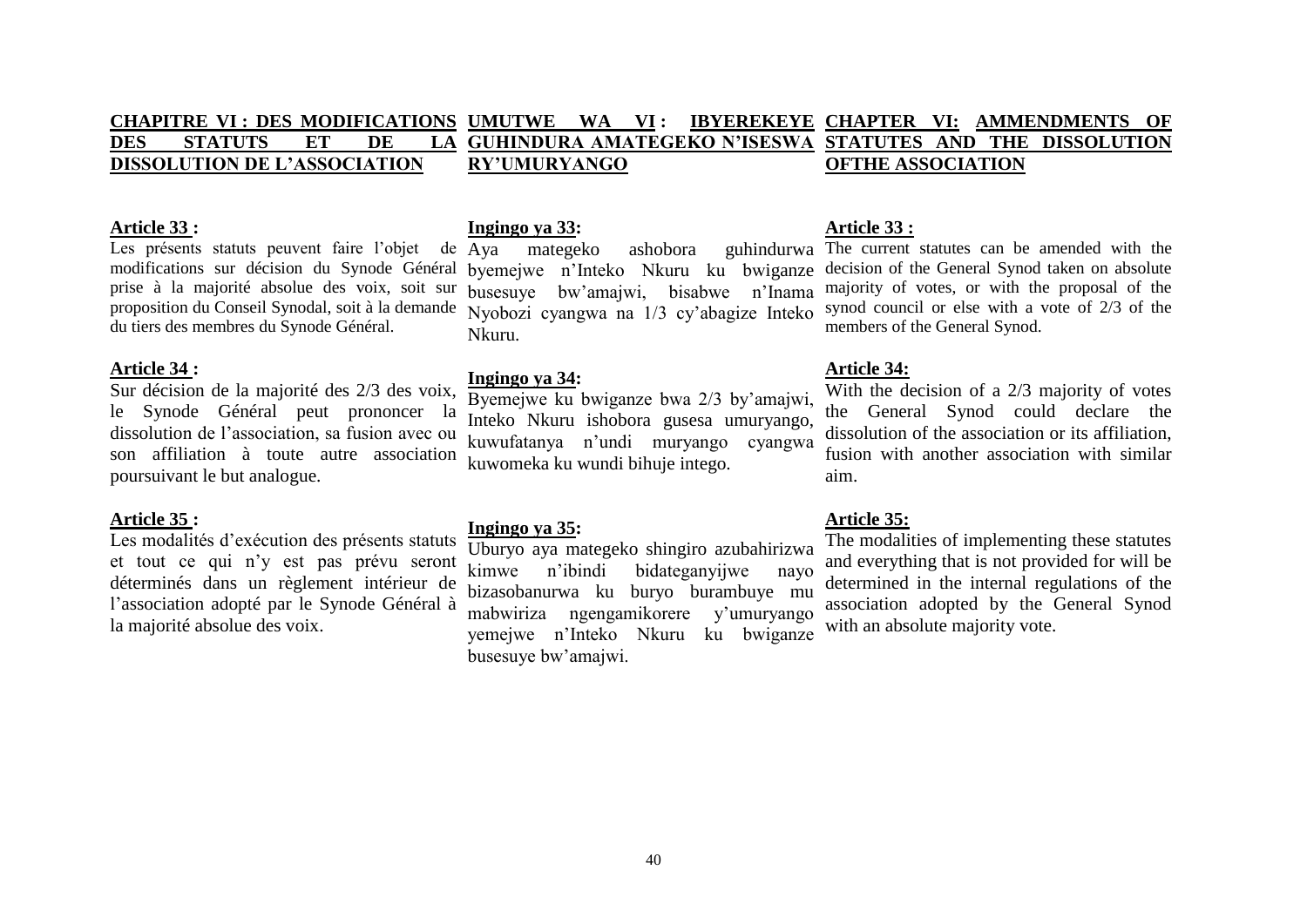**Article 36 :** Les présents statuts sont approuvés et adoptés Aya mategeko yemejwe kandi ashyizweho The current statutes are approved by the par les membres effectifs de l"association dont umukono n"abanyamuryango nyakuri bari ku actual members of the association whose list la liste est en annexe. **Ingingo ya 36:** ilisiti iyometseho. **Article 36:** is on the annex.

Fait à Kibuye, le12/12/2001

Bikorewe ku Kibuye, kuwa 12/12/2001

Done at Kibuye, on 12/12/2001

**Le Représentant Légal de l"EPR Révérend Dr. MUSEMAKWELI Elisée (sé)**

**Umuvugizi wa EPR Révérend Dr. MUSEMAKWELI Elisée (sé)**

**Reverend MUSEMAKWELI Elisée (sé)**

**The Legal Representative of the EPR**

**Le Représentant Légal Suppléant Révérend NSABIMANA Jean Baptiste (sé)**

**Umuvugizi Wungirije Révérend NSABIMANA Jean Baptiste (sé)**

**Deputy Legal Representative Reverend NSABIMANA Jean Baptiste (sé)**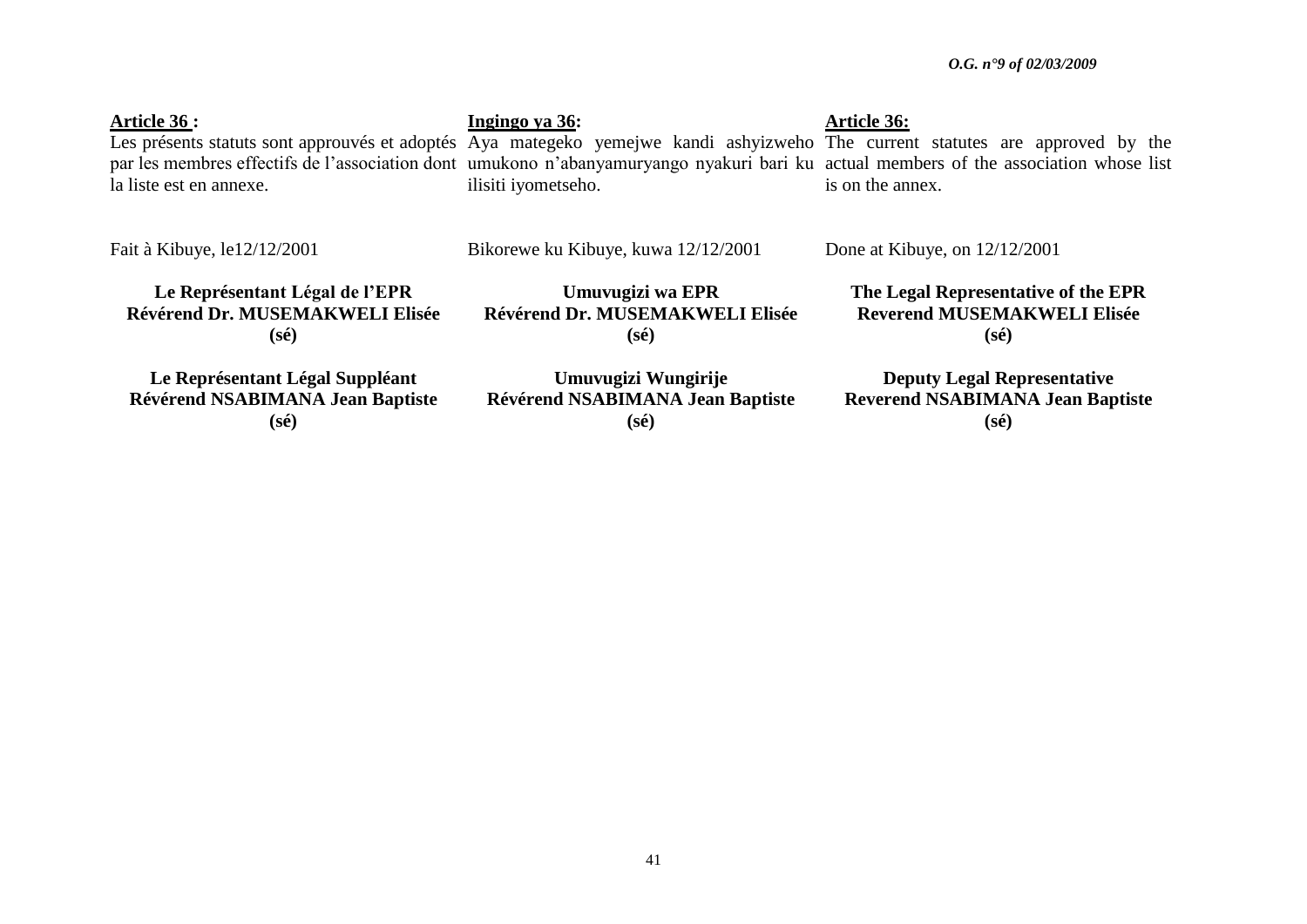## **Déclaration y"Abanyamuryango bemera Komite yatowe**

Twebwe Abanyamuryango bagize Itorero Presibiteriyeni mu Rwanda, twemeye ko Rev. Dr Elisée MUSEMAKWELI ahagararira Itorero ryacu (Itorero Presibiteriyeni mu Rwanda (EPR) nka Prezida akaba n"Umuvugizi waryo. Hamwe na Rev. Jean Baptiste NSABIMANA nka Visi-Prezida n"Umuvugizi wungirije. Turemeza kandi ko Bwana Paul MUBILIGI ahagararira Itorero ryacu nka Prezida w"Inteko Nkuru ndetse na Pasteure Esther MUKAMBUGUJE nka Visi-Prezida w"Inteko Nkuru. Kandi turemeza ko Pasteur Daniel DUSHIMIMANA ari umwanditsi w"Inteko Nkuru wambere na Bwana Jean de Dieu MUTONI MUKIZA nk"Umwanditsi w"Inteko Nkuru wungirije.

| $N^{\circ}$    | <b>AMAZINA</b>               | <b>UMUKONO</b> |
|----------------|------------------------------|----------------|
|                |                              |                |
| $\mathbf{1}$   | <b>MUBILIGI Paul</b>         | $(s\acute{e})$ |
| $\overline{2}$ | <b>MUGIRANEZA Thierry</b>    | $(s\acute{e})$ |
| 3              | <b>MUGEMERA Aaron</b>        | $(s\acute{e})$ |
| $\overline{4}$ | MUKAMAKUZA Thérèse           | $(s\acute{e})$ |
| 5              | <b>MUKAMBUGUJE Esther</b>    | $(s\acute{e})$ |
| 6              | NYIRAMPIRIMA Dorothée        | $(s\acute{e})$ |
| $\overline{7}$ | <b>NYIRANEZA Albertine</b>   | $(s\acute{e})$ |
| 8              | <b>AKIMANA</b> Jeannette     | $(s\acute{e})$ |
| 9              | NYAKAZANA Eline              | (sé)           |
| 10             | RUBANDA Eugène               | $(s\acute{e})$ |
| 11             | <b>MUTABAZI Claude</b>       | $(s\acute{e})$ |
| 12             | <b>BIZIMANA N.K Jérôme</b>   | (sé)           |
| 13             | <b>NSANZINTWARI François</b> | $(s\acute{e})$ |
| 14             | MUNYAKAZI Alphonse           | $(s\acute{e})$ |
| 15             | NTIDENDEREZA J. Pierre       | $(s\acute{e})$ |
| 16             | <b>NKOMEZI Marc</b>          | $(s\acute{e})$ |
| 17             | <b>GATABAZI</b> Pierre       | $(s\acute{e})$ |
| 18             | <b>KALIMBA Daniel</b>        | $(s\acute{e})$ |
| 19             | RWAMUNYANA Juvénal           | $(s\acute{e})$ |
| 20             | <b>NZEYIMANA Prince</b>      | $(s\acute{e})$ |

### **Déclaration ya Prezida na Visi-Prezida bemera guhagararira Umuryango**

Twebwe, **Rév. Dr Elisée MUSEMAKWELI** na **Rev. Jean Baptiste NSABIMANA**, kubwo ikizere abanyamuryango batugiriye cyo guhagararira Itorero ryabo (**Itorero Presibiteriyeni mu Rwanda (EPR**), nka Prezida n"Umuvugizi, ndetse nka Visi-Prezida n"Umuvugizi wungirije, twemeye iyo nshingano yo guhagararira Itorero Presibiteriyeni mu Rwanda (EPR).

| <b>Rév. Dr Elisée MUSEMAKWELI</b> | <b>Rev. Jean Baptiste NSABIMANA</b>      |
|-----------------------------------|------------------------------------------|
| Prezida akaba n'Umuvugizi wa EPR  | Visi-Prezida akaba n'Umuvugizi wungirije |
| $(s\acute{e})$                    | $(s\acute{e})$                           |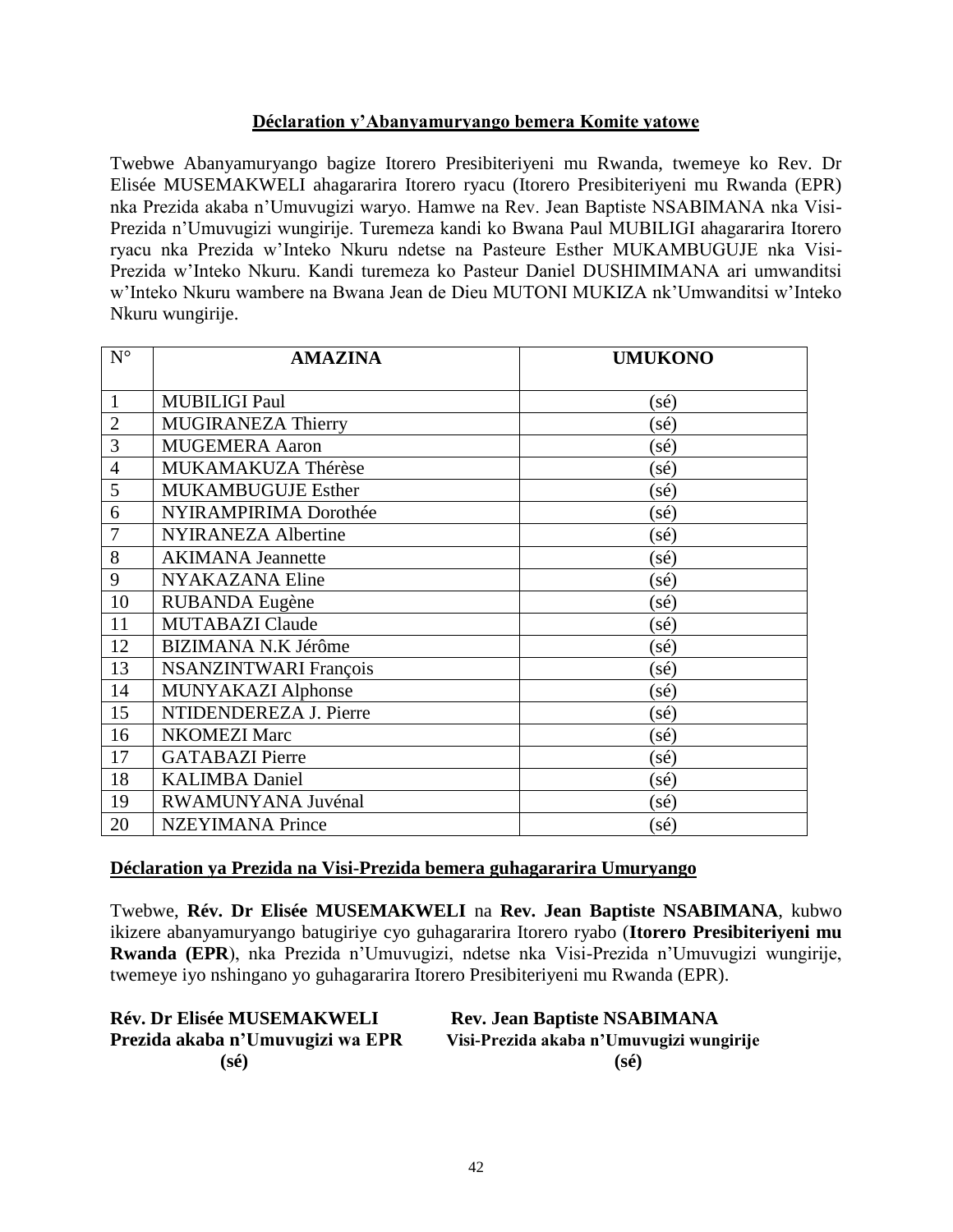**ITEKA RYA MINISITIRI N° 153/11 RYO MINISTERIAL ORDER N° 153/11 OF ARRETE MINISTERIEL N° 153/11 KUWA 16/10/2008 RIHA UBUZIMAGATOZI ISHYIRAHAMWE STATUS TO THE ASSOCIATION PERSONNALITE CIVILE A « NEW HOPE HOMES » KANDI RYEMERA ABAVUGIZI BARYO. ISHAKIRO GRANTING HOPE HOMES" APPROVING ITS LEGAL HOMES** » **REPRESENTATIVES. TABLE OF CONTENTS** LEGAL DU 16/10/2008 ACCORDANT LA **L"ASSOCIATION « NEW HOPE HOMES » ET PORTANT AGREMENT DE SES REPRESENTANTS LEGAUX ; TABLE DES MATIERES**

Association.

Ingingo ya mbere : Izina n"Icyiciro by"Umuryango

Ingingo ya 2 : Intego z'umuryango

Ingingo ya  $3$ : Abavugizi b'umuryango

Ingingo ya 4 : Igihe Iteka ritangira gukurikizwa

Article 2 : Objectives of the Association

Article One: Name and Head Office of the

Article 3: The Legal Representatives

Article 4: Commencement

Article premier : Dénomination et siège de l"Association

Article 2 : Objet de l"Association

Article 3 : Les représentants légaux

Article 4 : Entrée en vigueur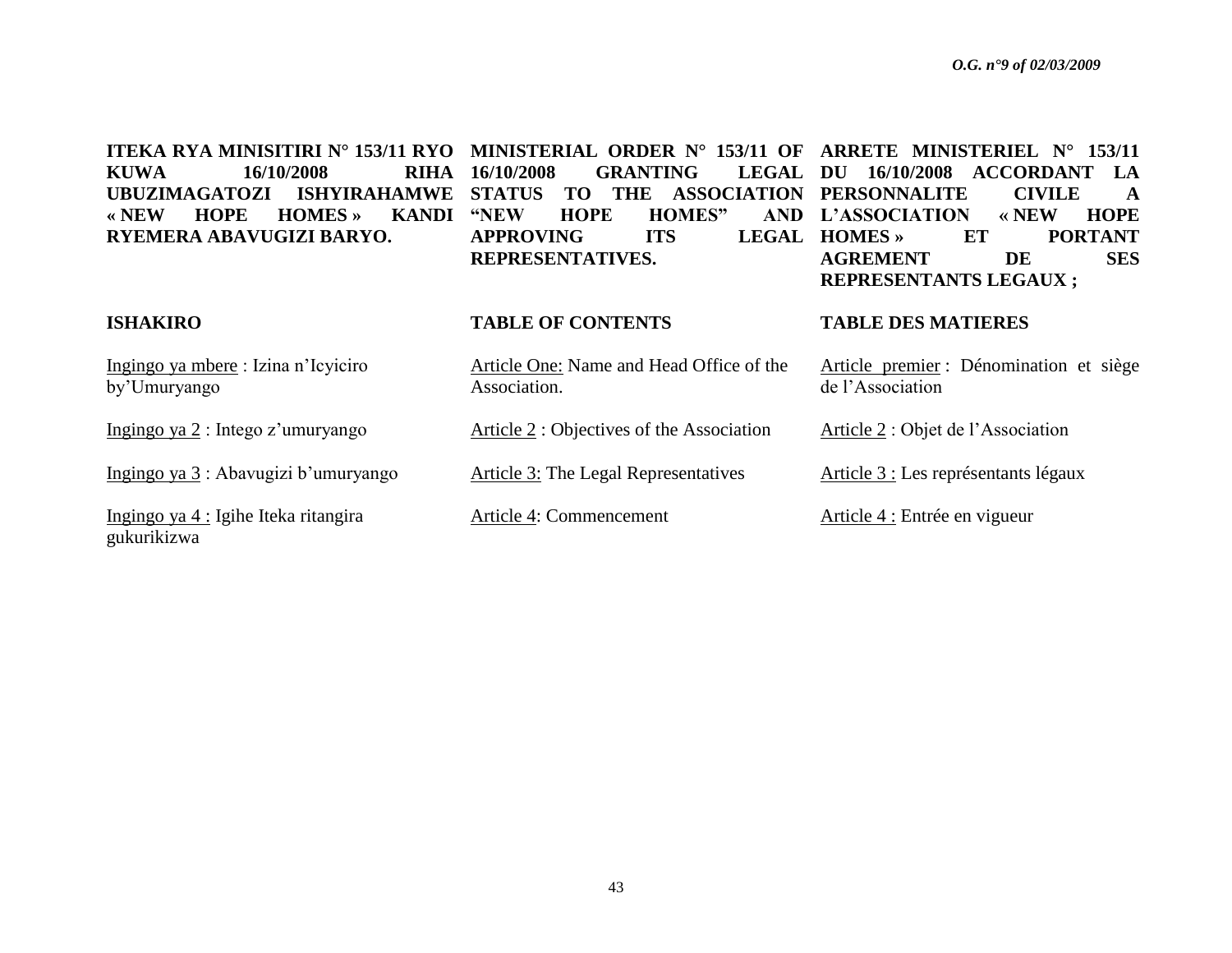#### **ITEKA RYA MINISITIRI N° 153/11 RYO MINISTERIAL ORDER N° 153/11 OF ARRETE MINISTERIEL N° 153/11 KUWA 16/10/2008 RIHA UBUZIMAGATOZI ISHYIRAHAMWE « NEW HOPE HOMES » KANDI RYEMERA ABAVUGIZI BARYO. GRANTING HOPE HOMES"** APPROVING ITS LEGAL HOMES» **REPRESENTATIVES**

# **STATUS TO THE ASSOCIATION PERSONNALITE CIVILE A**  LEGAL DU 16/10/2008 ACCORDANT LA **L"ASSOCIATION « NEW HOPE HOMES » ET PORTANT AGREMENT DE SES REPRESENTANTS LEGAUX**

# **Minisitiri w"ubutabera/Intumwa Nkuru ya Leta,**

Ashingiye ku Itegeko Nshinga rya Repubulika y"u Rwanda ryo ku wa 04 Kamena 2003, nk"uko ryavuguruwe kugeza ubu, cyane cyane mu ngingo zaryo iya 120 n"iya 121;

Ashingiye ku Itegeko n°20/2000 ryo ku wa 26/07/2000 ryerekeye uimiryango idaharanira inyungu, cyane cyane mu ngingo zaryo iya 8, iya 9, iya 10 n"iya 20;

Ashingiye ku Iteka rya Perezida n° 27/01 ryo Pursuant to the Presidential Order n° 27/01 Vu l'arrêté Présidentiel n° 27/01 du ku wa 18/07/2004 rigena amwe mu mateka y"Abaminisitiri yemezwa atanyuze mu Nama y"Abaminisitiri, cyane cyane mu ngingo yaryo ya mbere;

Abisabwe n"Umuvugizi w"umuryango **"NEW HOPE HOMES"** mu rwandiko rwe rwakiriwe ku wa 04/06/2008

### **The Minister of Justice/Attorney Le Ministre de la Justice/Garde des General,**

Pursuant to the Constitution of the Republic of Rwanda of  $4<sup>th</sup>$  June 2003, as amended to date, especially in Articles 120 and 121;

Pursuant to Law n° 20/2000 of 26/07/2000, Vu la Loi n° 20/2000 du 26/07/2000 relating to Non Profit Making relative aux associations sans but lucratif, Organisations, especially in Articles 8, 9, 10 spécialement en ses articles 8, 9, 10 et 20 ; and 20;

 $18/07/2004$ , determining Ministerial Orders which are adopted without consideration by the Cabinet, especially in Article One;

Upon request lodged by the Legal Representative of the Association **"NEW HOPE HOMES"** on 04/06/2008;

**Sceaux,** Vu la Constitution de la République du Rwanda du 04 juin 2003, telle que révisée

à ce jour, spécialement en ses articles 120

et 121 ;

18/07/2004 déterminant certains Arrêtés Ministériels qui ne sont pas adoptés par le Conseil des Ministres, spécialement en son article premier ;

> Sur requête du Représentant légal de l"Association **« NEW HOPE HOMES »** reçu le 04/06/2008 ;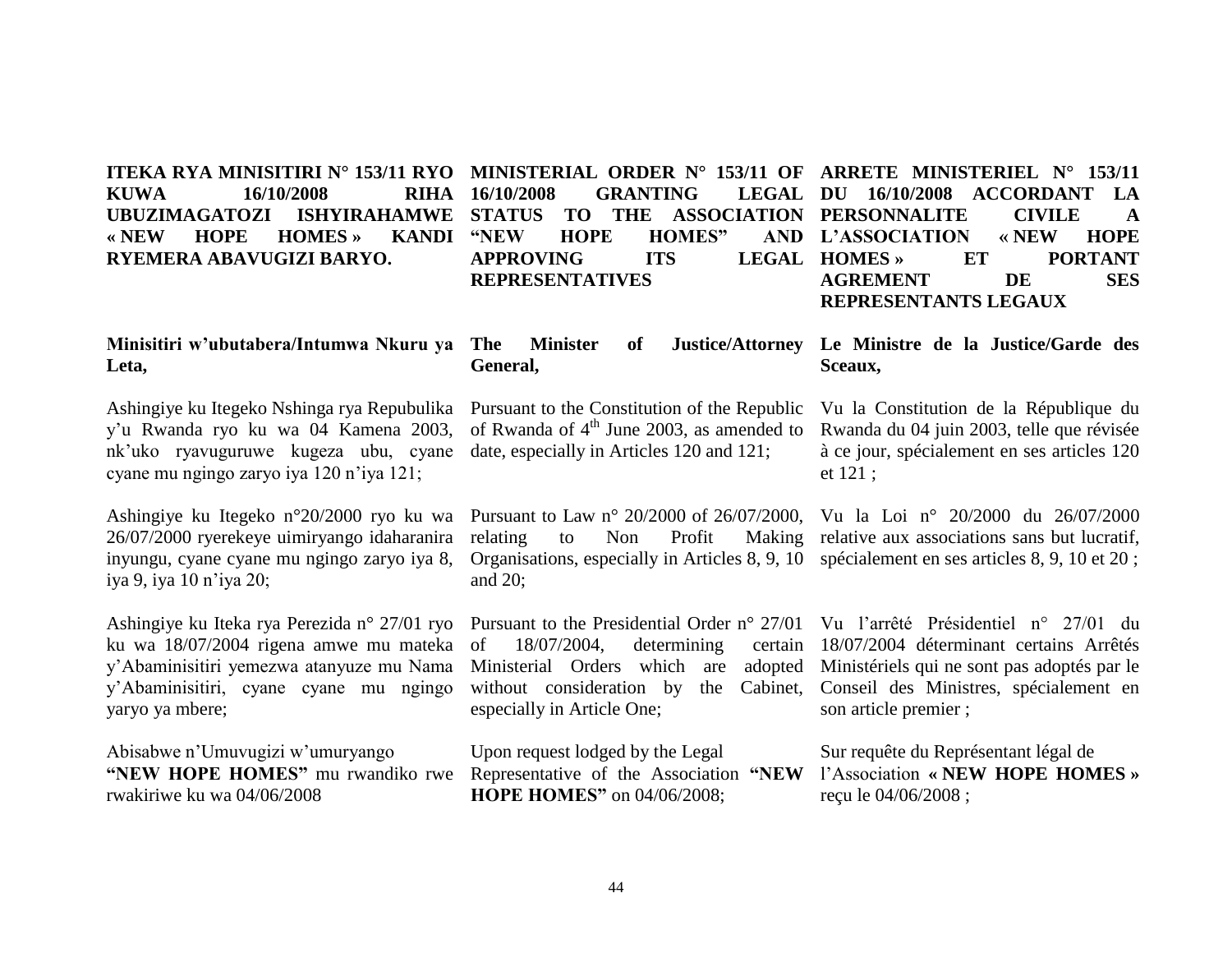### **ATEGETSE:**

### **Ingingo ya mbere: Izina n"Icyicaro by"Umuryango**

Ubuzimagatozi buhawe umuryango **"NEW HOPE HOMES",** ufite icyicaro cyawo mu Murenge wa Nyamirambo, mu Karere ka Nyarugenge, Umujyi wa Kigali.

### **Ingingo ya 2: Intego z"umuryango**

Umuryango ugamije:

- Kwakira no kwita ku bana batereranywe batagira kivurira;
- Gushakira abo bana aho baba, ibibatunga, To provide for such children shelter, Trouver pour ces enfants un logement, kubashakira abandi Bantu babarera, n"ikindi cyose cyabazanira ubuzima bwiza;
- Gushakira abo bana uburyo bwo kwiga amashuri yose ashobora gutuma baba ingirakamaro mu muryango;
- Kubategurira urubuga rw"imibereho baboneramo urukundo, agaciro n"ubwisanzure bwo mu muryango.

### **HEREBY ORDERS:**

### **Article One: Name and Head Office of the Association.**

Legal status is hereby granted to the La personnalité civile est accordée à association **"NEW HOPE HOMES"** situate at Nyamirambo Sector, Nyarugenge District, in Kigali City.

### **Article 2: Objectives of the Association**

The organization has the following objectives:

- To receive and assist abandoned and helpless children;
- food, people to care for them and respond to their other living needs;
- To provide for them efficient education which renders them valuable to the society;
- love, dignity and blossoming which is similar to a family.

### **ARRETE:**

### **Article premier: Dénomination et siège de l"Association**

l"Association **« NEW HOPE HOMES »** dont le siège est au Secteur Nyamirambo, District de Nyarugenge, Ville de Kigali.

### **Article 2 : Objet de l"Association**

L'organisation a pour objet de :

- Recevoir et assister les enfants abandonnés qui n"ont pas d"autre soutien ;
- des vivres, d"autres personnes pour prendre soins d"eux ainsi que répondre à leurs besoins vitaux ;
- Pourvoir pour ces enfants une éducation adéquate pour les rendre utile à la société ;
- To create for them an environment of Créer pour eux un environnement d"amour, de dignité et d"épanouissement de nature familiale.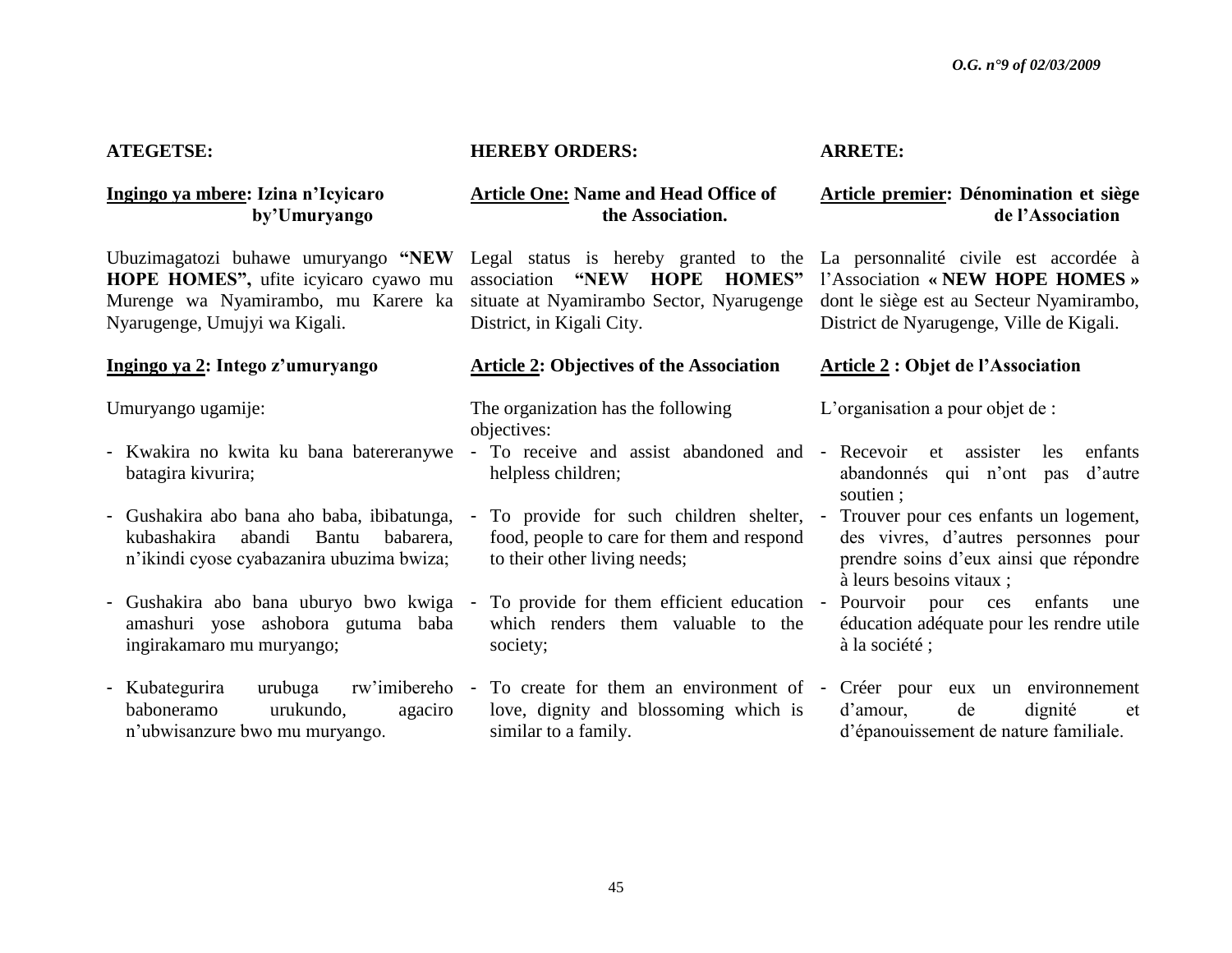### **Ingingo ya 3: Abavugizi b"umuryango**

Uwemerewe kuba Umuvugizi w"Umuryango "**NEW HOPE HOMES**" ni Bwana **MBANDA Laurent**, umunyarwanda uba mu Murenge wa Kimihurura, Akarere ka Gasabo, Umujyi wa Kigali

Uwemerewe kuba Umuvugizi Wungirije **Mr RUGAMBAGE Samuel** of Rwandan w"uwo muryango ni **Bwana RUGAMBAGE Samuel**, Umunyarwanda uba mu Murenge wa Cyahinda, Akerere ka Nyaruguru, Intara y"Amajyepfo.

**Article 3: The Legal Representatives**

**Mr MBANDA Laurent** of Rwandan Nationality, residing in Kimihurura Sector, Gasabo District, KIGALI City, is hereby **HOMES", Monsieur MBANDA**  authorized to be the Legal Representative of the Association "**NEW HOPE HOMES**"

nationality, residing in Cyahinda Sector, Nyaruguru District, Southern Province, is hereby authorized to be the deputy Legal Representative of the same Association.

Est agrée en qualité de Représentant Légal de l"Association "**NEW HOPE**  Laurent de nationalité rwandaise, résident dans le secteur de Kimihurura, District de Gasabo, Ville de Kigali.

**Article 3: Les Représentants Légaux** 

Est agréé en qualité de Représentant Légal Suppléant de la même Association, Monsieur **RUGAMBAGE Samuel**, de nationalité rwandaise, résidant dans le Secteur de Cyahinda, District de Nyaruguru, Province du Sud.

### **Ingingo ya 4: Igihe Iteka ritangira Article 4: Commencement gukurikizwa**

Iri teka ritangira gukurikizwa umunsi This Order shall come into force on the date Le présent Arrêté entre en vigueur le jour ritangarijweho mu Igazeti ya Leta ya of its publication in the Official Gazette of Repubulika y"u Rwanda.

Kigali, kuwa 16/10/2008

Minisitiri w"Ubutabera/Intumwa Nkuru ya

Leta

**KARUGARAMA Tharcisse (sé)**

| of no pablication in the Official Samette of |  |
|----------------------------------------------|--|
| the Republic of Rwanda.                      |  |
|                                              |  |

Kigali, on 16/10/2008 The Minister of Justice/Attorney General

> **KARUGARAMA Tharcisse (sé)**

Sceaux

Le Ministre de la Justice/Garde des

de sa publication au Journal Officiel de la

**KARUGARAMA Tharcisse (sé)**

**Article 4 : Entrée en vigueur**

République du Rwanda.

Kigali, le 16/10/2008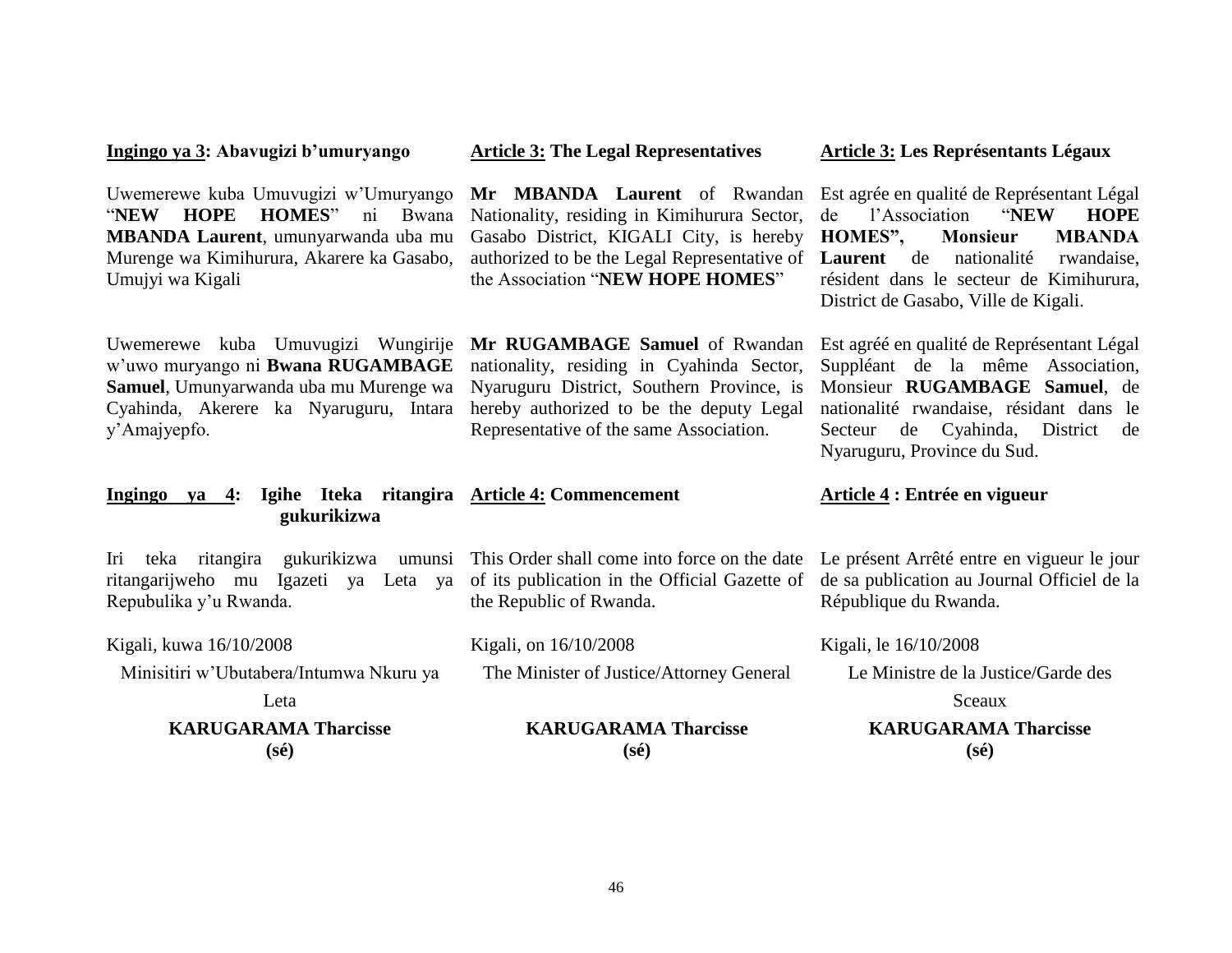### **UMURYANGO NYARWANDA UDAHARANIRA INYUNGU NEW HOPE HOMES AMATEGEKO SHINGIRO UMUTWE WA MBERE IZINA, INTEBE, IGIHE N"INTEGO**

#### **Ingingo ya mbere:**

Abashyize umukono kuri aya mategeko bashinze Umuryango witwa (NEW HOPE HOMES) ugengwa n"aya mategeko shingiro hamwe n"itegeko N° 20/2000 ryo ku wa 26 Nyakanga 2000 ryerekeye imiryango idaharanira mu Rwanda.

#### **Ingingo ya 2:**

Icyicaro cy"Umuryango gishinzwe mu Karere ka Kicukiro, Umujyi wa Kigali. Gishobora ariko kwimurirwa ahandi mu Rwanda byemejwe na 2/3 by"abagize Inteko Rusange

#### **Ingingo ya 3:**

Umuryango ukorera imirimo yawo mu Murenge wa Kagarama, Akarere ka Kicukiro; ushobora no kwagura ibikorwa byawo mu turere twose tw"Urwanda mu gihe byakwemezwa n"inteko Rusange. Igihe uzamara ntikigenwe.

**ORGANISATION LOCAL SANS BUT LUCRATIF NEW HOPE HOMES STATUTS. CHAPITRE PREMIER DENOMINATION, SIEGE, DUREE ET OBJET**

#### **Article premier:**

Il est constitué entre les soussignés, une organisation dénommée, « NEW HOPE HOMES », régie par les présents statuts et soumise aux dispositions de la loi N° 20/2000 du 26 Juillet 2000 relative aux organisations sans but lucratif au Rwanda.

#### **Article 2 :**

Le siège de l"Organisation est établi dans le District de Kicukiro, Ville de Kigali. Il peut néanmoins être transfère ailleurs au Rwanda sur décision des 2/3 des participants a l"Assemblée Générale.

#### **Article 3 :**

L"Organisation exerce ses activités dans le secteur Kagarama, District de Kicukiro ; elle peut élargir ses activités dans d"autres Districts Rwandais sur décision de l"Assemble Générale. Elle est créée pour une durée indéterminée.

### **NON PROFIT LOCAL ORGANISATION NEW HOPE HOMES STATUTES SECTION ONE: NAME, HEADQUATERS, PERIOD AND OBJECTIVES**

#### **Article One:**

The signatories of these statutes have created a non profit making association called "NEW HOPE HOMES" referring to the law No  $20/2000$  of July  $26<sup>th</sup> 2000$  governing non profit making organizations.

### **Article 2:**

The headquarters of the association are established in the District of Kicukiro, City of Kigali. It can be transferred at an other location in Rwanda following a decision of 2/3 of participants to the General Assembly.

### **Article 3:**

The Organisation operates at Sector Kagarama, District of Kicukiro can expend the activities in other General Assembly and it is created for an undefined period pf time.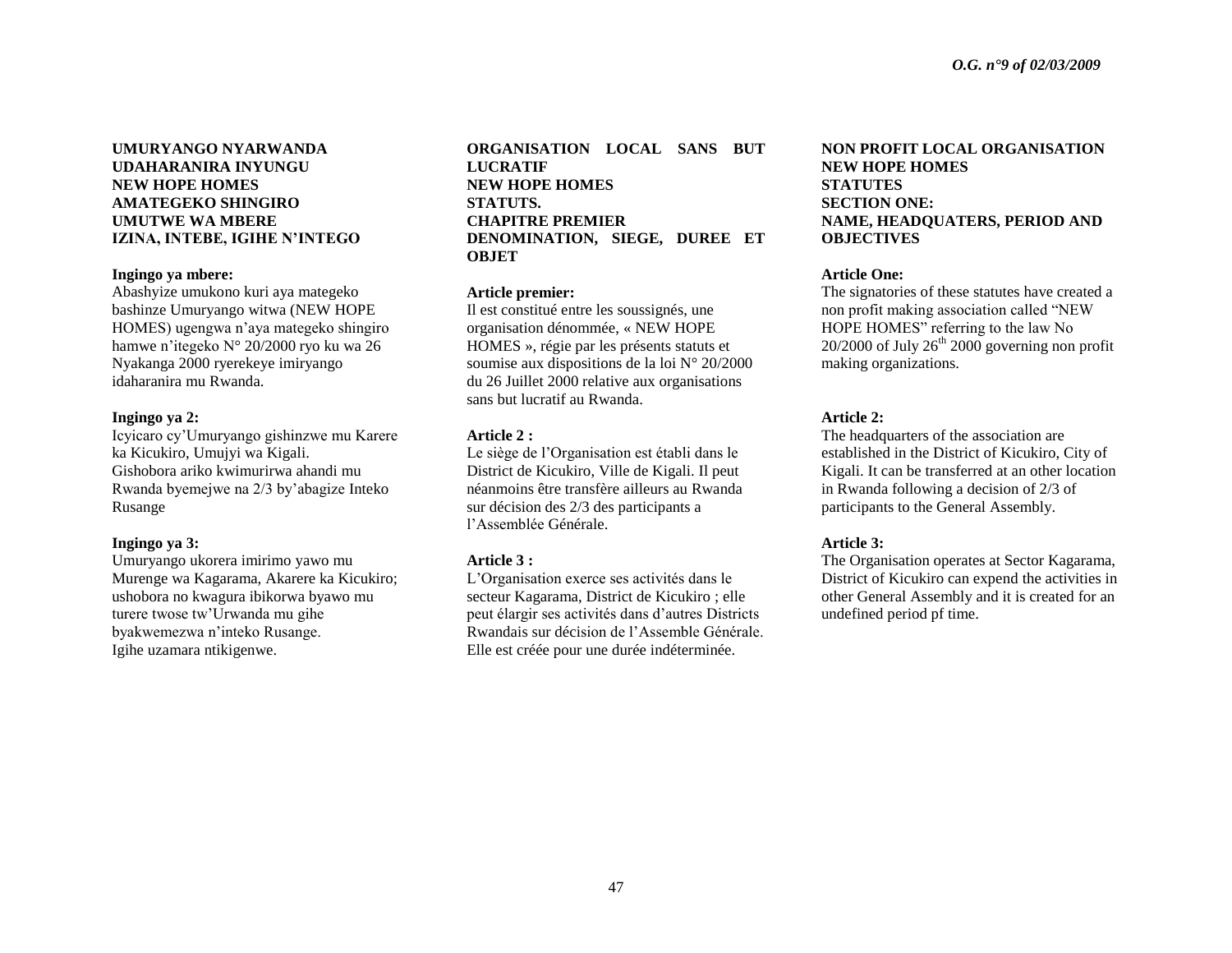#### **Ingingo ya 4:**

Intego z"Umuryango ni izi zikurikira:

1. Kwakira no kwita ku bana batereranywe batagira kivurira.

2. Gushakisha abo bana aho baba, ibibatunga, abandi Bantu babarera, n"ikindi cyose cyabazanira ubuzima bwiza.

3. Gushakira abo bana uburyo bwo kwiga amashuri yose ashobora gutuma baba ingirakamaro muri sosiyete

4. Kubategurira urubuga rw"imibereho baboneramo uukundo agaciro n"ubwisanzure bwo mu muryango.

#### **Article 4:**

Les objectifs de l"Organisation sont les suivants: 1. Recevoir et assister les enfants abandonnes qui n"ont pas d"autre soutien.

2. Trouver pour ces enfants un logement, des vivres, d"autres personnes pour prendre soins d"eux ainsi que répondre à leurs besoins vitaux.

3. Pour voir pour ces enfants une éducation adéquate pour les rendre utile à la société.

4. Créer pour eux un environnement d"amour, de dignité et d"épanouissement de nature familiale.

### **Article 4 :**

The objectives of the Organization are :

1. To receive and assist abandoned and helpless children

2. To provide for such children a shelter, food, people to care for them and respond to their other living needs.

3. To provide for them efficient education which renders them valuable to the society.

4. To create for them an environment of love dignity and blossoming which is similar to a family.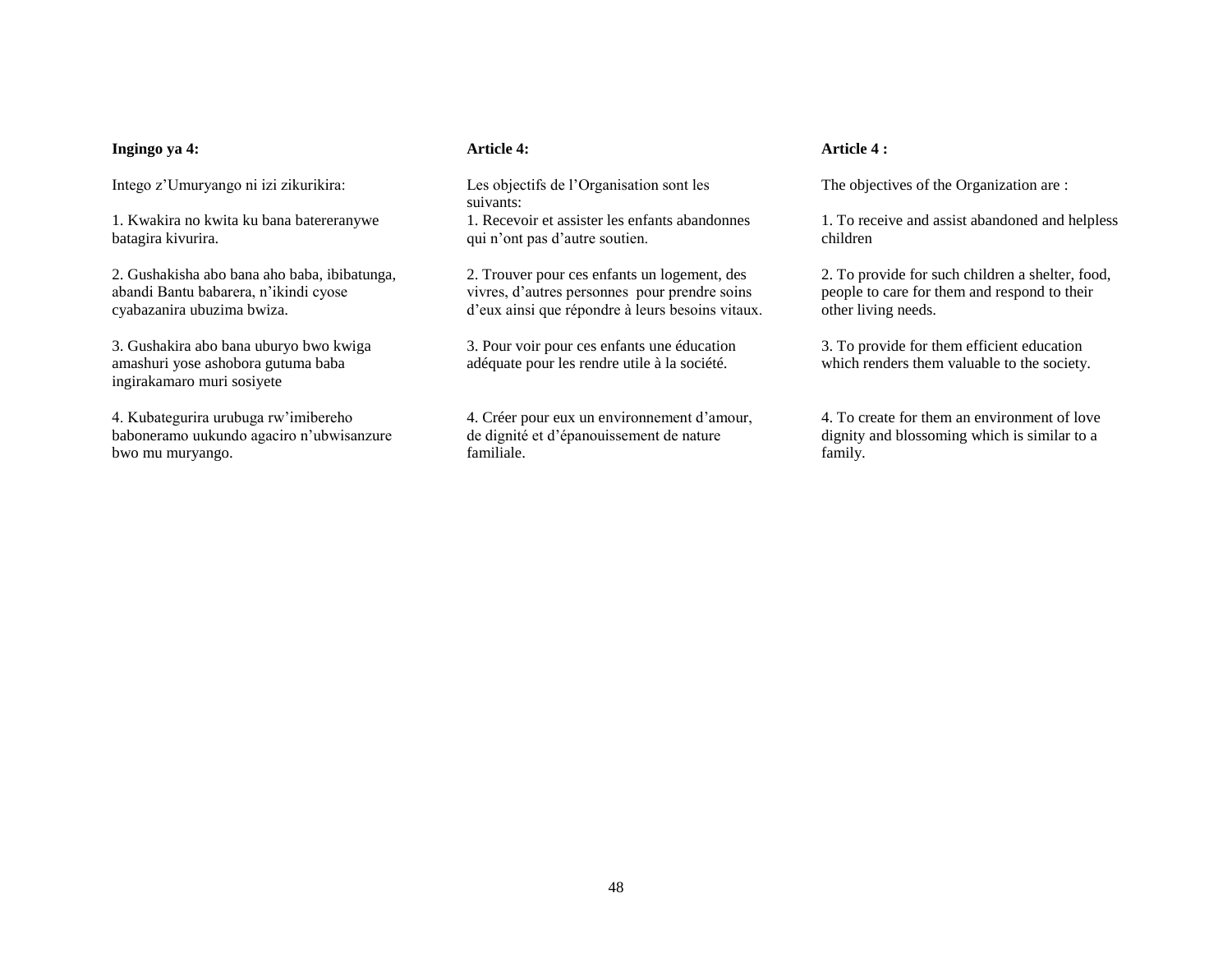#### **UMUTWE WA II: ABANYAMURYANGO**

#### **Ingingo ya 5:**

Umuryango ugizwe n"abanyamuryango bawushinze aribo bashyize umukono kuri aya mategeko, abazawinjiramo hanyuma bujuje ibisabwa n"amategeko, n"abanyamuryango b"icyubahiro.

Abanyamuryango bawushinze ni abantu ku giti cyabo bafite umutwaro n"urukundo ku bana batereranywe batagira kivurira kandi bagira uruhare mu gusubiza abo bana mu buzima busanzwe.

Abanyamuryango bazinjiramo ni abantu ku giti cyabo babisaba bamaze kwiyemeza gukurikiza aya mategeko shingiro, bakemerwa n"Inteko rusange.

Abanyamuryango abwushinze hamwe n"abazawinjiramo bose ni abanyamuryango nyakuri. Bafite uburenganzira bungana, inshingano zimwe ku bireba umuryango.

#### **CHAPITRE II: DES MEMBRES**

#### **Article 5:**

L"organisation se compose des membres fondateurs signataires de ces statuts, des membres qui adhéreront ultérieurement remplissant les conditions requises par les statuts, ainsi que des membres d"honneur.

Sont membres fondateurs, les personnes physiques soucieux du sort des enfants abandonnés et qui donnent leur contribution dans le processus de réintégration de ces enfants dans la vie sociale.

Sont membres adhérents, les personnes physiques qui, sur demande et après avoir souscrit aux présents statuts, sont agréées par l"Assemblée Générale.

Les membres fondateurs et les membres adhérents sont les membres effectifs de l"organisation. Ils ont les mêmes droits et devoirs vis-à-vis de l"organisation.

#### **CHAPTER II : MEMBERS**

#### **Article 5 :**

The Organization is composed of founder members who are signatories of these statutes, affiliated members who will join the organization later by accepting these statutes, and honorary members.

Founder members are individuals burdened and loving abandoned children and willing to contribute to their social reintegration.

Affiliated members are individuals who accept and subscribe to the current statutes, after written and approval by the general Assembly.

Founder members and affiliated members are the ordinary members of the association. They have equal role and obligations regarding the organization.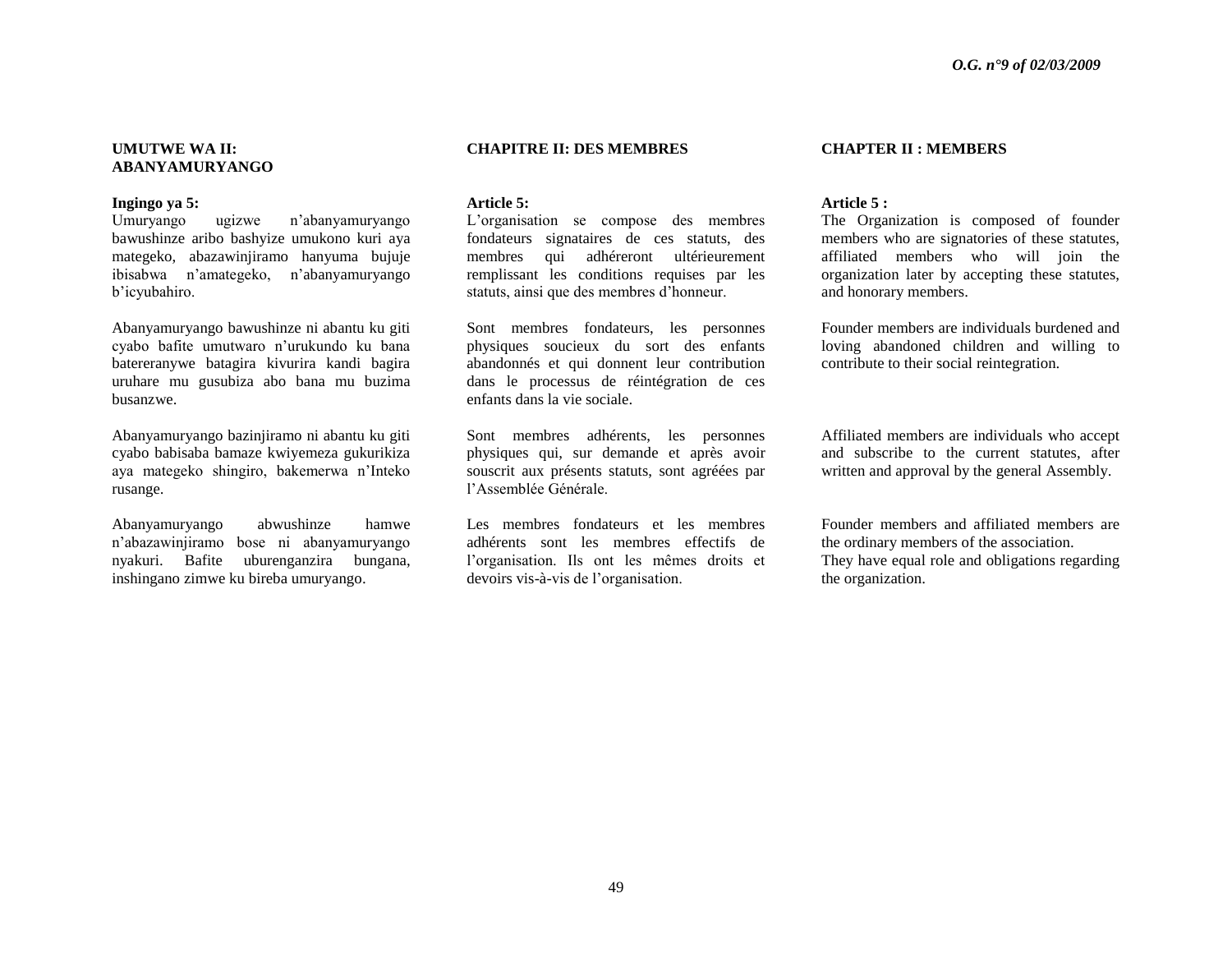#### **Ingingo ya 6:**

Inzandiko zisaba kwinjira mu muryango zohererezwa Perezida w"Umuryango, bikemezwa n"Inteko rusange ku bwiganze bwa 2/3 by"abanyamuryango nyakuri bahari.

#### **Ingingo ya 7:**

Abanyamuryango nyakuri biyemeza kugira uruhare batizigamye muri gahunda z"umuryango. Baza mu nama z"Inteko rusange bafite uburenganzira bwo gutora. Bagomba gutanga umusanzu wemejwe n"Inteko rusange.

#### **Ingingo ya 8:**

Gutakaza ubunyamuryango biterwa n"urupfu, gusezera ku bushake, kwirukanwa cyangwa iseswa ry"umuryango. Usezeye ku bushake yandikira Perezida w"Umuryango, bikemezwa n"Inteko Rusange.

Icyemezo cyo kwirukana umunyamuryango gifatwa n"Inteko Rusange ku bwiganze bwa 2/3 by"amajwi iyo atacyubahiriza aya mategeko n"amabwiriza ngengamikorere by"Umuryango.

Uburyo bwo kwinjira mu muryango, kuwuvamo no kuwirukamo, buteganywa mu mabwiriza ngengamikorere yemejwe n"Inteko Rusange ku bwiganze busesuye bw"amajwi.

#### **Article 6:**

Les demandes d"adhésion sont adressées au Président de l"organisation et agréées par l"Assemblée Générale à la majorité de deux tiers des membres effectifs présents.

#### **Article 7 :**

Les membres effectifs prennent l'engagement de participer activement aux programmes de l"organisation. Ils participent aux réunions de l"Assemblée générale avec voix délibérative. Ils ont l"obligation de verser une cotisation dont le montant est fixé par l"Assemblée Générale.

#### **Article 8 :**

La qualité de membre se perd par le décès du membre, le retrait volontaire, l"exclusion ou la dissolution de l"organisation. Le retrait volontaire est adressé par écrit au Président de l"organisation et soumis à l"approbation de l"Assemblée générale.

L"exclusion est prononcée par l"Assemblée Générale à la majorité de 2/3 des voix contre un membre qui ne se conforme plus aux présents statuts et au règlement d"ordre intérieur de l'organisation.

Les modalités d"adhésion, de retrait et d"exclusion d"un membre sont déterminées dans un règlement d"ordre intérieur de l"association adopte par l"Assemblée Générale à la majorité absolue de voix.

#### **Article 6:**

Applications for affiliation are sent by writing to the President of the organization and are approved by the 2/3 majority of members participating to the general assembly.

#### **Article 7:**

Affiliated members commit themselves to participate actively to all programs of the organization. They participate to the meeting of the general Assembly with decision making vote. They commit to give contributions defined by the General Assembly.

#### **Article 8:**

Membership right is lost through death, voluntarily resign, exclusion or dissolve of the organization. The voluntarily resign is sent in writing to the President of the association and submitted for approval by the general Assembly.

The exclusion is approved by 2/3 majority of the General Assembly towards a member who do not respect the statutes and other internal regulations of the organization.

The modalities for affiliation, resign or exclusion of a member are defined in the internal regulations of the association adopted by rhe General Assembly by simple majority of votes.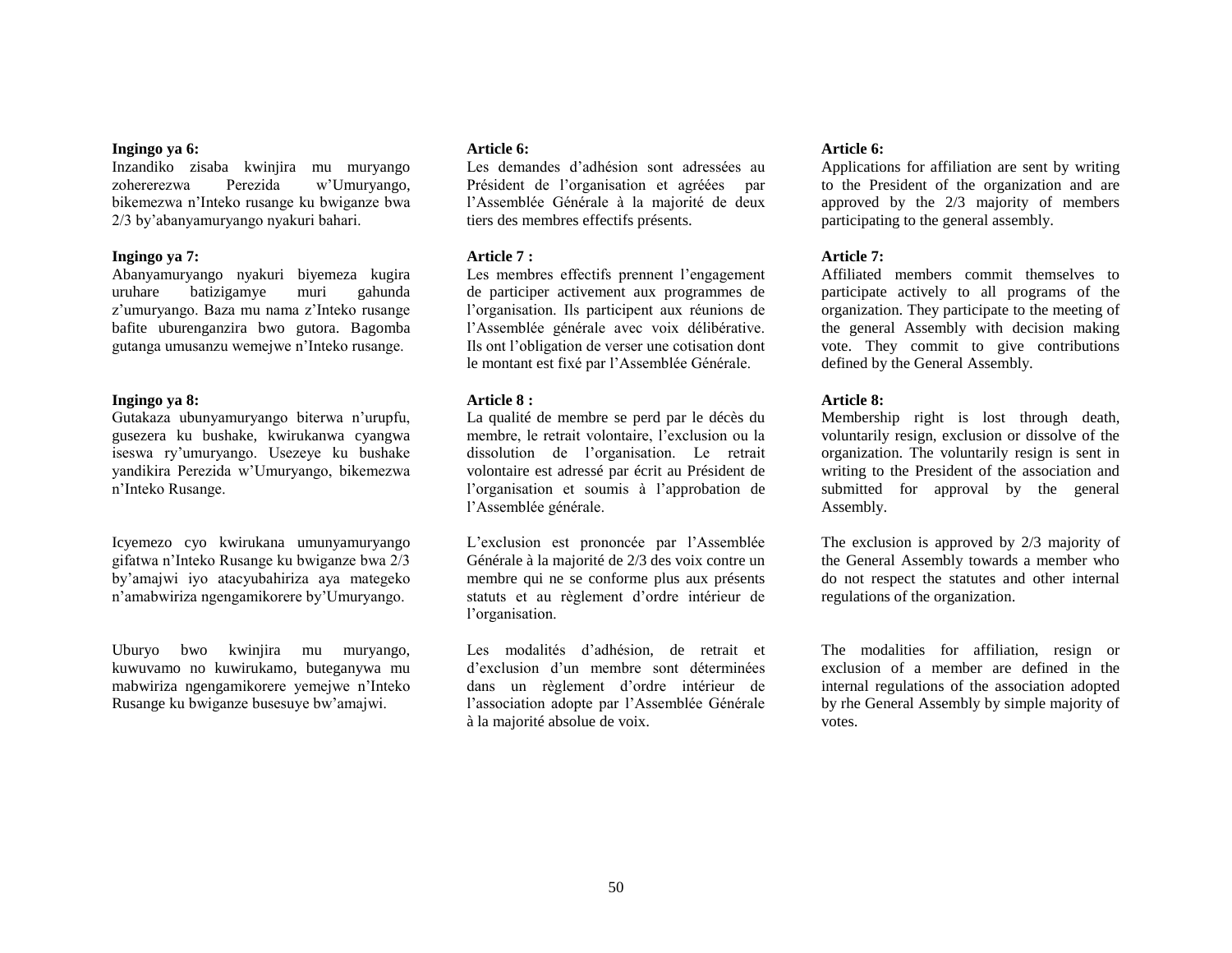#### **UMUTWE WA III: UMUTUNGO**

#### **Ingingo ya 9:**

Umuryango ushobora gutira cyangwa gutunga ibintu byimukanwa n"ibitimukanwa ukeneye kugira ngo ugere ku ntego zawo.

#### **Ingingo ya 10:**

Umutungo w"umuryango ugizwe n"imisanzu y"abanyamuryango , impano, imirage n"imfashanyo zinyuranye.

#### **Ingingo ya 11:**

Umuryango ugenera umutungo wawo ibikorwa byose byatuma ugera ku ntego zawo ku buryo buziguye cyangwa butaziguye. Nta munyamuryango ushobora kuwiyitirira cyangwa ngo agire umugabane asaba igihe asezeye ku bushake, yirukanywe cyangwa iyo umuryango usheshwe.

#### **Ingingo ya 12:**

Igihe umuryango usheshwe, Inteko Rusange ishyiraho umuntu umwe cyangwa benshi bashinzwe kurangiza iryo seswa. Iyo hamaze gukorwa ibarura ry"ibintu byimukanwa n"ibitimukanwa by"umuryango no kwishyura imyenda, umutungo usigaye uhabwa undi muryango bihuje intego.

#### **CHAPITRE III: DU PATRIMOINE**

**Article 9:** 

L"organisation peut posséder, soit en jouissance, soit en propriété, les biens meubles et immeubles nécessaires à la réalisation de ses objectives.

#### **Article 10 :**

Le patrimoine de l"organisation est constitué par les cotisations des membres, les dons, les legs ainsi que les subventions diverses.

#### **Article 11 :**

L"organisation effectue ses ressources à tout ce qui concourt directement ou indirectement à la réalisation de son objet. Aucun membre ne peut s"en arroger le droit de possession ni en exiger une part quelconque en cas de retrait volontaire, d"exclusion ou de dissolution de l'organisation.

#### **Article 12 :**

En cas de dissolution, l"Assemblée générale désigne un ou plusieurs curateurs chargés de procéder à la liquidation des biens de l"organisation. Après inventaire des biens meubles et immeubles de l"organisation et après apurement du passif, l"actif du patrimoine est cédé à une autre organisation poursuivant des objectifs similaires.

#### **CHAPTER III : FINANCES**

#### **Article 9:**

The organization can possess either by direct or indirect movable or unmovable goods needed for the realization of its objectives.

#### **Article 10:**

The finances of the organization are composed by contributions of members, gifts, legacies and grants.

#### **Article 11:**

The organization allocates its resources to activities directly or indirectly related to the realization of its goals. No members can claim any part or possession when he resign or is excluded from the organization , neither in case of dissolution of the organization.

#### **Article 12:**

In case of dissolution of the organization the general Assembly appoints one or many liquidators to assess the belongings of the organization. After the definition of all the treasury and payment of depts.., the remnant is given to another organization which has similar objectives.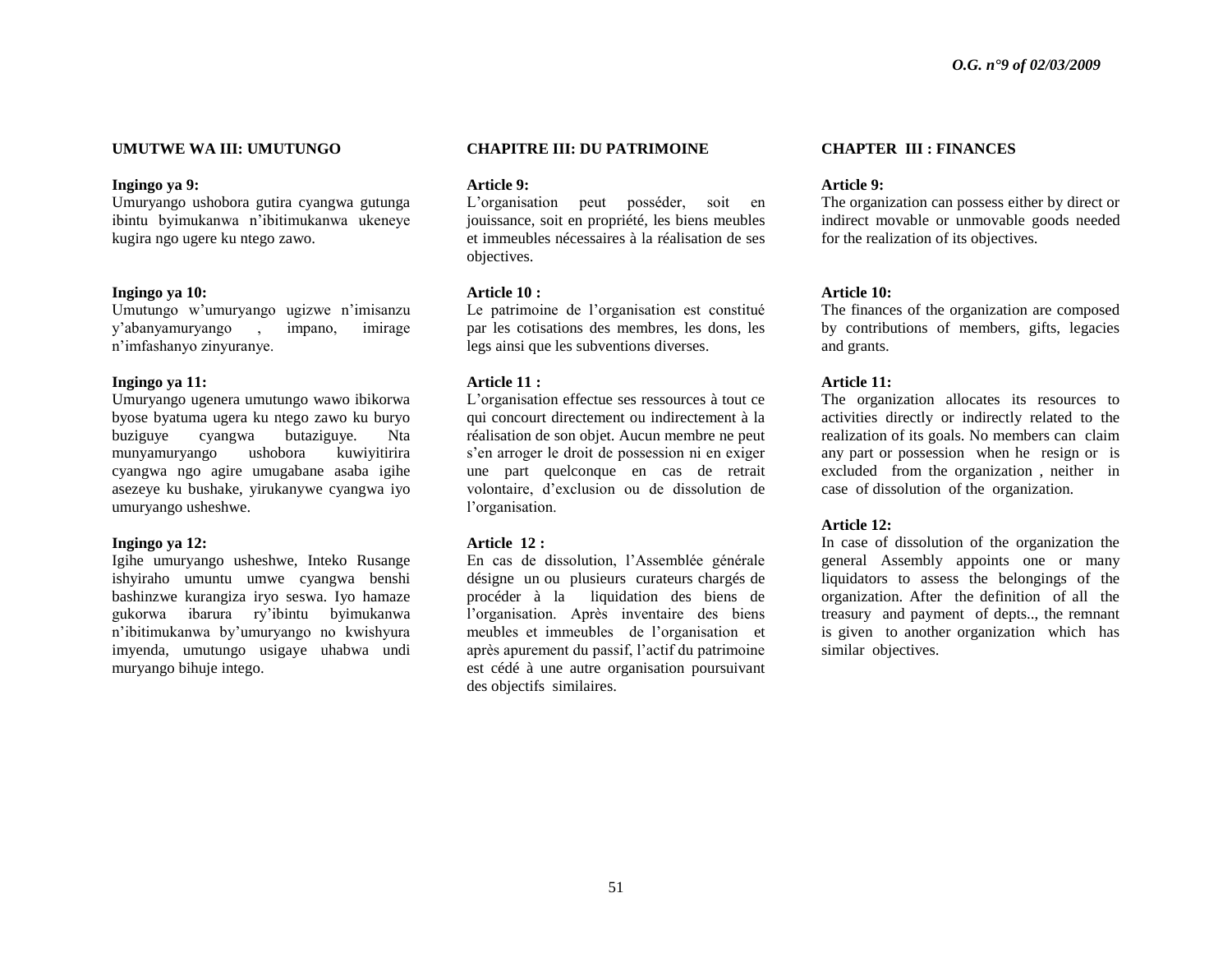### **UMUTWE WA IV: IBYEREKEYE INZEGO**

#### **Ingingo ya 13:**

Inteko rusange nirwo rwego rw"ikirenga rw"umuryango. Igizwe n"abanyamuryango nyakuri bose.

#### **IGICE CYA 1: INTEKO RUSANGE**

#### **Ingingo 14:**

Inteko rusange nirwo rwego rw"ikirenga rw"Umuryango. Igizwe n"abanyamuryango nyakuri bose.

#### **Ingingo ya 15:**

Inteko rusange ihamagarwa kandi Ikayoborwa n"Umuvugizi w"umuryango; Yaba adahari cyngwa atabonetse, bigakorwa n"Umuvugizi wungirije w"umuryango. Iyo Umuvugizi n"umwungirije badahari, batabonetse cyangwa banze, Inteko rusange itumizwa na 1/3 cy"abanyamuryango nyakuri. Icyo gihe, abagize inteko bitoramo perezida w"inama.

#### **Ingingo ya 16:**

Inteko rusange iterana rimwe mu mwaka mu nama zisanzwe. Inzandiko z"ubutumire zishyikirizwa abanyamuryango nibura mbere y"iminsi 30 zikubiyemo ibiri ku murongo w"ibyigwa, umunsi, itariki, isaha n"abantu,.

#### **CHAPITRE IV: DES ORGANES**

**Article 13:**

Les organes de l'organisation sont l"Assemblée générale, le Comite Exécutif et les Commissaires aux comptes.

#### **SECTION 1 : DE L"ASSEMBLEE GENERALE**

#### **Article 14 :**

L"Assemblée Générale est l"organe suprême de l"organisation. Elle est composée de tous les membres effectifs.

#### **Article 15 :**

L"Assemblée Générale est convoquée et présidée par le Représentant Légal de l"organisation ou en cas d"absence ou d"empêchement, par le représentant Légal suppléant. En cas d"absence, d"empêchement ou de défaillance simultanés du Représentant Légal et de son Suppléant, l"Assemblée Générale est convoquée par 1/3 des membres effectifs. Pour la circonstance, l"Assemblée élit en son sein un Président de la session.

#### **Article 16 :**

L"Assemblée Générale se réunit une fois par an en sessions ordinaires. Les invitations contenant l"ordre du jour, la date, l"heure et le lieu, sont remises aux membres au moins 30 jours avant la réunion.

#### **CHAPTER IV : THE STRUCTURE**

#### **Article 13:**

The structure of the organization is composed of the General Assembly, the Executive Committee and the finance Commissioners.

#### **SECTION 1: THE GENERAL ASSEMBLY**

#### **Article 14:**

The General Assembly is the highest organ of the organization. It comprises all the ordinary members.

#### **Article15:**

Convened and chaired by the Legal Representative of the organization or, during his absence by the deputy Legal Representative. In case of absence, unavailability or failure of both the Legal and the Deputy Legal Representative, the General Assembly is convened by 1/3 of ordinary members. Participants in such meeting elect a Chairperson among themselves.

#### **Article 16:**

The General assembly once a year in ordinary session. Invitations are sent to members 30 days before the meeting and contain the agenda, the date, time and venue of the meeting.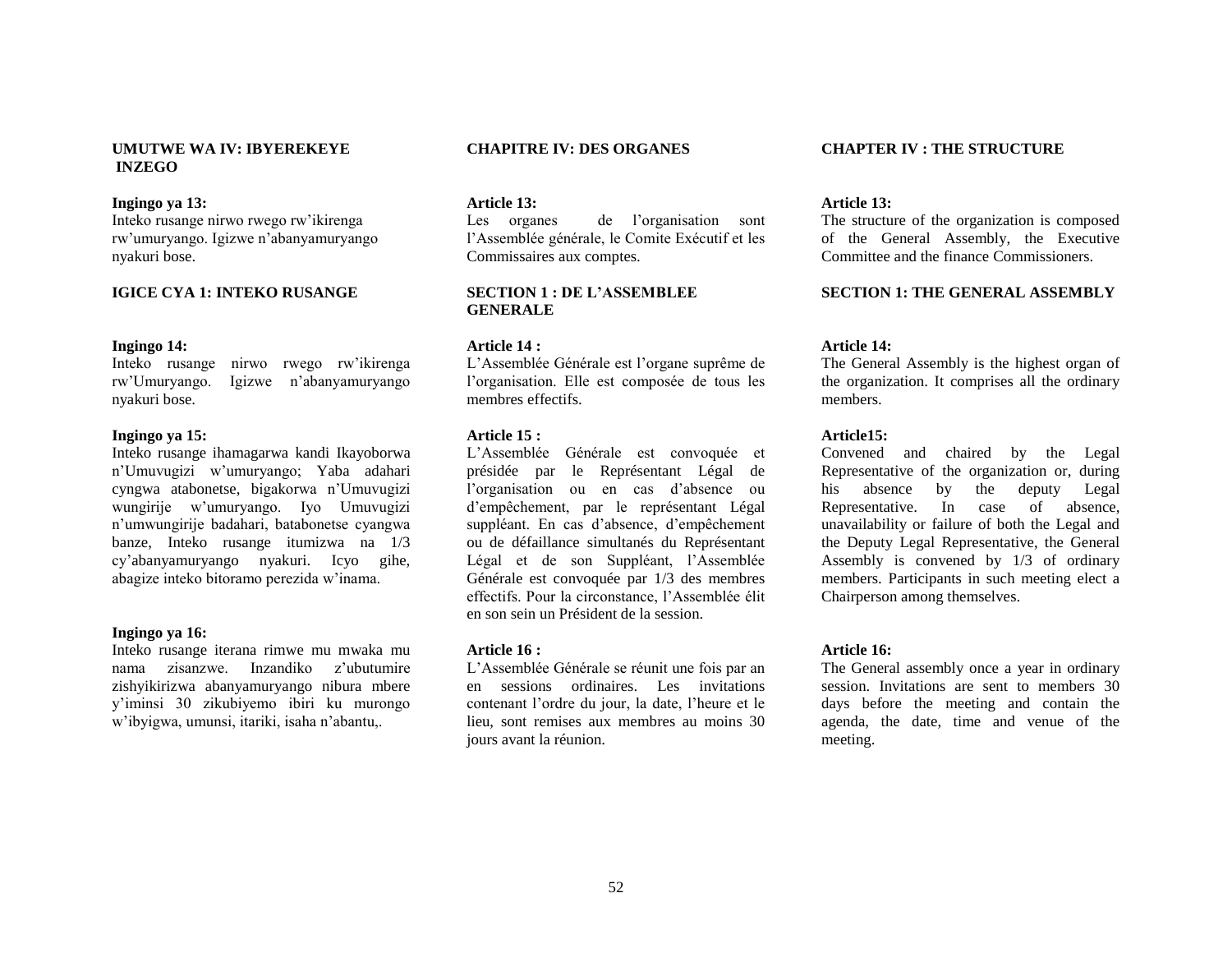#### **Ingingo ya 17:**

Inteko rusange iterana kandi igafata ibyemezo iyo 2/3 by"abanyamuryango nyakuri bahari. Iyo uwo mubare utuzuye, indi nama itumizwa mu minsi 15. Icyo gihe, inteko rusange iraterana kandi igafata ibyemezo bifite agaciro uko umubare w"abahari waba ungana kose.

#### **Ingingo ya 18:**

Inteko rusange idaasanzwe iterana buri gihe iyo bibaye ngombwa. Ihamagazwa kandi ikayoborwa mu buryo bumwe nk"ubw"Inteko Rusange isanzwe. Icyakora, igihe cyo kuyitumira gishobora kumanurwa ku minsi 7 iyo hari ikibazo cyihutirwa cyane. Icyo gihe, impaka zigibwaho gusa ku kibazo cyateganijwe mu butumire.

#### **Ingingo ya 19:**

Uretse ibiteganywa ukundi n"itegeko ryerekeye imiryango idaharanira inyungu kimwe n"aya mategeko shingiro, ibyemezo by"Inteko rusange bifatwa hakurikijwe ubwiganze busesuye bw"amajwi. Iyo amajwi angana, irya Perezida rigira uburemere bw"abiri.

#### **Article 17:**

L"Assemblée Generali siège et délibère valablement lorsque les 2/3 de membres effectifs sont présents. Si ce quorum n"est pas atteint, une nouvelle convocation est lancée dans un délai de 15 jours. A cette échéance, l"Assemblée Generali siège et délibère valablement quel que soit nombre de participants.

#### **Article 18 :**

L"Assemblée Générale extraordinaire se tient autant de fois que de besoin. Les modalités de sa convocation et de sa présidence sont les mêmes que celles de l"Assemblée Générale ordinaire. Toute fois, les délais de sa convocation peuvent être réduits à 7 jours en cas d"extrême urgence. Dans ce cas, les débats ne portent que sur la question inscrite à l"ordre du jour de l"invitation uniquement.

#### **Article 19 :**

Sauf pour les cas expressément prévus par la loi relative aux organisations sans but lucratif et par les présents statuts, les décisions de l"Assemblée Générale sont prises à la majorité absolue de voix. En cas de partie de voix, celle du Président compte double.

#### **Article17:**

The General Assembly makes valid decisions when the 2/3 of ordinary members are present. If that numbers is not reached, another meeting is convened within 15 days. At that meeting is General Assembly makes valid decisions despite any number of participants.

#### **Article 18:**

An extraordinary meeting of the General Assembly can be held any time of necessity. The procedures for invitations and running are the same as ordinary meeting. However, the period of invitation can be reduced case, days in case of emergency. In that case, discussions only focus on the issue on the agenda.

#### **Article 19:**

Except for cases written in the law governing non profit making organization or in these statutes, decisions of general Assembly are made by simple majority. In case of equal votes, the President"s side counts double.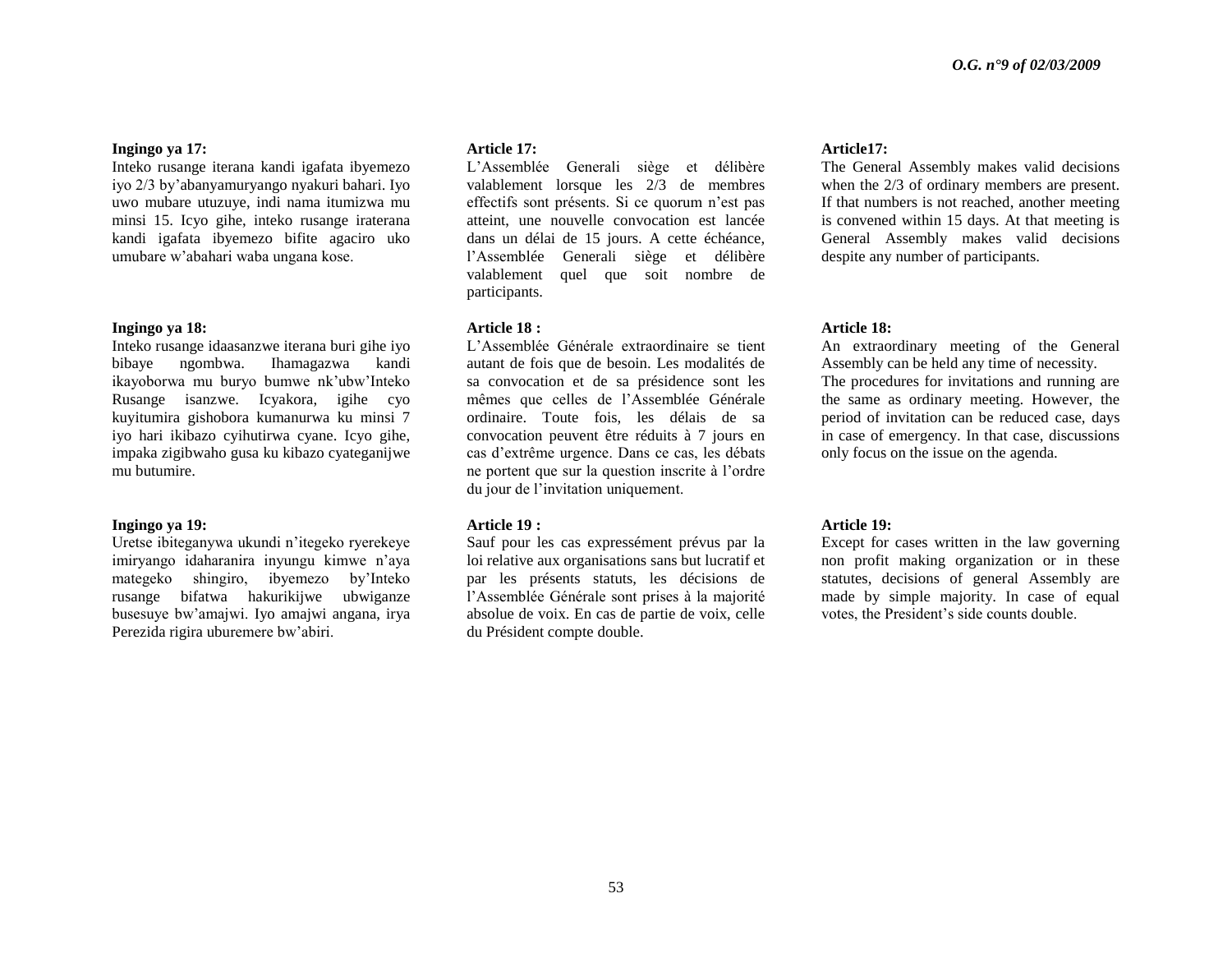**Ingingo ya 20** Inteko Rusange ifite ububasha bukurikira:

Kwemeza no guhindura amategeko agenga umuryango n"amabwiriza mbonezamikorere; Gutora abagize komite Nyobozi n"abagenzuzi b"Imari; Kwemeza ibyo umuryango uzakora; Kwemerera, guhagarika no kwirukana umunyamuryango; Kwemeza buri mwaka imicungire y"imari;

Kwemera impano n"indagano;

Gusesa umuryango.

#### **Article 20:**

L"Assemblée Générale est dote des pouvoirs ciaprès:

Adopter et modifier les statuts de l"organisation et le règlement d"ordre intérieur ; Nommer et révoquer les membres du comite Exécutif et les commissaires aux comptes Déterminer les activités de l'organisation ; Admettre, suspendre et exclure un membre ; Approuver les comptes annuels ; les dons et legs ;

Dissoudre l'organisation.

### **Article 20:**

The General Assembly has the power

To approve and modify organization statutes and internal regulations, To appoint and dismiss members of the Management Board and Commissioners, To approve the organization"s program, To accept or suspend or excluding a new member, To approve the annual accounts, Gifts and legacies, To dissolve the organization.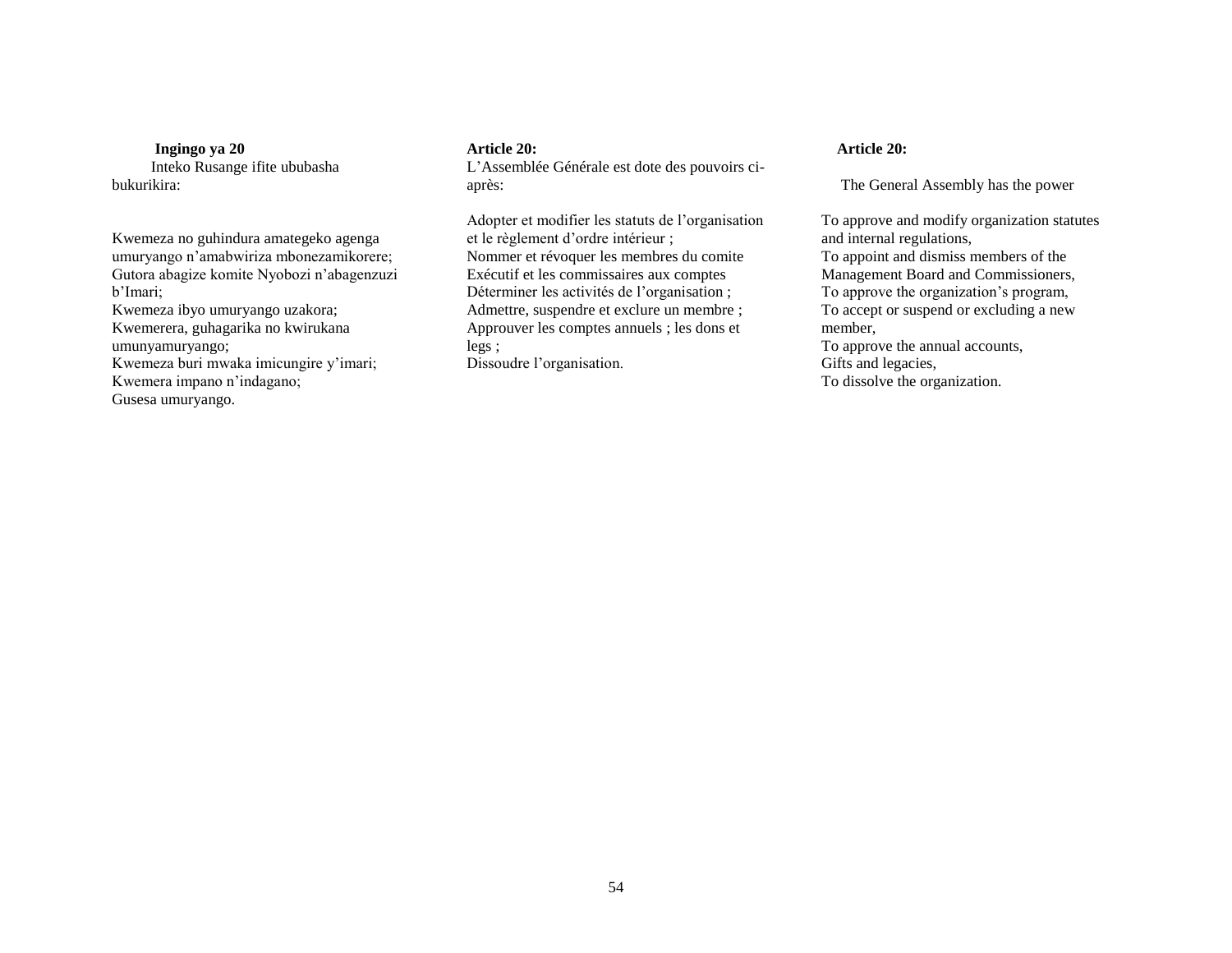#### **GICE CYA 2: KOMITE NYOBOZI. Ingingo ya 21:**

Komite Nyobozi ni urwego rw"ubuyobozi n"icungamutungo by"Umuryango. Rugizwe na Perzida ari nawe Umuvugizi, Visi Perezida ari nawe Umuvugizi wungirije, Umubitsi n"Umwanditsi, n"Umujyanama umwe. Batorwa imyaka itatu yongerwa.

#### **Ingino ya 22:**

Komite Nyobozi iterana igihe cyose bibaye ngombwa, ariko byanze bikunze kabiri mu mwaka, ihamagawe kandi iyobowe na Perezida wayo; yaba adahari cyangwa atabonetse, bigakorwa na Visi-Perezida wayo. Iterana iyo hari 2/3 by'abayigize.

Ibyemezo byayo bifatwa mu bwumvikane.

#### **Ingingo ya 23:**

Komite Nyobozi ifite ububasha bwo:

Guhuza ibikorwa byose by"umuryango, kandi itanga raporo mu Nteko Rusange y"imirimo yakozwe, gushyira mu bikorwa ibyemezo n"ibyifuzo by"Inteko rusange;

Kwita ku micungire ya buri munsi y"umuryango; gukora raporo y"ibyakozwe mu mwaka urangiye; gutegura ingengo y"imari igomba gushyikirizwa Komite Nyobozi n"Inteko Rusange; gushyikiriza izo nzego ingingo z"amategeko n"amabwiriza ngengamikorere zigomba guhindurwa; gutegura inama z"inteko rusange, kugira imishyikirano n"indi miryango igamije ubutwererane no gushaka inkunga mu bagiarneza, gusaba ishyirwaho n"isezererwa ry"abakozi bo mu nzego zinyuranye z"umuryango

#### **SECTION 2: DU COMITE EXECUTIF Article 21:**

Le Comite Exécutif est l"organe administrative et de gestion de l"organisation. Ses membres sont :Le Président qui est aussi Représentant Légal, le Vice Président qui est aussi Représentant légal suppléant, le trésorier, le Secrétaire et un Conseiller. Ils sont élus pour un mandant de cinq ans renouvelables.

#### **Article 22 :**

Le Comite exécutif se réunit autant de fois que de besoin, mais obligatoirement deux fois par an, sur convocation et sous la présidence de son Président ou à défaut, du Représentant Légal. Il siège lorsque les 2/3 des membres sont présents. Ses décisions se prennent par consensus.

#### **Article 23 :**

Le Comite Exécutif est chargé de : assurer la gestion journalière des activités de l"organisation et rendre compte à l"Assemblée Générale, mettre en exécution les décisions et les recommandations de l"Assemblée générale, s"occuper de la gestion quotidienne de l'organisation ; rédiger le rapport annuel d"activités ; élaborer les prévisions budgétaires à soumettre au Comite exécutif et à l"Assemblée Générale, proposer les modifications aux statuts et au règlement d"ordre intérieur, préparer les sessions de l"Assemblée Générale, négocier les accords de coopération et de financement avec des partenaires, proposer les recrutements, les nominations et révocations du personnel de divers services de l"organisation.

#### **SECTION 2 : THE EXECUTIVE COMMITTEE Article 21:**

The executive Committee is the administration and management organ. It is composed of the President who is also Legal Representative, the Vice President who is also Deputy Legal Representative, the Treasurer, the Secretary and one Advisor. The are elected for a period of five years renewable.

#### **Article 22:**

The executive Committee meets any time of necessity, but not less than twice a year; it is convened and chaired by the President or, in case of unavailability, by the Legal Representative. It makes valid decisions when the 2/3 of its members are present. The decisions are through consensus.

#### **Article 23;**

The executive Committees responsible for:

The daily management of all the activities of the organization accountable to the general assembly, the implementation of decisions and recommendations of the general Assembly, the daily management of the organization, reporting of the previous year, drawing. Provisionary budget for the coming to be submitted to the Executive Committee and the General Assembly, proposing changes of the statutes and internal regulations, preparing meetings of the General Assembly, enunciating cooperation and financial protocols with partners, proposing recruitment and appointment or dismissal of staff members in different departments of the organization.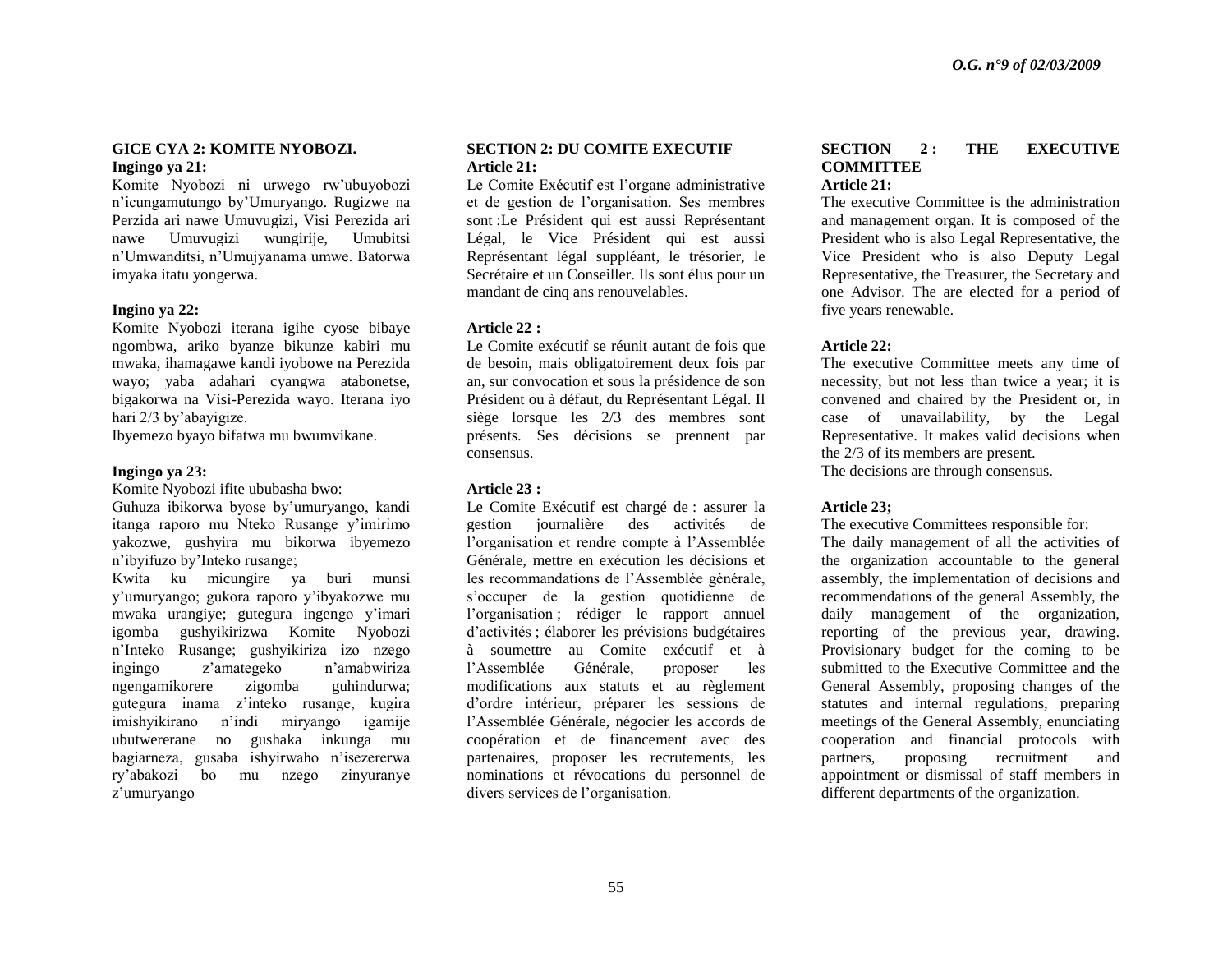#### **IGICE CYA 3: UBUGENZUZI BW"IMARI**

#### **Ingingo ya 24:**

Abagenzuzi bafite inshingano zo kugenzura buri gihe imicungire y"imari n"indi mitungo y"umuryango no kuyikorera raporo. Bafite uburenganzira bwo kureba mu bitabo n"inyandiko z"ibaruramari by"umuryango ariko batabijyanye hanze y"ubukiko. Batanga raporo zabo mu Nteko Rusange.

#### **UMUTWE WA V: GUHINDURA AMATEGEKO N"ISESWA RY"UMURYANGO**

#### **Ingingo ya 25:**

Aya mategeko ashobora guhindrwa byemejwe n"Inteko Rusange ku bwiganze busesuye bw"amajwi, bisabwe na Komite Nyobozi cyangwa bisabwe na ½ cy"abanyamuryango nyakuri.

#### **Ingingo ya 26 :**

Byemejwe ku bwiganze bwa 2/3 by"amajwi, Inteko Rusange ishobora gusesa umuryango, kuwufatanya n"undi muryanfo cyangwa kuwomeka ku wundi muryango bihuje intego.

#### **Intego ya 27:**

Uburyo aya mategeko shingiro azubahirizwa kimwe n"ibindi bidateganijwe nayo bizasobanurwa ku buryo burambuye mu mabwiriza ngengamikorere y"umuryango yemejwe n"Intego Rusange ku bwiganze busesuye bw"amajwi.

### **SECTION 3: DU COMMISSARIAT AUX COMPTES**

### **Article 24:**

Les Commissaires aux comptes ayant pour mission de contrôle en tout temps la gestion des finances et autre patrimoine de l"organisation et lui en faire rapports. Ils ont accès, sans les déplacer, aux livres et aux écritures comptables de l"organisation. Ils rendent des comptes à l"Assemblée Générale.

#### **CHAPITRE V : MODIFICATION DES STATUTS ET DISSOLUTION DE L"ORGANISATION.**

#### **Article 25 :**

Les présents statuts peuvent faire objet de modifications sur décision de l"Assemblée Générale prise à la majorité absolue de voix, soit sur proposition du Comite exécutif, soit à la demande de la ½ des membres effectifs.

#### **Article 26 :**

Sur décision de la majorité de 2/3 des voix, l"Assemblée Générale peut prononcer la dissolution de l"organisation, sa fusion avec une autre organisation ou son affiliation à toute autre organisation poursuivant un but analogue.

#### **Article 27 :**

Les modalités d'exécution des présents statuts et tout ce qui n"y est pas prévu seront détermines dans un règlement d"ordre intérieur de l"organisation adopte par l"Assemblée Générale à la majorité absolue des voix.

#### **SECTION 23 : COMMISSIONERS**

#### **Article 24:**

The commissioners are mandated to monitor regularly the use of funds and other assets of the organization and report back to the same organ. The have access to all financial and accounts documents, without taking them out of office. They are accountable to the General Assembly.

#### **CHAPTER V: CHANGING THE STATUTES AND DISSOLVING THE ORGANISATION.**

#### **Article 25:**

These statutes can be modified under decision of the General Assembly by simple majority, either through proposition by the executive Committee, or through a request from ½ of ordinary members.

#### **Article 26:**

By a decision of 2/3 majority vote, the General Assembly can proclaim the dissolution of the organization, is affiliation with another organization or inclusion into another organization having a similar goal.

#### **Article 27:**

The procedures for implantation of these statutes and other matters not mention here are defined in the internal regulations of the organization approved by the General Assembly on simple majority of votes.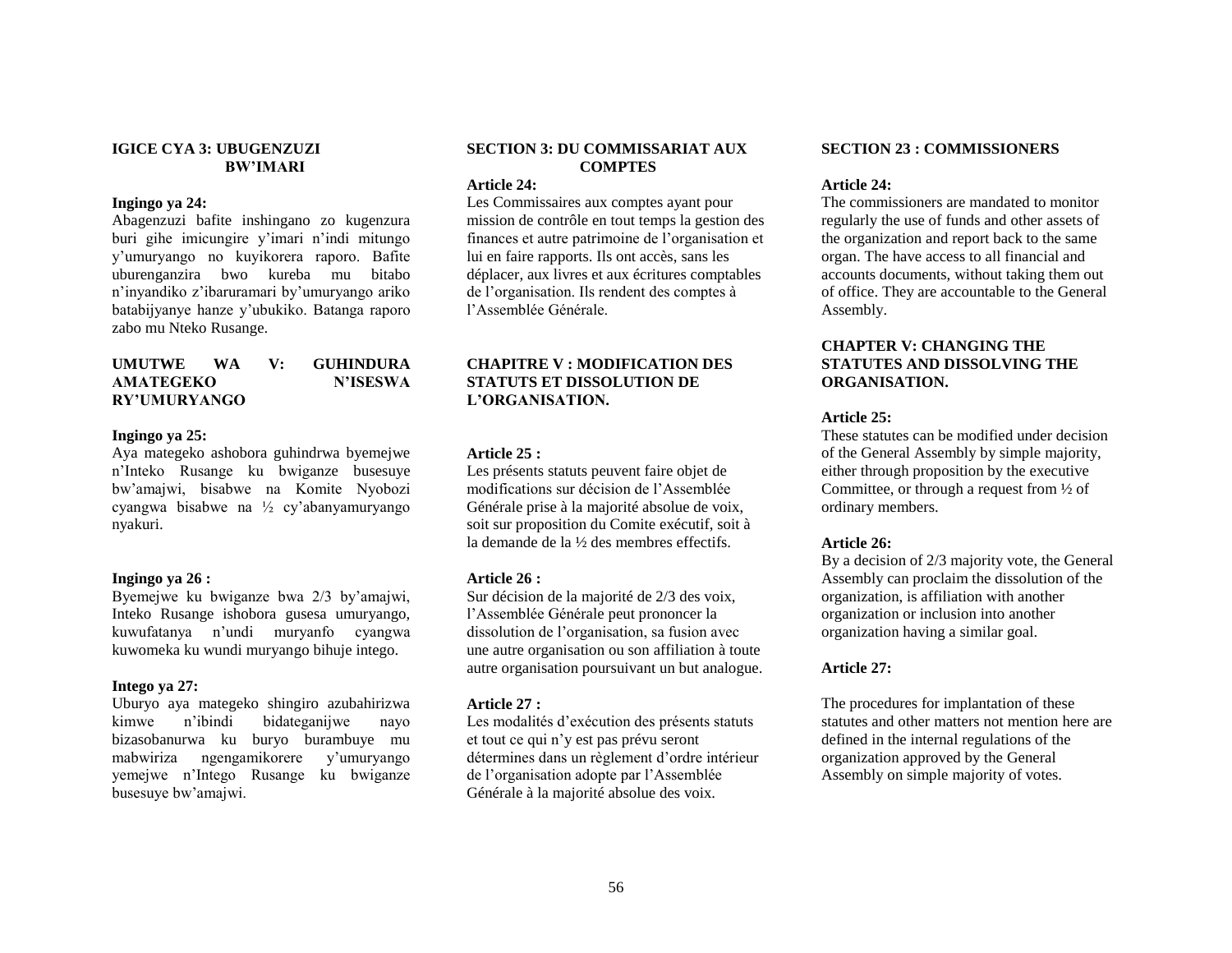#### **Ingingo ya 28:**

Aya mateegko yemejwe kandi ashyizweho umukono n"abashinzwe umuryango, amazina n"imyirondoro yabo, biri ku mugereka wayo.

Bikorewe I Kigali, kuwa 12 Mutarama 2008

**Dr Laurent MBANDA (sé) Perezida n"Umuvugizi**

**Dr Samuel RUGAMBAGE (sé)**

**Visi Perezida n"Umuvugizi wungirije**

#### **Article 28:**

Les présents statuts sont approuvé et adoptés par les membres fondateurs de l"organisation dont les noms et leurs identités sont repris en annexe.

Fait à Kigali, le 12 Janvier 2008-12-06

**Dr Laurent MBANDA (sé) Président et Représentant Légal**

**Dr Samuel RUGAMABGE (sé) Vice Président et Représentant Légal Suppléant**

#### **Article 28:**

These statutes are approved and accepted by the founder members of the organization whose names are shown on an attached list.

Done at Kigali, on  $12<sup>th</sup>$  January 2008

**Dr Laurent MBANDA (sé) President and Legal representative**

**Dr Samuel RUGAMBAGE (sé) Vice President and Deputy Legal Representative**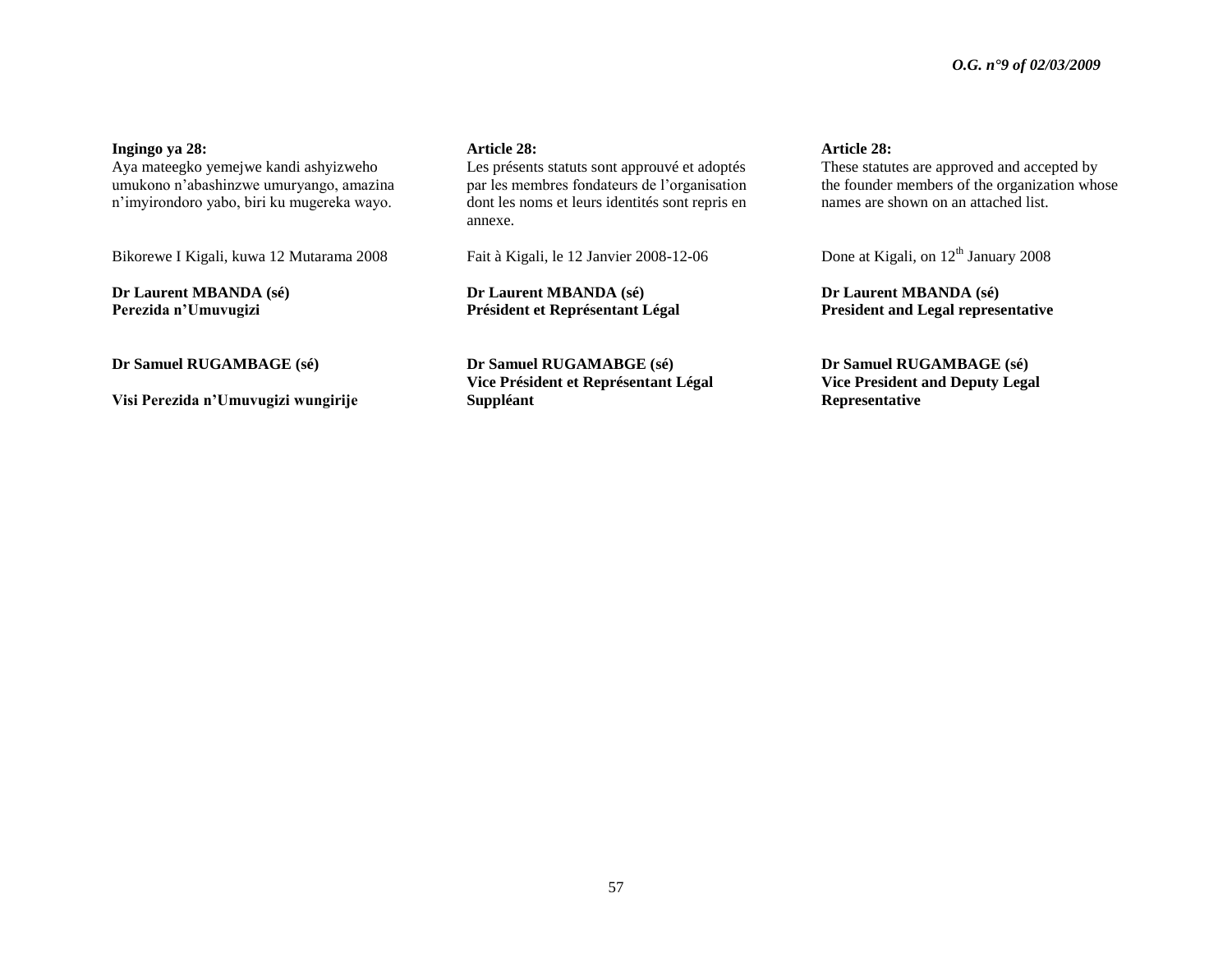## **SOCIETE C.P. RWANDICOM S.A.R.L.**

## **STATUTS**

Entre les soussignés :

- 1. Monsieur DUSHIMIMANA Alphonse, résidant à Kigali
- 2. Madame MUDAHOGORA Flora, résidant à Kigali
- 2. Monsieur RUKUNDO Eric, résidant à Kigali

Il a été convenu ce qui suit :

### **CHAPITRE PREMIER : DENOMINATION – SIEGE SOCIAL – OBJET - DUREE**

### **Article premier**

Il est constitué entre les soussignés, une société à responsabilité limitée régie par les lois en vigueur au Rwanda et par les présents

statuts, dénommée **SOCIETE C.P. RWANDICOM S.A.R.L.**

### **Article 2**

Le siège social est fixé à Kigali, District de Nyarugenge, dans la Ville de Kigali où tous les actes doivent être notifiés. Le siège social pourra être transféré en toute autre localité de la République Rwandaise par décision de l"Assemblée Générale. La société peut avoir des succursales, agences ou représentations tant au Rwanda qu'à l'étranger.

### **Article 3**

La société a pour objet :

- Le comptoir pharmaceutique et autres diverses marchandises.

La société pourra accomplir toutes opérations généralement quelconque, financières, mobilières ou immobilières, se rapportant directement ou indirectement à son objet ou de nature à le favoriser ; elle pourra notamment s'intéresser à toute entreprise ayant un objet similaire, analogue ou connexe au sien ou simplement utile à la réalisation de tout ou partie de son objet social.

### **Article 4**

La société est créée pour une durée indéterminée prenant cours à la date d'immatriculation au registre de commerce. Elle peut être dissoute à tout moment par décision de l'assemblée générale.

### **CHAPITRE II : CAPITAL SOCIAL-PARTS SOCIALES**

### **Article 5**

Le capital social est fixé à la somme de cinq cent mille francs rwandais, répartis en 100 parts sociales de 5.000 frws chacune. Les parts sont intégralement souscrites et entièrement libérées comme suit :

- 1. Monsieur DUSHIMIMANA Alphonse, 60 parts sociales, soit 300.000 frws
- 2. Madame MUDAHOGORA Flora, 30 parts sociales, soit 150.000 frws
- 3. Monsieur RUKUNDO Eric, 10 pars sociales, soit 50.000frws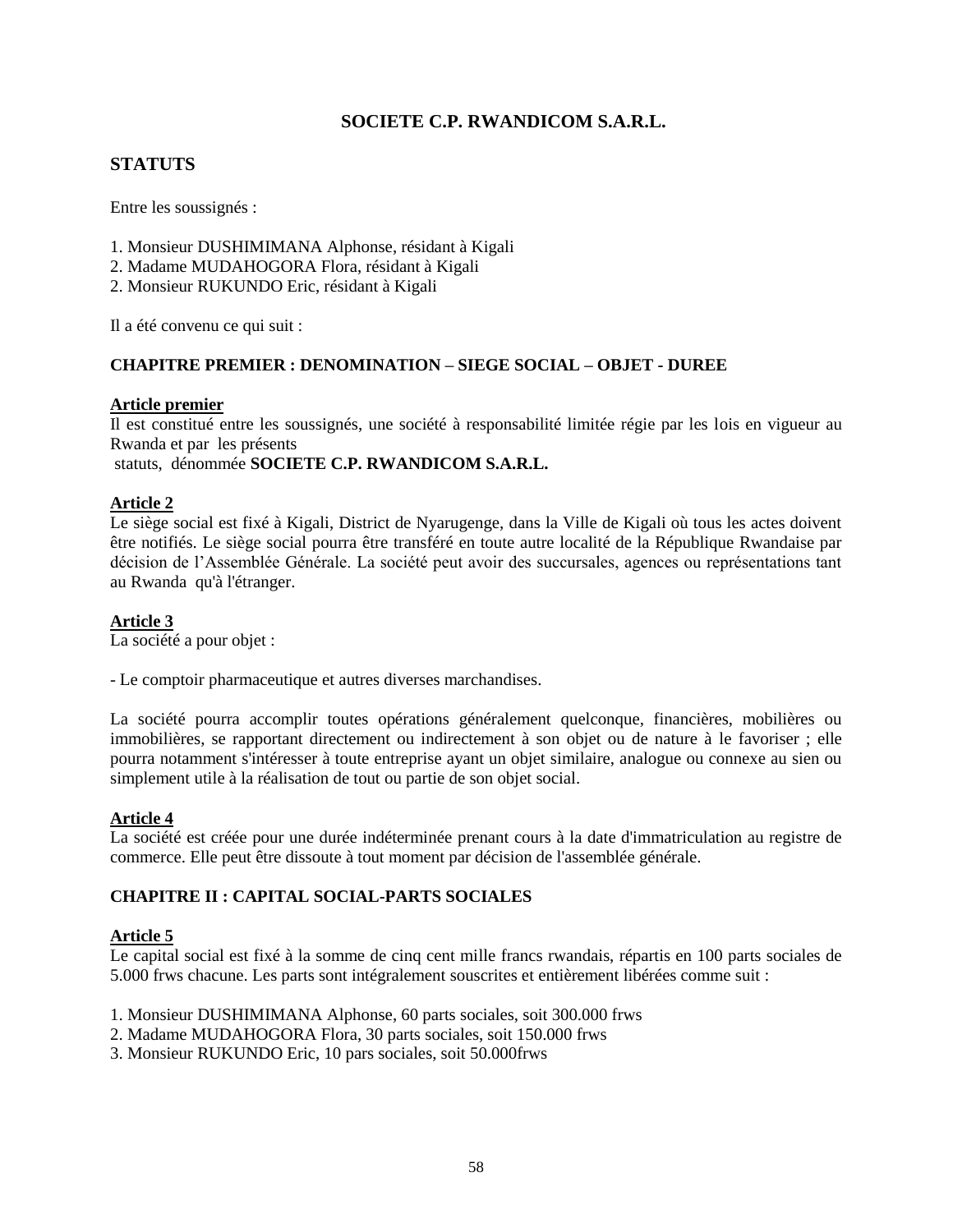## **Article 6**

Le capital social peut être augmenté ou réduit par décision de l'assemblée générale statuant dans les conditions requises pour la modification des statuts. En cas d'augmentation du capital, les associés disposent d'un droit de préférence pour la souscription de tout ou partie de ladite augmentation. Le cas échéant, l'assemblée générale décide de l'importance dudit droit de préférence ainsi que du délai dans lequel il devra être exercé et toutes autres modalités de son exercice.

### **Article 7**

Les associés ne sont responsables des engagements de la société que jusqu'à concurrence du montant de leurs parts souscrites.

### **Article 8**

Les parts sont nominatives. Il est tenu au siège social un registre des associés qui mentionne la désignation précise de chaque associé et le nombre de ses parts, les cessions des parts datées et signées par le cédant et le cessionnaire ou par leurs fondés de pouvoir, les transmissions à cause de mort et les attributions par suite de partage datées et signées par les bénéficiaires et le Directeur Général. Tout associé et tout tiers intéressé peut en prendre connaissance sans le déplacer.

### **Article 9**

Les parts sociales sont librement cessibles entre les associés. Toute cession ou transmission des parts sociales à d'autres personnes est subordonnée à l'agrément de l'assemblée générale, sauf si la cession ou transmission s'opère au profit du conjoint de l'associé cédant ou défunt ou de ses ascendants ou descendants en ligne directe.

### **CHAPITRE III : ADMINISTRATION – SURVEILLANCE**

### **Article 10**

La société est gérée et administrée par un Directeur Général, associé ou non, nommé par l'assemblée générale pour une durée de 3 ans renouvelable. Il est révocable par elle conformément à la loi.

### **Article 11**

Le Directeur Général a les pouvoirs les plus étendus pour gérer et administrer les biens et affaires de la société dans les limites de l'objet social. Tout ce qui n'est pas expressément réservé à l'assemblée générale par la loi ou par les statuts est de sa compétence.

Les actions en justice tant en demandant qu'en défendant, de même que tous recours judiciaires ou administratifs, sont intentés, formés ou soutenus au nom de la société poursuites et diligences du Directeur Général pouvant se substituer un mandataire de son choix.

### **Article 12**

Est nommé pour la première fois Directeur Général, Monsieur DUSHIMIMANA Alphonse pour une durée de 3 ans renouvelable.

### **Article 13**

Les opérations de la société sont contrôlées par les associés eux-mêmes. Ils jouissent du libre accès aux archives de la société et peuvent vérifier sans les déplacer, tous les documents comptables.

### **CHAPITRE IV : ASSEMBLEE GENERALE**

### **Article 14**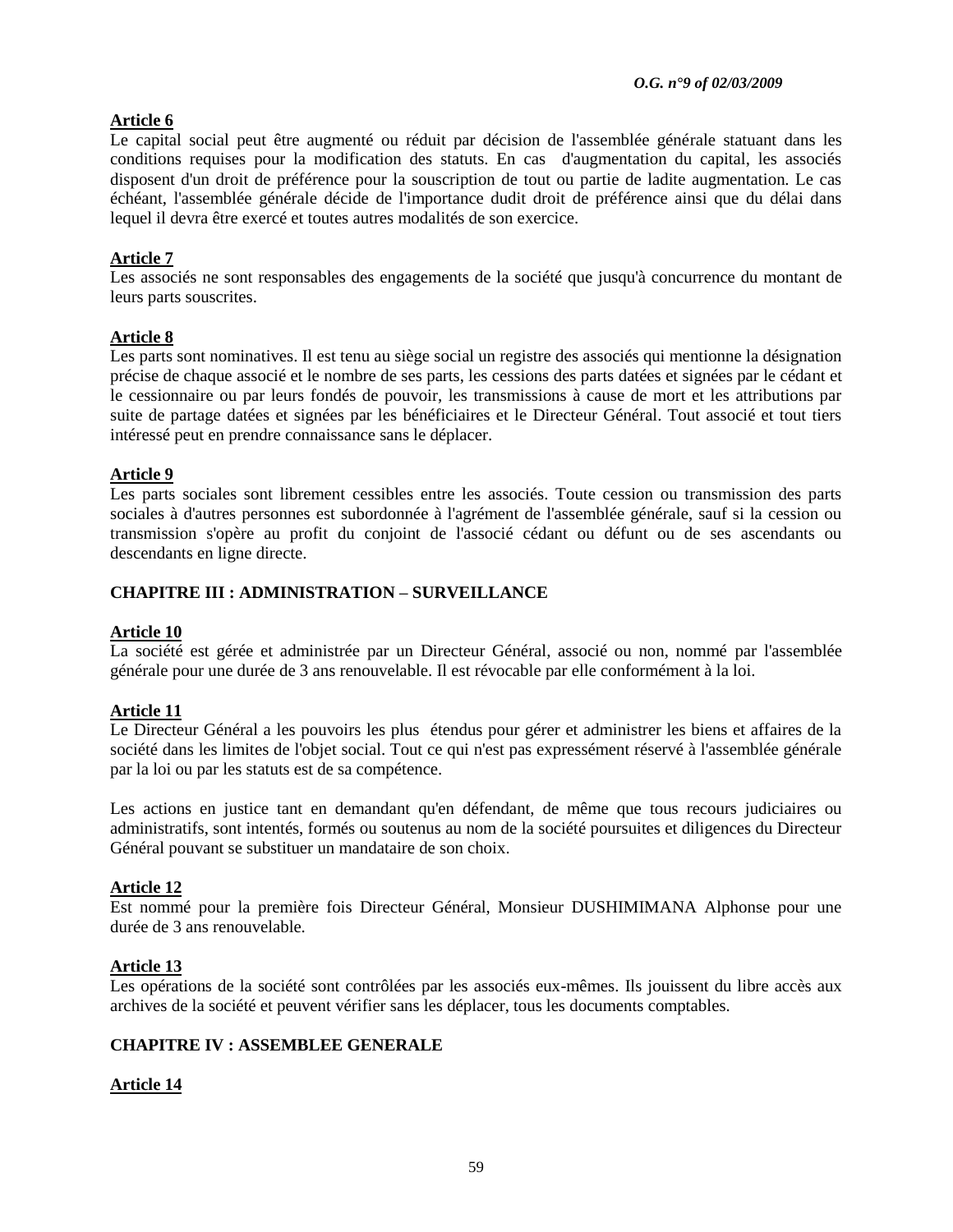L'assemblée générale régulièrement constituée représente l'universalité des associés. Les délibérations, prises conformément à la loi et aux statuts, obligent tous les associés, même les absents, les dissidents ou les incapables.

### **Article 15**

L'assemblée générale ordinaire se tient deux fois par an, dans la première quinzaine du mois de mars et dans la première quinzaine du mois de septembre. Des assemblées extraordinaires se tiennent chaque fois que l'intérêt de la société l'exige ou à la demande de l'un des associés.

### **Article 16**

Les résolutions se prennent à la majorité des parts sociales. Pour délibérer valablement l'assemblée générale doit réunir la majorité des parts sociales.

### **CHAPITRE V : BILAN-INVENTAIRE-REPARTITION DES BENEFICES**

### **Article 17**

L'exercice social commence le premier janvier pour se terminer le 31 décembre de chaque année. Toutefois le premier exercice commence le jour de l'immatriculation au registre de commerce pour expirer le 31 décembre suivant.

### **Article 18**

Il est établi à la fin de chaque exercice social, par les soins du Directeur Général, un inventaire général de l'actif et du passif, un compte de pertes et profits. La tenue de la comptabilité est journalière et à la fin d'un an d'exercice, le Directeur Général arrête la situation comptable qu'il présente à l'assemblée générale ordinaire pour information de la bonne marche de la société et l'approbation.

### **Article 19**

L"Assemblée Générale ordinaire statue sur l'adoption du bilan et les comptes des pertes et profits, elle se prononce après l'adoption du bilan par un vote spécial, sur décharge du Directeur Général.

### **Article 20**

Les bénéfices sont répartis entre les associés au prorata de leurs parts dans les limites et selon les modalités à fixer par l'assemblée générale qui peut affecter tout ou partie des bénéfices à telle réserve qu"elle estime nécessaire ou utile.

### **CHAPITRE VI : DISSOLUTION-LIQUIDATION**

### **Article 21**

En cas de perte du quart du capital, le Directeur Général doit convoquer une assemblée générale extraordinaire et lui soumettre les mesures de redressement de la société.

Si la perte atteint la moitié du capital, le Directeur Général est tenu de convoquer l'assemblée générale des associés à l'effet de décider s'il y a lieu de prononcer la dissolution de la société. La dissolution peut être décidée par les associés possédant la moitié des parts pour lesquelles il est pris part au vote.

### **Article 22**

En cas de dissolution, le solde bénéficiaire de la liquidation est partagé entre les associés suivant le nombre de leurs parts respectives, chaque part conférant un droit égal. Les pertes éventuelles sont supportées entre les associés dans la même proportion. Sans toutefois qu'un associé puisse être tenu d'effectuer un versement au delà de son apport en société.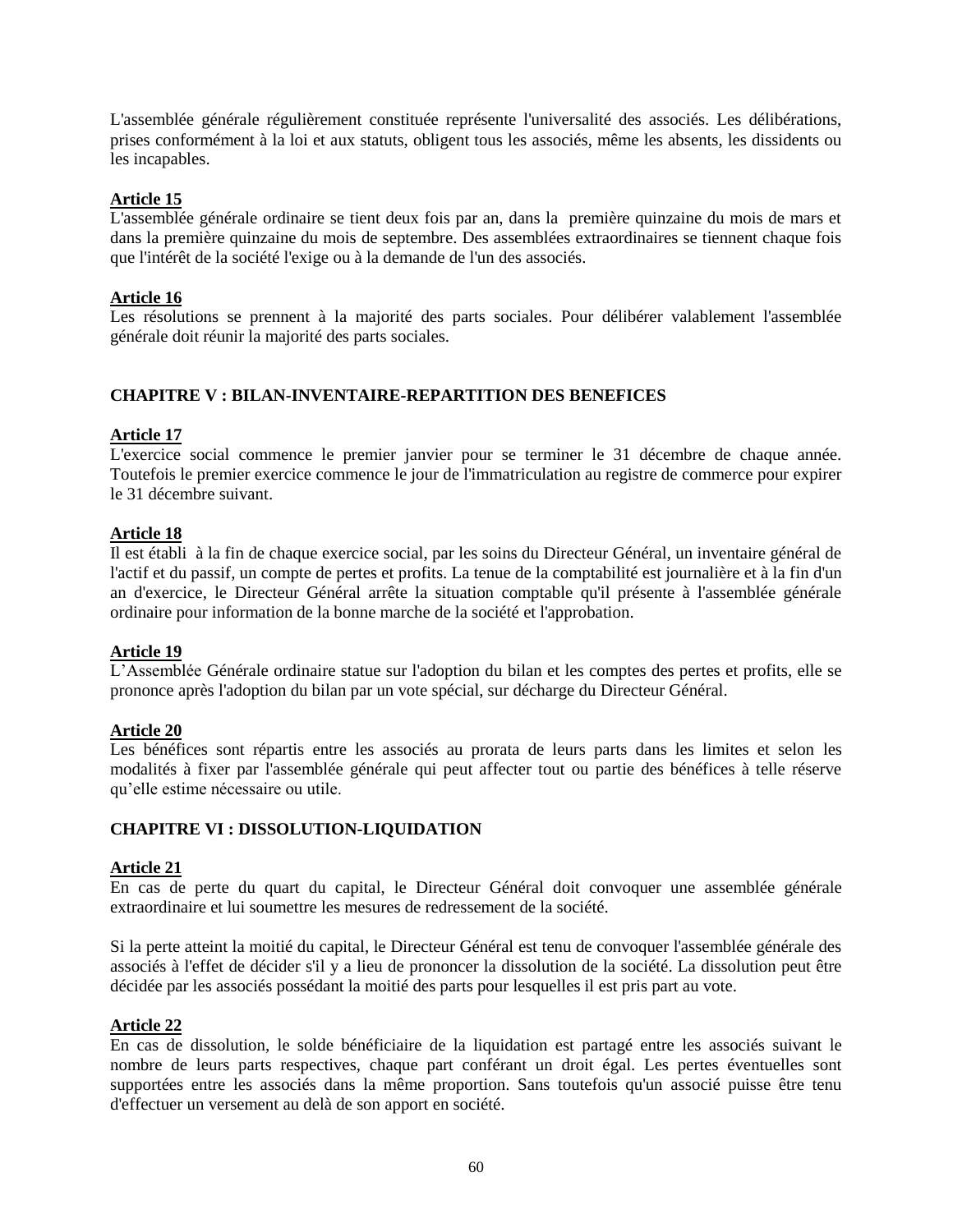### **CHAPITRE VII : DISPOSITIONS FINALES**

### **Article 23**

Pour l'exécution des présents statuts, les soussignés font élection de domicile au siège social de la société avec attributions de juridiction aux tribunaux du Rwanda.

### **Article 24**

Toute disposition légale à laquelle il n'est pas licitement dérogé par les présents statuts y est réputée inscrite, et toute clause des présents statuts qui serait contraire à une disposition impérative de la loi est réputée non écrite.

### **Article 25**

Les associés déclarent que les frais de constitution de la société s'élèvent à environ DEUX CENTS MILLE FRANCS RWANDAIS.

Fait à Kigali, le 19/09/2003

### **LES ASSOCIES**

1. Mr DUSHIMIMANA Alphonse (sé) 2. Mme MUDAHOGORA Flora (sé) 3. Mr RUKUNDO Eric (sé)

# **ACTE NOTARIE NUMERO VINGT QUATRE MILLE NEUF CENT QUATRE VINGT DIX NEUF, VOLUME CDXCIV**

L"an deux mille trois, le dix neuvième jour du mois de septembre ; Nous NDIBWAMI Alain, Notaire Officiel de l"Etat Rwandais, étant et résidant à Kigali, certifions que l'acte dont les clauses sont reproduites ci- avant Nous a été présenté par:

- 1. Monsieur DUSHIMIMANA Alphonse, résidant à Kigali
- 2. Madame MUDAHOGORA Flora, résidant à Kigali
- 2. Monsieur RUKUNDO Eric, résidant à Kigali

En présence de NKURUNZIZA Jean de Dieu et de NDAMUSHIMA Nicodème, témoins instrumentaires à ce requis et réunissant les conditions exigées par la loi.

Lecture du contenu de l'acte ayant été faite aux comparants et aux témoins, les comparants ont déclaré devant Nous et en présence desdits témoins que l'acte tel qu'il est rédigé renferme bien l"expression de leur volonté.

En foi de quoi, le présent acte a été signé par les comparants, les témoins et Nous, Notaire et revêtu du sceau de l'Office Notarial de Kigali.

# **LES COMPARANTS:**

1. Mr DUSHIMIMANA Alphonse (sé) 2. Mme MUDAHOGORA Flora (sé) 3. Mr RUKUNDO Eric (sé)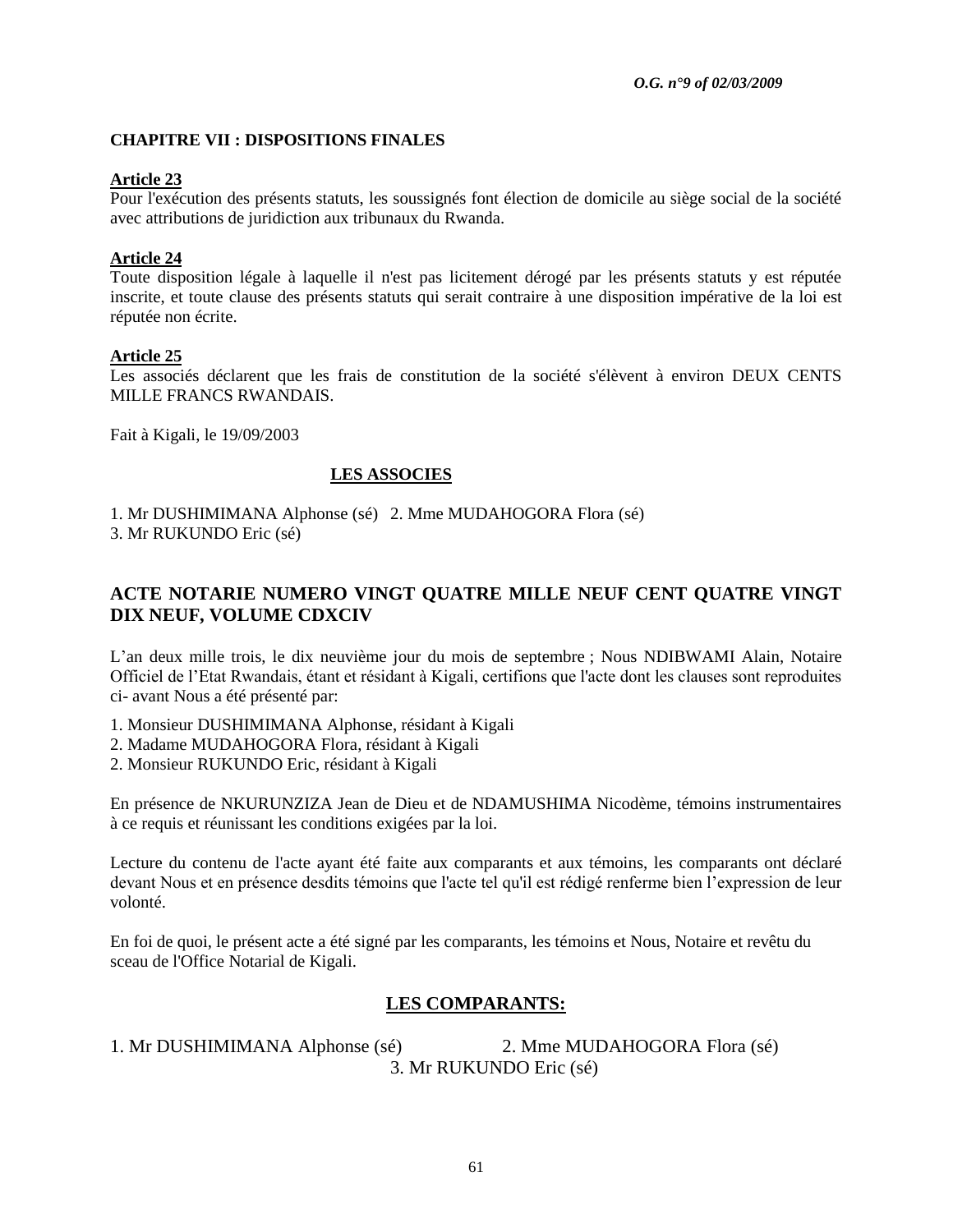### **LES TEMOINS**:

1. NKURUNZIZA Jean de Dieu (sé) 2. NDAMUSHIMA Nicodème (sé)

### **LE NOTAIRE**

NDIBWAMI Alain

(sé)

#### **DROITS PERCUS:**

Frais d'acte: Deux mille cinq cents francs rwandais, enregistré par Nous NDIBWAMI Alain, Notaire Officiel de l"Etat Rwandais, étant et résidant à Kigali, sous le numéro 24.999, Volume CDXCIV, dont coût deux mille cinq cents francs rwandais perçus suivant quittance n°0971070 du 19 septembre deux mille trois, délivrée par le Comptable Public de Kigali.

### **LE NOTAIRE**

NDIBWAMI Alain

(sé)

#### **FRAIS D'EXPEDITION:**

POUR EXPEDITION AUTHENTIQUE DONT COUT QUATRE MILLE FRANCS RWANDAIS, PERCUS POUR UNE EXPEDITION AUTHENTIQUE SUR LA MEME QUITTANCE.

### **LE NOTAIRE**

NDIBWAMI Alain  $(s\acute{e})$ 

### **A.S. N° 744**

Réçu en dépôt au bureau de l"Agence Nationale d"Enregistrement Commercial. le 15/01/2009 et inscrit au Registre ad hoc des actes de Société, sous le n° R.C.A 2414 / KIG, le dépôt de Statuts de la Société C.P. RWANDICOM SARL

### **Droits perçus:**

- Droits de dépôt :5000 frw
- Amande pour dépôt tardif :- frw
- Suivant quittance  $n^{\circ}$  338/09 du 15/01/2009

### **Le Registraire Général Eraste KABERA (sé)**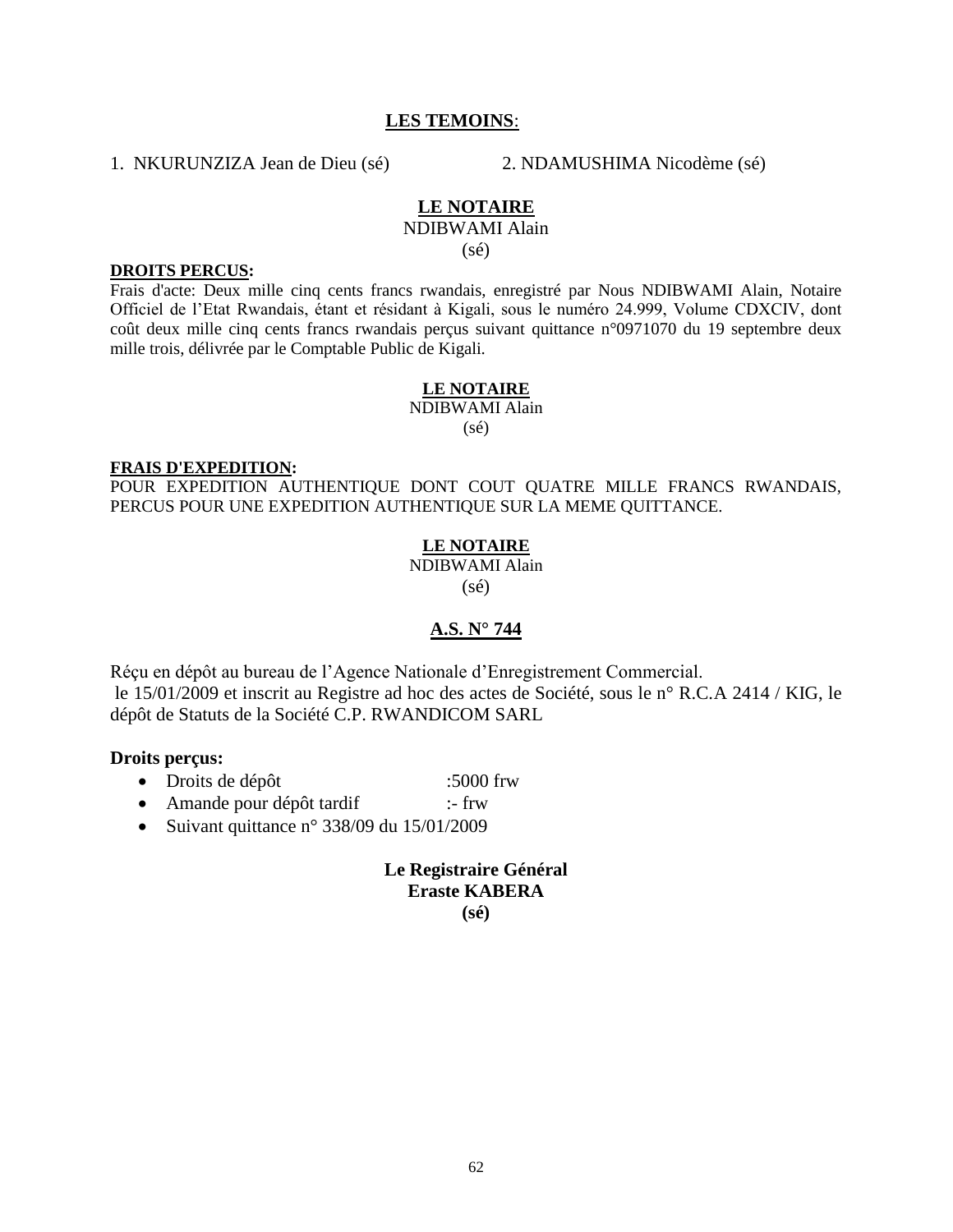# **GREAT LAKES MEDICAL CONSORTIUM LTD**

## **Memorandum and Articles of Association**

### **Amongst the undersigned;**

Dr. Boysier MUBALLE, a Ugandan, domiciled in Johannesburg, in the Republic of South Africa,

Dr. Emmanuel Musabeyezu, a Rwandan, domiciled in Kicukiro District, Kigali City in the Republic of Rwanda,

Mr. Oscar Kimanuka, a Rwandan, domiciled in Nyarugenge District, Kigali City in the Republic of Rwanda,

### AND

Dr. Stephenson Musiime, a Rwandan, domiciled in Kicukiro District, Kigali City in the Republic of Rwanda,

## **CHAPTER ONE**

Name, Head Office, Objectives, Duration of the Company.

**Article 1** A limited liability company to be known as GREAT LAKES MEDICAL CONSORTIUM LTD ( GLAMEC by acronym ) is hereby established. It shall be governed by the laws in force in Rwanda and by these articles of association.

**Article 2** The head office of the company shall be situated in Kigali, the capital city of the Republic of Rwanda, Kigali. It can have other branches elsewhere in the country or even abroad.

**Article 3** The objects for which the company is established are: -

To asses the population specialized care needs;

To set up a state-of-the-art specialized care facility;

To recruit well trained, reputed and committed health care providers in from the Great Lakes Region and beyond, complimented by visiting teams of specialists as need may arise;

To create a good working environment which is multidisciplinary and where specialists compliment each other;

To provide quality care to meet the health needs and expectations of the population;

To deal in any business in general as shall be determined by the shareholders of the Company, in as far as it shall not be illegal;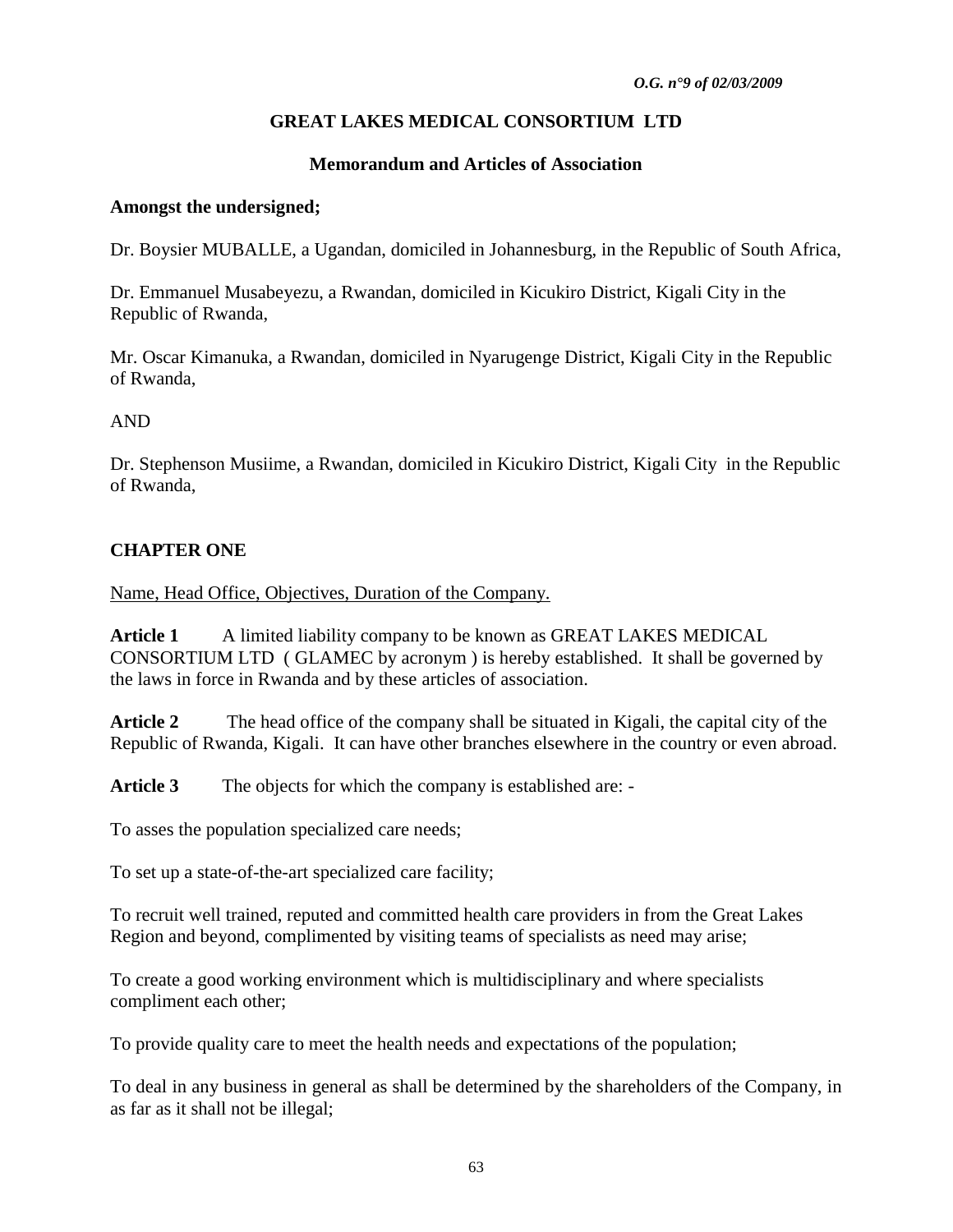To establish branches and agencies, locally or abroad and get into partnership, joint ventures or shareholding with others with similar goals or objectives as shall be determined from time to time by shareholders;

To invest and deal with the monies of the company not immediately required upon such securities and in such manner as may from time to time be determined;

To enter into any arrangements with any government or authorities (municipal, local or otherwise) or any corporation, companies or persons that may seem conducive to the company"s objects or any of them and to obtain from any Government authority, corporation or persons any charters, contracts, decrees, rights, privileges and concessions which the company may think desirable and carry out, exercise and comply with any such charter, contracts, decrees, rights, privileges and concessions and to present and advocate the view and policies of the company to governments and other authorities,

Article 4: The duration of the company is not determined. The company will start operating from the date it will be registered in the commercial register.

## **CHAPTER TWO: The share capital of the company**

**Article 5** The share capital of the company is 1.000.000 Frw (one million Rwandan francs) divided into 1000 shares of a value of 1000 Frw each with power for the company to increase or reduce the said capital and to issue any of its said capital with or without any preference, priority or special privileges or subject to any postponement of rights or to any conditions or restrictions and so that unless the conditions of issue of shares whether declared to be preference or otherwise shall be subject to be power herein contained.

We the several persons whose names, postal addresses and descriptions are hereunto subscribed are desirous of being formed into a company in pursuance of this memorandum of association respectively agree to take the number of shares in the capital set opposite our respective names.

The share capital has been guaranteed and contributed in the following manner:

Dr. Boysier Muballe: 300 shares equivalent to 300,000 Frw,

Dr. Emmanuel Musabeyezu: 300 shares equivalent to 300,000 Frw,

Mr. Oscar Kimanuka: 100 shares equivalent to 100,000 Frw,

AND

Dr. Stephenson Musiime: 300 shares equivalent to 300,000 Frw,

Article 6 A register for the shareholders shall be kept at the head office of the company, and includes the following;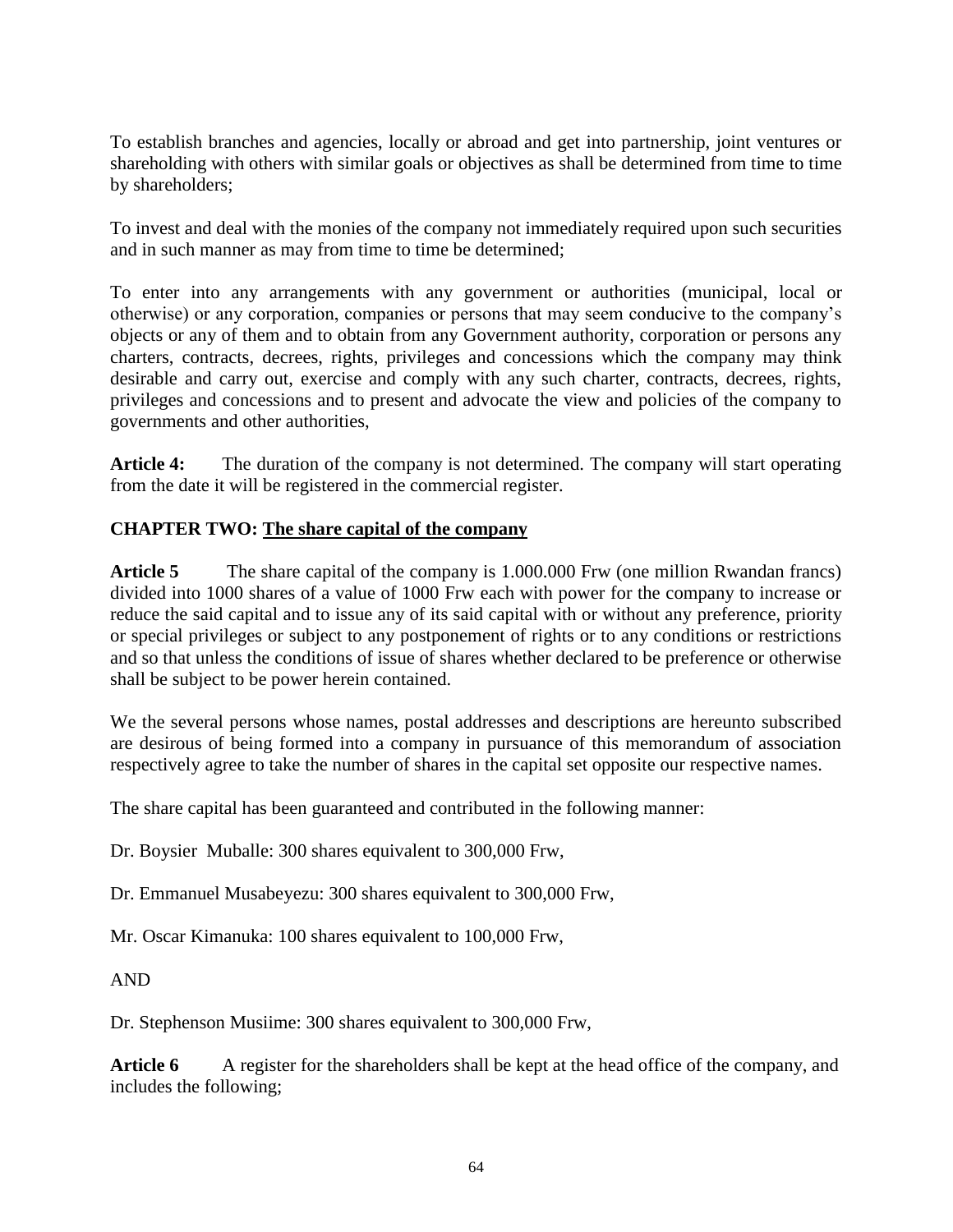The description of each shareholder,

The number of shares owned by each shareholder,

The contributed capital,

The issuance of shares, showing the signature of the issuer and that of the receiver of the share, or the General Manager"s signature or that of his/her representative,

The issuance of shares as a result of the death or distribution of the share(s) amongst the survivors, including date, signature of the General Manager and those of the new shareholders or the signatures of their representatives.

Article 7 Each shareholder's liability does not exceed the amount contributed by him to the company. Each share gives equal rights in the management of the company and in sharing of profits and outcomes from liquidation.

**Article 8** The shares in the company can be given to one of the shareholders in the following manner: concerning issuance of shares or inheritance of the deceased"s shares the owner has to first obtain permission from his/her shareholders. The issuance or inheritance were done, and to be signed by the issuer and the receiver. The issuance and succession of shares obtains value in the company and its members starting on the date on which they were written in the company register.

**Article 9** When one of the company members dies, his/her relatives mentioned in the will continue with the company, failure of which, his successors nominates the ones to inherit the deceased's shares in the company. In that case, the successors also have to obtain permission as stipulated in article 8 of these articles of association, failing which the deceased"s shares are bought by the company.

Article 10 Any party to this agreement proposing to transfer any shares shall give a six months notice in writing to the other parties, or get other party to buy his shares. The transfer notice shall specify the number of shares the transferor proposes to transfer. The initial parties to this agreement shall have priority over any other party to purchase such shares.

**Article 11** Each shareholder has to obtain a Share Certificate issued by the Management of the Company as proof of share contribution.

# **CHAPTER THREE: Administration, Control, Management**

**Article 12** The administration of the company will be run by the General Manager, elected by the shareholders for a term of three years. That term is renewable. He/she can be removed from office any time the share holders deems it necessary without having to wait for the three years to elapse.

**Article 13** The first General Manager of the company shall be Dr. Stephenson Musiime. He shall be responsible for the day-to-day management of the Company.

**Article 14** The General Manager of the company shall be removed from office upon the decision of the general meeting. The decision shall be reached by the majority votes of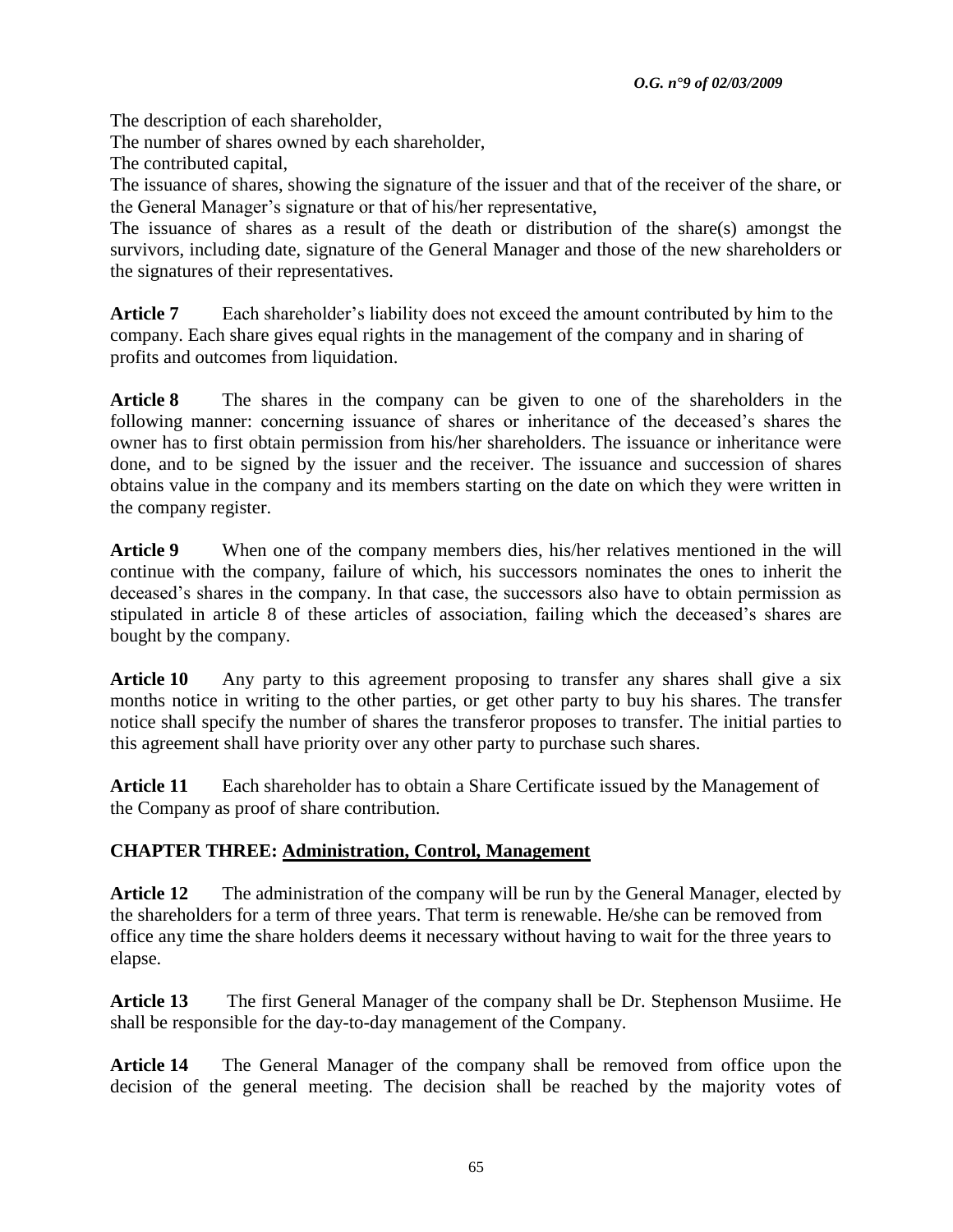shareholders who have more than  $\frac{1}{2}$  of the share capital. When the General Manager is removed from office without a genuine reason, he/she can sue for damages.

**Article 15** The General Manager of the Company is charged with the duty to do all that is possible to see to it that the objectives of the Company are realized.

**Article 16** Each shareholder has the duty to control the company"s assets. Each of them has the right to visit the documents of the company, can also control the auditing and other documents of the company, he finds necessary to.

# **CHAPTER FOUR: General Meetings**

**Article 17** The General Meeting convenes once each year in the month of December, and takes place at the head office of the company on invitation of the General Manager. An Extra Ordinary general meeting convenes any time where necessary.

**Article 18** Decisions in the General Meetings are taken on majority basis without considering the number of shares of the shareholders present or represented. In case of amending the memorandum of association, the company member or their representatives must have at least ½ of the shares of the company to make a quorum.

Article 19 Nothing must be amended in the memorandum of association in the absence of a quorum of 2/3 of shares. In case of changing objectives of the company or its nationality, there must be a quorum of  $\frac{3}{4}$  of the company shares.

**Article 20** The General Meeting convenes in the month of December and verifies the report of the General Manager of the company and makes recommendations on the assets of the company and on the profits to be used in smooth running of the business.

# **CHAPTER FIVE: Audit, assets, determining profits, commercial year.**

**Article 21** Each commercial year starts on first January and ends on the last day of December of each year. The first commercial year starts on the day when the company is registered in the commercial register, and ends on 31<sup>st</sup> December of the same year.

**Article 22** At the end of each year, the General Manager makes a general declaration of the assets of the company, the profits and loss made in that year. The work of the General Manager is always done after six months. The General Manager makes the balance sheet of capital, which he/she presents before the general meeting. That report clearly shows the situation of the assets, profits and losses.

**Article 23** Profits are realized from all the business transactions in the commercial year, after subtracting all the company's expenses and money set aside to cater for worn out assets, profits from shares are shared amongst the company members in a manner determined by the general meeting, which can alone decide on the part of the profits to be saved.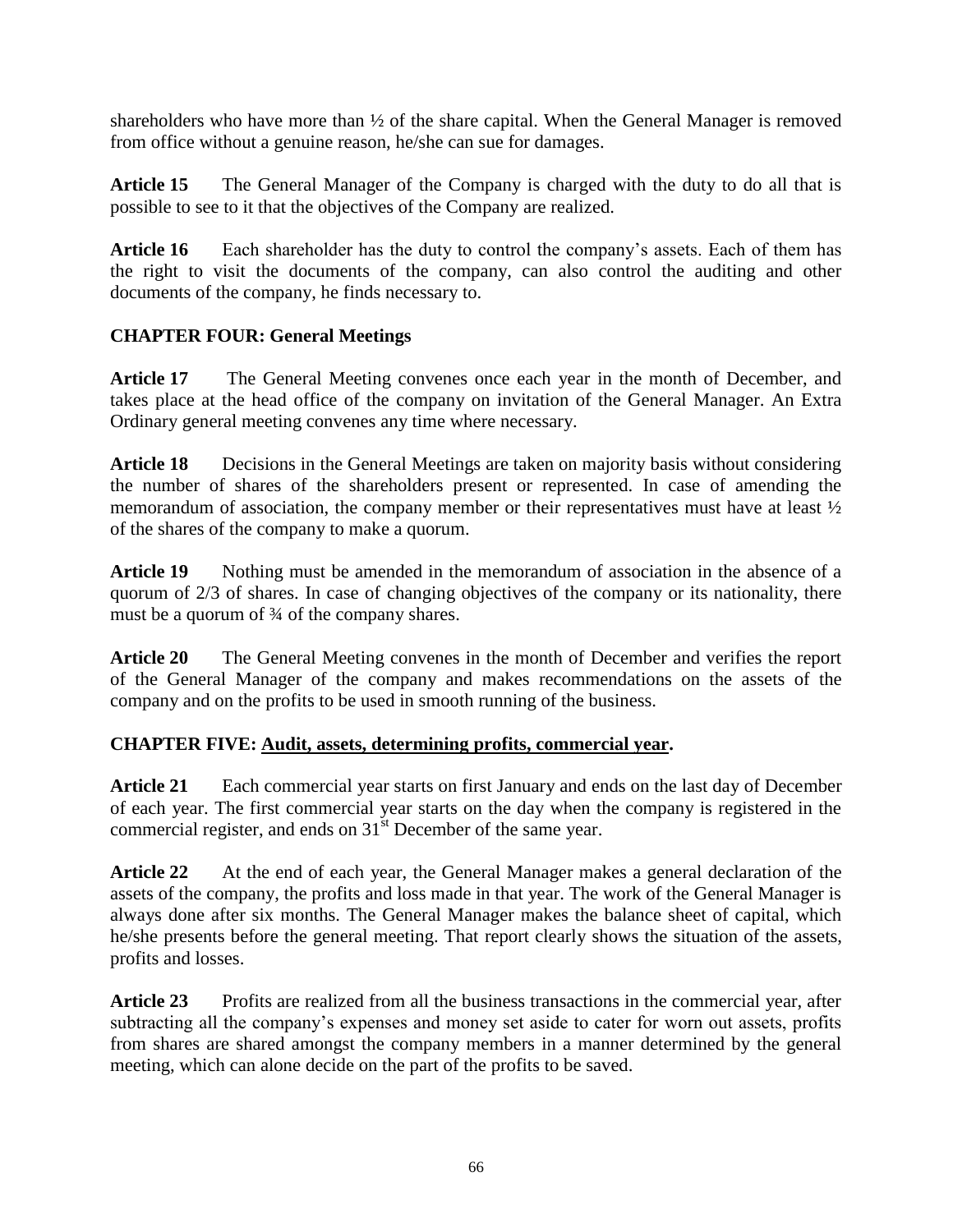**Article 24** After determining the assets, profits and losses by the company materials, they are sent to the Court of Law, to be published in the Official Gazette of the Republic of Rwanda.

# **CHAPTER SIX: Dissolution, Liquidation**

**Article 25** When the capital decreases to ½ of it, the General Manager must consult the company members about its dissolution. In dissolving the company, its members convened in the general meeting appoints the curator or curators their payments and way of distributing the capital of the company.

The cost for liquidation is covered by the company. The curators can be allowed to transfer the money paid to or paid by the dissolved company to another company or other entrepreneurs.

Article 26 After payment of all the debts of the company and the cost for liquidation, minus the transfer of shares, the remaining capital is distributed amongst the company members in the manner hereunder prescribed:

It is the shares of the share capital that are paid first, in the order of the money that was paid first.

The remaining money is distributed in the same way and in consideration of the contributed money. The shares of all the company members are equal, there are no inequalities.

# **CHAPTER SEVEN: Final Provisions.**

**Article 27** In case there are no necessary provisions provided for in this Memorandum of Association, the company members have agreed to invoke the law governing the companies in Rwanda.

**Article 28** Any conflict or misunderstandings amongst the company members shall be dealt with by the General Meeting before taken to the courts of law. When the General Meeting fails to solve that problem, it shall be taken to an arbitration, which shall be made of an arbitrator appointed by both the one against the company and the company itself.

Article 29 The shareholders declare that the company's incorporation charges are 550,000 Frw.

Done in Kigali on January 18<sup>th</sup> 2007.

# **THE SHAREHOLDERS AND OWNERS OF THE COMPANY**

Dr. Boysier Muballe (sé)

Dr. Emmanuel Musabeyezu (sé)

Mr. Oscar Kimanuka (sé)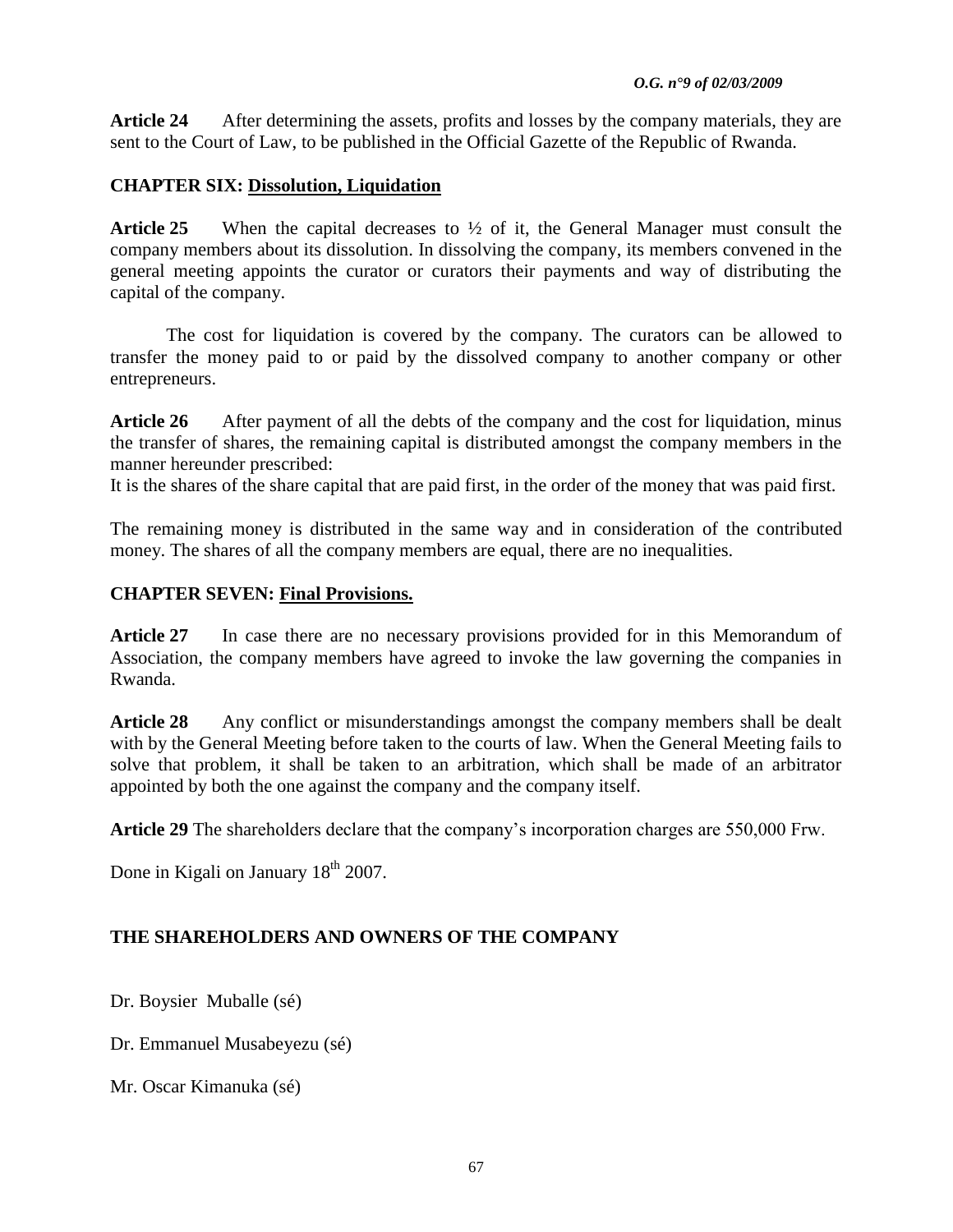Dr. Stephenson Musiime (sé)

## **AUTHENTIC DEED, The number which is ONE THOUSAND AND TWENTY VOLUME XX/D.K.**

The year two thousand and seven, the 18<sup>th</sup> day of January, We RUZINDANA Landrine, the Rwanda State Notary, being and living in Kigali, certify that the deed, the clauses of which are here before reproduced were presented to us by:

Dr. Boysense Muballe

Dr. Emmanuel Mubeyezu

Mr. Oscar Kimanuka

Dr. Stephenson Musiime

Were present Dr. BUTARE Alex and Dr. SENOGA James living in Kigali as witnesses to the deed and who fulfilled the legal requirements.

Having read to the associated members and witnesses the content of the deed, the associated members have declared before Us and in the presence of the aforesaid witnesses that the deed as it is written down include well their will.

In witness whereof, the hereby deed was signed by the associated members and Us, Authenticated and imprinted of the Seal of the Kicukiro Notary Office.

### **The Associated Members**

1. Dr. Boysier Muballe (sé) 2. Dr. Emmanuel Mubeyezu (sé)

3. Mr. Oscar Kimanuka (sé) 4. Dr. Stephenson Musiime (sé)

### **The Witnesses**

1. Dr. BUTARE Alex (sé) 2. Dr. SENOGA James (sé)

### **The Notary RUZINDANA Landrine (sé)**

### **DERIVED RIGHTS:**

The deed fees: Two thousand five hundred Rwandese Francs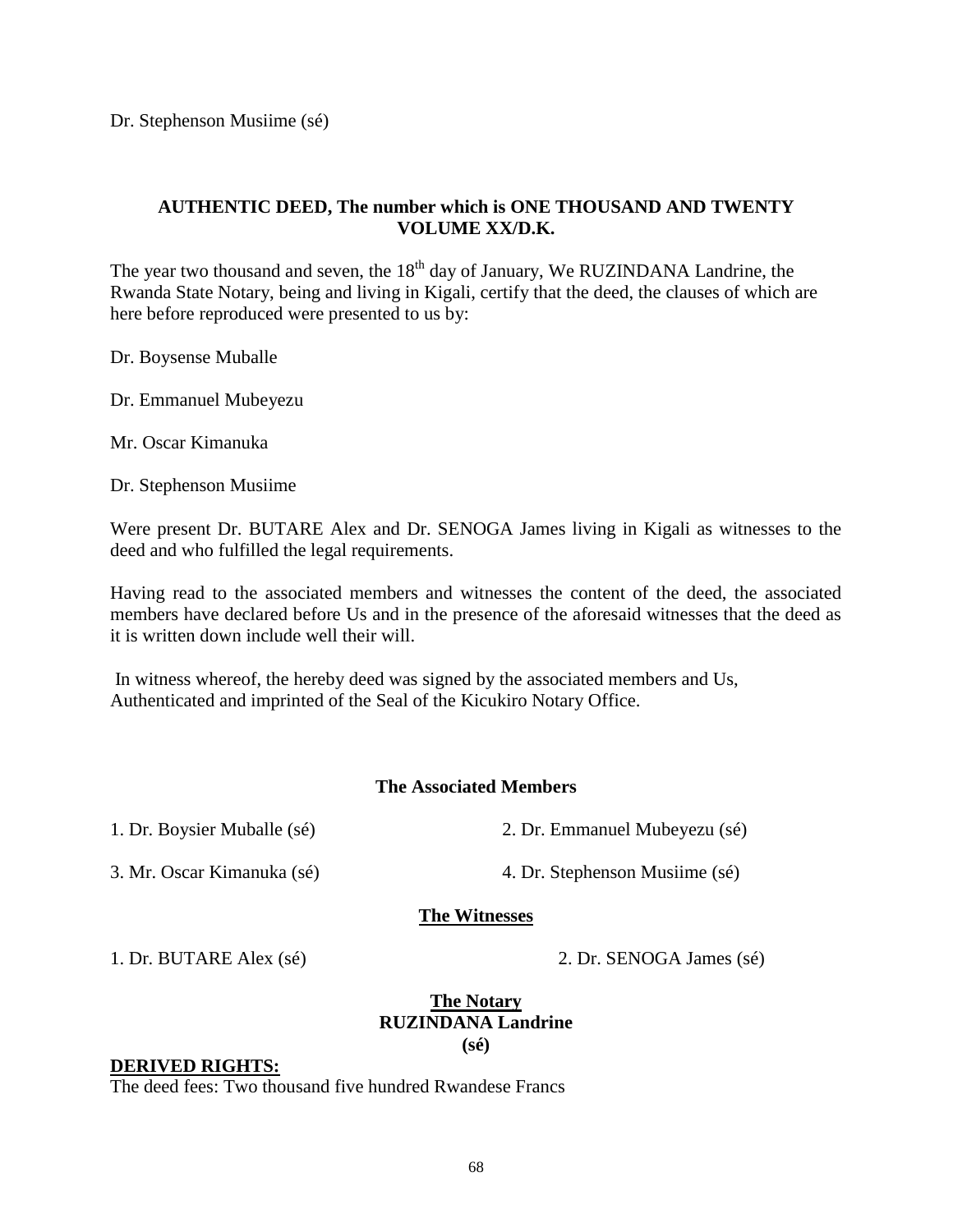### *O.G. n°9 of 02/03/2009*

Registered by Us, RUZINDANA Landrine, The Kicukiro District Notary being and living in KIGALI, under number 1020/D.K.? Volume XX, the price of which amounts to Two thousand five hundred Rwandan Francs derived under receipt nº 530308 as of the 24/01/2007, and issued by the Public Accountant of Kigali.

### **The Notary RUZINDANA Landrine (sé)**

**THE DRAWING UP FEES**: FOR AUTHENTIC DRAWING UP THE PRICE OF WHICH AMOUNTS TO FIVE THOUSAND SIX HUNDRED RWANDESE FRANCS DERIVED FOR AN AUTHENTIC DRAWING UP UNDER THE SAME RECEIPT, KIGALI, 18<sup>TH</sup> DAY OF JANUARY TWO THOUSAND AND SEVEN.

### **The Notary RUZINDANA Landrine (sé)**

# **A.S. N° 783**

Réçu en dépôt au bureau de l"Agence Nationale d"Enregistrement Commercial. le 27/01/2009 et inscrit au Registre ad hoc des actes de Société, sous le n° R.C.063/07/ KIG, le dépôt de Statuts de la Société **GREAT LAKES MEDICAL CONSORTIUM LTD.**

### **Droits perçus:**

- Droits de dépôt :5000 frw
- Amande pour dépôt tardif :- frw
- Suivant quittance n° 292/09 du  $15/01/2009$

### **Le Registraire Général**

### **Eraste KABERA**

**(sé)**

# **GREAT LAKES MEDICAL CONSORTIUM LTD**

### **MINUTES OF THE EXTRA ORDINARY GENERAL ASSEMBLY MEETING**

The shareholders of GREAT LAKES MEDICAL CONSORTIUM LTD, convened on the 20<sup>th</sup> day of May, the year 2008 at the offices of the Company in Kigali, with all the shareholders present.

### **On the agenda were the following:**

- 1. Change of the Company name;
- 2. Admission of new shareholders;
- 3. Increment of the Company share capital;
- 4. Revision of the Company objectives.
- 5. A.O.B.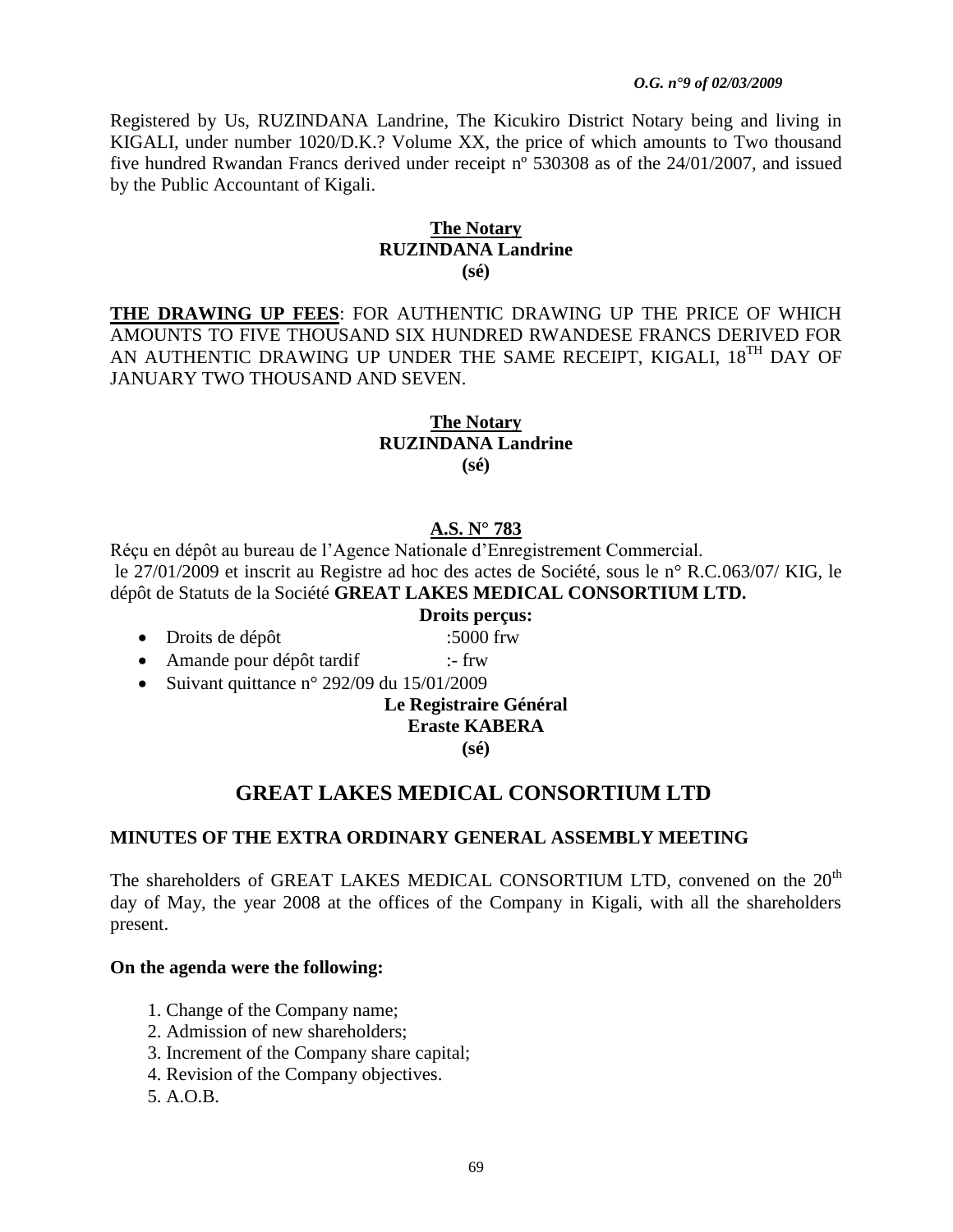The Shareholders present were Dr. Boysier MUBALLE, Dr. Emmanuel MUSABEYEZU, Mr. Oscar KIMANUKA and Dr. Stephenson MUSIIME, all of whom represented their respective shares in the Company.

After exhausting all the points on the agenda, the following **RESOLUTIONS** were reached:

## 1. **Change of the Company name**

Article 1 of the Company Memorandum and articles of association was modified as follows:

It was unanimously resolved that the name of the Company be modified from being named **GREAT LAKES MEDICAL CONSORTIUM LTD** to **GREAT LAKES MEDICAL CONSORTIUM & RESEARCH CENTER LTD,** and be known by acronym "**GLAMERC".**

## 2. **Admission of new shareholders;**

It was unanimously resolved that in order for the Company to realize its set objectives, new shareholders should be admitted so as to increase the Company Capital. The following persons are now the shareholders in the Company, with powers in the Company corresponding to their respective shares therein:

1. Dr. Boysier Muballe, a Ugandan national domiciled in Johannesburg, in the

Republic of South Africa,

2. Mr. Emmanuel Musabeyezu a Rwandese, domiciled in Kicukiro District,

Kigali in the Republic of Rwanda.

3. Mr. Oscar Kimanuka a Rwandese, domiciled in Nyarugenge District, Kigali

in the Republic of Rwanda.

4. Dr. Stephenson Musiime a Rwandese, domiciled in Kicukiro District, Kigali

in the Republic of Rwanda.

5. Mr. Emile Ivan a Rwandese, domiciled in Kicukiro District, Kigali in the Republic of Rwanda.

6. Mr. Emmanuel Kalenzi a Rwandese, domiciled in Kicukiro District, Kigali in the Republic of Rwanda.

7. Dr. Francis Mutangana a Rwandese, domiciled in Kicukiro District, Kigali in the Republic of Rwanda.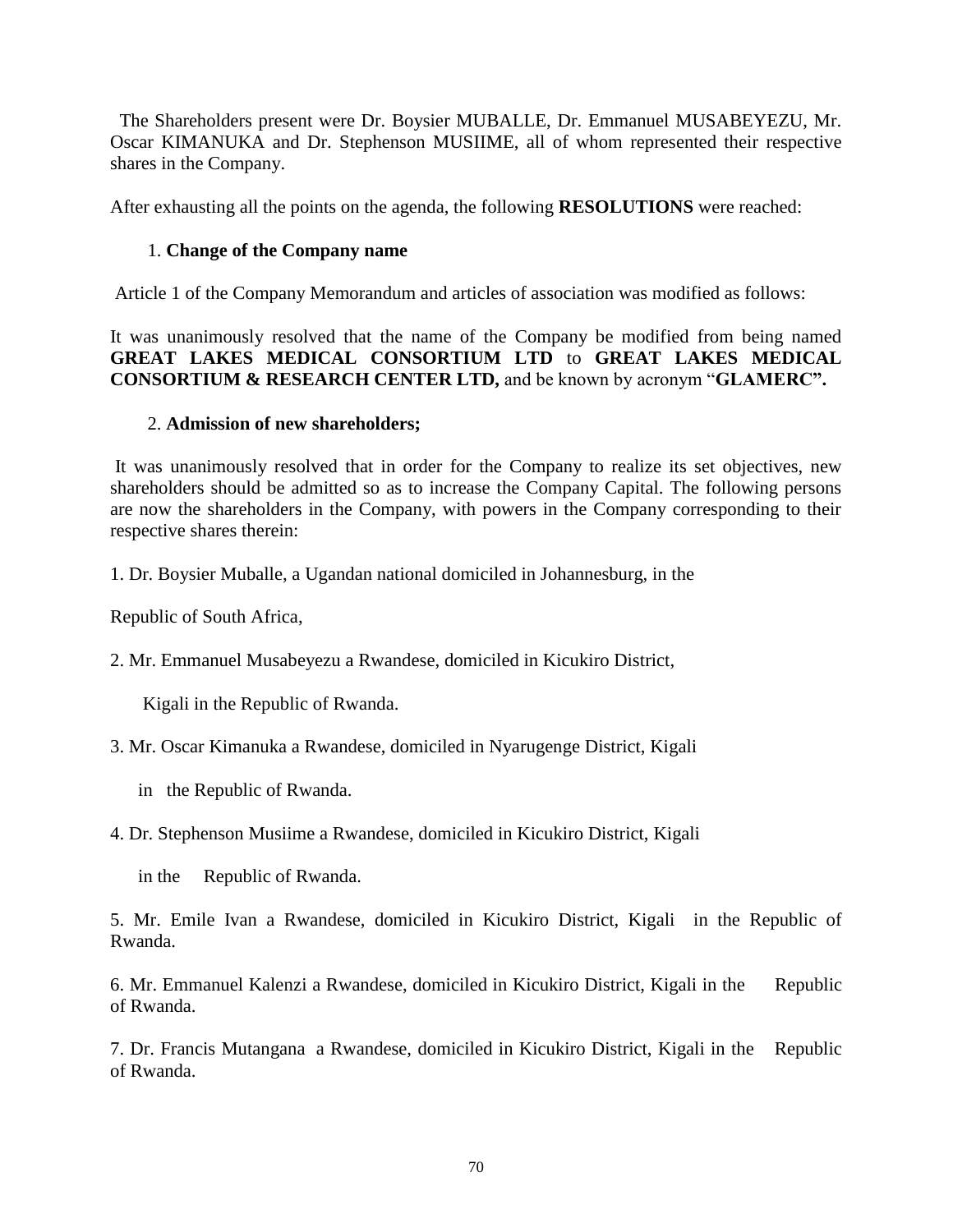8. Dr. Gaston Makombe a Rwandese, domiciled in Gasabo District, Kigali

in theRepublic of Rwanda.

9. Mr. Abimana Rwandenzi a Rwandese, domiciled in Gasabo District, Kigali

in the Republic of Rwanda.

10. Dr. NKUSI Agaba Emmanuel a Rwandese, domiciled in Johannesburg in the Republic of South Africa,

11. Dr. Rudakemwa Emmanuel a Rwandese, domiciled in Kicukiro District, Kigali in the Republic of Rwanda.

12**.** Dr. NGOGA Eugene a Rwandese, domiciled in Gasabo District, Kigali in the

Republic of Rwanda.

13. Prof. William H Harris, a South African living in the Republic of South Africa.

14. Ms. Eugenie Gasengaire Rwandan living in Kicukiro District, Kigali in the Republic of Rwanda

15. Ms Laetitia Nkunda , Rwandan living in Gasabo District, Kigali in the Republic of Rwanda

16. Mr. Jean Damascene Gasherebuka Rwandan living in Gasabo, Kigali in the Republic of Rwanda

17. Mr. Nathan RUBANGURA a Rwandan, domiciled in Gasabo District, Kigali in the Republic of Rwanda.

18. Ms. Venny R UMULIKANWA a Rwandan, domiciled in Kicukiro District,

Kigali in the Republic of Rwanda.

19. Mr. Leyland HAZLEWOOD, an American with offices in South Africa

20. Mr. ZWelethu M MADASA, a South African living in South Africa

### 3. **Increment of the Company share capital**

Article 5 of the Company Memorandum and Articles of Association was modified as follows: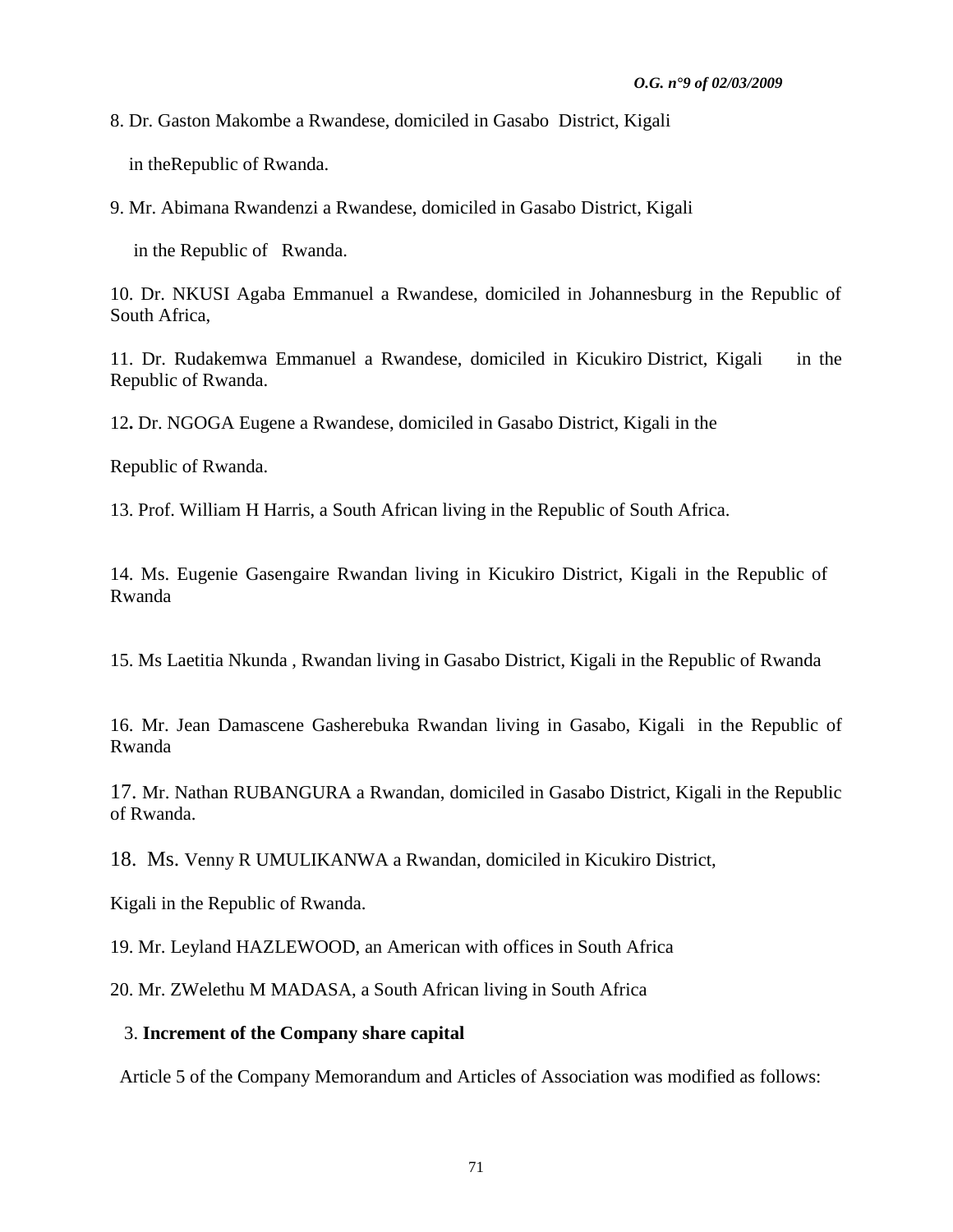The share capital for the Company was increased from 1 000 000 frw to 40, 000,000 FRW, and contributed by each shareholder as follows:

1. Dr. Boysier Muballe: 2,000 shares equivalent to 2,000,000 Frw,

| 2. Mr. Emmanuel Musabeyezu:                                             | 2,000 shares equivalent to 2,000,000 Frw,     |  |  |  |  |
|-------------------------------------------------------------------------|-----------------------------------------------|--|--|--|--|
| 3. Mr. Oscar Kimanuka:                                                  | $2,000$ shares equivalent to $2,000,000$ Frw, |  |  |  |  |
| 4. Dr. Stephenson Musiime:                                              | 2,000 shares equivalent to 2,000,000 Frw,     |  |  |  |  |
| 5. Mr. Emile Ivan:                                                      | $2,000$ shares equivalent to $2,000,000$ Frw, |  |  |  |  |
| 6. Mr. Emmanuel Kalenzi:                                                | 2,000 shares equivalent to 2,000,000 Frw,     |  |  |  |  |
| 7. Dr. Francis Mutangana : 2,000 shares equivalent to 2,000,000 Frw,    |                                               |  |  |  |  |
| 8. Dr. Gaston Makombe: 2,000 shares equivalent to 2,000,000 Frw,        |                                               |  |  |  |  |
| 9. Mr. Abimana Rwandenzi: 2,000 shares equivalent to 2,000,000 Frw,     |                                               |  |  |  |  |
| 10. Dr. NKUSI Agaba Emmanuel: 2,000 shares equivalent to 2,000,000 Frw, |                                               |  |  |  |  |
| 11. Dr. Rudakemwa Emmanuel: 2,000 shares equivalent to 2,000,000 Frw,   |                                               |  |  |  |  |
| 12. Dr. NGOGA Eugene: 2,000 shares equivalent to 2,000,000 Frw,         |                                               |  |  |  |  |
| 13. Prof. William H Harris:                                             | $2,000$ shares equivalent to $2,000,000$ Frw. |  |  |  |  |

14. Ms. Eugenie Gasengaire: 2,000 shares equivalent to 2,000,000 Frw,

15. Ms Laetitia Nkunda: 2,000 shares equivalent to 2,000,000 Frw,

16. Mr. Jean Damascene Gasherebuka: 2,000 shares equivalent to 2,000,000 Frw,

17. Mr. Nathan RUBANGURA: 2,000 shares equivalent to 2,000,000 Frw,

18. Ms. Venny R. UMULIKANWA: 2,000 shares equivalent to 2,000,000 Frw,

19. Mr. Leyland HAZLEWOOD: 2,000 shares equivalent to 2,000,000 Frw,

20. Mr. Zwelethu M MADASA: 2,000 shares equivalent to 2,000,000 Frw,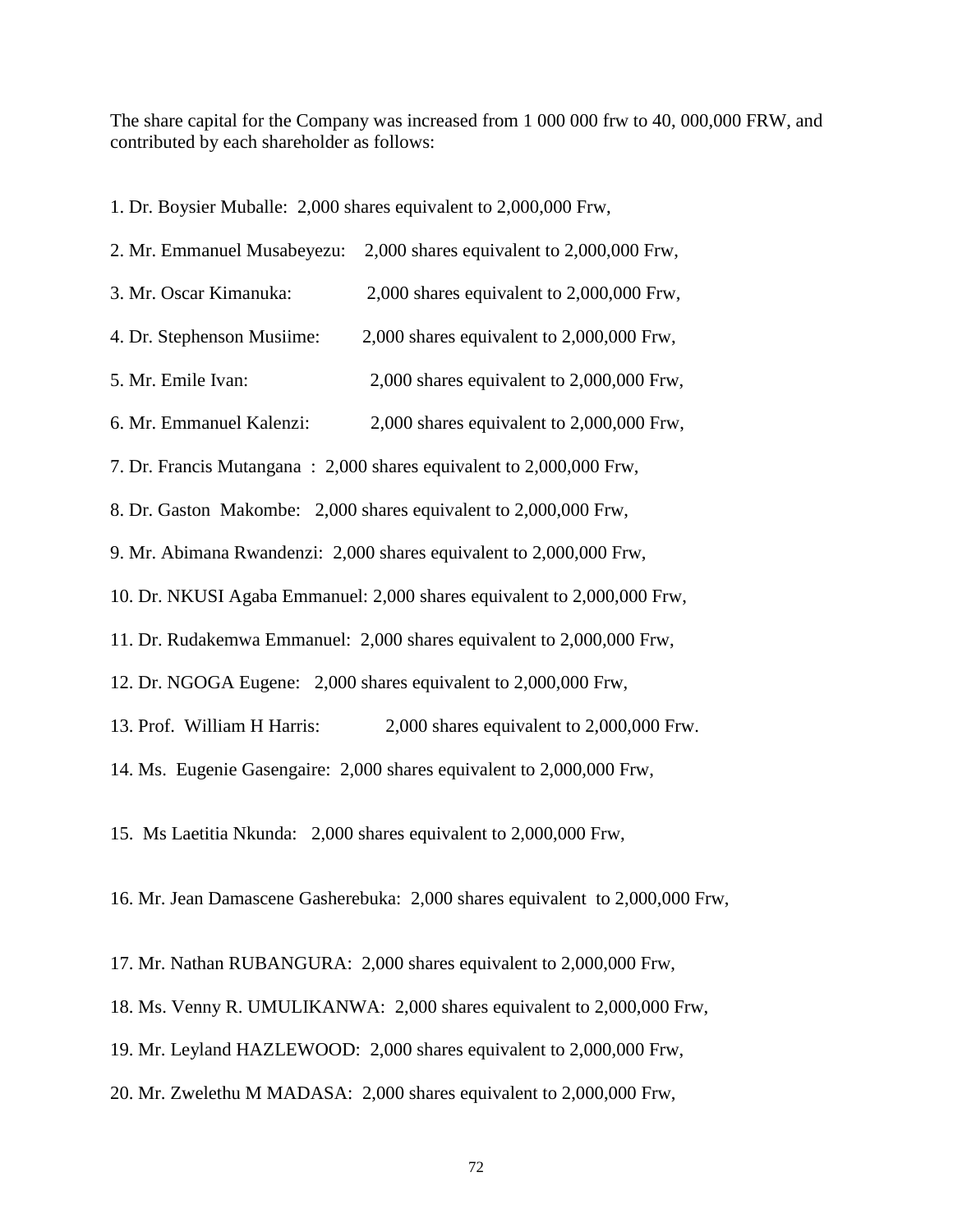## 4. **Revision of the Company objectives.**

Article 3 of the Company Memorandum and articles of association was modified and completed as follows:

a. To provide state-of-the art Medical services to Rwandan people and the region, particularly being a referral for national and regional cases requiring specialized medical services;

To conduct medical research in partnership with other internationally re-known organizations and where applicable give policy advisory to government for the promotion of medical care in the country;

c, To offer training, education and other health promoting activities using local and expatriate highly skilled human resources, so as to improve the general health of the people of Rwanda and beyond. To achieve this we shall form a Private-Public partnership to address health problems of identified vulnerable groups.

D, Deliver high quality medical supplies, including modern equipments to Hospitals and medical centers, both Public and Private, interested in investing in the medical service industry. These will include pharmaceutical supplies, surgical sundries, Laboratory equipments and reagents in addition to other hospital consumables.

## 5. **A.O.B.**

There being no other issue on the agenda, the shareholders were reminded to remain committed to their obligations and look forward to the achievement of their set obligations.

## **AUTHENTIC DEED** number **THREE THOUSAND EIGHT HUNDRED EIGHTY NINE**

### **VOLUME** L**XXXVI/D.K**

The year two thousand and eight, the twentieth day of May, We RUZINDANA Landrine, the Kicukiro District Notary, being and living in Kigali, certify that the deed, the clauses of which are here before reproduced were presented to us by:

| 1. Dr. BOYSIER Muballe   | 2. Mr. Emmanuel Musabeyezu |
|--------------------------|----------------------------|
| 3. Mr. Oscar Kimanuka    | 4. Dr. Stephenson Musiime  |
| 5. Mr. Emile Ivan        | 6. Mr. Emmanuel Kalenzi    |
| 7. Dr. Francis Mutangana | 8. Dr. Gaston Makombe      |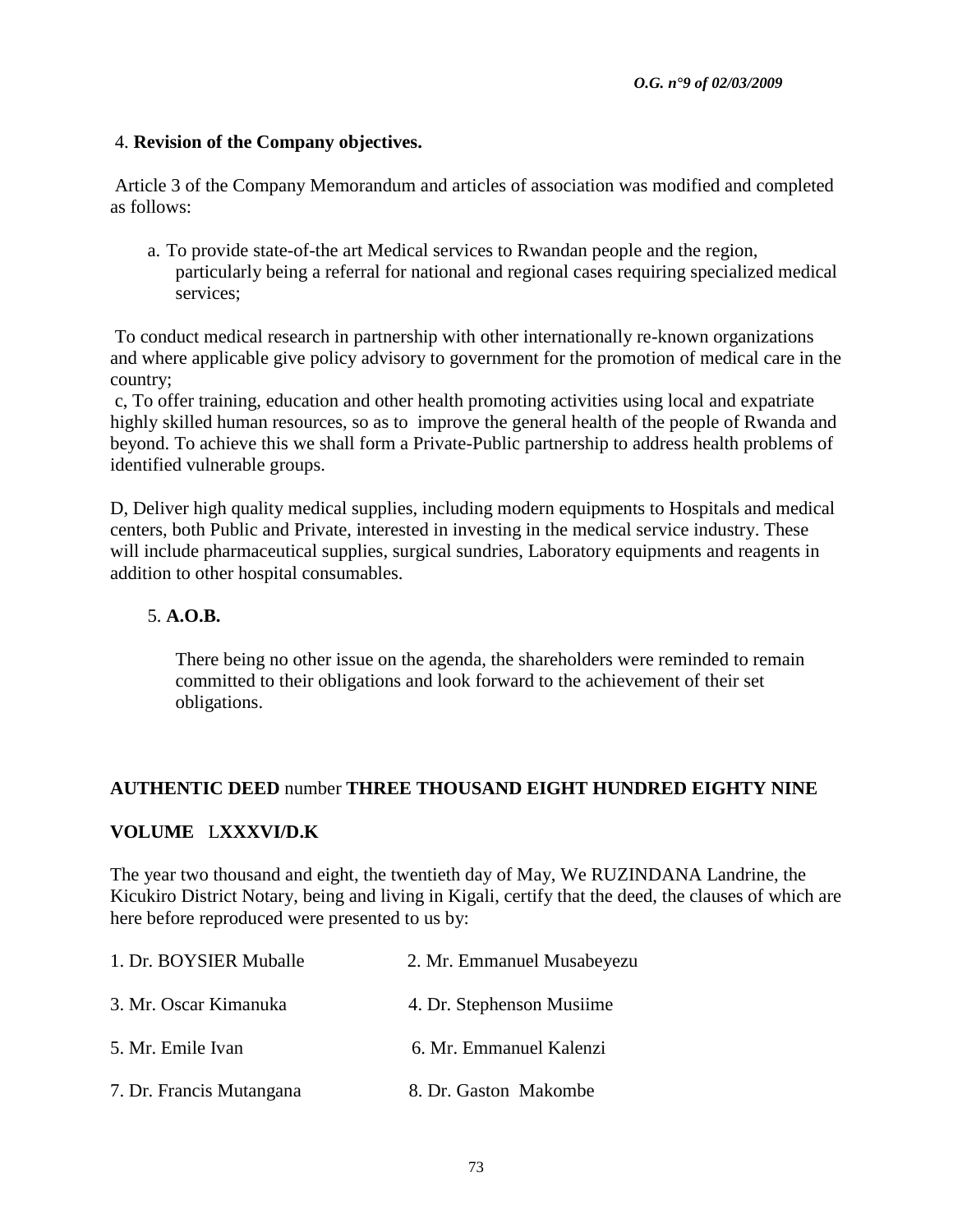| 9. Mr. Abimana Rwandenzi   | 10. Dr. NKUSI Agaba Emmanuel       |
|----------------------------|------------------------------------|
| 11. Dr. Rudakemwa Emmanuel | 12. Dr. NGOGA Eugene               |
| 13. Prof. William H Harris | 14. Ms. Eugenie Gasengaire         |
| 15. Ms Laetitia Nkunda     | 16. Mr. Jean Damascene Gasherebuka |
| 17. Mr. Nathan RUBANGURA   | 18. Ms. Venny R. UMULIKANWA        |
| 19. Mr. Leyland HAZLEWOOD  | 20 Mr. Zwelethu M MADASA           |

Present were Mr. BALINDA Steven and Mr Athanas RUTABINGWA living in Kigali as witnesses to the deed and who fulfilled the legal requirements.

Having read to the associated members and witnesses the content of the deed, the associated members have declared before us and in the presence of the aforesaid witnesses that the deed as it is written down include well their will.

In witness whereof, the hereby deed was signed by the associated members and us,

Authenticated and imprinted of the Seal of the Kicukiro Notary Office.

## **THE ASSOCIATED MEMBERS**

| 1. Dr. BOYSIER Muballe (sé)     | 2. Mr. Emmanuel Musabeyezu (sé)   |
|---------------------------------|-----------------------------------|
| 3. Mr. Oscar Kimanuka (sé)      | 4. Dr. Stephenson Musiime (sé)    |
| 5. Mr. Emile Ivan (sé)          | 6. Mr. Emmanuel Kalenzi (sé)      |
| 7. Dr. Francis Mutangana (sé)   | 8. Dr. Gaston Makombe (sé)        |
| 9. Mr. Abimana Rwandenzi (sé)   | 10. Dr. NKUSI Agaba Emmanuel (sé) |
| 11. Dr. Rudakemwa Emmanuel (sé) | 12. Dr. NGOGA Eugene (sé)         |
| 13. Prof. William H Harris (sé) | 14. Ms. Eugenie Gasengaire (sé)   |
| 15. Ms Laetitia Nkunda (sé)     | 16. Mr. Jean Damascene (sé)       |
| 17. Mr. Nathan RUBANGURA (sé)   | 18. Ms. Venny R UMULIKANWA (sé)   |
| 19 Mr. Leyland HAZLEWOOD (sé)   |                                   |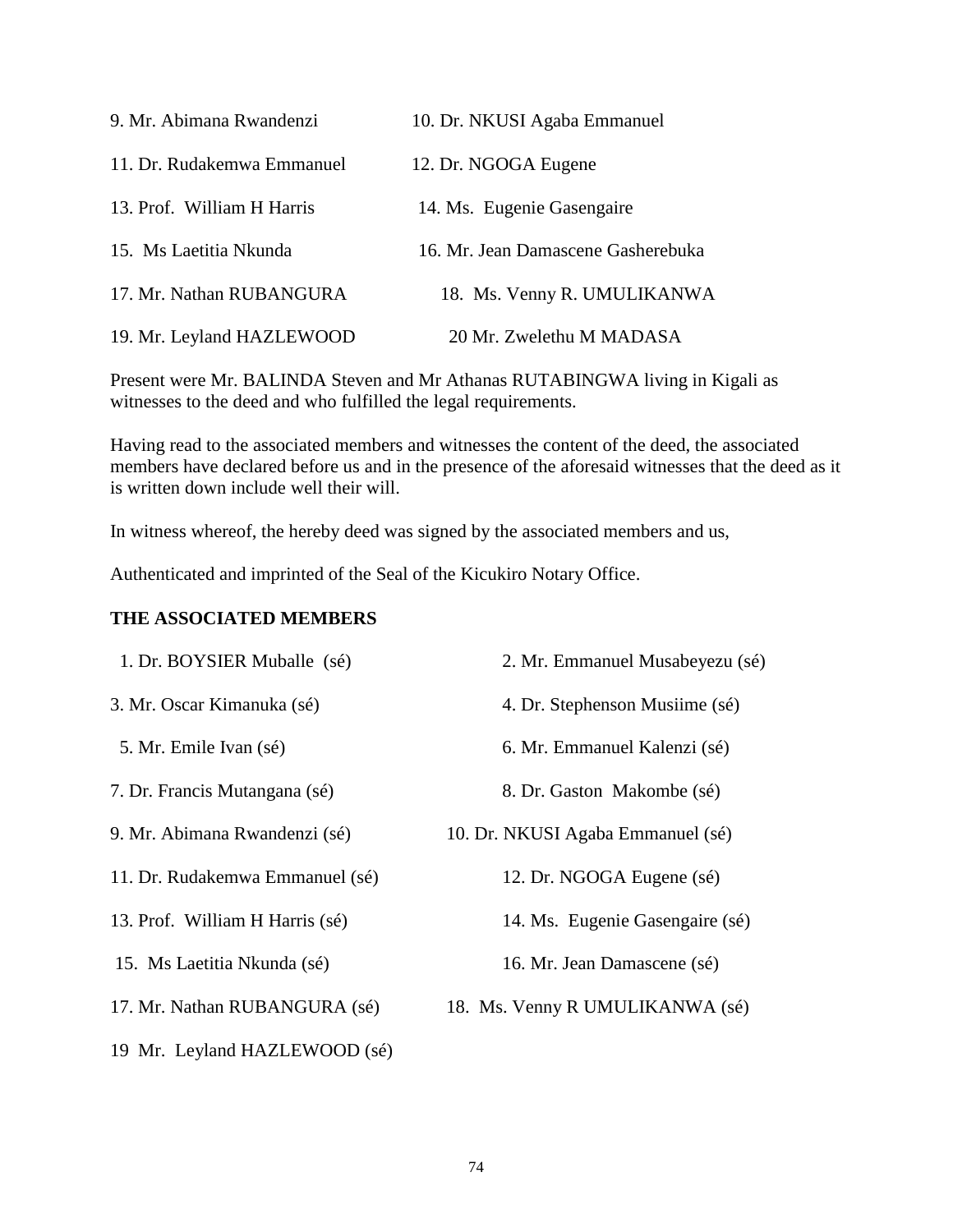#### *O.G. n°9 of 02/03/2009*

## **THE DRAWING UP FEES**: FOR AUTHENTIC DRAWING UP THE PRICE OF WHICH AMOUNTS TO FIVE THOUSAND SIX HUNDRED RWANDESE FRANCS DERIVED FOR AN AUTHENTIC DRAWING UP UNDER THE SAME RECEIPT, KIGALI, 20<sup>th</sup> DAY OF MAY TWO THOUSAND AND EIGHT.

#### **The Notary RUZINDANA Landrine (sé)**

## **A.S. N° 212**

Réçu en dépôt au bureau de l"Agence Nationale d"Enregistrement Commercial. le 22/07/2008 et inscrit au Registre ad hoc des actes de Société, sous le n° R.C.063/07/ KIG, le dépôt de P.V.de l"A.G.E. de la Société **GREAT LAKES MEDICAL CONSORTIUM LTD** du 20/05/2008.

#### **Droits perçus:**

- Droits de dépôt :-5000 frw
- Amande pour dépôt tardif :-5000 frw
- Suivant quittance n° 2095/09 du 08/07/2008 et 413 du 15/07/2008
- $\bullet$

### **Le Registraire Général Eraste KABERA (sé)**

75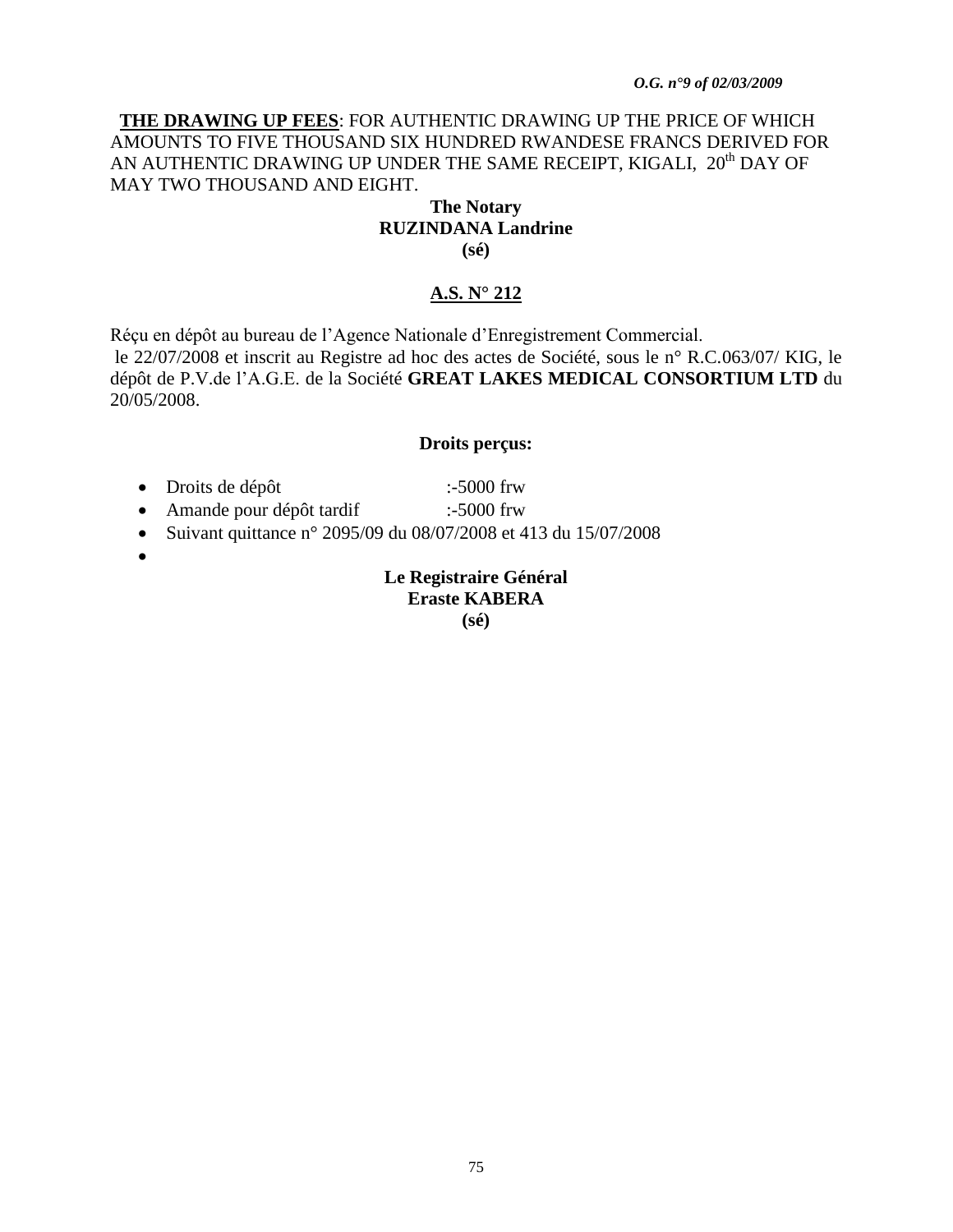## **PROCES – VERBAL DE L"ASSEMBLEE GENERALE EXTRAORDINAIRE DES ASSOCIES DE SHEMA FRUITS S.A.R.L TENUE LE 23 DECEMBRE 2005**

L'an deux mille cinq, le douzième jour du mois de décembre, s'est tenue à Butare, l'Assemblée Générale Extraordinaire des associés de SHEMA FRUITS S.A.R.L au capital de 32.000.000 FRW (trente – deux millions de francs rwandais) et inscrite au Registre de Commerce n° RCA 1580 / KIGALI.

La réunion de l"Assemblée Générale Extraordinaire commence ses travaux à 15 h.

### **Sont présents les actionnaires suivants:**

| - Catherine MUKAMAZIMPAKA: | 2.500 parts, soit 25.000.000 frw |  |
|----------------------------|----------------------------------|--|
| - Walter RAFFO             | 620 parts, soit 6.200.000 frw    |  |

La séance est ouverte sous la présidence de Madame MUKAMAZIMPAKA Catherine qui expose que les convocations ont été faites par lettre contenant l"ordre du jour suivant:

## **1. Augmentation du capital social**

### **2. Nominations statutaires**

Les parts présentes totalisent 3.120, aussi le quorum est atteint. Pour que les décisions soient valides, les résolutions sont prises à la majorité légale et chaque part donne droit au vote. Après cet exposé reconnu exact, l"Assemblée Générale Extraordinaire se déclare apte pour décider sur l"ordre du jour ci-haut. Après délibération, l"Assemblée Générale Extraordinaire a pris les résolutions suivantes:

### **Première résolution:**

L"Assemblée Générale Extraordinaire des associés décide d"augmenter le capital de 38.000.000 Frw (trente – huit millions) et de le porter à 70.000.000 Frw (septante millions). La nouvelle répartition des parts devient comme suit:

| ■ MUKAMAZIMPAKA Catherine: 4.300 parts, soit 43.000.000 Frw |                                                |             |
|-------------------------------------------------------------|------------------------------------------------|-------------|
| □ RAFFO Walter                                              | $\therefore$ 2.620 parts, soits 26.200.000 Frw |             |
| ■ KAGEMANA Jean-Baptiste                                    | 80 patrs, soit                                 | 800.000 Frw |

### **Deuxième résolution**

- 1. L"Assemblée Générale Extraordinaire nomme comme Administrateurs:
	- Madame MUKAMAZIMPAKA Catherine, Présidente
	- Monsieur NZEYIMANA Alphonse, Administrateur,
	- Monsieur RAFFO Walter, Administrateur.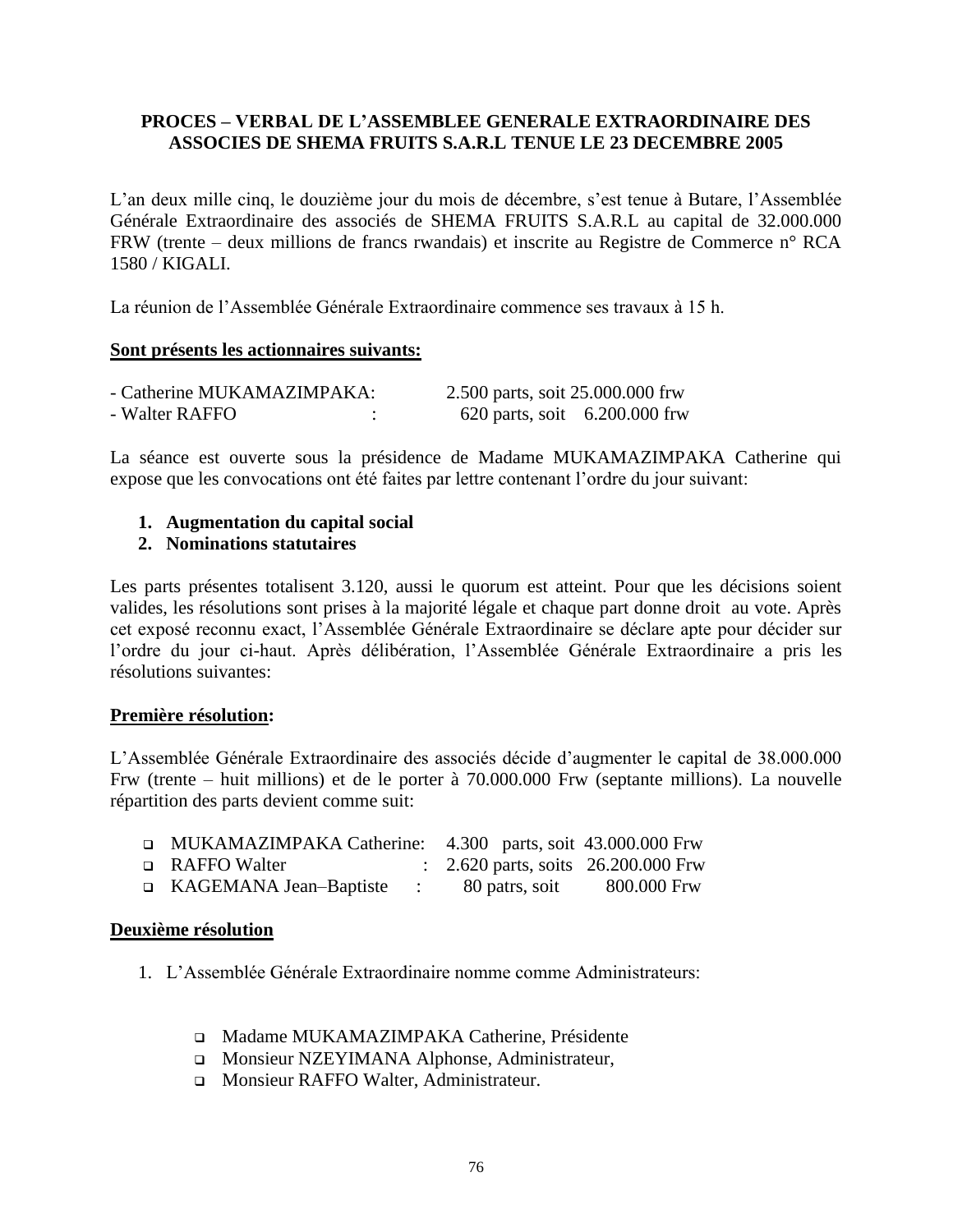Leur mandant débute le 1 er janvier 2006 et expire le 31 décembre 2009. Les mandants des administrateurs sont gratuits.

2. L"Assemblée Général nomme Monsieur ROMBE Salum comme Directeur Général.

La réunion de l"Assemblée Général Extraordinaire est cloturée à 17 heure, après lecture du Présent procès-verbal.

Fait à Butare, le 12 décembre 2005.

| MUKAMAZIMPAKA Catherine | <b>RAFFOR Walter</b> |
|-------------------------|----------------------|
| $(s\acute{e})$          | $(s\acute{e})$       |

#### **ACTE NOTARIE NUMERO UN VOLUME I**

L"an deux mille six, le premier jour du mois de juin, Nous MUSAFIRI Jean Pierre, Notaire du District de Gisagara, étant et résidant à Gisagara, certifions que l"acte dont les clauses ci – avant nous aété présenté par:

□ Catherine MUKAMAZIMPAKA

Walter RAFFO

En présence de ROMBE Salum et de NDIKURIYO Léonard, témoins instrumentaires à ce requis et reunissant les conditions exigées par la loi. Lecture du contenu de l"acte ayant été faite aux comparants et aux témoins, les comparants ont déclaré devant Nous et en présence desdits témoins que l"acte tel qu"il est rédigé renferme bien l"expression de leur volonté. En foi de quoi, le présent acte a été signé par les comparants, les témoins et Nous, Notaire et revêtu du sceau de l"Office Notarial de Gisagara.

#### **LES COMPARANTS**

#### **1. Catherine MUKAMAZIMPAKA 2. Walter Raffo (sé) (sé)**

#### **LES TEMOINS**

**3. ROMBE Salum 4. NDIKURYAYO Léonard (sé) (sé)**

> **LE NOTAIRE MUSAFIRI Jean Pierre (sé)**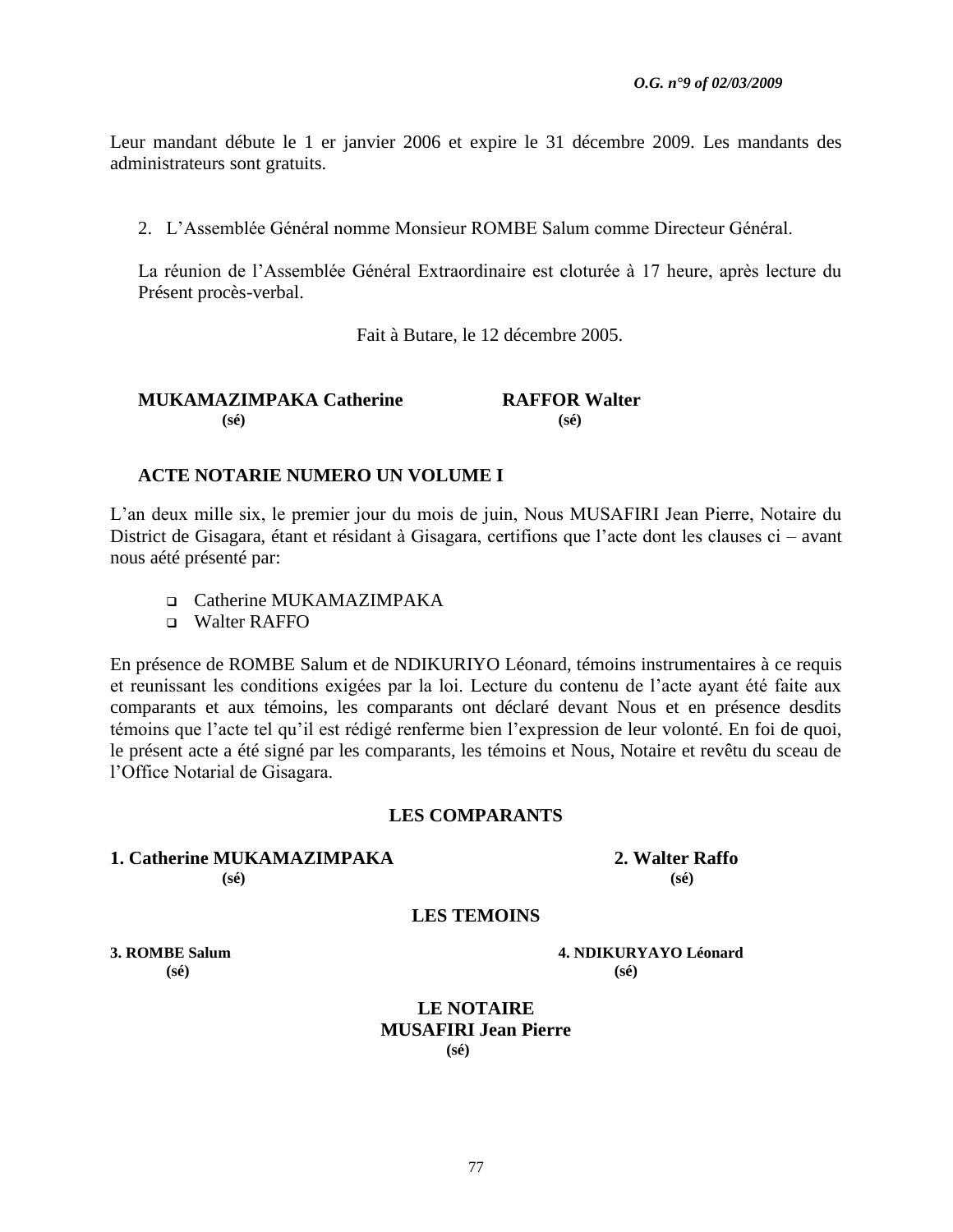### **DROITS PERCUS:**

Frais d"acte: Deux mille cinq cent francs rwandais, enregistré par Nous MUSAFIRI Jean Pierre, Notaire du District de Gisagara, étant et résident à Gisagara, sous le numéro 00001, volume I dont le coût de deux mille cinq cent francs rwandais perçus suivant quittance n° 48011 du 01 juin deux mille six, delivré par chargé des impôts et taxes du District de Gisagara.

#### **LE NOTAIRE MUSAFIRI Jean Pierre (sé)**

#### **FRAIS D"EXPEDITION:**

POUR EXPEDIER AUTHENTIQUE DONT COUT; MILLE SIX CENTS FRANCS RWANDAIS, PERCUS POUR UNE EXPEDITION AUTHENTIQUE SUR LA MEME QUITANCE.

#### **LE NOTAIRE MUSAFIRI Jean Pierre (sé)**

#### **PROCURATION**

Par la présente, je soussigné Walter RAFFO, actionnaire, demeurant en Belgique, Clos des Lilas 1 A à 1380 LASINE, donne procuration et plein pouvoir à mon épouse, Catherine MUKAMAZIMPAKA, pour me représenter et effectuer toutes les opérations nécessaries auprès des autorités et institutions compétentes pour me représenter et prendre toutes décisions utiles en relation avec Shama Fruits S.A.R.L.

Fait à Lasne, le 30 Mai 2006

**RAFFO Walter Clos de Lilas la 1380 LASINE BELGIQUE (sé)**

**KAYUMBA Olivier Premier Secrétaire (sé)**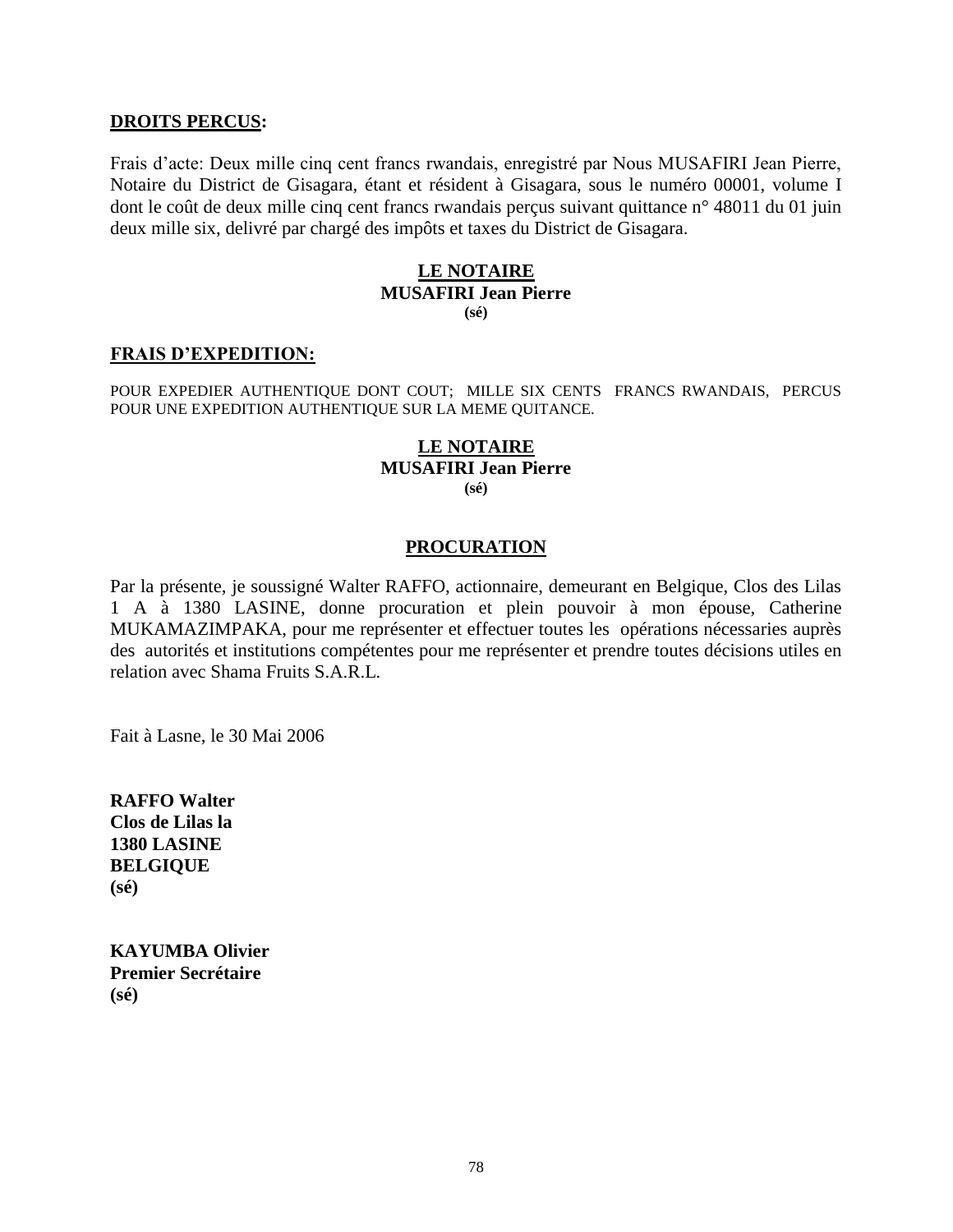## **REPUBLIQUE DU RWANDA TRIBUNAL DE GRANDE INSTANCE DE NYARUGENGE**

### **A.S.N° 43027**

Réçu en dépôt au greffe du Tribunal de Grande Instance de Nyarugenge le 08/2/2008 et inscrit au Registre ad hoc des actes de société, sous le n° R.C A 1580 /KGL, le dépôt de: P.V de l"A.G.E de la société SHEMA FRUITS S.A.R.L du 23/12/2005.

#### **Droit perçus:**

- Droit de dépôt : 5000 FRW
- Amende pour dépôt tardif…………………………...: 5000 FRW
- Droit proportionnel (1.20% du capital)
- Suivant quittance n° 2980737 du 08/02/2008

## **LE GREFFIER DU TRIBUNAL DE GRANDE INSTANCE DE NYARUGENGE MUNYENTWALI Charles**

**(sé)**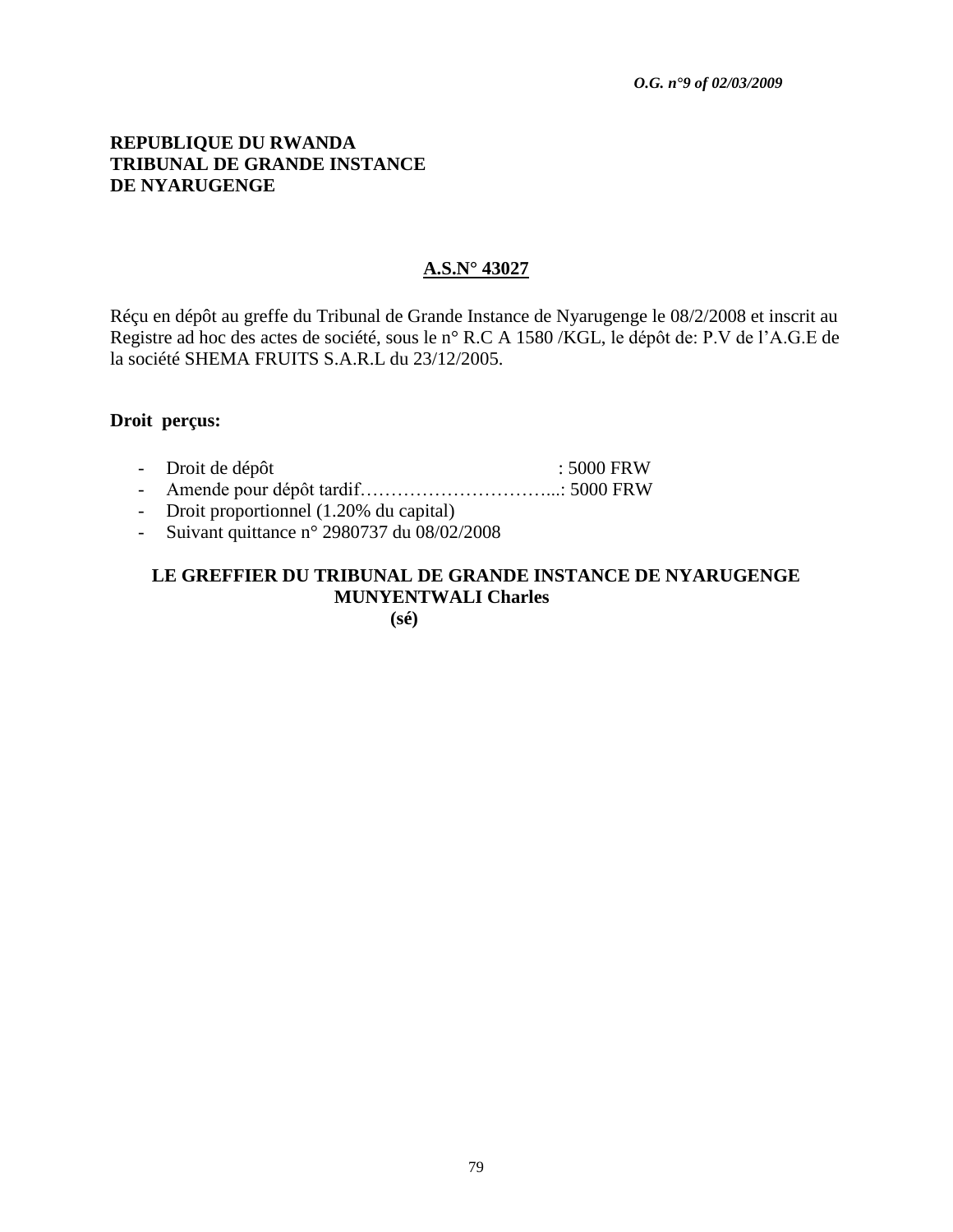#### **TOTAL RWANDA S.A.R.L**

#### **STATUTS**

#### **LES COMPARANTS :**

Total Outre Mer, Société Anonyme de droit français, inscrite au Registre de Commerce sous le n° RCS NANTERRE B 542 038 716 ayant sons siège social à la Tour Total 24 Cours Michelet 92800 Puteaux (France) représentée par Me HAGUMA Jean, Avocat résident à Kigali, 10 avenue de la Paix en vertu des pouvoirs lui donnés par Monsieur BENEZIT Michel, Président du Conseil d"Administration, pouvoirs annexés aux statuts.

Mr Didier HAREL, de nationalité française, résident à 56 rue Saint Pierre 78100 Saint Germain en Laye représenté par Me HAGUMA Jean, Avocat de résidence 10, avenue de la paix à Kigali en vertu d"une procuration spéciale lui données et qui est annexée aux présents statuts.

#### **TITRE PREMIER FORME-DENOMINATION-SIEGE-DUREE**

#### **Article premier : Forme et Dénomination**

Sous le régime de la législation en vigueur au Rwanda il a été constitué une société à responsabilité limitée dénommée TOTAL RWANDA S.A.R.L.

#### **Article 2 : Siège Social**

Le Siège social est établi à Kigali, 10, avenue de la paix B.P. 3270. Il peut être transféré en toute autre localité du Rwanda sur décision de l"Assemblée générale des associés délibérant dans les formes requises par la loi pour la modification des statuts.

Des bureaux, succursales et agences peuvent être ouverts ailleurs au Rwanda ou à l"étranger par simple décision de l"assemblée générale.

#### **Article 3 : Durée**

La Société est constituée pour une durée indéterminée. Elle peut être dissoute à tout moment par décision de l"Assemblée générale des associés délibérant dans les conditions requises pour la modification des statuts.

#### **Article 4 : Objet**

La Société a pour objet, tant au Rwanda qu"à étranger, et sous réserve le cas échéant de l"obtention des autorisations nécessaires auprès des autorités compétentes :

\*le commerce et l"industrie des hydrocarbures et leurs dérivés sous toutes leurs formes y compris leur importation et leur exportation ;

\* la construction, le développement et l"exploitation de dépôt d"hydrocarbures ;

\* l"étude, la recherche et/ou l"exploitation de tous gisements d"huiles minérales de toute nature et de leurs dérivés et/ou succédanés ;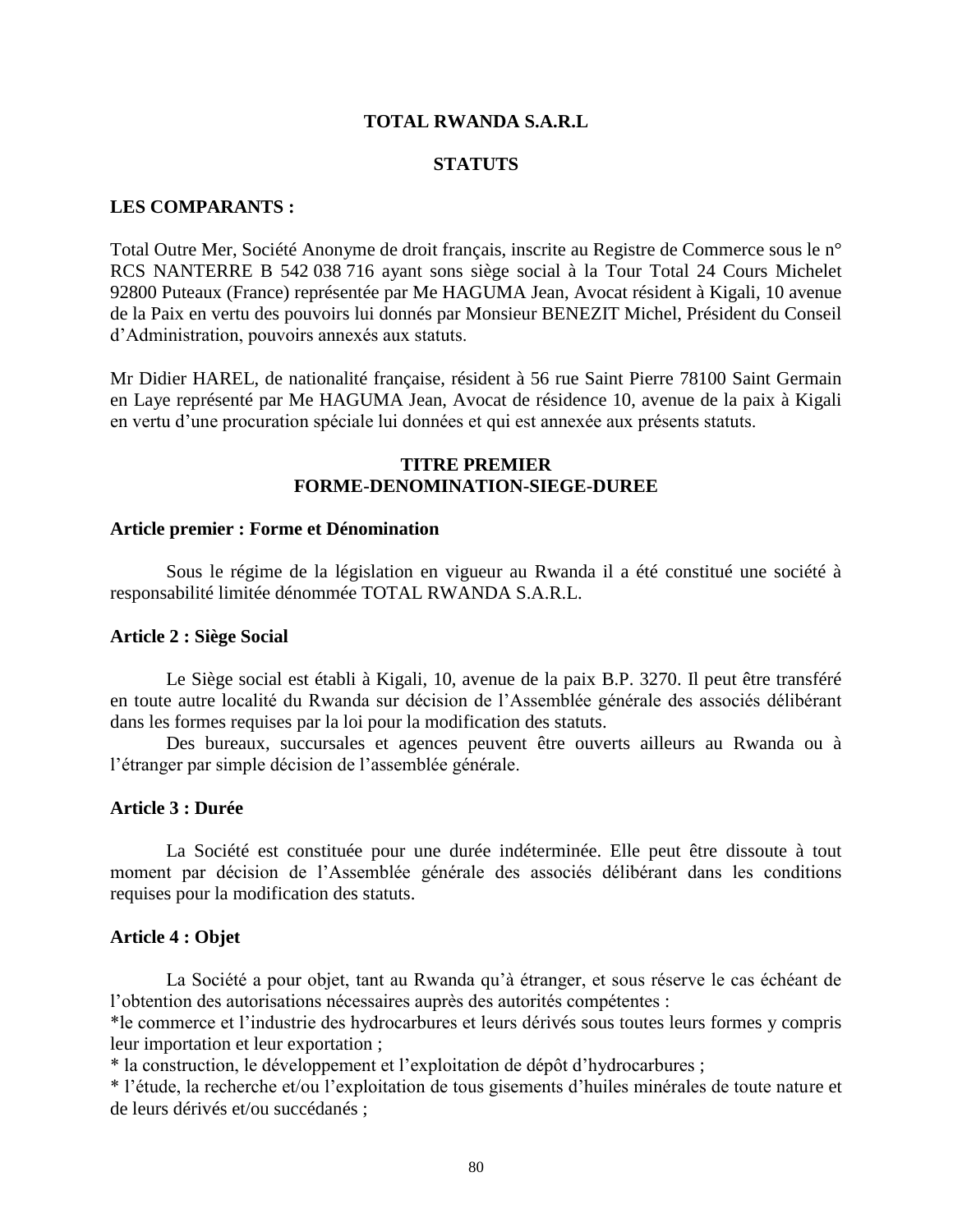\*toutes opérations de transport, par toutes voies et tous moyens, des huiles minérales de toute nature et de leurs dérivés et/ou succédanés ;

\*toutes opérations d"achat de vente prise ou mise en location, échange avec ou sans soulte des immeubles, navires, matériels et/ou équipement nécessaires ou utile à l"exercice des activités susmentionnées ;

\* la participation directe ou indirecte de la société à toutes activités ou opérations industrielles, commerciales ou financières, mobilières ou immobilières, sous quelque forme que ce soit, dès lors que ces activités ou opérations peuvent se rattacher directement ou indirectement à l"objet social ou à tous objets similaires, connexes ou complémentaires ;

\* et plus généralement toutes opérations économiques entrant dans l"objet social ou susceptibles d"en favoriser le développement, de quelque manière que ce soit.

## **TITRE II : CAPITAL SOCIAL-PARTS SOCIALES-SOUSCRIPTION-LIBERATION**

## **Article 5 : Capital social**

Le Capital social est fixé à dix à dix millions de francs Rwandais (10.000.000FRW). Il est représenté par 100 parts sociales de valeur de cent mille francs rwandais chacune.

## **Article 6 : Souscription-Libération**

Les cent parts sociales sont entièrement souscrites et libérées comme suit : Total Outre mer 99 parts sociales soit 9.900.900 FRW Didier HAREL : 1 part sociale soit 100.000 FRW

## **Article 7 : Modification du capital**

Le capital social pourra être augmenté ou réduit une ou plusieurs fois, par décision de l"assemblée générale délibérant dans les conditions prévues pour la modification des statuts. Lors de toute augmentation du capital, l"Assemblée générale fixe le taux et les conditions d"émission des parts sociales nouvelles celles-ci sont offertes par préférence aux propriétaires des parts sociales existant au jour de l'émission au prorata des titres appartenant à chacun d'eux.

Le droit de préemption s'exerce dans le délai de trois mois et aux conditions fixées par l"assemblée générale.

Pour la libération des parts souscrites en cas d"augmentation du capital, le Gérant fera selon les besoins de la société des appels de fonds aux associés souscripteurs, par lettre recommandée au moins un mois avant la date fixée pour les versements.

Tout versement en retard produira de plein droit des intérêts aux taux de dix pour cent au profit de la société jusqu"au jour du paiement. Les droits attachés aux parts sociales seront suspendus jusqu"au jour du règlement du principal et des intérêts.

## **Article 8 : Nature et propriété des parts sociales**

Les parts sociales sont nominatives. La propriété de chaque part s'établit par une inscription sur le registre des associés tenu au siège social.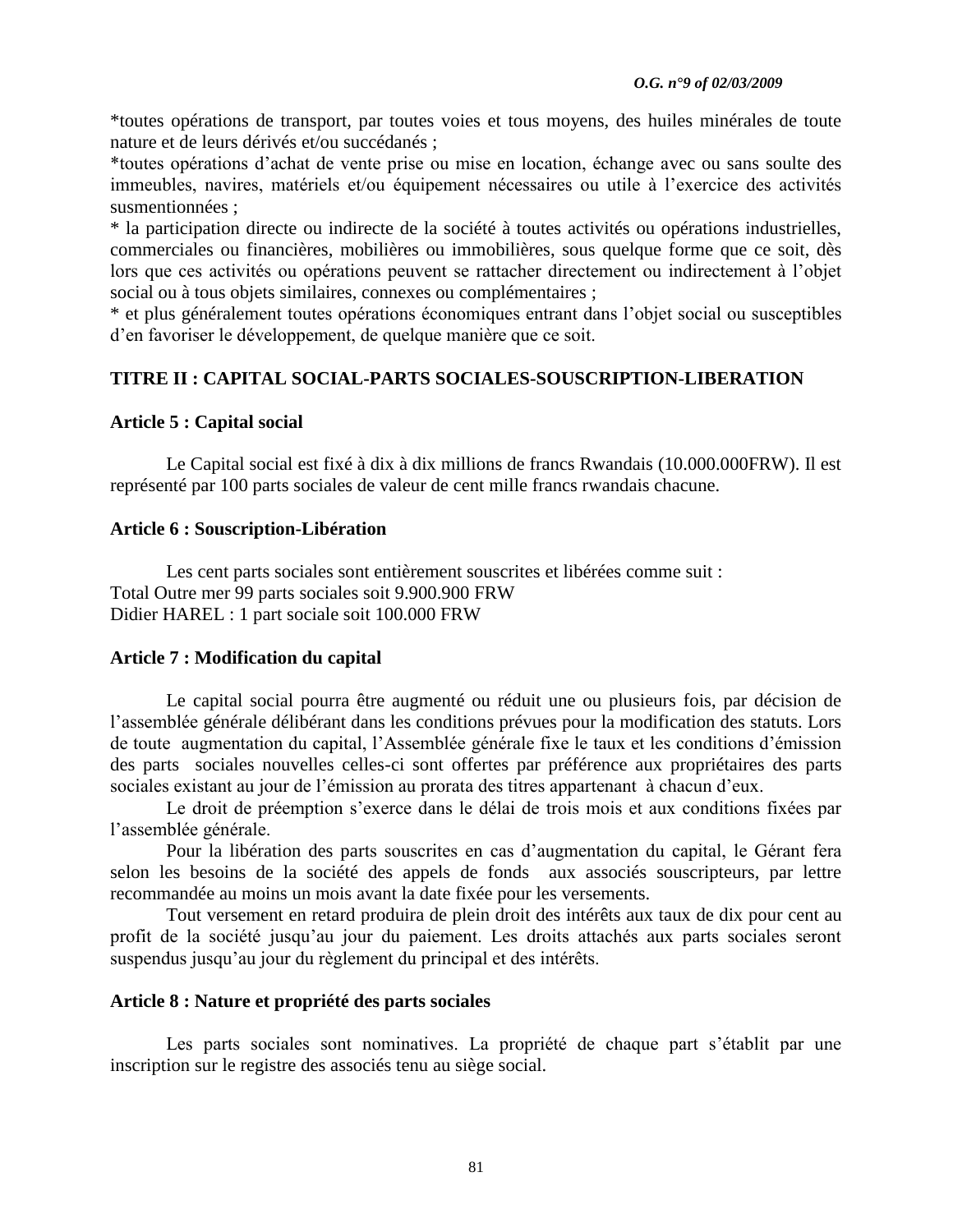Ce registre mentionne la désignation précise de chaque associé et le nombre de ses parts, les cessions des parts datées et signées par le cédant et le cessionnaire ou par leurs fondés de pouvoir, les transmissions à cause de mort et les attributions par suite de partage datées et signées par les bénéficiaires et Gérant.

Ce registre peut être consulté par les associés et par tout tiers intéressé. Des certificats non transmissibles constatant les inscriptions au registre des associés sont délivrés aux associés dans le mois de toute inscription qui les concerne.

Une copie conforme des inscriptions au registre des associés doit, dans le mois de leur date, être déposée par le Gérant au greffe du tribunal de première instance pour y être versée au dossier de la société.

#### **Article 9 : Responsabilité des associés**

Les associés ne sont responsables des engagements de la société qu'à concurrence de la valeur des parts souscrites par eux. La possession d'une part emporte adhésion aux statuts et aux décisions régulières des Assemblées Générales.

#### **Articles 10 : Droits des associés**

Chaque part sociale confère un droit égal dans l"exercice des prérogatives d"associé notamment la participation à la prise des décisions et à la répartition des bénéfices et du produit de liquidation.

La société ne connaît, quant à l'exercice du droit de vote aux Assemblées générales et des autres droits dévolus aux associés, qu"un seul propriétaire par part sociale.

Si plusieurs personnes sont copropriétaires d"une part sociale, la société a la faculté de suspendre l'exercice des droits y afférents jusqu'à ce que les copropriétaires aient désigné un représentant commun.

Il en est de même de l"usufruitier et du nu-propriétaire.

Les copropriétaires, le nu-propriétaire et les usufruitiers restent tenus solidairement des obligations attachées à ce titre. Lorsqu"un titre est donné en gage, le propriétaire continue à exercer tous les droits attachés à ce titre et les versements complémentaires éventuels sont à sa charge.

Les héritiers ou les créanciers d'associés ne peuvent sous quelque cause que se soit, provoquer l"apposition des scellés sur les livres, biens marchandises et valeurs de la société ou frapper ces derniers d"opposition, en demander l"inventaire, le partage ou la licitation, ni s"immiscer en aucune manière dans son administration.

Pour l'exercice de leur droit, ils doivent s'en rapporter aux inventaires et bilans sociaux et aux décisions de l"Assemblée générale des associés.

### **Article 11 : Cession et transmission des parts**

Les cessions entre vifs ou transmissions à cause de mort des parts sociales sont subordonnées au droit de préemption des associés ou, à défaut, de la société.

Toutefois cette disposition ne vise pas les ayant droits légaux ou testamentaires d"un associé auxquels les parts sociales pourront être librement cédées.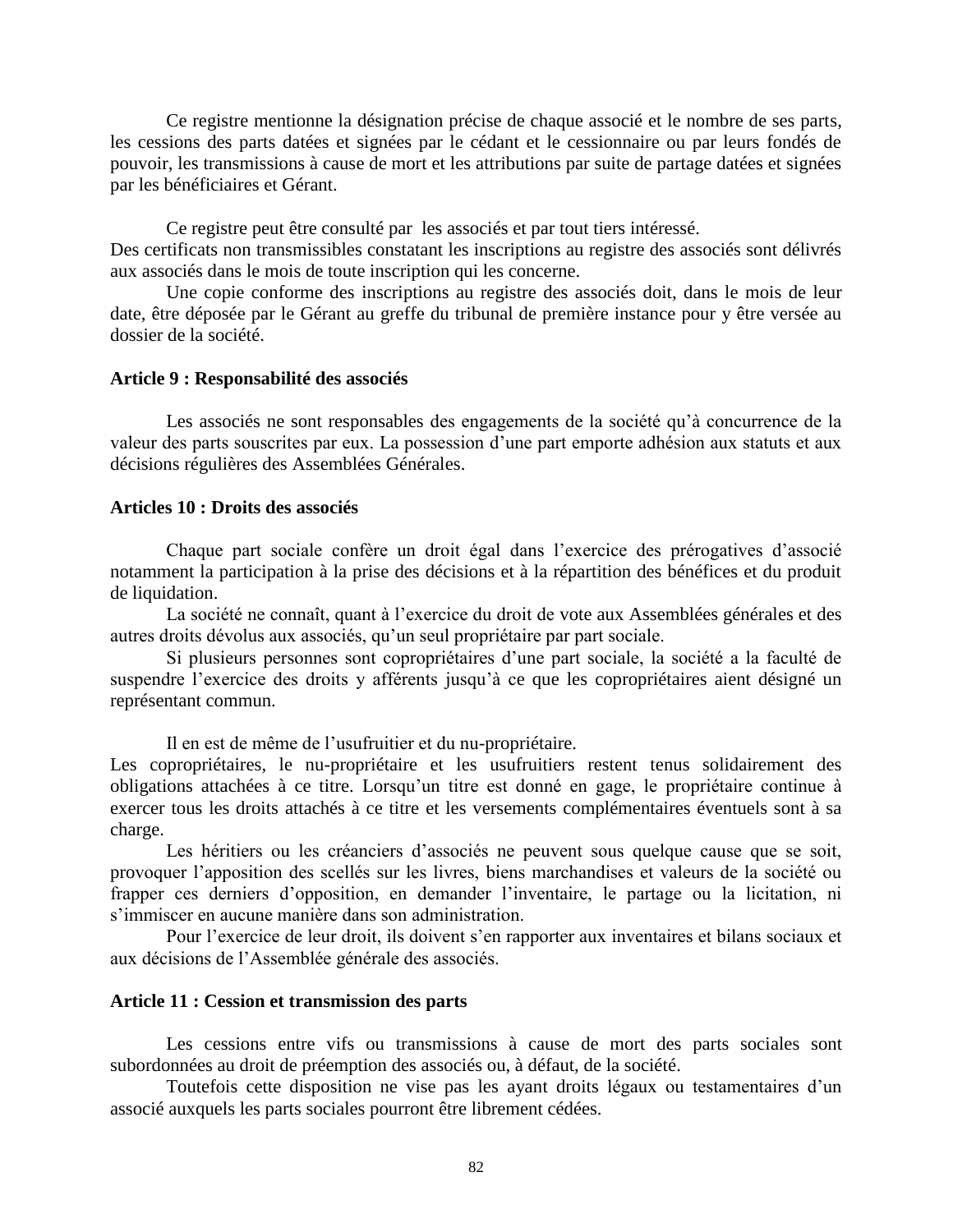#### *O.G. n°9 of 02/03/2009*

Lorsque le cas de cession ou de transmission de part sociale subordonnée au droit de préemption se pose, les intéressés en font immédiatement part au Gérant qui informe les associés et convoque les associés pour qu"ils se prononcent sur leur droit de préemption respectif dans les deux mois. S"il est fait usage du droit de préemption dans ce délai, la valeur des droits sociaux du cessionnaire est celle qui résulte du dernier bilan et le paiement doit intervenir dans les six mois.

Lorsque plusieurs associés font usage de leur droit de préemption. Celui-ci s"exerce proportionnellement aux parts que chacun d"eux possède.

S"il n"est pas fait usage de ce droit dans ce même délai, la cession ou la transmission projetée peut être valablement effectuée dans le mois qui suit.

La société peut également racheter les parts sociales de l"associé cédant soit au moyen du capital, soit au moyen de réserves facultatives. Dans le premier cas, le capital est réduit et les parts annulées, dans le second cas, la société dispose d"un délai de deux ans pour aliéner les parts, les associés conservant leur droit de préemption. Passé ce délai les parts sont annulées de plein droit sans qu"il en résulte une réduction du capital.

## **Article 12 : Saisie des parts d"un associé**

En cas de saisie, les associés ou la société peuvent empêcher la vente publique de la totalité ou d"une partie des parts d"un associé soit en indiquant d"autres biens suffisants pour couvrir le créancier de ses droit, soit en payant de leurs derniers, en tout ou en partie, le créancier au droit duquel ils sont de plein droit subrogés, soit en acquérant les parts saisies, conformément au prescrit de l"article précédent.

## **Article 13 : Interdiction de participations et de prêts**

La société ne peut, à peine de nullité, accepter la souscription ou l'acquisition d'une quelconque partie de ses titres par ses filiales.

La société ne peut accepter la possession d'une quelconque partie de ses titres par une autre société dont elle possède directement ou indirectement dix pour cent du capital. Elle ne peut non plus souscrire ou acquérir de titres d"une société qui possède directement ou indirectement dix pour cent de son captal. La société ne peut, au moyen de fonds sociaux, faire des prêts ou avances garantis par ses propres parts ou destinés à les acquérir.

## **TITRE III : GERANCE-PRESENTATION**

## **Article 14 : Gérance**

La société est administrée et gérée par un gérant associé ou non, nommé par l"Assemblée Générale pour une durée illimitée. Le gérant n"est que mandataire salarié de la société.

Il n"engage que celle-ci et ne contracte aucune obligation personnelle. Il répond de l"exécution de son mandant et de fautes commises dans sa gestion.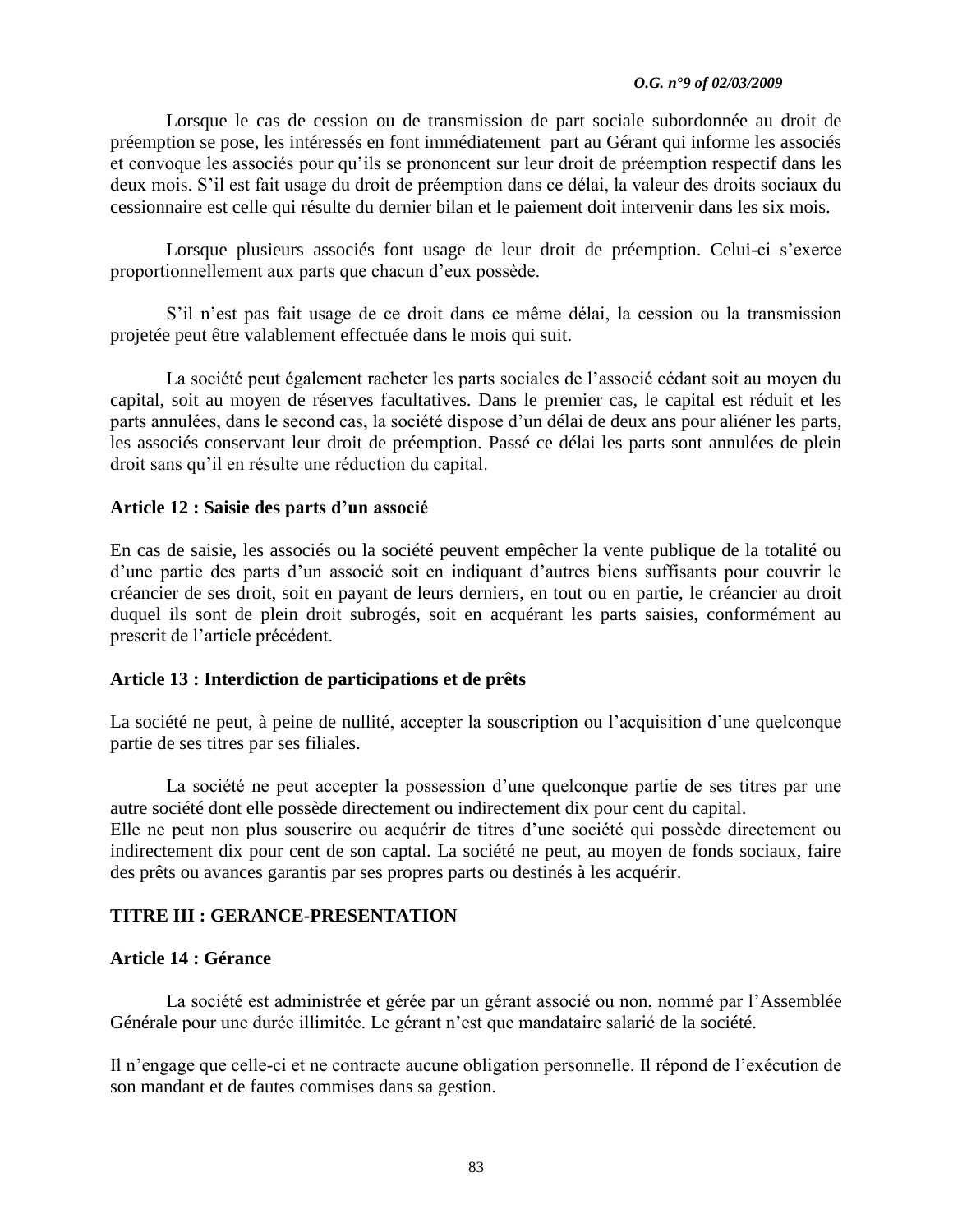Le Gérant est révocable pour justes motifs par décision de l'Assemblée générale statuant à la majorité absolue des voix. Il est en outre révocable par les tribunaux pour cause légitime à la demande de tout associé.

La rémunération du gérant est fixée par l"Assemblée Générale. Est désigné statutairement comme gérant Monsieur Didier HAREL.

#### **Article 15 : Pouvoirs et Représentation**

Le gérant a les pouvoirs les plus étendus pour gérer et administrer les et affaires de la société dans les limites de l'objet social. Tout ce qui n'est pas expressément réservé à l'assemblée générale par la loi ou par les statuts est de sa compétence.

Les actions en justice tant en demandant qu'en défendant, de même que tous recours judiciaires ou administratifs, sont intentés, formés ou soutenus au nom de la société poursuites et diligences du gérant pouvant se substituer un mandataire de son choix.

#### **Article 16 : Interdictions**

Le gérant ne peut, sans autorisation de l"Assemblée générale, exercer soit pour son propre compte, soit pour le compte d"autrui, une activité similaire à celle de la société.

La société ne peut consentir au gérant aucun prêt, crédit ou cautionnement, sous quelque forme que ce soit.

Un gérant qui, dans une opération, a un intérêt direct ou indirect opposé à celui de la société est tenu d"en informer les associés et de faire inscrire sa déclaration au procès verbal de la séance, il ne peut assister aux délibérations relatives à ces opérations ni même prendre part au vote s"il est associé.

Il est spécialement rendu compte à la première Assemblée générale, et avant tout autre vote des opérations dans lesquelles un gérant aurait un intérêt opposé à celui de la société.

#### **Article 17 : Démission du Gérant**

Sauf en cas de réelle force majeure, le gérant ne peut démissionner qu'à la fin d'un exercice social en adressant une lettre recommandée contre accusé de réception au président de l'assemblée générale moyennant préavis d'au moins six mois avant la fin d'un exercice sociale.

### **TITRE IV : SURVEILLANCE**

#### **Article 18 : Commissaire aux comptes**

Les opérations de la société sont contrôlées par les associées eux-mêmes ou par un commissaire aux comptes, personne physique ou morale, non associé, nommé par l"Assemblée générale pour un terme de trois ans renouvelable et révocable à tout moment par l"organe qui l"a nommé et qui lui fixe ses émoluments.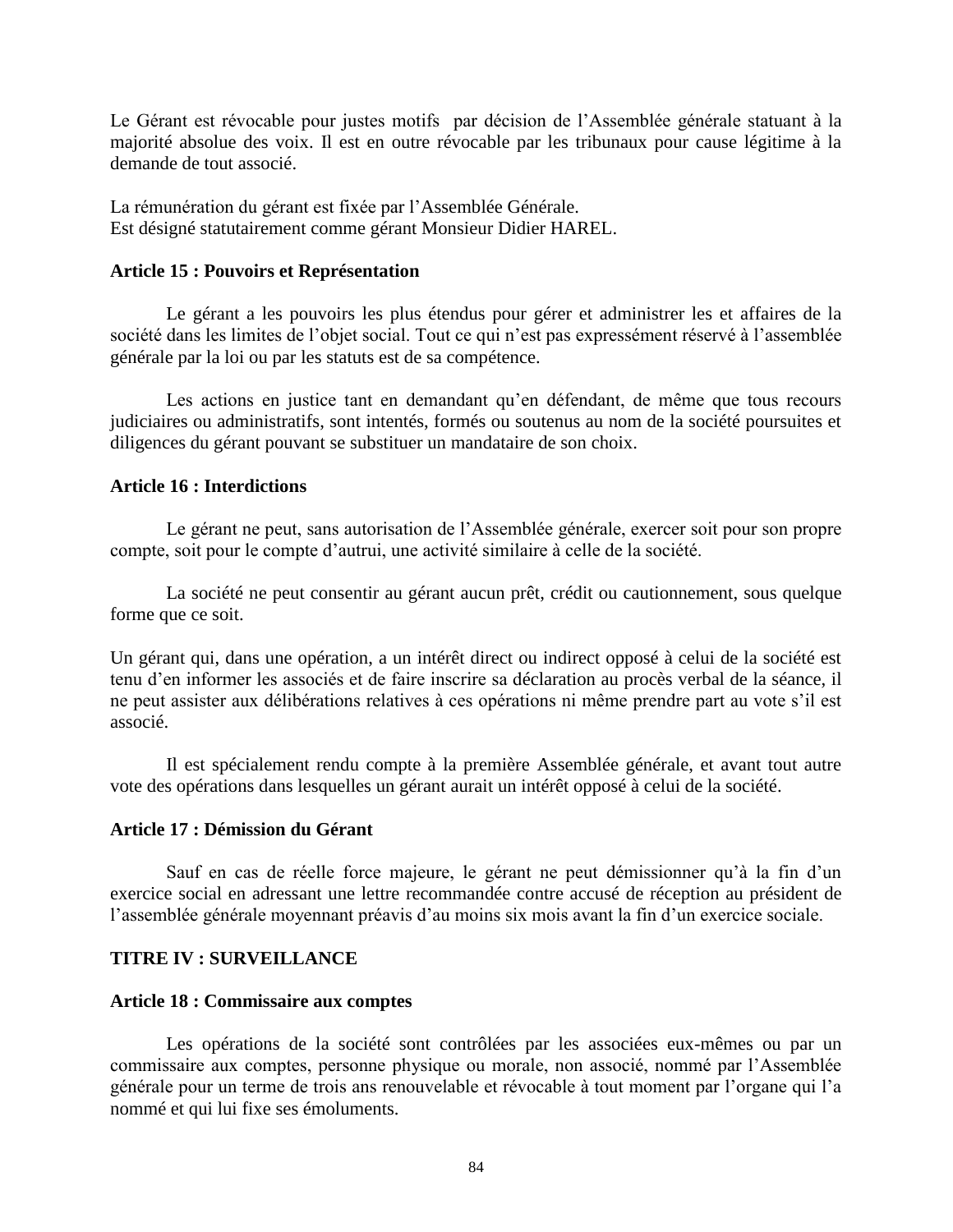## **Article 19 : Pourvoi provisoire à la place vacante**

En cas de vacance d"une place de Commissaire aux comptes le président du tribunal de première instance désigne à la requête de tout intéressé, un Commissaire aux comptes chargé de l"intérim.

L"élection définitive du nouveau commissaire a eu à la plus prochaine Assemblée générale.

Ne peuvent exercer les fonctions de commissaire aux comptes :

- les gérants ;

- les conjoints et les parents ou alliés jusqu"au quatrième degré, des gérants de la société contrôlés ou d"une société apparentée ;

- celui qui y exerce une fonction de proposer ou y a exercé une telle fonction dans les trois dernières années.

Le commissaire ne peut, dans les trois ans qui suivent la cessation de ses fonctions, être nommé gérant de la société qu"il a contrôlée.

### **Article 20 : Droits et devoirs du commissaire aux comptes**

Le commissaire aux comptes a pour mandat de vérifier les livres, la caisse, le portefeuille et les valeurs de la société, de contrôler la régularité et la sincérité des inventaires et des bilans ainsi que l"exactitude des informations données sur les comptes de la société dans le rapport du Gérant.

Le commissaire a le pouvoir illimité de contrôle sur toutes les opérations de la société. Il peut prendre connaissance sans déplacement, de tous documents sociaux et requérir des gérants et des préposés toutes explications complémentaires. Il peut se faire assister, à ses frais, par des experts dont il répond.

Le commissaire fait, par écrit, rapport à l'assemblé :

1°Sur la manière dont il a effectué le contrôle au cours de l"exercice et sur la manière dont le Gérant et les proposés ont facilité cette mission.

2°Sur l"exactitude de l"inventaire, du bilan du compte de profits et pertes et du rapport du gérant 3°Sur l"existence éventuelle d"opérations contraires à la loi au aux statuts.

4°Sur la régularité de la répartition des bénéfices ;

5°Sur l"opportunité des modifications apportées d"un exercice à l"autre, soit à la présentation du bilan ou compte de profits et pertes, soit au mode d"évaluation des éléments de l"actif et du passif ;

6°Sur la gestion du Gérant et sur les reformes éventuelles qu"il y aurait lieu d"y apporter

Il convoque l"assemblée lorsque le gérant reste en défaut de le faire. La responsabilité du commissaire, en tant qu"elle en tant qu"elle trait à sa mission de contrôle ainsi que les recours éventuels, sont déterminés par les règles relatives à la responsabilité des administrateurs des sociétés à responsabilité limitée.

Tout associé peut dénoncer au commissaire les actes du gérant qui lui paraissent critiquables.

Le commissaire en fait part à l'assemblée et s'il estime que les critiques sont fondées et urgentes. Il la convoque immédiatement.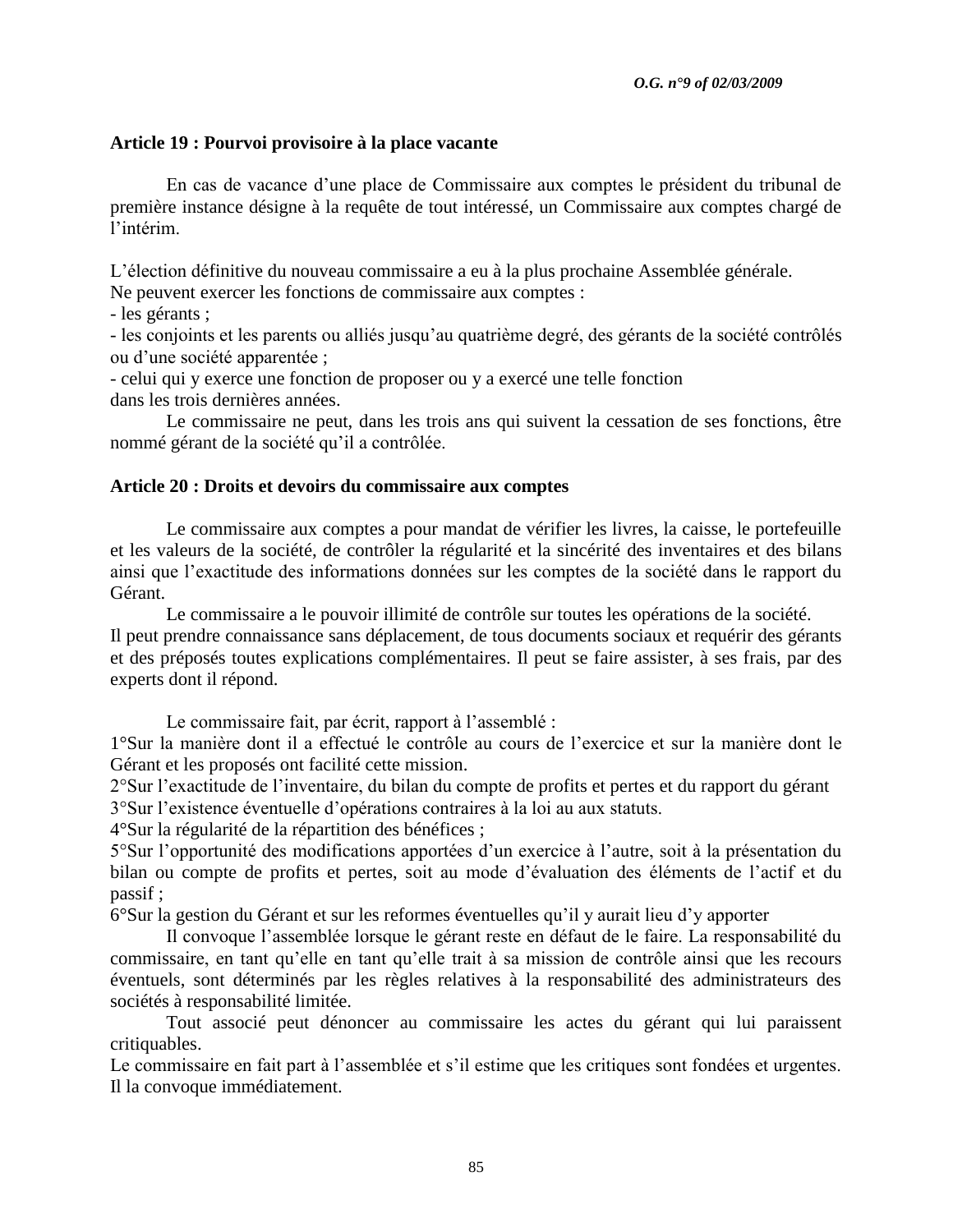## **TITRE V : ASSEMBLEES GENERALES**

### **Article 21 : Pouvoirs**

L"Assemblée Générale se compose de tous les associés quel que soit le nombre de leurs parts sociales.

L"Assemblée Générale régulièrement constitue représente l"universalité des associés. Ses délibérations, prises conformément à la loi et aux statuts obligent tous les associés, même les absents, les dissidents ou les incapables.

### **Article 22 : Convocations**

L"Assemblée Générale est convoquée, par le gérant, soit par le commissaire aux comptes, soit par un mandataire en justice à la demande d'associés disposant d'au moins un cinquième du capital.

Les convocations contenant l'ordre du jour et fixant la date, l'heure et le lieu de l'assemblée doivent être envoyées aux associés par lettres recommandées ou remises en mains contre accuse de réception, quinze jours au moins avant la date de l"assemblée.

Sur deuxième convocation, le délai de convocation peut être réduit à huit jours au moins. Tout associé qui assiste à une assemblée générale ou s'y fait représenter est considéré comme ayant été régulièrement convoqué.

Un associé peut également renoncer à se prévaloir de l"absence ou d"une irrégularité de convocation avant ou après la tenue de l"assemblée à laquelle il n"a pas assisté.

L"Assemblée Générale délibère sur les questions mentionnées à l"ordre du jour. Toutefois, elle peut prendre des décisions en dehors de cet ordre du jour ou se réunir sans convocation si tous les associés y consentent ou s"il s"agit d"une action contre le gérant.

L"Assemblée Générale peut décider de toute question qui n"est pas expressément réservée par la loi ou par les statuts à un autre organe.

## **Article 23 : Règles régissant la tenue de l"assemblée**

L"Assemblée doit désigner un bureau composé du Président, du Secrétaire et de deux scrutateurs à moins que l"assemblée n"en décide autrement, le gérant assiste aux réunions de cet organe.

Une liste de présence indiquant le nombre de parts et de voix de chaque associé présent ou représenté est établie par le secrétaire, soumise à l"approbation de l"Assemblée et signée par tous les participants.

Chaque résolution est votée séparément

Les votes relatifs aux nominations, révocations, rémunérations et décharges sont faits au scrutin secret.

Le gérant peut, s'il estime que les intérêts de la société sont en jeu demander à l'Assemblée de proroger la réunion, de surseoir à l"exécution d"une décision prise et de renvoyer la question à une nouvelle assemblée convoquée dans un délai de trois semaines pour une décision définitive.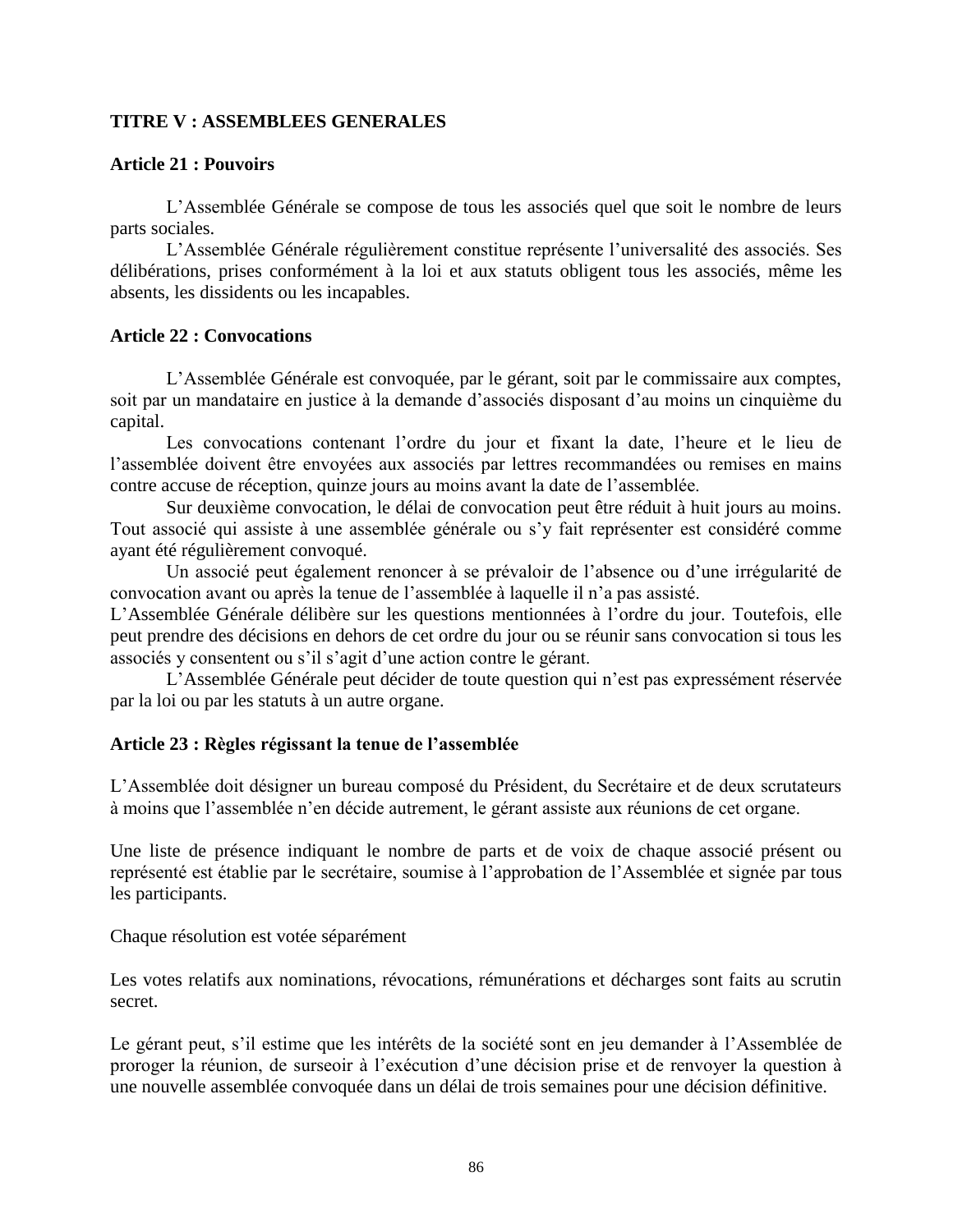Les associés représentant un deuxième du capital social peuvent demander une fois la remise d'une question s'ils estiment n'être pas suffisamment informés.

Nul ne peut prendre part au vote sur une question dans laquelle il a directement ou indirectement, un intérêt opposé à celui de la société. Les titres de ceux qui sont ainsi privés de leur droit de vote viennent néanmoins en ligne de compte pour l"appréciation de la partie du capital représentée à l"Assemblée.

Sont nulles toutes convocations de vote et tout mandat irrévocable. Le mandat ordinaire ne vaut que pour un ordre du jour.

Le procès-verbal est établi par le bureau et soumis séance tenante, à l"Assemblée. Une copie conforme signée par le président est adressée à tout participant qui en fait la demande.

## **Article 24 : De l"Assemblée Générale Ordinaire**

L"Assemblée Générale ordinaire et tient chaque année au siège social au courant du mois de Mars à une date et au lieu qui seront fixés dans la convocation.

L'avancement ou le rapport d'un mois maximum est possible moyennent un motif sérieux et la notification à tous les associés au moins quinze jours à l"avance.

L"Assemblée Générale ordinaire est compétente pour

Statuer sur le bilan, le compte de profit et pertes et la répartition des bénéfices.

Donner décharge au gérant et au commissaire aux comptes, la décharge accorder par l"Assemblée aux organes de la société n"est valable que si le bilan, le compte de profits et pertes et le rapport ne comportent ni erreur ni omission.

Nommer et révoquer le président de l"assemblée générale, le gérant et les commissaires aux comptes ;

Déterminer les émoluments de la gérance et du commissaire aux comptes ;

Se prononcer sur toute question qui n'est pas réservée à la gérance ou à l'Assemblée générale extraordinaire.

Pour délibérer valablement, les associés présents ou représentés doivent posséder la moitié au moins du capital social. Si cette condition n"est pas remplie, une nouvelle Assemblée est convoquée dans le délai de huit jours au moins et cette assemblée délibère valablement quelle que soit la portion du capital représentée.

Les décisions sont prises dans l'un comme dans l'autre cas à la majorité des voix qui participent au vote.

## **Article 25 : De l"Assemblée Générale Extraordinaire**

Des Assemblées Générales Extraordinaires peuvent être convoquées aussi souvent que l"intérêt de la société l"exige.

Il est dès lors procédé comme dit aux articles traitant de la convocation.

De telles Assemblées sont convoquées soit par le président

Soit par le gérant, soit par le commissaire aux comptes, soit par les liquidateurs, soit par un mandataire en justice dûment requis par des associés disposant d"au moins un dixième des voix.

L"Assemblée Générale Extraordinaire est compétente pour toutes les modifications aux statuts et pour toute autre question jugée grave et urgente pour la vie de la société.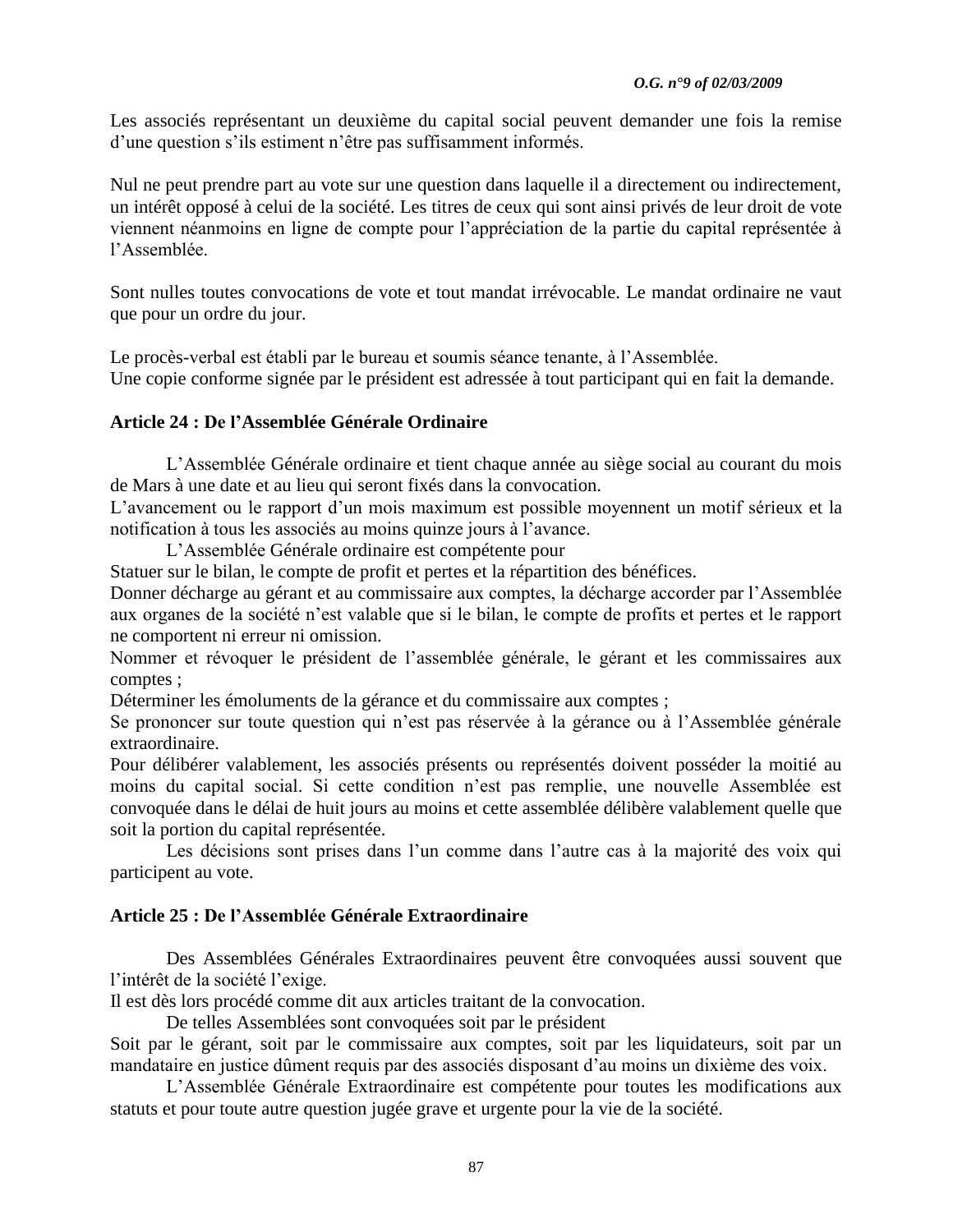Pour délibérer valablement, les associés présents ou représentés doivent posséder la moitié au moins du capital social.

Si cette condition n'est pas remplie, une nouvelle assemblée sera convoquée dans le délai d'un mois à l"effet de délibérer définitivement et valablement à la condition que le quart du capital soit représenté.

Les décisions sont alors prises dans l'un comme dans l'autre cas à la majorité des trois quarts des voix qui participent au vote. Toutefois lorsque le vote sur une des modifications essentielles telles que l"objet de la société, le transfert du siège social, la transformation, la fusion ou la scission de la société, l'augmentation ou la réduction du capital, la gérance établit un rapport justificatif, l"annonce dans l"ordre du jour, le communique à tous les associés et le soumet à l"assemblée extraordinaire.

Les décisions sont alors prises à la majorité des quatre cinquièmes, à conditions que les trois quarts du capital soient représentés à la première assemblée et la moitié à la seconde.

Lorsque l'augmentation du capital est faite à l'aide d'apports nouveaux, les règles relatives à la constitution du capital sont applicables.

Si la réduction doit se faire par remboursement aux associés, elle ne peut avoir lieu que six mois après la publication de la décision. La convocation doit indiquer comment la réduction sera opérée.

#### **Article 26 : Procès –verbaux**

Les procès-verbaux de l'assemblée générale sont signés par tous les associés ou mandataire ayant participé aux réunions.

### **Article 27 :**

Les copies conforme, les expéditions et les extraits à produire en justice ou ailleurs sont signés, par le Président de l"Assemblée Générale.

## **TITRE VI : INVENTAIRE-COMPTES ANNUELS-RESERVES-DISTRIBUTION DES BENEFICES**

## **Article 28 : Exercice social**

L"exercice social commence le premier janvier et se termine le trente et un décembre.

#### **Article 29 : Inventaire et comptes annuels**

Le gérant établit à la fin de chaque année sociale un inventaire général contenant l"indication des valeurs mobilières et immobilières et des dettes de la société, un compte de profits et pertes, un bilan et un rapport sur l"exercice révolu sur les perspectives d"avenir et sur les mesures à prendre pour la gestion ultérieure de la société.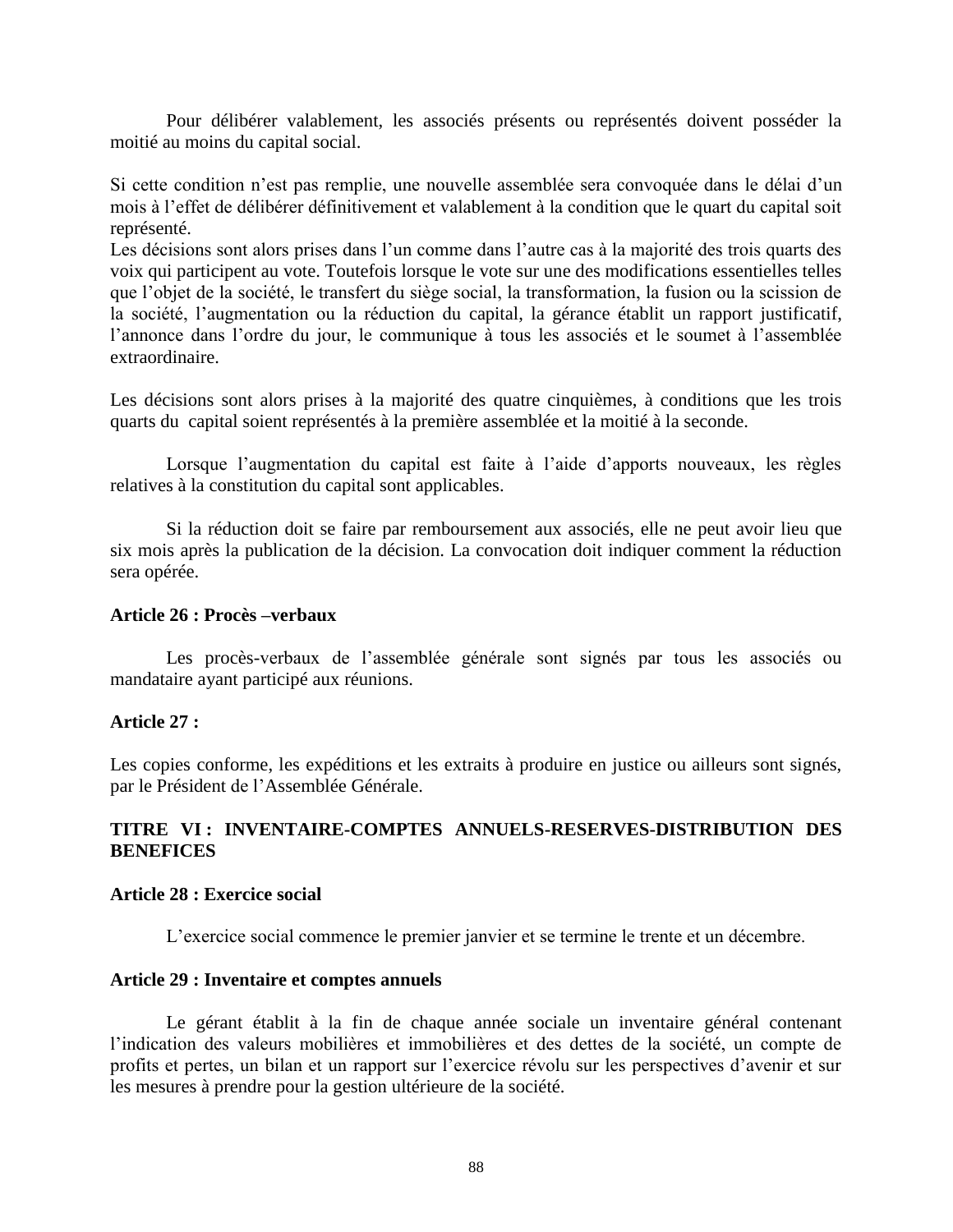#### *O.G. n°9 of 02/03/2009*

Ce rapport doit contenir un exposé détaillé du bilan et du compte de profits et pertes, des indications précises sur l"ensemble des rémunérations ou autres avantages alloues aux organes de la société et des propositions pour la distribution de bénéfices.

#### **Article 30 : Communication au commissaire aux comptes**

Les documents repris à l"article précédent sont tenus à la disposition des associés et du commissaire aux comptes quarante cinq jours au moins avant l"Assemblée Générale annuelle.

L"inventaire, le bilan et le compte de profits et pertes, le rapport du gérant et le rapport du commissaire aux comptes et généralement tous documents qui, d"après la loi doivent être communiqués à l"assemblée, doivent être tenus à la disposition des associées au siège social, quinze jours au moins avant la date de l"assemblée, le tout sans préjudice de tous autres droits de communication susceptibles d"être conférés aux associés ou aux tiers par la législation en vigueur.

## **Article 31 : Distribution des bénéfices**

Les produits nets constatés lors de la clôture d'un exercice après déduction des frais généraux et des autres charges sociales, de tous amortissements de l"actif et de toutes provisions pour risques commerciaux ou industriels constituent les bénéfices nets.

Sur ces bénéfices diminués, le cas échéant, des pertes antérieures, il est prélevé : 1° 20% au moins pour la réserve fiscale prévue par l"article 138 de la loi du 2 Juin 1964 relative à l'impôt sur les revenus telle que modifié à ce jour, 2,5% au moins affectés à la constitution d'un fonds de réserve prévu par l"article 220 de la loi n° 06/1988 régissant les sociétés commerciales.

Ces prélèvements cessent d"être obligatoires lorsque ces fonds atteignent le 1/10 du capital social.

Le bénéfice distribuable est constitué par le bénéfice net de l"exercice diminué des pertes antérieures et des prélèvements prévus ci-dessus et augmenté des rapports bénéficiaires.

En outre, l"assemblée peut décider la mise en distribution de sommes prélevées sur les réserves dont elle a la disposition. En ce cas, la décision indique expressément les postes de réserves sur lesquels les prélèvements sont effectués.

Sur le bénéfice distribuable, l"assemblée générale annuelle, sur proposition du Gérant, a le droit de prélever toutes sommes qu"elle juge convenable de fixer soit pour être reportées à nouveau sur l'exercice suivant, soit pour être affectée à un ou plusieurs fonds de réserves extraordinaires, généraux ou spéciaux. Ce ou ces fonds de réserves peuvent recevoir toutes affectations décidées par l"assemblée générale, sur proposition du gérant.

## **Article 33 : Publication des comptes**

Dans les trente jours de leur approbation par l"Assemblée générale et par les soins du Gérant, le bilan et le compte de profits et pertes seront disposés au Greffe du Tribunal de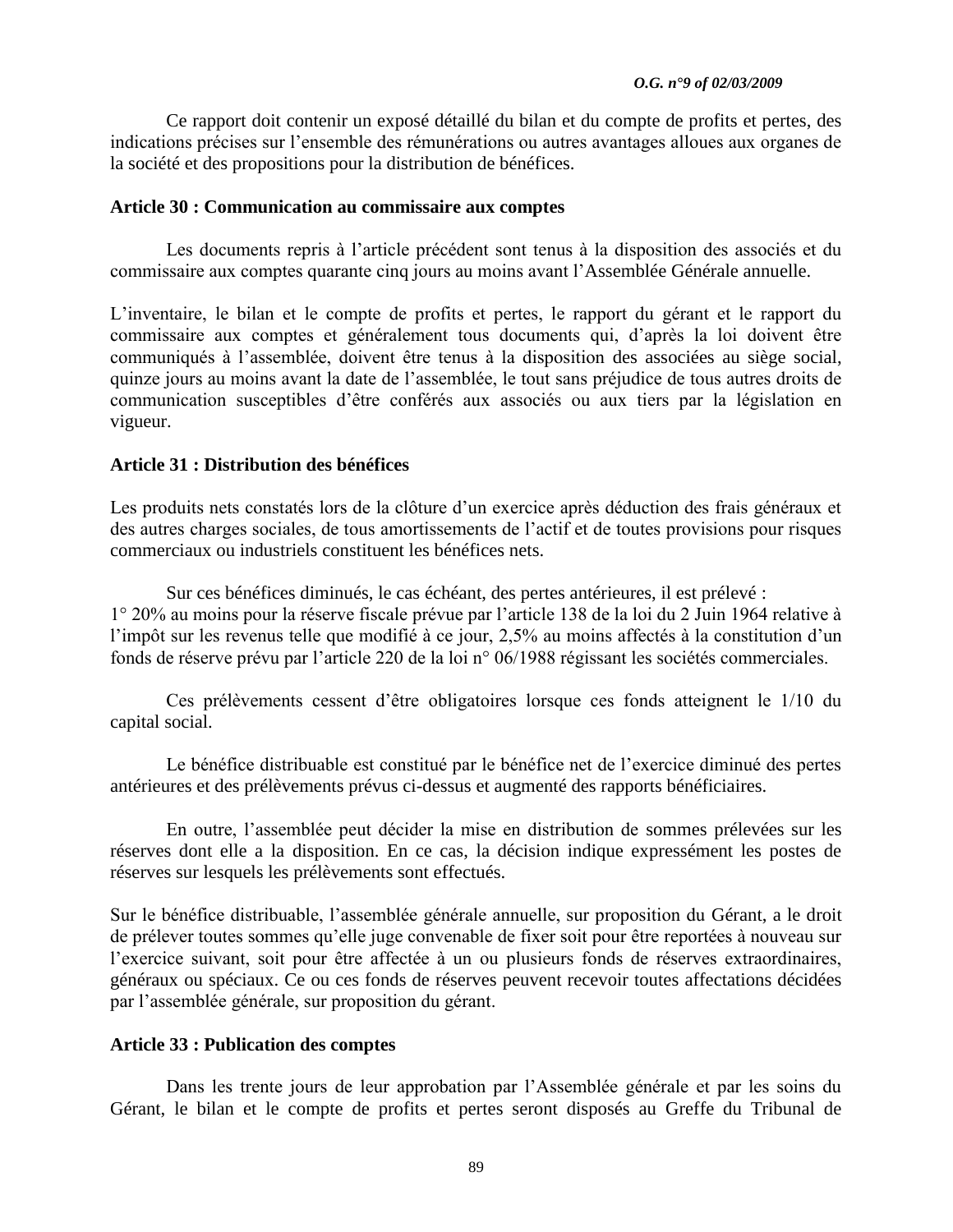Première Instance de Kigali en vue de leur publication au Journal Officiel de la République du Rwanda.

## **TITRE VII : DISSOLUTION-LIQUIDATION**

#### **Article 34 : Pertes du capital**

En cas de perte du quart du capital, le gérant doit convoquer une assemblée extraordinaire et lui soumettre les mesures de redressement de la société.

Si la perte du capital atteint la moitié du capital, le gérant est tenu de convoquer l"assemblée générale des associés à l"effet de décider s"il y a lieu de prononcer la dissolution de la société. A défaut de convocation par le gérant, le commissaire doit réunir l"Assemblée Générale.

La dissolution peut être décidée par les associés possédant la moitié des parts pour lesquelles il est pris part au vote. Si à la suite de pertes, l"avoir social n"atteint plus les trois quarts du capital minimum, la société sera dissoute à la demande de tout intéressé à moins que le capital ne soit complété à due concurrence.

### **Article 35 : Liquidation-Pouvoirs des liquidateurs**

Hormis la dissolution judiciaire, en cas de dissolution pour quelque cause que se soit, et à quelque moment que ce soit, l"assemblée générale nommera le ou les liquidateurs, déterminera leurs pouvoirs et fixera leurs émoluments. L"assemblée jouit à cette fin des droits les plus étendus. La nomination des liquidateurs met fin au mandat du gérant.

La société est alors réputée exister pour sa liquidation.

Les liquidateurs peuvent notamment être autorisés à faire l'apport à une autre société existante ou à constituer, contre espèces ou contre titres de tout ou partie des droits et avoir de la société dissoute, les constituer, contre espèces ou contre titres, de tout ou partie des droits et avoir de la société dissoute, les constituer, contre espèces ou contre titres, de tout ou partie des droits et avoir de la société dissoute, les parts de celle-ci pouvant être échangées, le cas échéant, contre les titres de la société bénéficiaire de l"apport.

### **Article 36 : Répartition de l"Avoir Social**

Après apurement de toutes les dettes et charges de la société et des frais de liquidation, y compris la rémunération des liquidateurs, l"actif net est reparti en espèces ou en titres toutes les parts sociales.

Au cas où les parts sociales ne se trouverait pas libérées dans une égale proportion, les liquidateurs doivent avant toute répartition, tenir compte de cette diversité de situation et rétablir l"équilibre, en mettant toutes les parts sociales sur un pied d"égalité absolu soit par des appels de fonds complémentaires à charge des titres insuffisamment libérés soit par des remboursements au profits des titres libérés dans une proportion supérieure.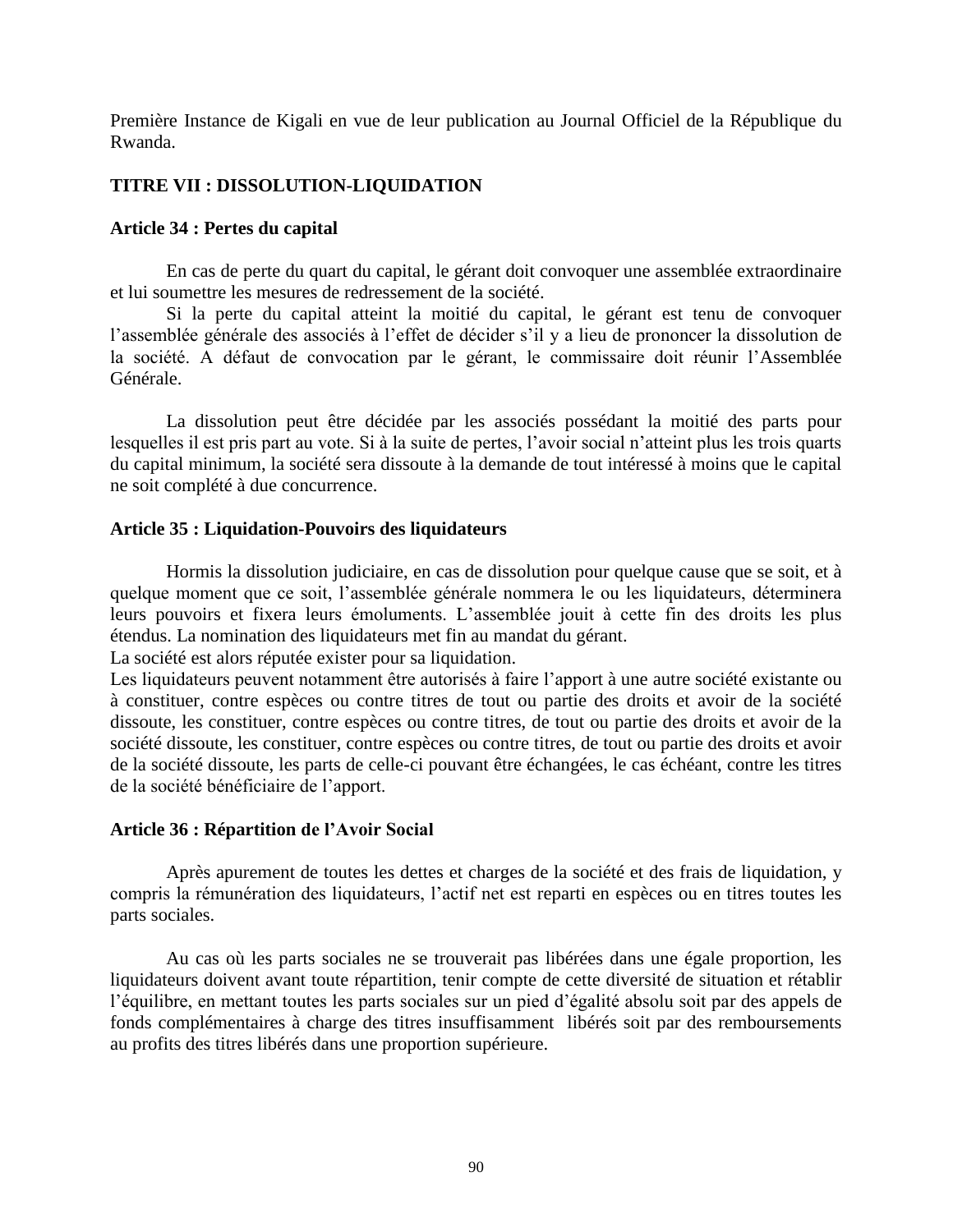## **TITRE VIII : DISPOSITIONS GENERALES**

#### **Article : Election de domicile**

Pour l"exécution des présents statuts, chaque associé administrateur, commissaire ou liquidateur qui n"aurait pas de domicile au Rwanda, est censé avoir élu domicile au siège social, où toutes communications, assignations et significations peuvent lui être adressées valablement.

Toutefois, une copie sera envoyée par lettre recommandée avec accusé de réception à l"adresse que l"associé résidant à l"étranger aura communiquée à la société avec une éventuelle notification par télécopie au numéro fourni par le non résident.

#### **Article 38 : Législation applicable**

Pour tout ce qui n"est pas prévu par les présents statuts, de même que pour leur interprétation, les associés se conformeront à la législation en vigueur au Rwanda.

En conséquence, les dispositions de cette législation auxquelles il n"est pas licitement dérogé par les présents statuts y sont réputées inscrites et les clauses qui seraient contraires aux dispositions impératives de ces lois sont réputées non écrites.

#### **Article 39 : Juridiction compétente**

Toutes contestations généralement quelconques concernant l"interprétation ou l"exécution des présents statuts seront de la compétence exclusive au premier degré des tribunaux de la ville de Kigali.

### **TITRE IX : DISPOSITIONS TRANSITOIRES**

### **Article 40 : Frais de constitution**

Le montant approximatif des frais, dépense, rémunérations ou charges sous quelque forme que ce soit qui incombent à la société ou qui sont mis à sa charge en raison de sa constitution s"élèvent approximativement à un million cinq cents mille de francs rwandais.

Fait à Kigali, le 15/04/1998

### **LES COMPARANTS :**

 $(s\acute{e})$  (sé)

Total Outre mer 2. Mr Didier HAREL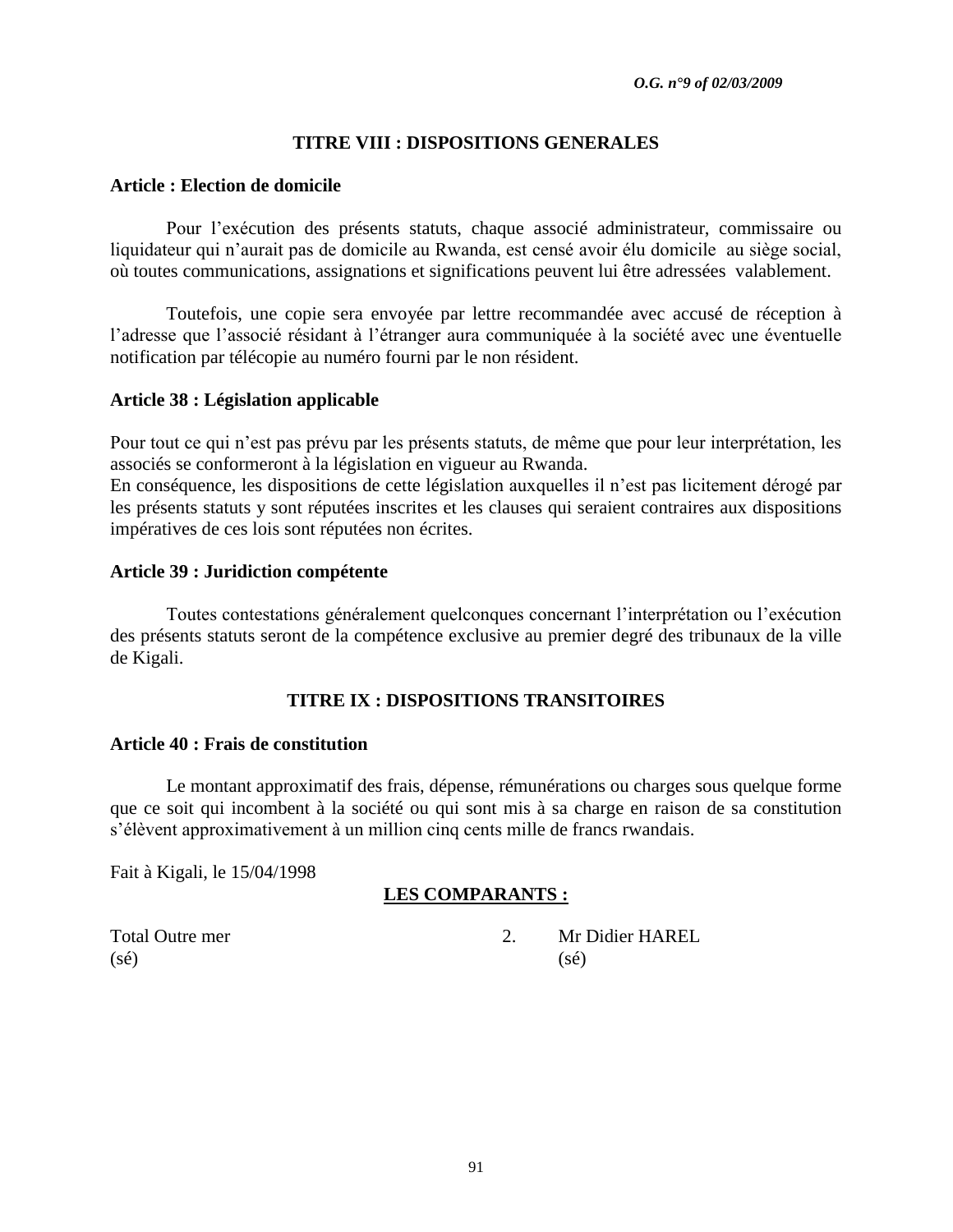### **ACTE NOTARIE NUMERO seize mille neuf cent cinquante huit. VOLUME CCCXXXV**

L"an mil neuf cent quatre-vingt-dix-huit, le quinzième jour du mois d"avril, Nous MUTABAZI Etienne, Notaire officiel de l"Etat Rwandais, étant et résident à Kigali, certifions que l"acte dont les clauses sont reproduites ci-avant Nous a été présenté par : Total Outre mer Mr Didier HAREL

En présence de Monsieur NSENGIYUMVA Amiel, résidant à Kigali et de Madame UWAMAHORO Jeanne, résidant à Kigali témoins instrumentaires à ce requis et réunissant les conditions exigées par la loi.

Lecture du contenu de l"acte ayant été faite aux comparants et aux témoins, les comparants ont déclaré devant Nous et en présence des dits témoins que l"acte tel qu"il est rédigé, renferme bien l"expression de leur volonté

En foi de quoi, le présent acte a été signé par les comparants, les témoins et Nous, Notaire et revêtu du sceau de l"office Notarial de Kigali.

## **LES COMPARANTS**

Total Outre mer 2. Mr Didier HAREL

# **LES TEMOINS**

NSENGIMANA Amiel 2. UWAMAHORO Jeanne

### **LE NOTAIRE MUTABAZI Etienne (sé)**

**Droits perçus :**

Frais d"acte : Mille huit cent francs rwandais

Enregistré par Nous, MUTABAZI Etienne, Notaire Officiel de l"Etat Rwandais étant et résident à KIGALI, sous le numéro seize mille neuf cent cinquante huit volume CCCXXXV dont le coût Mille huit cent francs rwandais perçus suivant quittance n°00023000 du quinze Avril Mille neuf cent quatre-vingt huit délivrée par le Comptable Public de KIGALI.

### **LE NOTAIRE MUTABAZI Etienne (sé)**

Frais d"expédition : POUR EXPEDITION AUTHENTIQUE DONT COUT Neuf mille huit cents FRANCS RWANDAIS, PERCUS POUR UNE EXPEDITION AUTHENTIQUE SUR LA MEME QUITTANCE.

KIGALI, LE QUINZE AVRIL MIL NEUF CENT QUATRE-VINGT-DIX-HUIT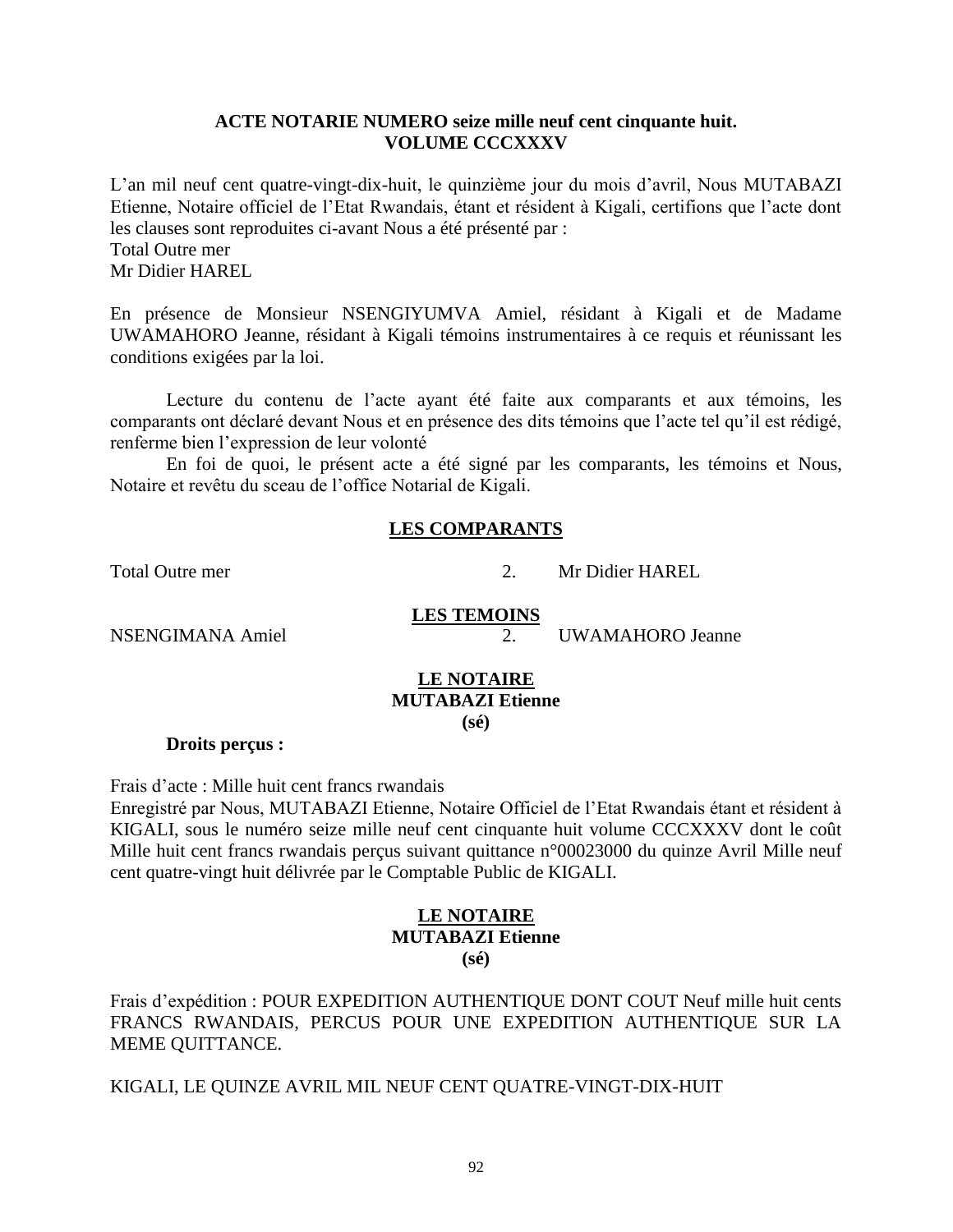### **LE NOTAIRE MUTABAZI Etienne (sé)**

## **A.S. N° 108**

Réçu en dépôt au bureau de l"Agence Nationale d"Enregistrement Commercial. le 18/06/2008 et inscrit au Registre ad hoc des actes de Société, sous le n° R.C.A 1511/ KIG, le dépôt deS statuts de la Société **TOTAL RWANDA SARL.**

#### **Droits perçus:**

- Droits de dépôt :-5000 frw
- Amande pour dépôt tardif :-5000 frw
- Suivant quittances n° 459 du 18/06/2008 et 0002288/C du 21/04/1998

# **Le Registraire Général Eraste KABERA**

**(sé)**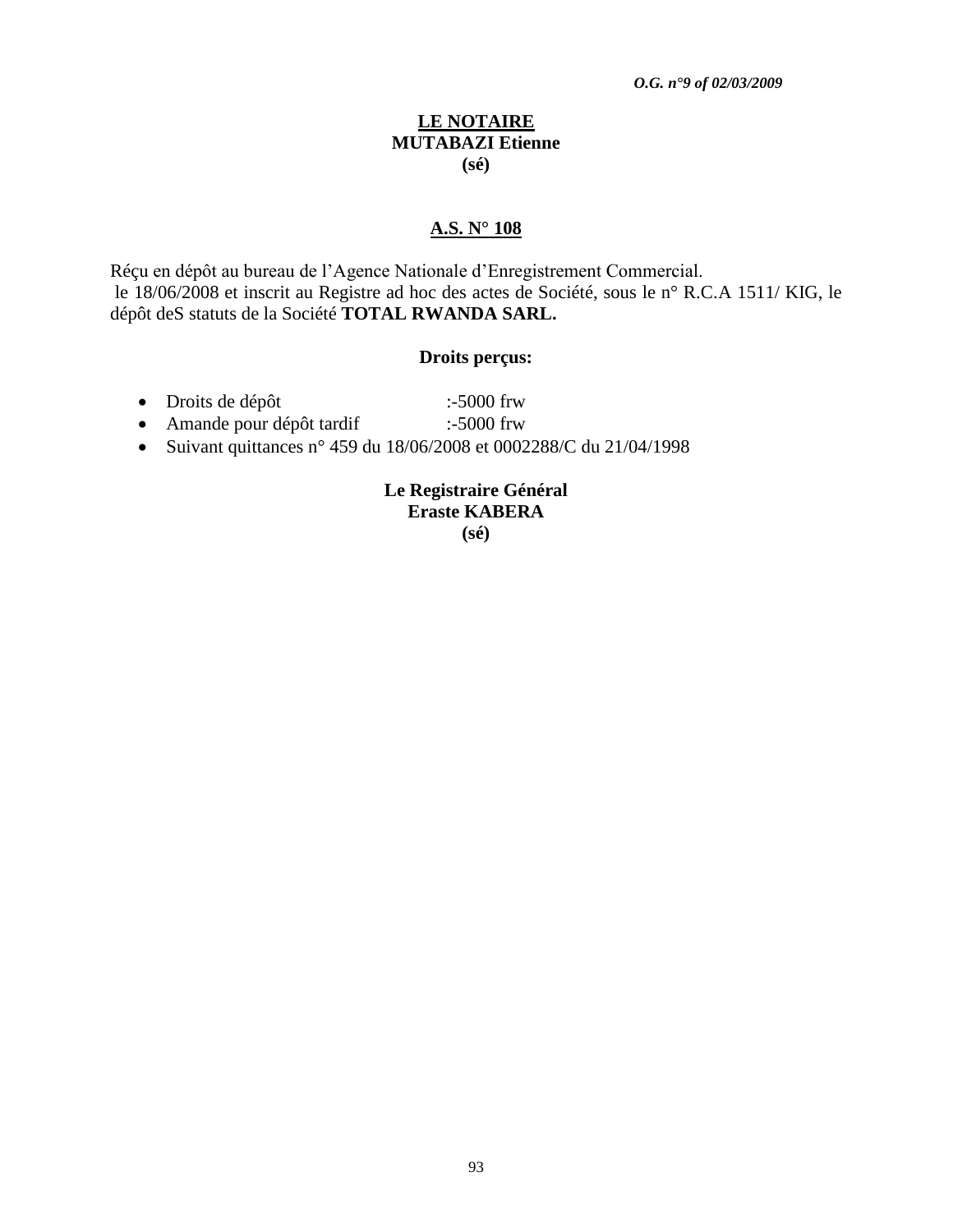

## **RESOLUTION OF THE GENERAL ASSEMBLY OF URWEGO OPPORTUNITY MICROFINANCE BANK S.A**

At an Ordinary meeting held on  $7<sup>th</sup>$  March, 2008, at Kigali- Rwanda, by the Shareholders, who were all present included;

- 1. World Relief Canada represented by Mr. Sammy Mah
- 2. Hope International represented by Mr. Roger Morgan
- 3. World Relief Corporation represented by Mr. Sammy Mah
- 4. Opportunity International Investments. Inc represented by Mr. Colin McCormack
- 5. Opportunity International Deutschland represented by Mr. Colin McCormack
- 6. Mr. Ross Nathan
- 7. Mr. Todd Brogdon
- 8. Melissa Williams

## **IT WAS RESOLVED** that:

## **RESOLUTION No. 1:**

The Bank name had to change from the effective date of signature of the resolution.

## **RESOLUTION No. 2:**

The name of the Bank will be changed from the former name URWEGO OPPORTUNITY MICROFINANCE BANK S.A acronym **(UOMB)** to **URWEGO OPPORTUNITY BANK Of Rwanda .S.A.** acronym **"UOB"**

## **RESOLUTION No. 3:**

The changing of the Bank name was communicated to the National Bank of Rwanda (BNR), and in which the letter dated  $2<sup>nd</sup>$  January, 2008 N/REF: 010/2008-009/MMa/mma from the Governor was given authorizing the change of the Bank name.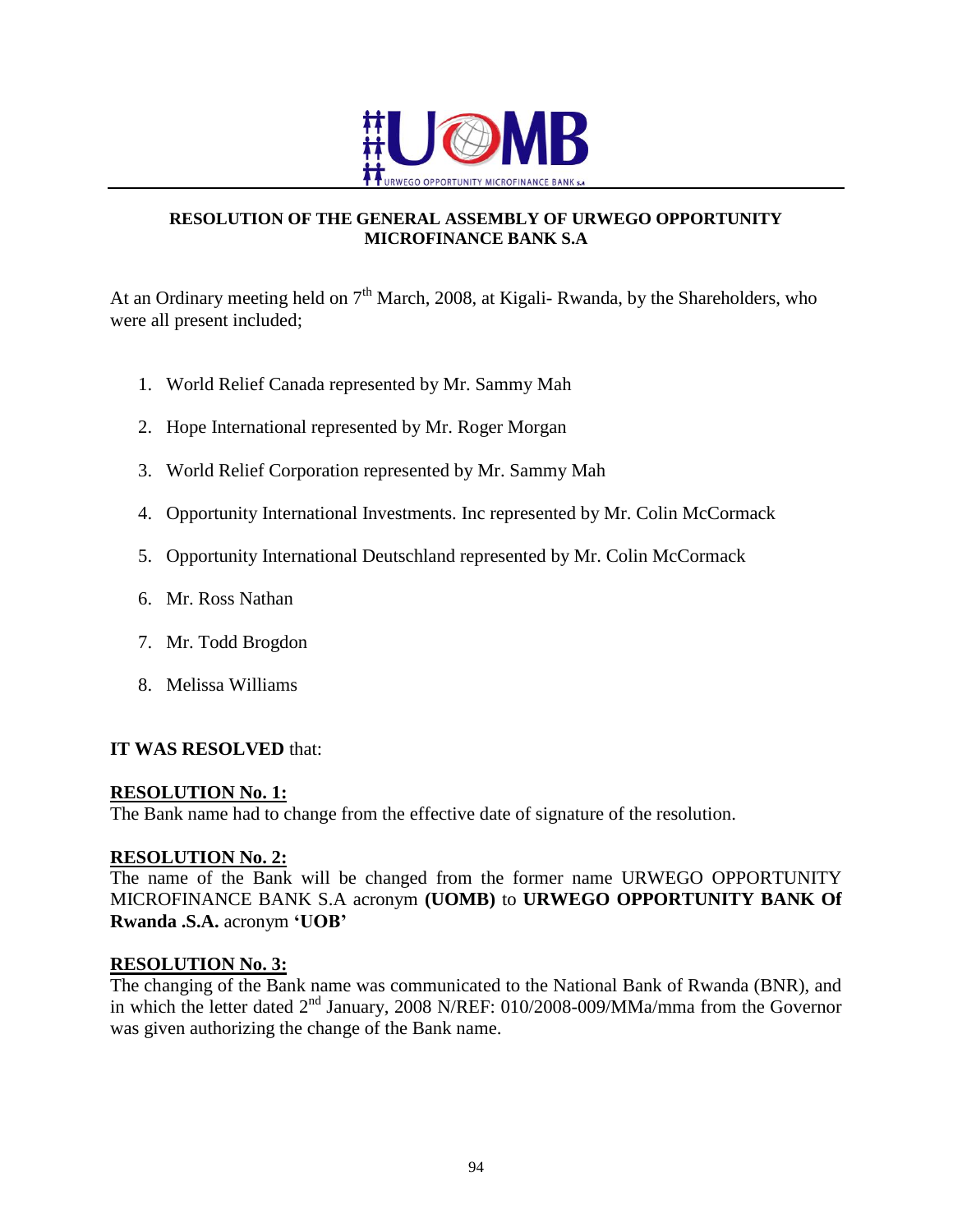## **RESOLUTION No. 4:**

This resolution will be communicated to the head offices of the registry of shareholding in Kigali and to all the necessary parties.

Done at Kigali, on  $7<sup>th</sup>$  March, 2008

Signed for and on behalf of

The Shareholders of the Bank,

- 1. World Relief Canada represented by Mr. Sammy Mah
- 2. Hope International represented by Mr. Roger Morgan
- 3. World Relief Corporation represented by Mr. Sammy Mah
- 4. Opportunity International Investments. Inc represented by Mr. Colin McCormack
- 5. Opportunity International Deutschland represented by Mr. Colin McCormack
- 6. Mr. Ross Nathan
- 7. Mr. Todd Brogdon
- 8. Melissa Williams

## **AUTHENTIC DEED N0: Three Thousand Four Hundred and Ninety One, VOLUME: LXXVIII/DK**

The year two thousand and Eight, the  $7<sup>th</sup>$  day of March 2008, We, **Ruzindana Landrine**, the Rwandan State Notary, being and living in KIGALI at Kicukiro District, hereby certify that the deed, the clauses of which are hereunder reproduced were presented to us by:

- 1. Mr. Sammy (sé) 2. Mr. Roger Morgan (sé) 3. Mr. Colin McCormack (sé)
- 4. Mr. Colin McCormack (sé)
- 5. Mr. Sammy Mah (sé)
- 6. Mr. Ross Nathan (sé)
- 7. Mr. Todd Brogdon (sé)
- 8. Melissa Williams (sé)

In the presence of **Mr. Ronald Musoni** resident in KIGALI and **Miss**. **Barbra Kantengwa**  resident in KIGALI, as witnesses to the deed and who fulfilled the legal requirements.

Having read to the associate members and witnesses the content of the deed, the associates members have declared before us and in the presence of the aforesaid witnesses that the deed as it is written down include well their will.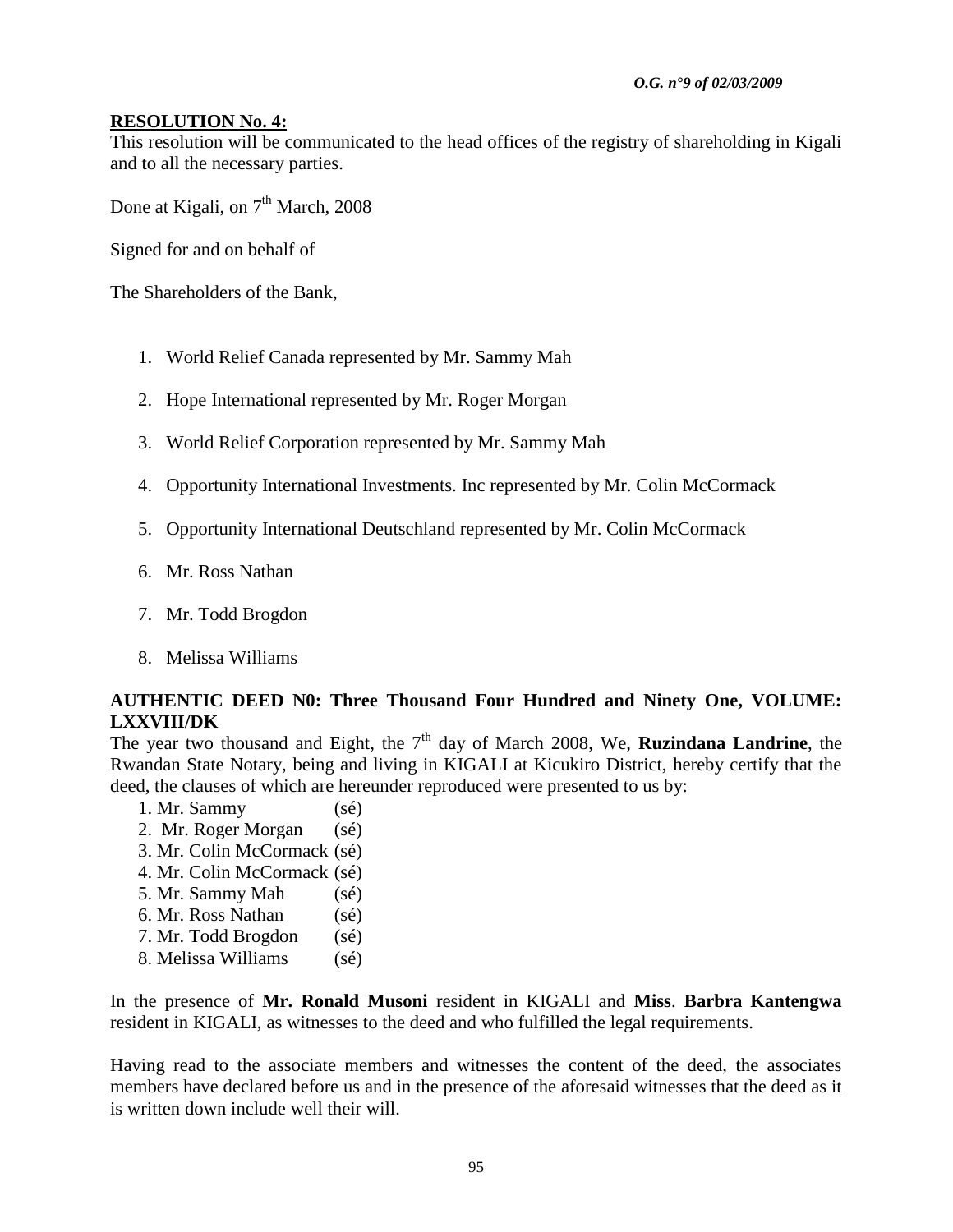In witness whereof, the hereby deed is signed by the associate members and by us, Authenticated and imprinted of the Seal of Kicukiro District.

## **The Associate Members**

1. Mr. Sammy Mah (sé)

2. Mr. Roger Morgan (sé)

3. Mr. Colin McCormack (sé)

4. Mr. Colin McCormack (sé)

5. Mr. Sammy Mah (sé)

6. Mr. Ross Nathan (sé)

7. Mr. Todd Brogdon (sé)

8. Melissa Williams (sé)

### **The Witnesses**

 **1. Mr. Musoni Ronald (sé) 2. Barbra Kantengwa (sé)**

### **The Notary RUZINDANA Landrine** (sé)

### **DERIVED RIGHTS:**

The fees for the deed: Two Thousand five Hundred Rwandan Francs

Registered by us, RUZINDANA **Landrine**, the Rwanda State Notary being and living in KIGALI, at KICUKIRO District under number 3491. Volume: LXXVIII/DK the price of which amounts to two thousand five hundred Rwandan Francs derived under receipt number 231195/01/03 as of the  $7<sup>th</sup>$  /03/2008 and issued by the Public Accountant of Kicukiro.

#### **The Notary RUZINDANA Landrine**

(sé)

The drawing up fees: for authentic drawing up the price of which amounts to Two Thousand Five Hundred Rwandan francs derived for an authentic drawing up under the same receipt.

Kigali,  $7<sup>th</sup>$  day of March 2008.